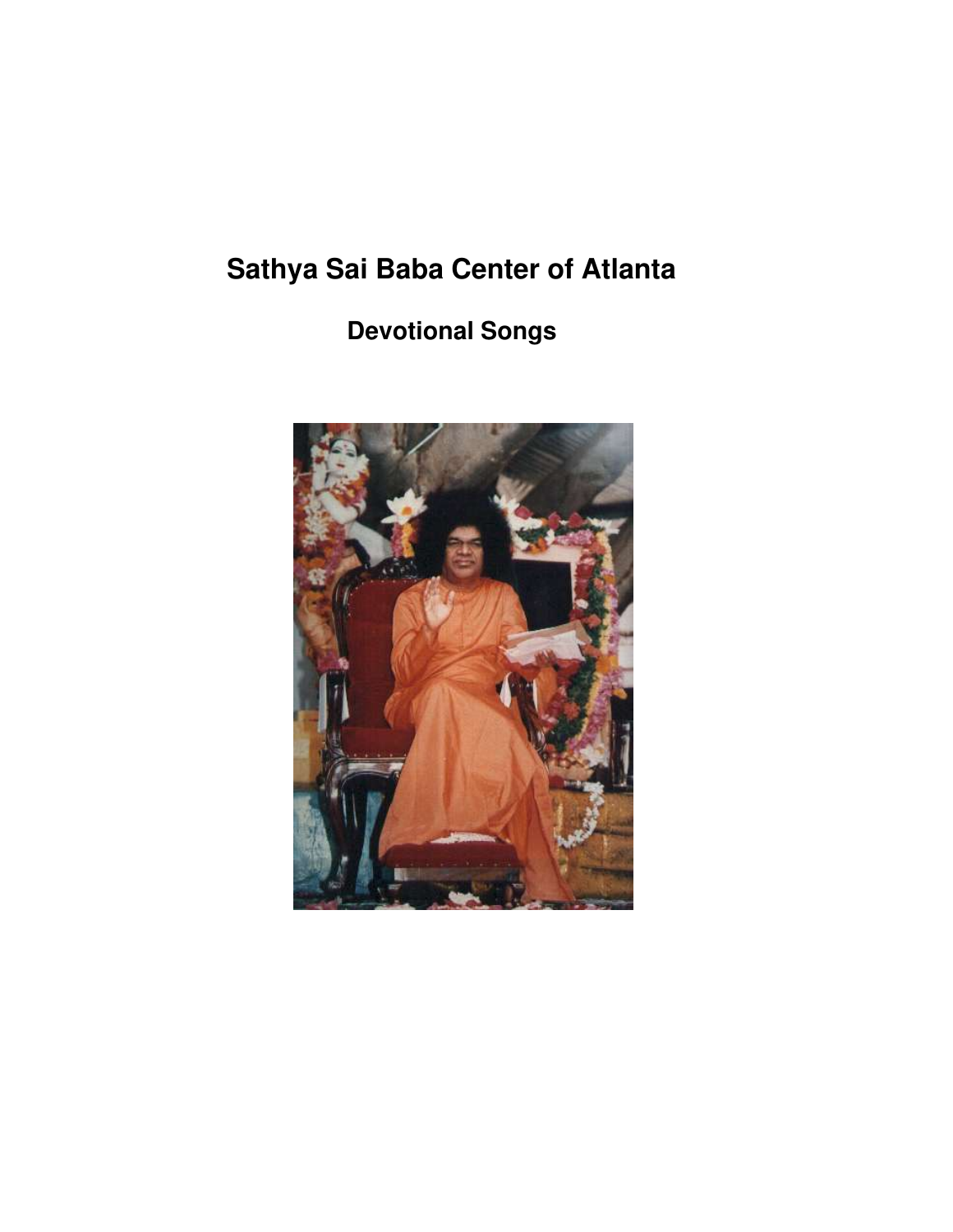### **Sathya Sai Baba on Bhajans**

Not all realize the potency and efficacy of reciting the Lord's name. The first requisite is purity of thought, word and deed. The name that is uttered by the tongue should be meditated upon by the mind. What is uttered and dwelt upon should be hailed by clapping the hands. This three-fold concentration on the Divine Name - unity of mind, speech and action - purifies the heart and nourishes the feeling of devotion. Singing the Lord's name should become an exercise in mutual sharing of joy and holiness. (Sathya Sai Speaks, Vol V)

Have the bhajans on as many days as possible or at least once a week. Have them in a central place where all can come. (The Holy Man and the Psychiatrist, 132)

Any devotional song, in any language can be sung as long as all can follow. (Sai Bhajana Mala, 29)

Sing familiar bhajans, so that all can share in anand (bliss). (Sai Bhajana Mala, 29)

When you sing bhajans, dwell on the meaning of the song and the message of each name and form of God. (Sai Bhajana Mala, 30)

You cannot insist that in the bhajans only songs on Sathya Sai should be sung! Fanaticism of that kind I very much dislike and condemn ... You betray your ignorance of the truth when you stick to any one of my names and avoid the rest. (SSS, VIII, 75)

Bhajan has to be a thrilling experience, which must leave the participants full of pure energy and elevated enthusiasm. (Sai Bhajana Mala, 29)

Some persons attending bhajans do not move their lips at all. They may say that they are singing the songs mentally within themselves. This is not proper ... You must sing the names aloud, full-throated, as far as the voice can reach. Only then the Divine will respond in full measure and shower His grace. No one will go to the rescue of a drowning man if his cries are feeble. (SS, 35, April 1992, 70)

Together with melody and rhythm, you have to impart feeling to your singing to make the bhajan a sacred offering to the Divine. A tune without feeling is an infliction. Giving up conceit and exhibitionism, you must sing the bhajans in a spirit of humility and devotion. That is the right way to perform bhajans. (Sai Bhajana Mala, 30)

Bhajan must be a felt experience. Do not sing with one eye on the effect the song makes on the listeners and the other on the effect it makes on God. (SSS, VIII, 60)

Bhajans have to be sung and offered to God in an attitude of utter humility; they are not to be taken as exercises in an exhibition of talents or as competitions for mastery of musical skill. They have to please the Lord, not your fans. (SSS, IX, 177)

Pay attention to the tune, the meaning, the variety, the voice, the raga (rhythm), the tala (beat), and other fine points of the bhajans. (Sai Bhajana Mala, 30)

Unless you sing Bhajans for your own joy, you cannot bring joy to others. It is only when the feeling arises in the heart that the song will appeal to the hearts of the others. I am pleased only when love is the keynote, when the feeling of unity prevails, when the melody comes from cleansed, God-loving hearts (Sai Bhajana Mala, 17)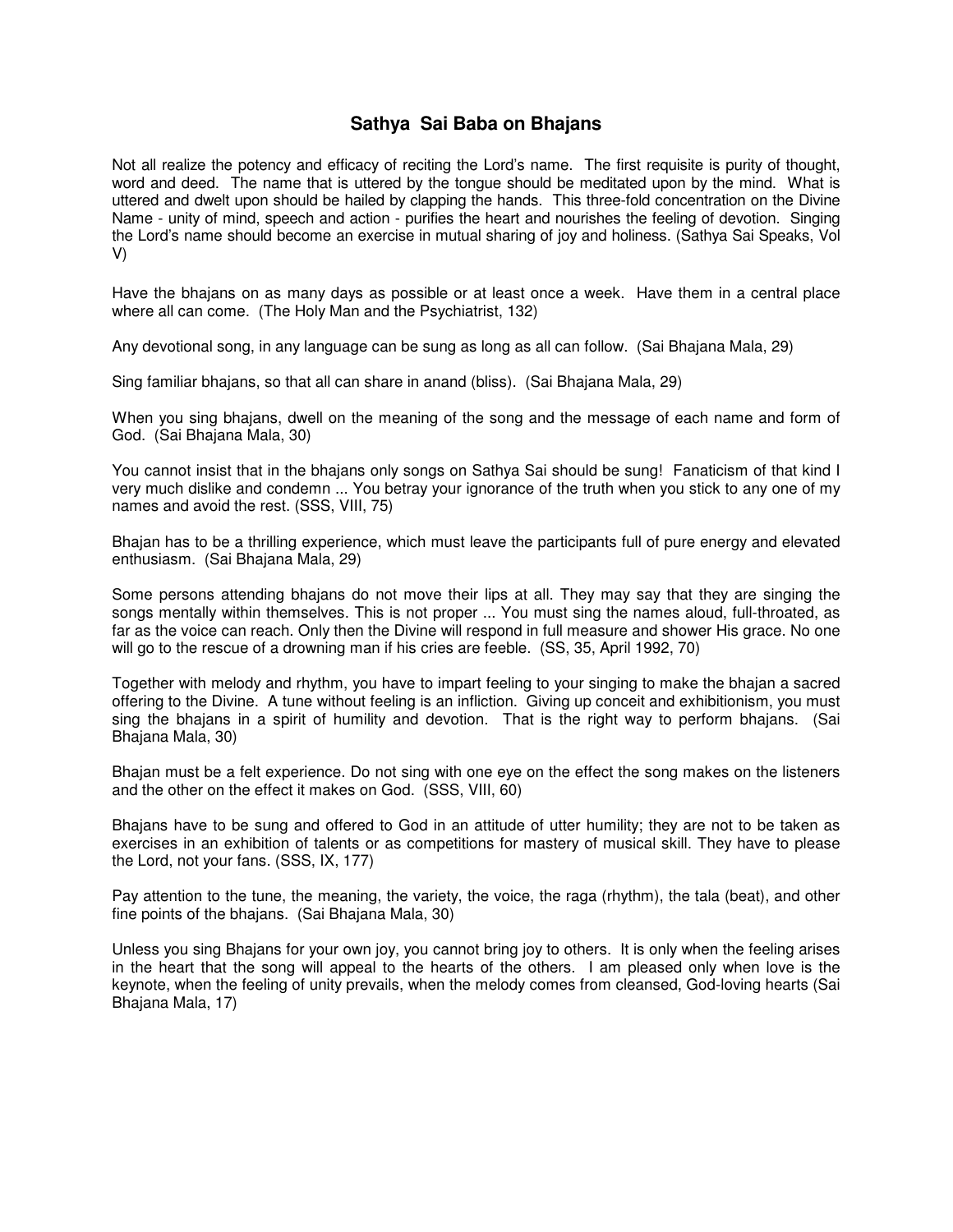### **UNIVERSAL PRAYER**

# **(Sarva Dharma Prayer) Prayer Worshipping The One God As All Forms and All Names**

 **Om Tat Sat Sri Narayana Tu, Purushottama Guru Tu Siddha Buddha Tu, Skanda Vinaayaka Savita Paavaka Tu, Savitaa Paavaka Tu** 

 **Brahma Mazda Tu, Yehovah Shakti Tu, Isu Pitaa Prabhu Tu Rudra Vishnu Tu, Rama Krishna Tu Raheem Tao Tu, Raheem Tao Tu** 

### **Vaasudeva Go Vishvaroopa Tu, Chidananda Hari Tu Advitiya Tu, Akaala Nirbhaya Atmalinga Shiva Tu, Atmalinga Shiva Tu, Atmalinga Shiva Tu**

Lord, You are the embodiment of AUM, the Primordial Sound of Creation and Narayana, the Lord of the Universe. You are the Divine Splendour, the Supreme Preceptor as well as the Ideal for all of humanity. You are the Highest Wisdom and the Highest Grace. You represent Skanda and Vinayaka, symbolizing power and wisdom. You are like the evereffulgent Sun who removes darkness and sheds Light on us.

 You are the embodiment of all manifestations of the One God, worshipped by different names in different religious traditions - Brahma, Ahura Mazda, Yehovah, Shakti, Jesus, Rama, Krishna, Vishnu, Raheem and Tao.

 You are the Lord of the Universe. You are the embodiment of the Cosmos. You are Bliss Supreme. You are the One without the Second, Timeless and Eternal. You are Truth, Goodness and Beauty.

" Man's foremost task is to recognize the unity that underlies the multiplicity " - Baba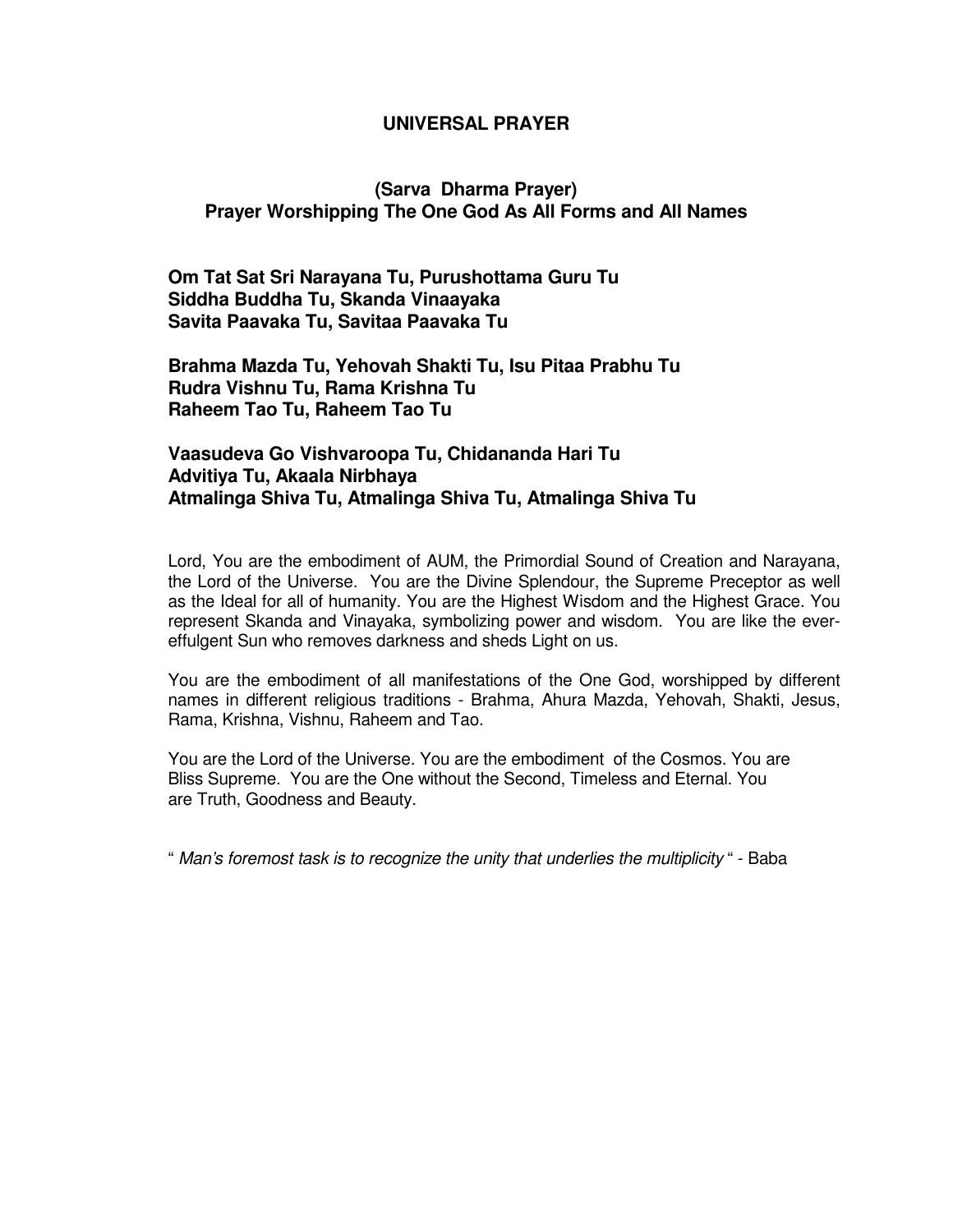# **Prayer With 108 Divine Attributes Addressed to Sathya Sai Baba (Audio)**

(This period can also be used for meditation)

- **1. Om Sri Bhagavan Sathya Sai Babaya Namaha**  Salutations to the Lord Sri Sathya Sai Baba
- **2. Om Sri Sai Sathya Svaroopaya Namaha**  Salutations to Sai, the embodiment of Truth
- **3. Om Sri Sathya Dharma Paraayanaaya Namaha**  Salutations to Sai who upholds righteousness
- **4. Om Sri Sai Varadaaya Namaha** Salutations to Sai who bestows His boons on all
- **5. Om Sri Sai Sat Purushaaya Namaha**  Salutations to Sai who is the embodiment of the Absolute God
- **6. Om Sri Sai Sathya Gunaatmane Namaha**  Salutations to Sai who personifies the highest Truth
- **7. Om Sri Sai Sadhu Vardhanaaya Namaha**  Salutations to Sai who upholds noble virtues
- **8. Om Sri Sai Sadhu Jana Poshanaaya Namaha**  Salutations to Sai who fosters and protects all noble souls
- **9. Om Sri Sai Sarvajnaaya Namaha**  Salutations to Sai, the Omniscient Lord
- **10. Om Sri Sai Sarva Jana Priyaaya Namaha**  Salutations to Sai, who is loved and adored by all
- **11. Om Sri Sai Sarva Shakti Moortaye Namaha**  Salutations to Sai, the Omnipotent Lord
- **12. Om Sri Sai Sarveshaaya Namaha**  Salutations to Sai, the Lord of all the worlds
- **13. Om Sri Sai Sarva Sanga Parityaaginey Namaha**  Salutations to Sai, who is the embodiment of supreme detachment
- **14. Om Sri Sai Sarva Antharyaaminey Namaha**  Salutations to Sai, the Omnipresent Lord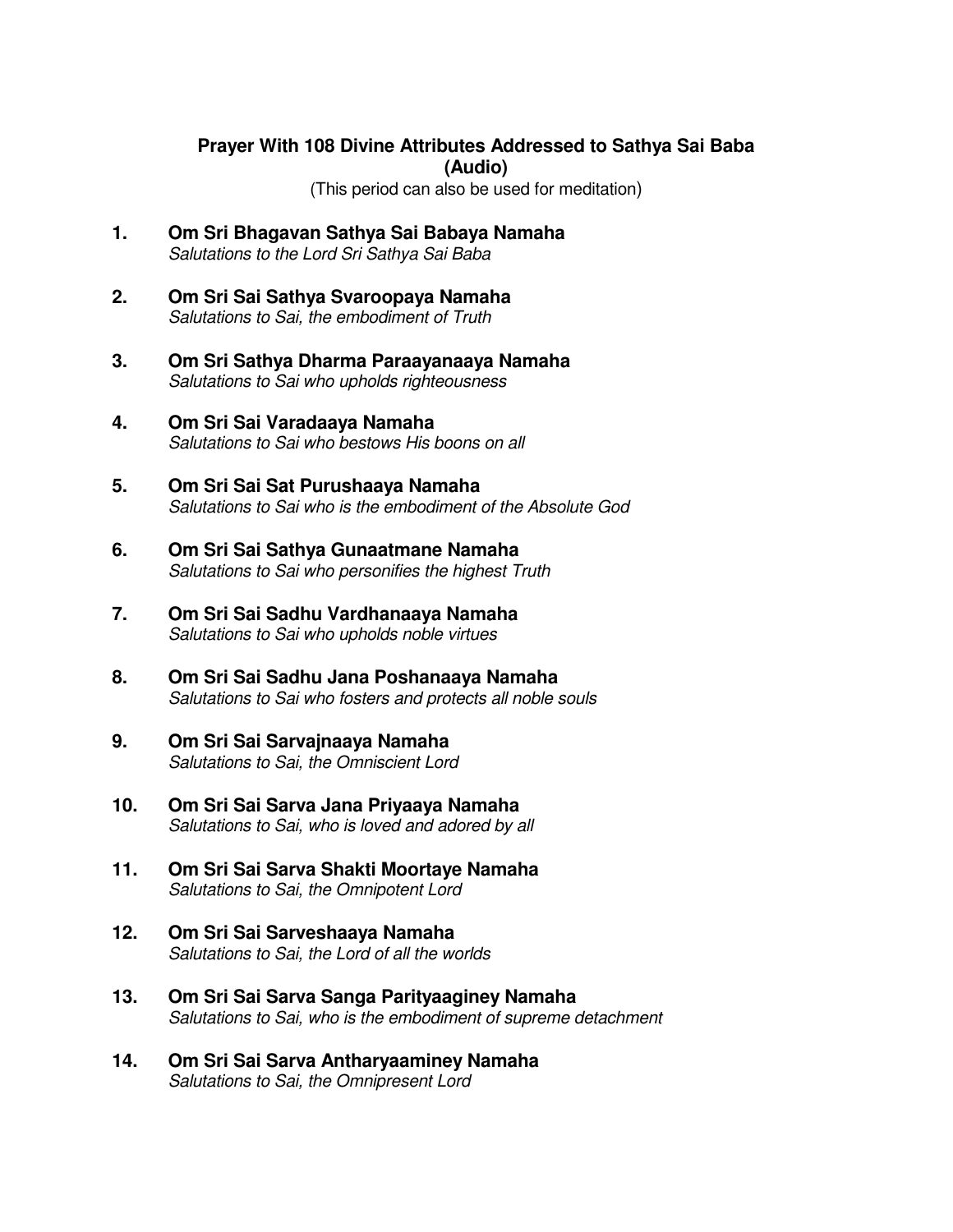- **15. Om Sri Sai Mahimaatmaney Namaha**  Salutations to Sai, who is the embodiment of Divine Glory
- **16. Om Sri Sai Maheshvara Svaroopaaya Namaha**  Salutations to Sai, who is the Lord of the Universe
- **17. Om Sri Sai Parti Grama Udbhavaaya Namaha**  Salutations to Sai, who has incarnated in Puttaparthi
- **18. Om Sri Sai Parti Kshetra Nivaasiney Namaha**  Salutations to Sai, who resides in the holy town of Puttaparthi
- **19. Om Sri Sai Yashahkaaya Shirdi Vaasiney Namaha**  Salutations to Sai, who also dwells at Shirdi - his previous dwelling as Shirdi Sai
- **20. Om Sri Sai Jodi Aadipalli Somappaaya Namaha**  Salutations to Sai, who appeared as Shiva to rescue a distressed devotee
- **21. Om Sri Sai Bhaaradvaja Gotraaya Namaha**  Salutations to Sai, who was born in the lineage of the celestial sage Bharadvaja
- **22. Om Sri Sai Bhaktavatsalaaya Namaha**  Salutations to Sai, who showers His love on all devotees
- **23. Om Sri Sai Apaantaratmaney Namaha**  Salutations to Sai, who is the indwelling Atman
- **24. Om Sri Sai Avatara Moortaye Namaha**  Salutations to Sai, the incarnation of the Divine
- **25. Om Sri Sai Sarva Bhaya Nivaariney Namaha**  Salutations to Sai, who removes all fears and instills courage in us
- **26. Om Sri Sai Aapastambha Sootraaya Namaha**  Salutations to Sai, who has incarnated as a descendant of the Sage Aapasthambha
- **27. Om Sri Sai Abhaya Pradaaya Namaha**  Salutations to Sai, who provides protection against fear and weakness
- **28. Om Sri Sai Ratnaakara Vamsha Udbhavaaya Namaha**  Salutations to Sai, who took birth in the Ratnakara clan and glorified it
- **29. Om Sri Sai Shirdi Sai Shaktyaavataaraya Namaha**  Salutations to Sai, who is come again as Sai Baba of Shirdi with all his glory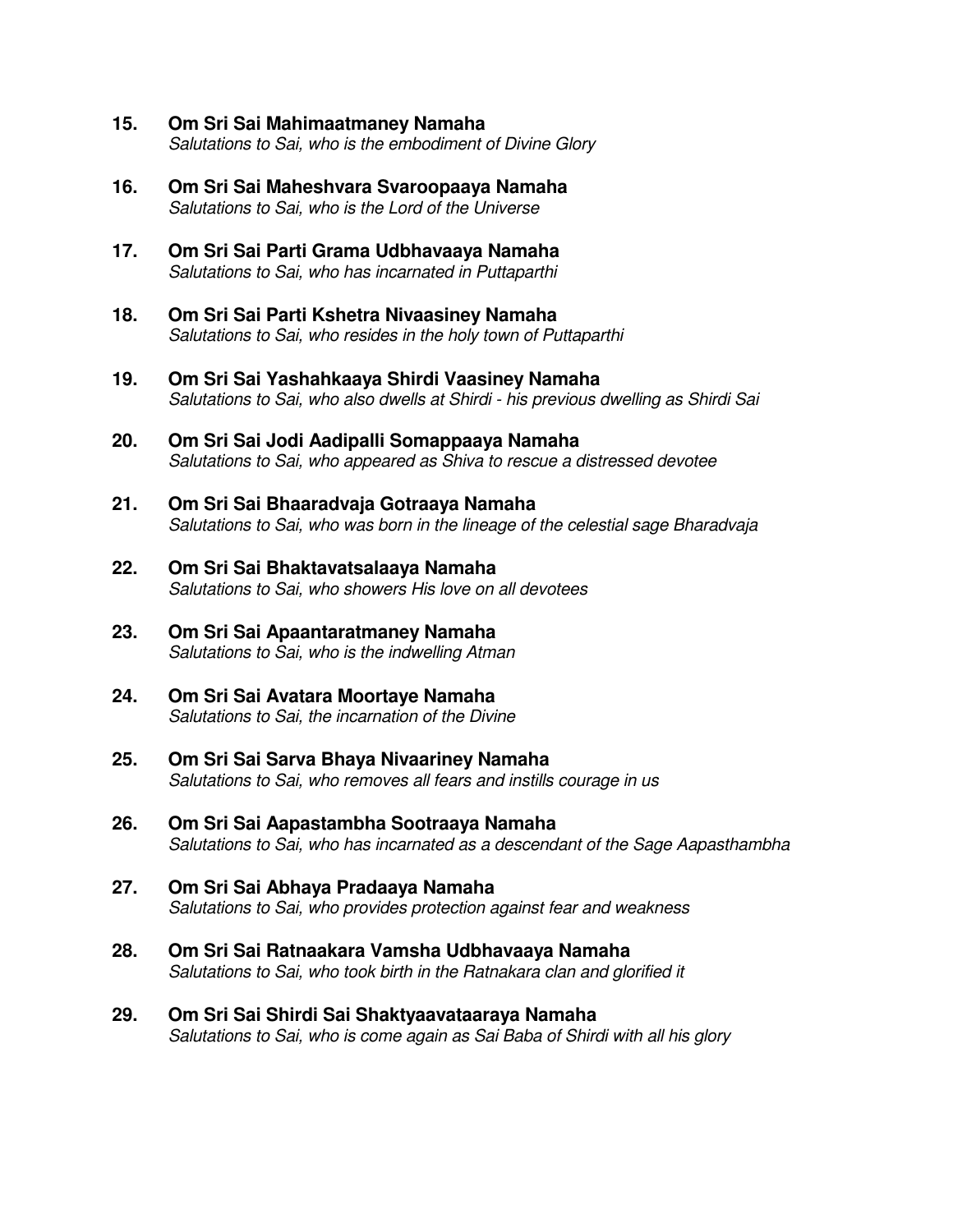### **30. Om Sri Sai Shankaraya Namaha**

Salutations to Sai, who is ever engaged in noble actions

### **31. Om Sri Sai Shirdi Sai Moortaye Namaha**

Salutations to Sai, who has reincarnated as the Sai Baba of Shirdi

#### **32. Om Sri Sai Dvaraka Maayi Vaasiney Namaha**  Salutations to Sai, who resides in the shrine of Dvaraka Mayi (as Sai Baba of Shirdi)

**33. Om Sri Sai Chitraavati Tata Puttaparthi Vihaariney Namaha**  Salutations to Sai, who resides on the banks of the river Chitraavati (Baba's ashram, Prashanti Nilayam is close to the river)

# **34. Om Sri Sai Shakti Pradaaya Namaha**

Salutations to Sai, who endows us with His divine power and strength

#### **35. Om Sri Sai Sharanaagata Traanaya Namaha**  Salutations to Sai, who protects those who surrender to Him

**36. Om Sri Sai Anandaaya Namaha**  Salutations to Sai, who is the embodiment of divine Bliss

### **37. Om Sri Sai Ananda Daaya Namaha**  Salutations to Sai, who gives bliss and joy to all

- **38. Om Sri Sai Aarta Traana Paraayanaya Namaha**  Salutations to Sai, who is ever engaged in protecting the distressed and the forlorn
- **39. Om Sri Sai Anaatha Naathaya Namaha**  Salutations to Sai, who is the sole refuge of the distressed
- **40. Om Sri Sai Asahaaya Sahaayaaya Namaha**  Salutations to Sai, who is ever engaged in providing helping the helpless and the needy
- **41. Om Sri Sai Loka Baandhavaaya Namaha**  Salutations to Sai, who proclaims His kinship with all the worlds

### **42. Om Sri Sai Loka Raksha Paraayanaya Namaha**  Salutations to Sai, who is ever engaged in protecting all the worlds

- **43. Om Sri Sai Loka Naathaya Namaha**  Salutations to Sai, who is the Lord of the Universe
- **44. Om Sri Sai Deena Jana Poshanaaya Namaha**  Salutations to Sai, who is the savior of the poor and the afflicted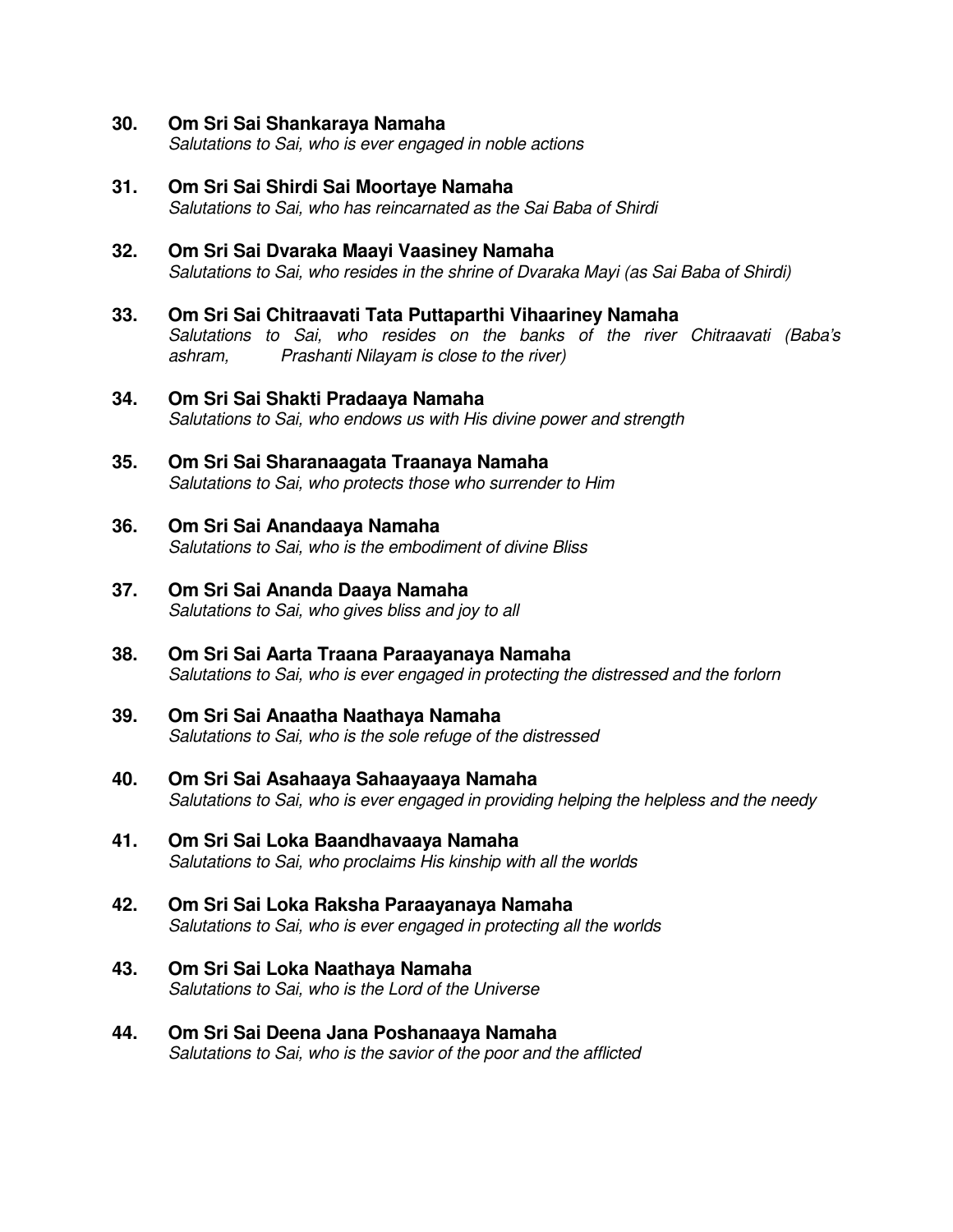**45. Om Sri Sai Moorti Traya Svaroopaaya Namaha** 

Salutations to Sai, who is worshipped as the embodiment of the Holy Trinity of Brahma, Vishnu and Shiva

- **46. Om Sri Sai Mukti Pradaaya Namaha**  Salutations to Sai, who grants liberation to all seekers
- **47. Om Sri Sai Kalusha Vidooraaya Namaha**  Salutations to Sai, who is without blemish
- **48. Om Sri Sai Karunaakaraaya Namaha**  Salutations to Sai, who is the embodiment of compassion
- **49. Om Sri Sai Sarvaadhaaraya Namaha**  Salutations to Sai, who is the very basis of the universe
- **50. Om Sri Sai Sarva Hridvaasiney Namaha**  Salutations to Sai, who is the indweller in every heart
- **51. Om Sri Sai Sarva Punya Phala Pradaaya Namaha**  Salutations to Sai, who rewards with his Grace all virtuous deeds
- **52. Om Sri Sai Sarva Paapa Kshaya Karaaya Namaha**  Salutations to Sai, whose Grace negates the effect of all sins
- **53. Om Sri Sai Sarva Roga Nivaariney Namaha**  Salutations to Sai, who alleviates all diseases and afflictions
- **54. Om Sri Sai Sarva Baadha Haraaya Namaha**  Salutations to Sai, who dispels all suffering
- **55. Om Sri Sai Anantanuta Keertanaaya Namaha**  Salutations to Sai, who is worshipped with all names and forms
- **56. Om Sri Sai Adi Purushaaya Namaha**  Salutations to Sai, who is the embodiment of the Eternal Absolute
- **57. Om Sri Sai Adi Shaktaye Namaha**  Salutations to Sai, who is the embodiment of the primordial Energy
- **58. Om Sri Sai Aparoopa Shaktaye Namaha**  Salutations to Sai, who is endowed with unique powers
- **59. Om Sri Sai Avyakta Roopinay Namaha**  Salutations to Sai, who is the embodiment of the Formless Absolute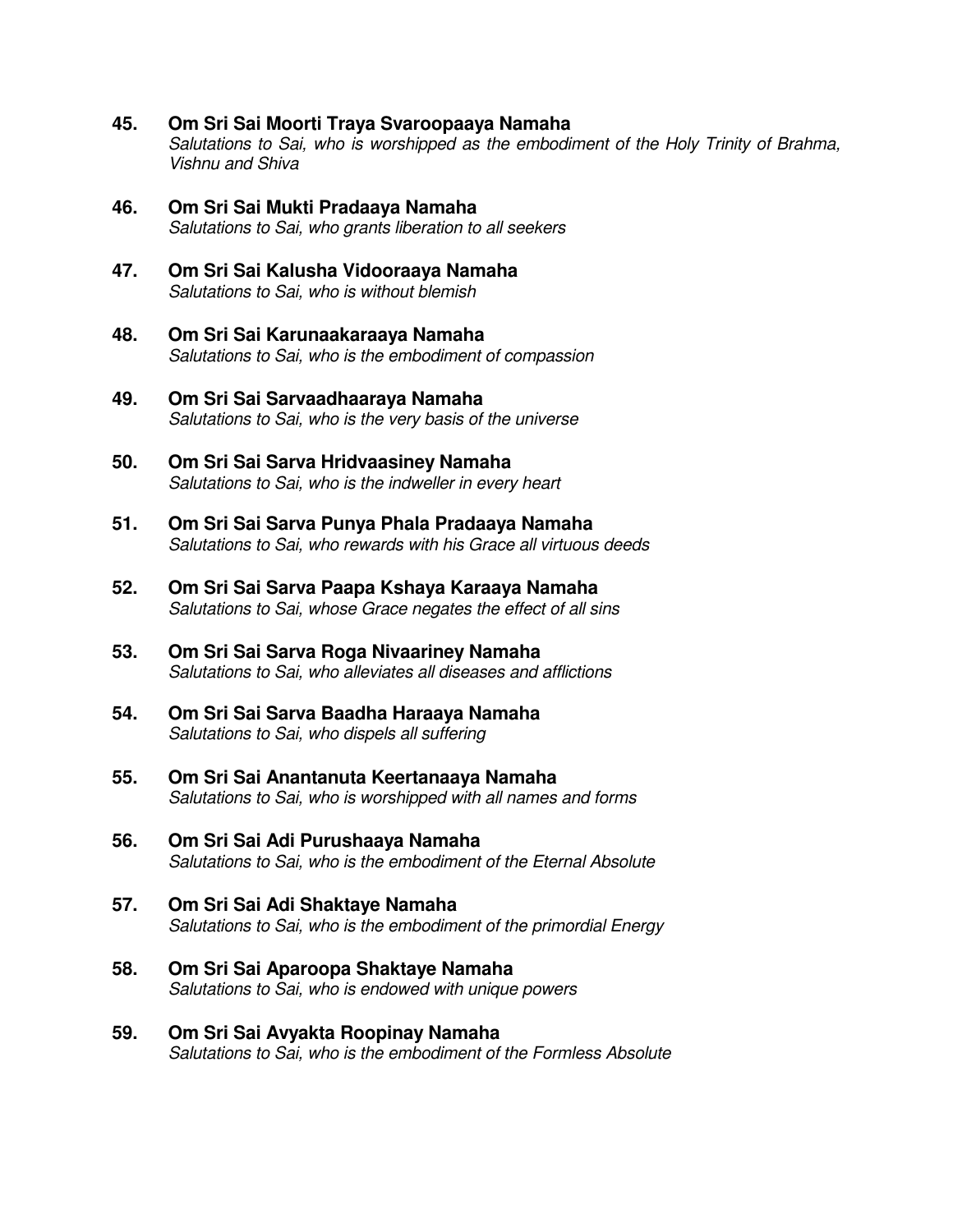- **60. Om Sri Sai Kama Krodha Dhvamsiney Namaha**  Salutations to Sai, who destroys the twin evils of desire and anger
- **61. Om Sri Sai Kanakaambara Dhariney Namaha**  Salutations to Sai, who is adorned in golden vestments
- **62. Om Sri Sai Adbhuta Charyaaya Namaha**  Salutations to Sai, who is ever engaged in wondrous acts
- **63. Om Sri Sai Aapad Bandhavaaya Namaha**  Salutations to Sai, who is the friend of the forlorn
- **64. Om Sri Sai Premaatmaney Namaha**  Salutations to Sri Sai, who is Absolute Love
- **65. Om Sri Sai Premamoortaye Namaha**  Salutations to Sri Sai, the embodiment of Divine Love
- **66. Om Sri Sai Prema Pradaaya Namaha**  Salutations to Sai, who showers Love on all
- **67. Om Sri Sai Priyaaya Namaha**  Salutations to Sai, who is dear to all
- **68. Om Sri Sai Bhakta Priyaaya Namaha**  Salutations to Sai, who is dear to his devotees
- **69. Om Sri Sai Bhakta Mandaaraya Namaha**  Salutations to Sai, who is treasured by his devotees
- **70. Om Sri Sai Bhakta Jana Hridaya Vihaaraya Namaha** Salutations to Sai, who resides in the hearts of his devotees
- **71. Om Sri Sai Bhakta Jana Hridayaalayaaya Namaha**  Salutations to Sai, who makes His abode in the hearts of His devotees
- **72. Om Sri Sai Bhakta Paraadheenaaya Namaha**  Salutations to Sai, who reigns as the Supreme Lord
- **73. Om Sri Sai Bhakti Jnaana Pradeepaaya Namaha**  Salutations to Sai, who illuminates the path to Devotion and Wisdom
- **74. Om Sri Sai Bhakti Jnaana Pradaaya Namaha**  Salutations to Sai, who bestows Devotion and Wisdom to all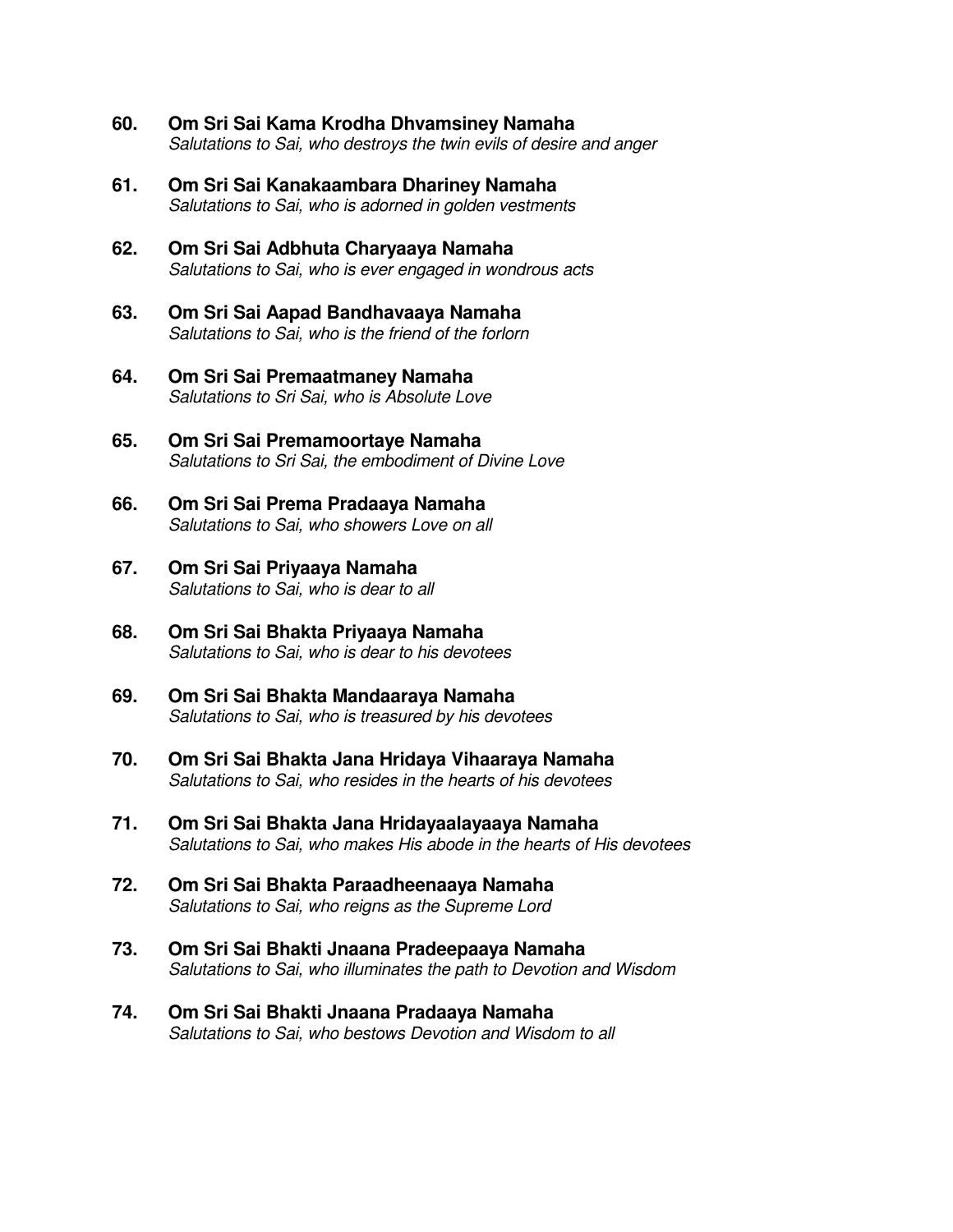- **75. Om Sri Sai Sugnaana Maarga Darshakaaya Namaha**  Salutations to Sai, who guides his devotees towards the highest Wisdom
- **76. Om Sri Sai Jnaana Svaroopaaya Namaha**  Salutations to Sai, who is the embodiment of Absolute Wisdom
- **77. Om Sri Sai Geeta Bodhakaaya Namaha**  Salutations to Sai, who is the Teacher of the Bhagavad Gita
- **78. Om Sri Sai Jnaana Siddhidaaya Namaha**  Salutations to Sai, who bestows Wisdom and Knowledge
- **79. Om Sri Sai Sundara Roopaya Namaha**  Salutations to Sai, who is the personification of divine beauty
- **80. Om Sri Sai Punya Purushaaya Namaha**  Salutations to Sai, who is the embodiment of the highest virtues
- **81. Om Sri Sai Punya Phala Pradaaya**  Salutations to Sai, who grants the fruits of all virtuous deeds
- **82. Om Sri Sai Purushottamaaya Namaha**  Salutations to Sai, who is the Ideal Being
- **83. Om Sri Sai Puraana Purushaaya Namaha**  Salutations to Sai, who embodies the Eternal Absolute God
- **84. Om Sri Sai Ateetaaya Namaha**  Salutations to Sai, the Absolute who transcends everything
- **85. Om Sri Sai Kaalateetaya Namaha**  Salutations to Sai, the Absolute who is beyond Time
- **86. Om Sri Sai Siddhi Roopaaya Namaha**  Salutations to Sai, who is the embodiment of Divine Power
- **87. Om Sri Sai Siddha Sankalpaaya Namaha**  Salutations to Sai, whose Will fulfils all aspirations
- **88. Om Sri Sai Aarogya Pradaaya Namaha**  Salutations to Sai, who bestows health and prosperity on all
- **89. Om Sri Sai Anna Vastra Daaya Namaha**  Salutations to Sai, whose benevolence provides food and clothing for all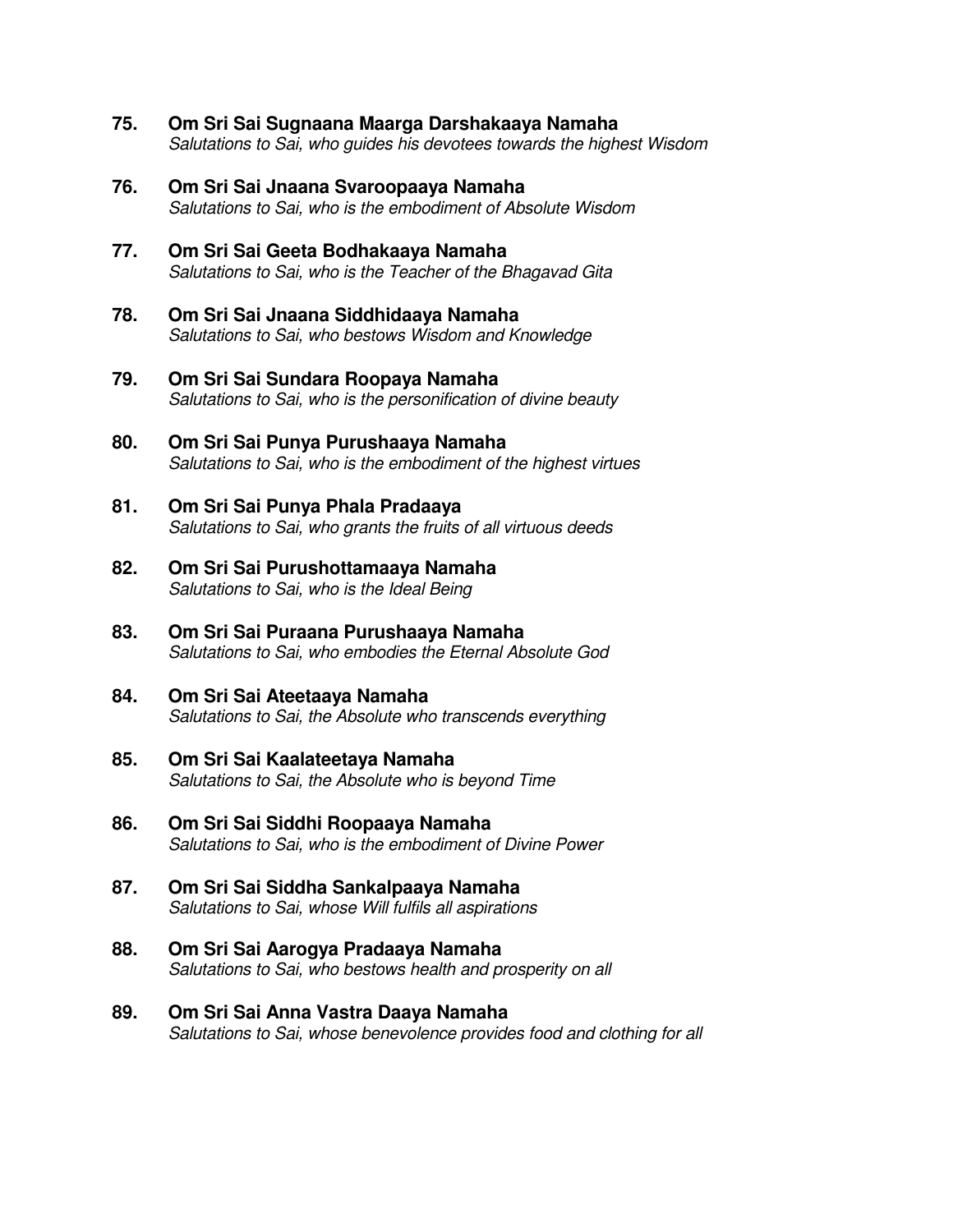- **90. Om Sri Sai Samsaara Dukha Kshaya Karaaya Namaha** Salutations to Sai, whose Grace removes the misery of worldly bondage
- **91. Om Sri Sai Sarva Abeeshtha Pradaaya Namaha**  Salutations to Sai, who fufills the wishes and aspirations of all
- **92. Om Sri Sai Kalyana Gunaaya Namaha**  Salutations to Sai, who is the embodiment of Auspiciousness
- **93. Om Sri Sai Karma Dhvamsiney Namaha**  Salutations to Sai, whose Grace negates the bad effects of karmic actions
- **94. Om Sri Sai Sadhu Maanasa Shobhitaaya Namaha**  Salutations to Sai, who illuminates the minds of the virtuous
- **95. Om Sri Sai Sarva Mata Sammataya Namaha**  Salutations to Sai, who is the Confluence of all religious paths
- **96. Om Sri Sai Sadhu Maanasa Parishodhakaaya Namaha** Salutations to Sai who guides and clarifies the minds of all spiritual seekers
- **97. Om Sri Sai Sadhaka Anugraha Vata Vriksha Pratishthaapakaaya Namaha**  Salutations to Sai, who planted the Wish-Fulfilling Tree that provides blessings to all spiritual seekers
- **98. Om Sri Sai Sakala Samshaya Haraaya Namaha**  Salutations to Sai, whose Grace removes all doubts and dilemmas
- **99. Om Sri Sai Sakala Tatva Bodhakaaya Namaha**  Salutations to Sai, who is the Teacher of Truth
- **100. Om Sri Sai Yogeshvaraaya Namaha**  Salutations to Sai, the Object of all Yogas
- **101. Om Sri Sai Yogeendra Vanditaaya Namaha**  Salutations to Sai, who is venerated by the highest yogis
- **102. Om Sri Sai Sarva Mangala Karaaya Namaha**  Salutations to Sai, who initiates all auspicious actions
- **103. Om Sri Sai Sarva Siddhi Pradaaya Namaha**  Salutations to Sai, whose Grace confers success on all tasks
- **104. Om Sri Sai Aapannivariney Namaha**  Salutations to Sai, who protects us from all calamities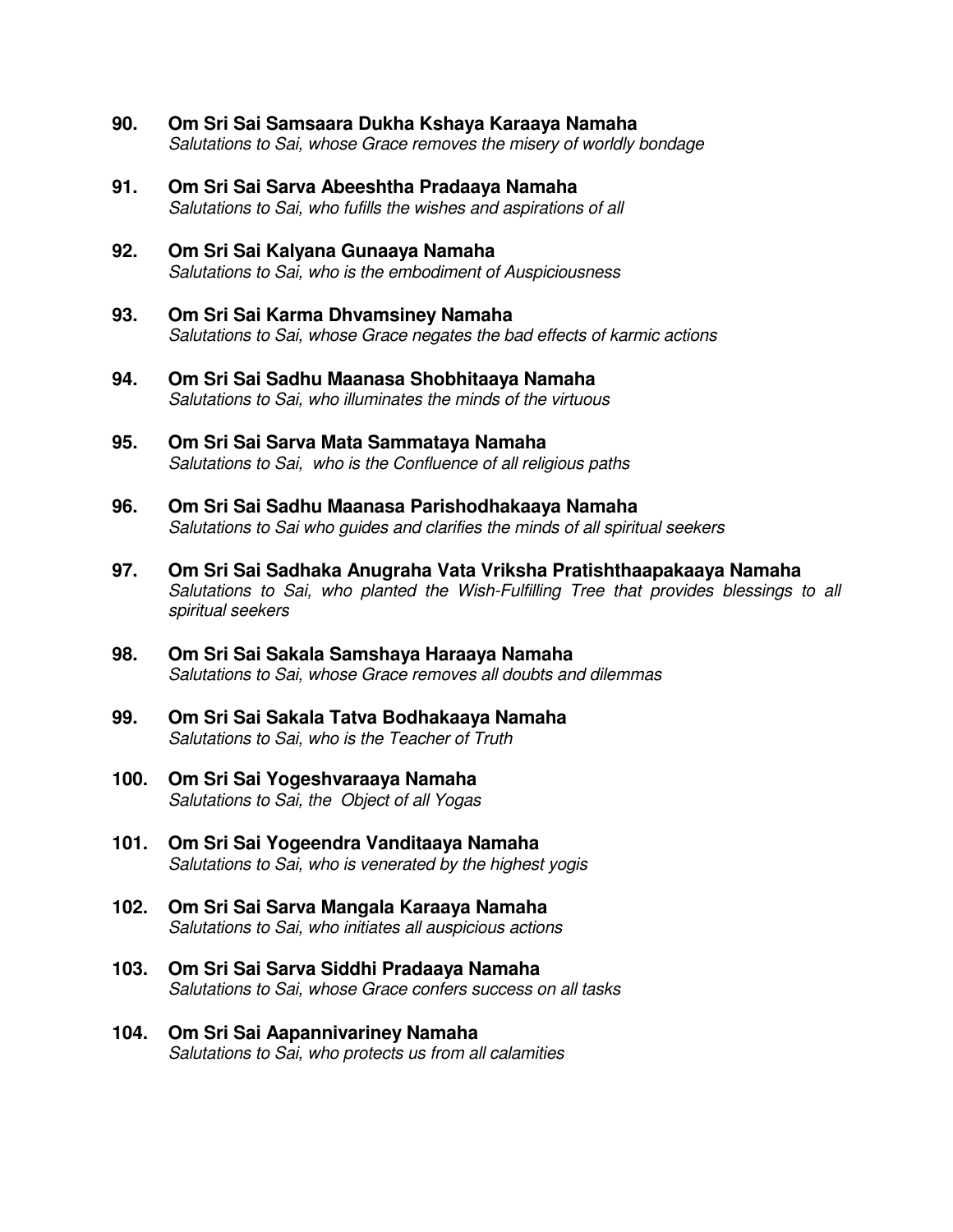- **105. Om Sri Sai Aarti Haraaya Namaha**  Salutations to Sai, whose Grace removes all distress
- **106. Om Sri Sai Shaanta Moortaye Namaha**  Salutations to Sai, the embodiment of Supreme Peace
- **107. Om Sri Sai Sulabha Prasannaaya Namaha**  Salutations to Sai, who is easily pleased through love and devotion
- **108. Om Sri Bhagavan Sri Sathya Sai Babaaaya Namaha Salutations to the Lord, Sri Sathya Sai Baba**

**\* \* \*** 

This prayer can be used in daily worship as well. If you find the Sanskrit words difficult to pronounce, you can use an audiotape of this prayer in your worship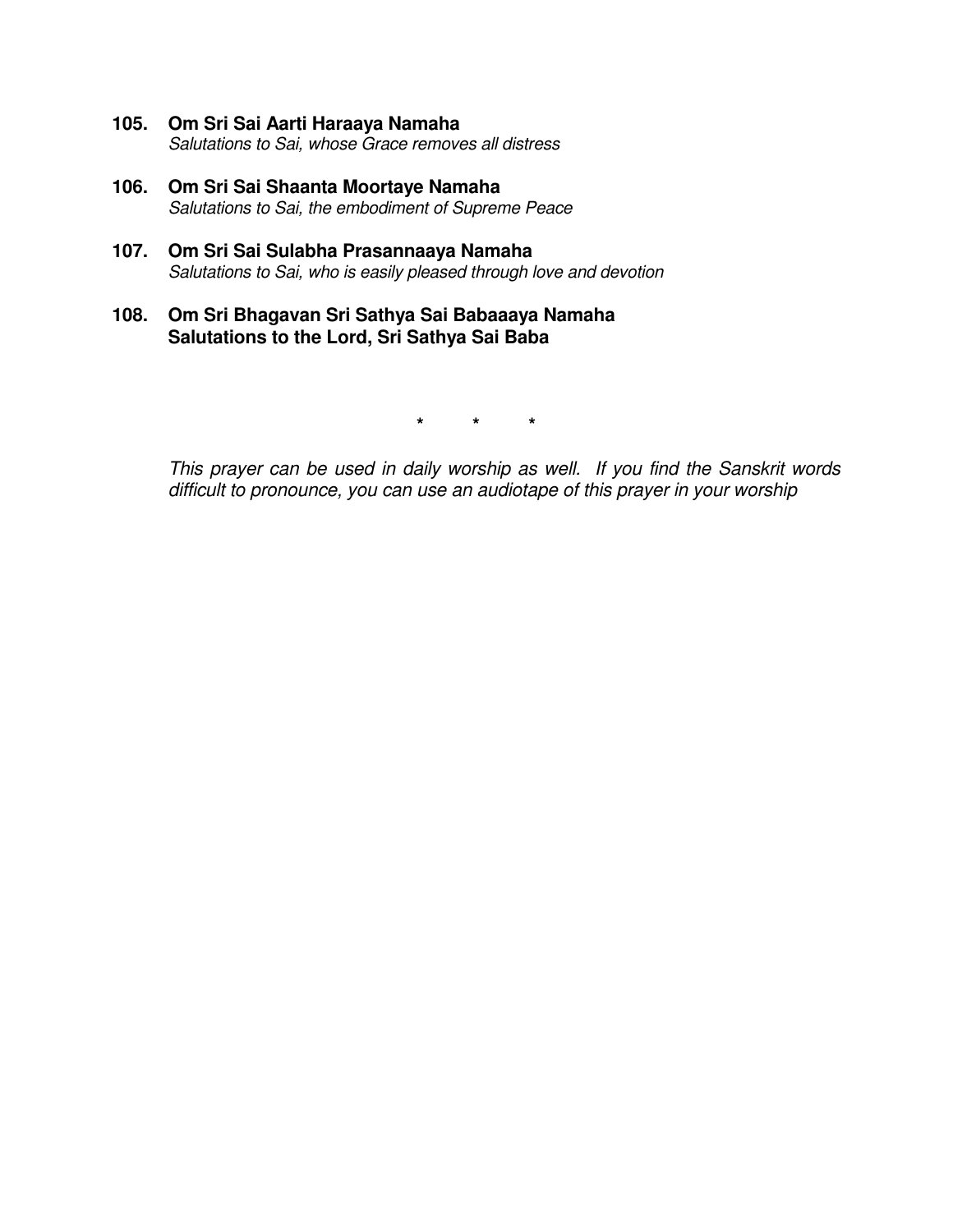# **JYOTI (LIGHT) MEDITATION**

**Sathya Sai Baba recommends light meditation as the easiest form of meditation to focus the mind on God. The following are the steps for a short meditation before devotional singing:** 

- **1. Chanting of AUM**
- **2. Guidance:**

**Look at the flame steadily for some time, and closing your eyes try to feel the flame inside you between your eyebrows.** (pause)

**Take this purifying Light inside you and let it permeate every limb in your body and make it an instrument of Love and Light.** (pause)

**" We meditate on the Glory of Divine Light, whose Effulgence illuminates the entire creation, embodied in the three states - Earth, Ether and Heaven. That Supreme Light, may it remove our ignorance and enlighten our intellect. May it purify our thought, word and deed. May it spread Light and Love to all of Creation."** 

(5-min. silence)

**If you are adoring God in any form now, try to visualize that form in the allpervasive light. For Light is God; God is Light.** (pause)

**3. Close with the peace prayer: Om Shanti Shanti Shantihi (Peace to all beings)**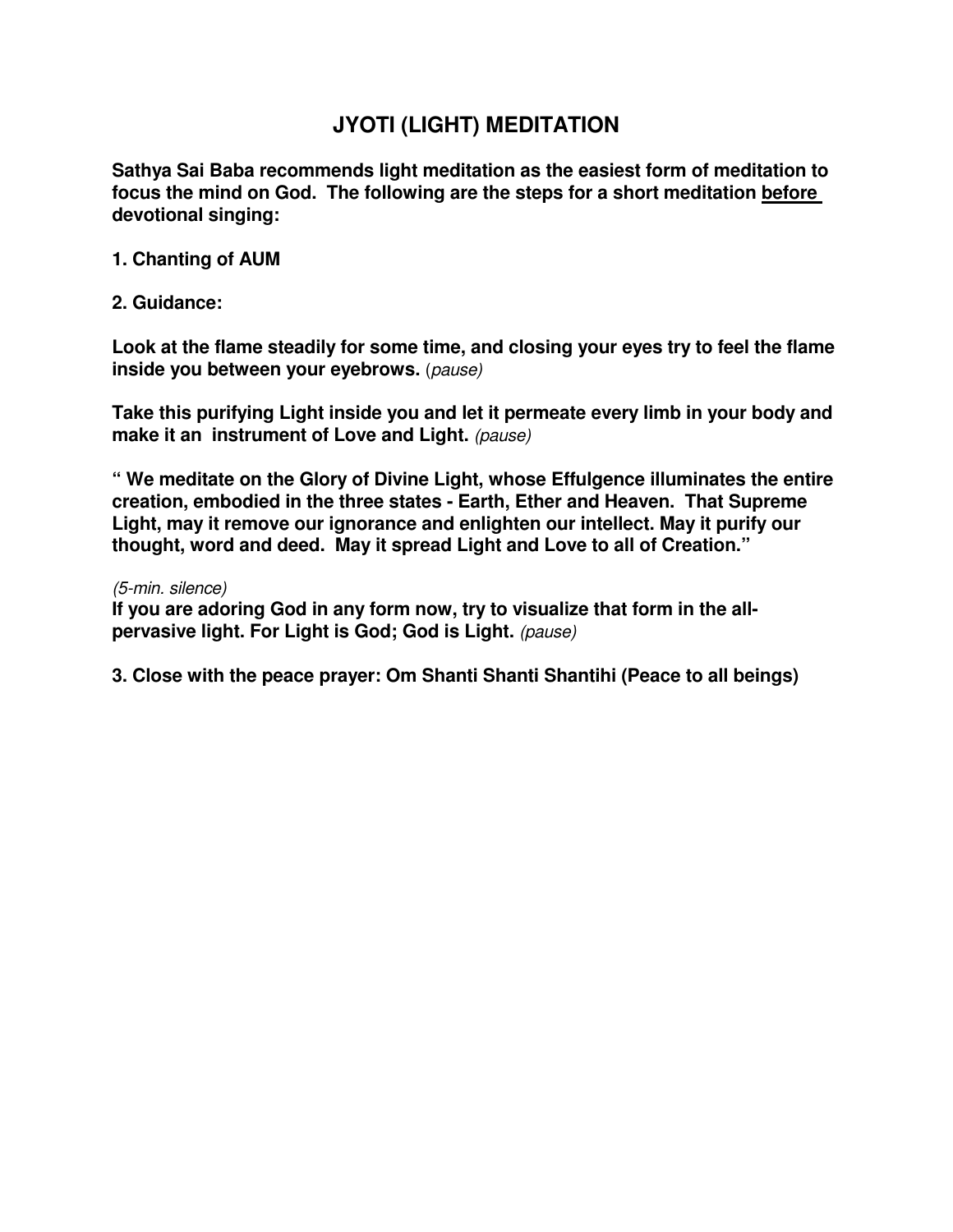# **DEVOTIONAL SONGS**

**1. Adi Pujya Deva Gajanana Gauri Vara Tanaya Shubhanana Adi Pujya Deva Gajanana Siddhi Vinayaka Hey Shubhadayaka Jaya Jaga Vandita Tava Charanam**

Worship Ganesha, the remover of obstacles and the provider of boons

**2. Adi Narayana Sai Narayana Jaya Hari Narayana Jaya Jaya Pandhari Vasa Hari Narayana Parti Nivasa Sai Narayana Varada Narayana Veda Narayana Jaya Hari Narayana Jaya Jaya**

Worship Narayana, the Supreme Lord who is now embodied as Sai Baba.

**3. Akhanda Jyoti Jalavo Sai Man Mandir Mey Akhanda Jyoti Jalavo Koti Surya Sama Teja Svarupa Sai Tum Ho Divya Svarupa Akhanda Jyoti Jalavo, Akhanda Jyoti Jalavo Divya Jyoti, Jnana Jyoti, Prema Jyoti Jalavo (Akhanda Jyoti Jalavo)**

> Sai Baba is extolled as pure divine effulgence and is adored as the Light that shines within each one of us.

**4. Alakh Niranjana Bhava Bhaya Bhanjana Narayan Narayan Narayan Narayan Narayan Sai Narayan Narayan Narayan Narayan Sathya Narayan**

Worship the Supreme Lord, Narayana who is now embodied as Sai.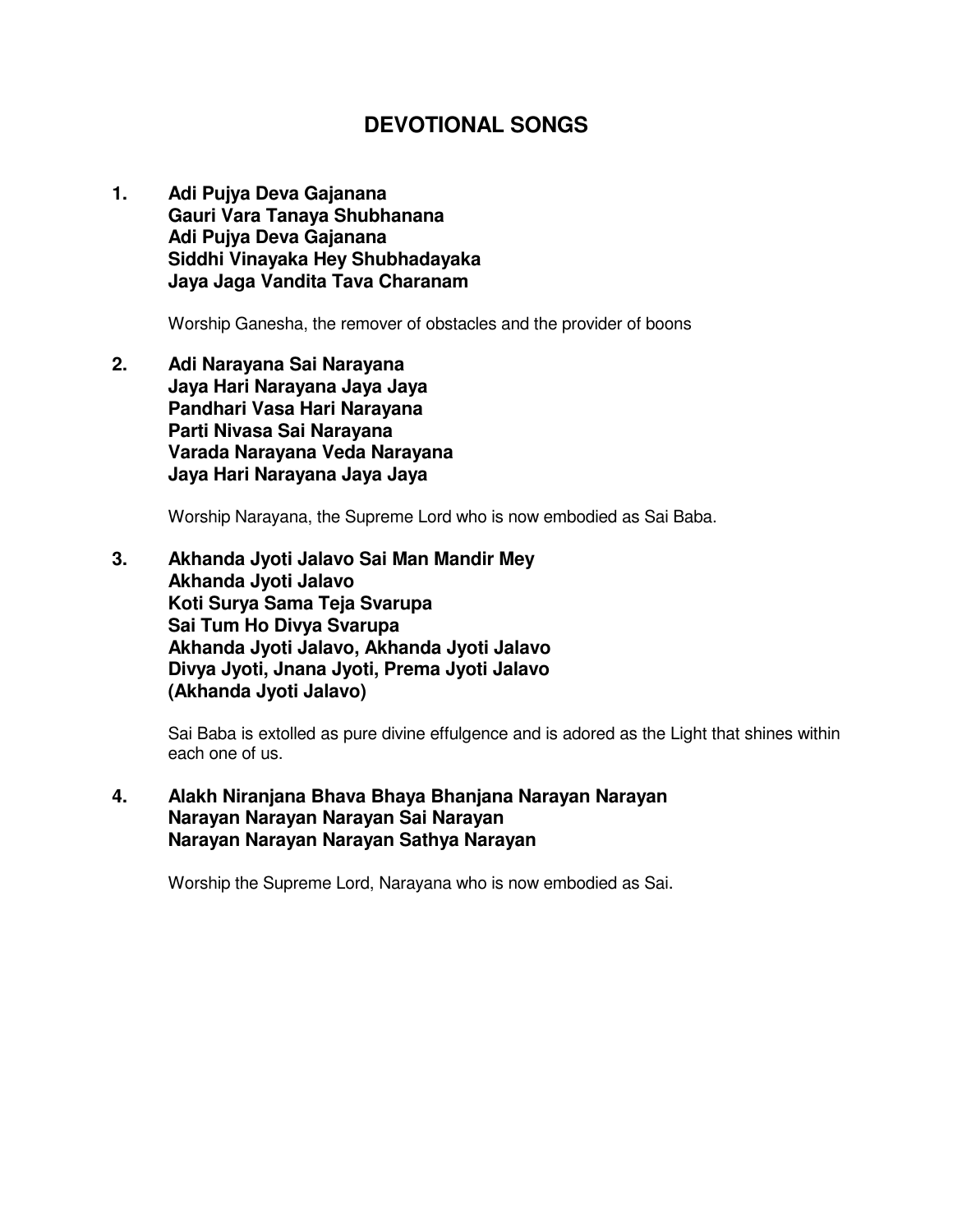**5. Allah Ishvar Tu Eshu Buddha Prabhu Tu Zorastra Mahavira Tu Sai Rama Tu Sai Krishna Tu Sarva Dharma Prabhu Tu Sathya Sai Prabhu Tu Treta Yuga Mey Rama Prabhu Tu Dvapara Yuga Mey Krishna Prabhu Tu Kali Yuga Mey Sai Prabhu Tu Sarva Dharma Prabhu Tu** 

> Worship Sathya Sai, whose divine form represents all embodiments of divinity in all religious traditions in all ages - Jesus, Allah, Rama, Krishna, Zoroaster, Buddha

**6. Allah Tum Ho, Ishvara Tum Ho, Tumi Ho Ram Raheem Merey Ram Merey Ram Ram Raheem (2) Yesu Tum Ho, Nanak Tum Ho Zorastra Bhi Ho, Mahavir Tuma Ho Gautam Buddha Karim Merey Ram Merey Ram Ram Raheem (2) Hindu Aye Musalman Aye Jain Parsi Sikh Bhi Aye Prema Sey Pyarey Sai Aye Mil Jaye Ab Teri Dooaye Aye Terey Samip Merey Ram Merey Ram Ram Raheem(2)**

> O Lord! You are known by many names - Allah, Ishvara, Ram, Raheem, Jesus, Guru Nanak, Zoraster, Mahavira, Karim, Krishna. Hindus, Muslims, Christians, Jains. Parsis, Sikhs, all come to your for your blessings.

### **7. Amazing Grace, how sweet the sound, That saved a soul like me I once was lost, but now I'm found, Was blind, but now I see.**

 **Twas Grace that taught my heart to fear and Grace my fear relieved, How precious did that Grace appear the hour I first believed.** 

 **When we've been through ten thousand years bright shining as the sun, We've no less days to sing God's praise than when we first begun.** 

 **Through many trials, toils and snares I have already come, Twas Grace that led me through thus far and Grace will lead me on.** 

 **Amazing Grace, how sweet the sound that saved a soul like me I once was lost, but now I'm found, Was blind, but now I see.**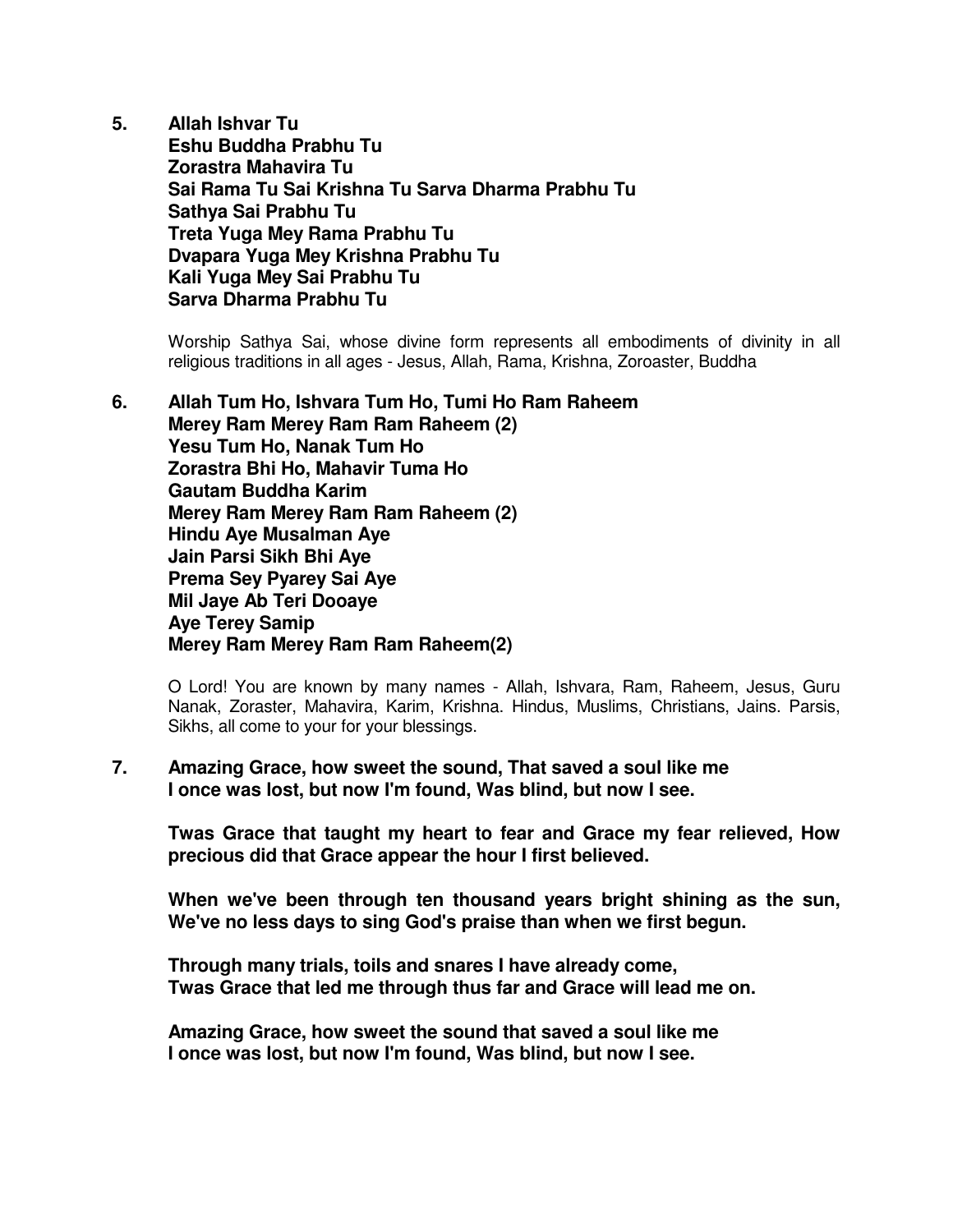**8. Amba Bhavani Shiva Shambhu Kumara Sri Gana Natha Shantakara Purana Purusha Sathya Sai Natha Pranava Svarupa Saisha**

> Worship Ganesha, the embodiment of Om, the primordial sound and the master of all virtues

**9. Amba Mandahaasa Vadani Manohari Sai Jagat Janani Mata Mata Mata Jagat Janani Jaga Janani Shubha Karani Sathya Sai Jagan Mata(2)**

Praise in honor of Sathya Sai, who is worshipped as the divine Mother of the Universe

**10. Ambika Tanaya Vinayaka Gajavadana Gananatha Vinayaka Sai Ganesha Vinayaka (2) Ambika Tanaya Vinayaka Tribhuvana Palaka Mangala Dayaka Vidya Buddhi Siddhi Pradayaka Sai Ganesha Vinayaka (2)**

Worship Ganesha, the remover of all obstacles and who grants all spiritual boons

**11. Anandamey Sai Namamey Adbhutamey Sai Geetamey Akhandamey Jyotirmayamey Sundaramey Sai Rupamey**

> Sai's Name is bliss. Sai's Song is wondrous. Sai's Glory is effulgent. Sai's Form is beautiful to behold

**12. Ananda Sagara Murali Dhara Mira Prabhu Radhey Shyam Venu Gopala Nanda Yashoda Ananda Yashoda Jai Jai Gokul Bala Jai Venu Gopala**

Worship Krishna - the Lord of the Universe and the Ocean of Bliss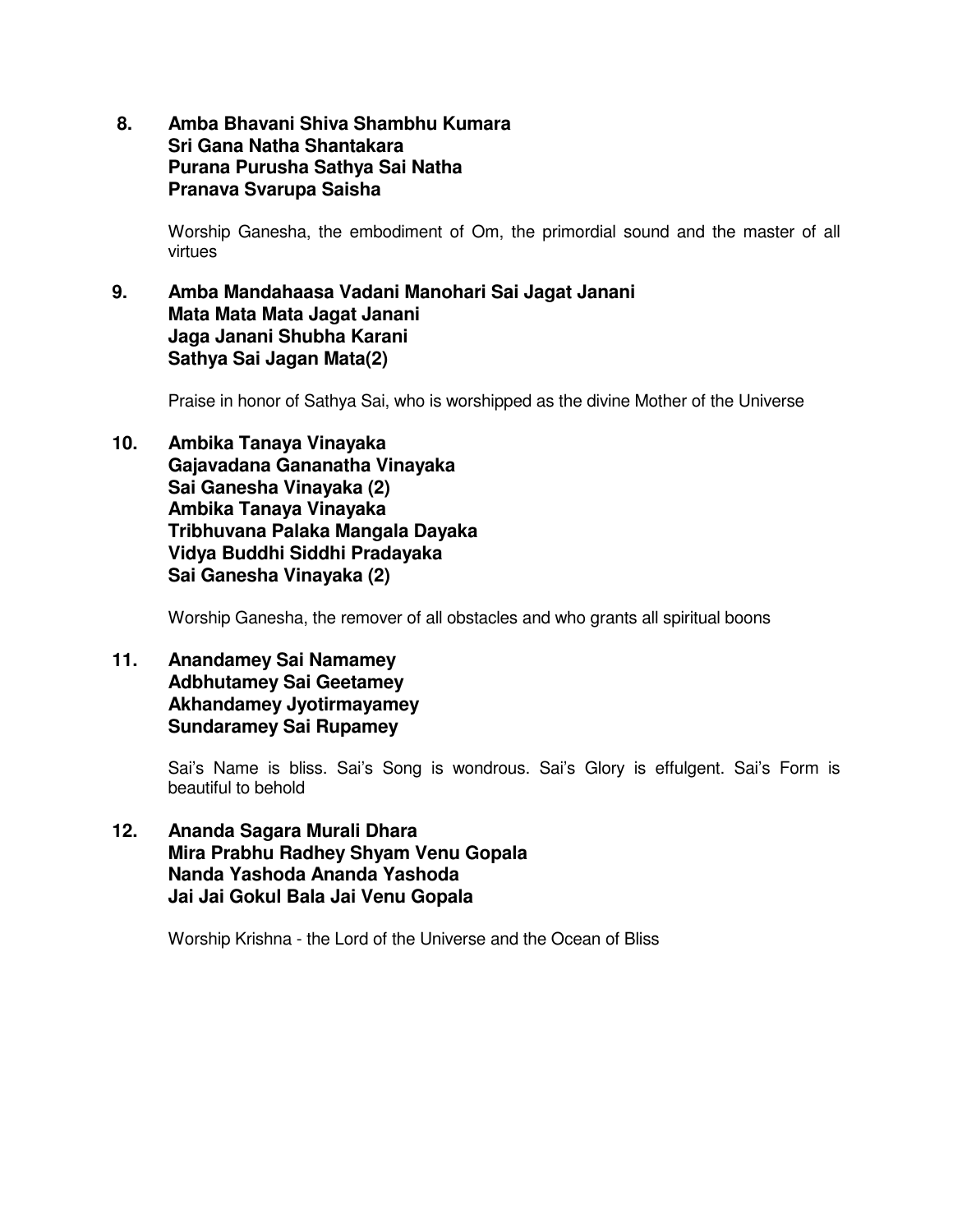**13. Antaranga Sai Anatha Natha Sai Deena Bandhu Sai Karuna Sindhu Sai Rama Krishna Shiva Shakti Deva Rupa Sai Yuga Avatara Baba (Sri) Sathya Sai**

> Prayer extolling Sai as the indwelling Lord and the refuge of the forlorn. He is all forms and names

# **14. Antar Jyothi Namo Paramatma Jyothi Namo Akhanda Jyothi Namoh Mama Jeevana Jyothi Namo Antaryami Namo Jai Sadguru Sai Namo**

Bow to the light within, to the omnipresent light of God. Bow to the endless light, the light that is my very life. Bow to the indwelling Lord, our true Guru Sri Sathya Sai.

**15. A temple in my heart A prayer in my soul A song on my lips And I sing to You. Sathya Sai Baba, Baba Sai Baba, Sathya Sai Baba, I call to You.** 

> **Joy in my heart Peace in my soul A song on my lips And I sing to You. Sathya Sai Baba, Baba Sai Baba, Sathya Sai Baba, I call to You.**

- **16. At moments like this I sing out a song I sing out a Love song to Swami. At moments like this - I lift up my heart, I lift up my heart to the Lord. Singing I Love you Lord, Singing I Love you Lord. Singing I Love you Lord, I Love you.**
- **17. Atmaabhi Rama Ananda Nama Sita Rama Sai Rama Atmaabhi Rama Ananda Nama Sundara Nama Hey Ghanashyama Radhey Shyama Sai Rama**

O Lord Rama, You are the Blissful Indweller of our hearts. It gives your devotees such bliss to recite your holy Name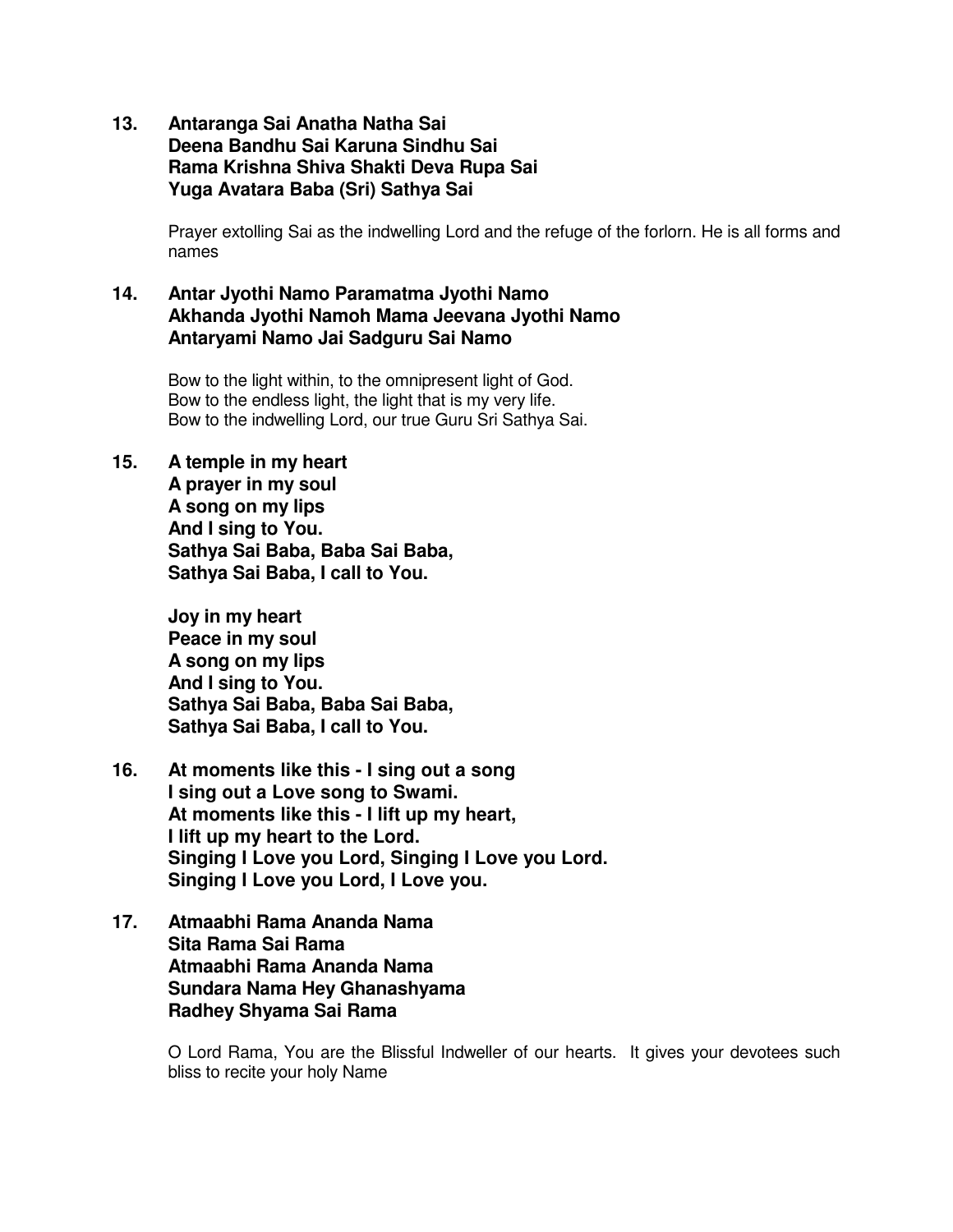**18. Atma Lingam Bhajare Adbhuta Lingam Bhajare Naada Lingam Navamani Lingam Naabhi Kamala Udbhava Lingam Eshvara Lingam Bhajare Partishvara Lingam Bhajare**

> Song worshipping the Lingam as the Universal Absolute and its sacred attributes. The Lingam is a symbol into which all forms and names merge and from which all names and forms emerge - the essence of all attributes of the Divine (Baba)

**19. Atma Me Bas Jao Baba, Atma Me Bas Jao Baba Tum Bin Sub Mandir Hen Sune Atma Me Bas Jao Baba, Atma Me Bas Jao Baba Paramatma Tum Sarey Jagat Ke Ram Raheem Tum Sarey Jagat Ke Sune Man Me Vas Karo Tum Ghar Ghar Me Bas Jao Baba, Ghar Ghar Me Bas Jao Baba**

Prayer imploring Sai to reside within our hearts and for ever

**20. Atma Rama Ananda Ramana Achyutha Keshava Hari Narayana Bhava Bhaya Harana Vandita Charana Raghukula Bhushana Rajiva Lochana Adi Narayana Ananta Shayana Satchidananda Sathya Narayana**

> Song in praise of Lord Rama - Rama as the indwelling Lord in every heart whose name evokes bliss in all those who worship Him.

**21. Atma Rama Ananda Nama Ananda Mohana Sri Parandhama Atma Rama Ananda Nama Mayaabhi Rama Maanasa Prema Sundara Nama Sugunaabhi Rama** 

> Adoration of Lord Rama whose name and form evokes bliss and happiness in all those who worship Him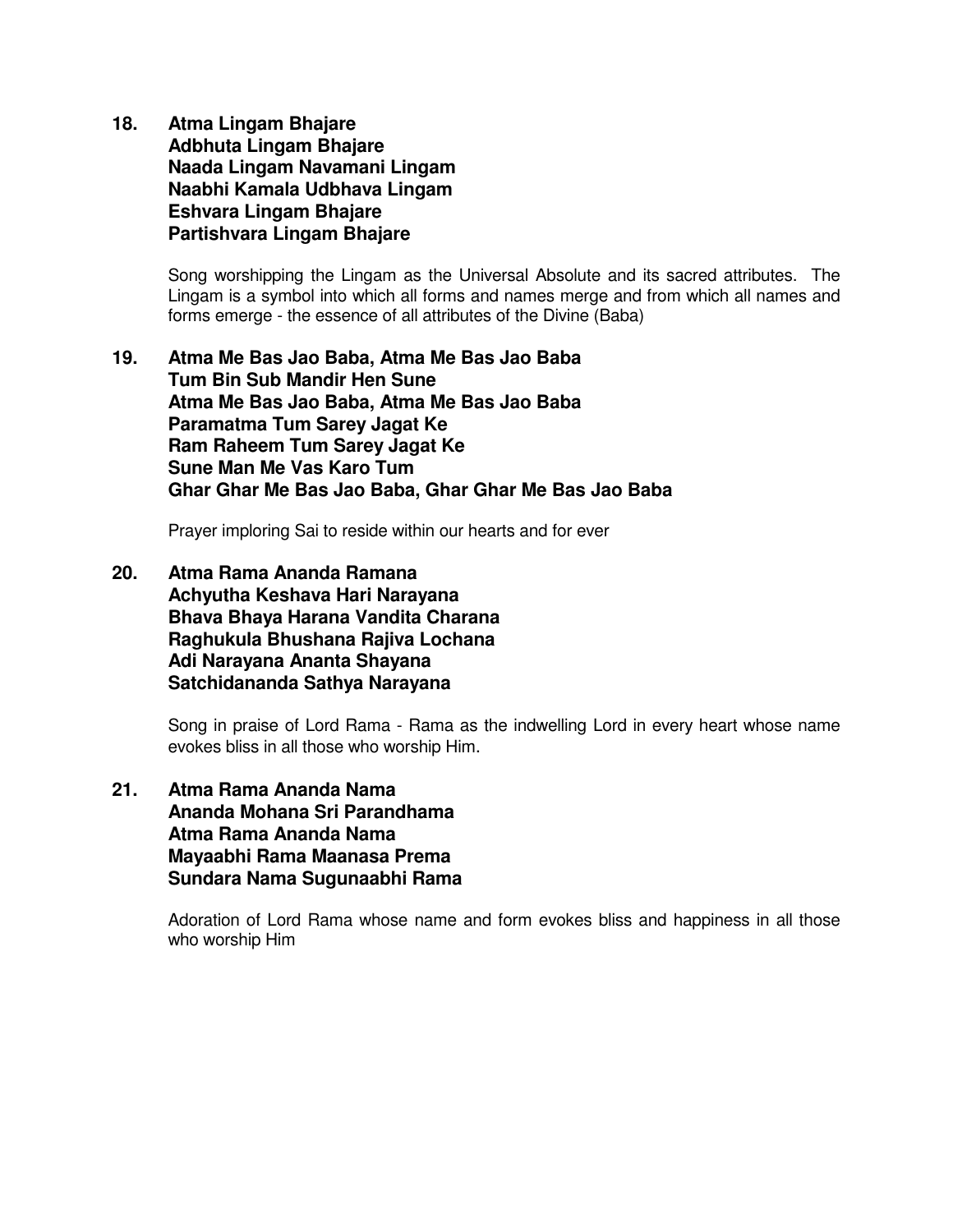- **22. At Your feet dear Lord we pray, grace us with Your Love this day Sai Baba, Sai Baba, You are Krishna, You are Rama Oh Baba, Oh Baba, You are Mother, You are Father All Names, every Form, all that was and will be born You are all Names, every Form, all that is for evermore.**
- **23. Avo Avo Avo Avo Avo Sundara Nanda Gopala Navanitha Chora Manasa Vihaara Darshana Do Nandalala Sai Darshana Do Nandalala**

Song invting Krishna to dwell within devotees' hearts and shower them with bliss

**24. Avo Avo Gopala Giridhari Avo Avo Antharayami Avo Avo Ananda Sai Avo Gopala Giridhari Avo Avo Atmanivasi Avo Avo Shantinivasi**

Praise in honor of Krishna and invoking Him to enter and sanctify our hearts

**25. Avo Avo Hey Bhagavan Sarvajivon Ka Karo Kalyan Tumaho Parama Krupa Ke Sagar Tumaho Mana Mandir Nata Nagar Tumaho Sathya Sanatan Swami Ghata Ghata vyapi Antaryami** 

> Invoking the blessings of Sai Baba to bestow goodness, grace and compassion on all devotees. Sai is the eternal, omnipresent God

**26. Avo Avo Nandalala** 

 **Sundara Shyama Gopala Avo Avo Nandalala Tumiho Bansi Dhari Shyama Ayodhya Pati Sita Rama Parti Baba Karuna Nidhaan Makhan Chora Yashoda Bala** 

Adoration of Krishna as the embodiment of divine beauty and Love, and inviting Him to dwell in our hearts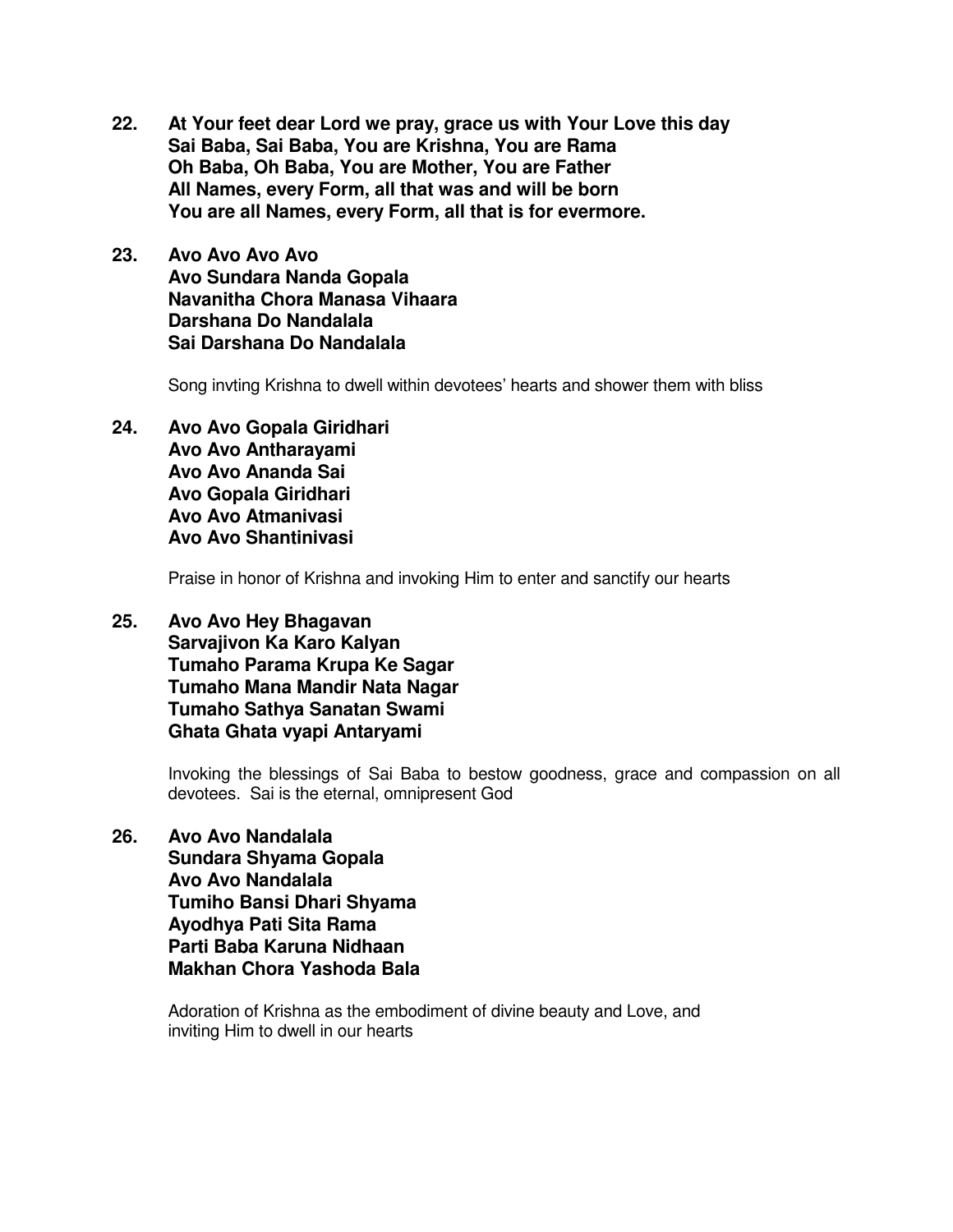# **27. Avo Pyarey Nayana Hamarey Sai Hamarey Avo Tum Bina Koi Nahee Rakhavaley Tum Bina Kon Saharey Tum Bina Kon Saharey Baba**

Hymn inviting Sathya Sai into the temple of our hearts; Sathya Sai who is the refuge of the forlorn and the distressed

**28. Avo Sai Narayana Darshana Dijo Tum Ho Jagat Vidhata (2) Tumhi Ho Brahma, Tumhi Ho Vishnu Tumhi Ho Shankara Rupa (2) Tumhi Ho Rama, Tumhi Ho Krishna Tumhi Ho Vishva Vidhata (2)**

> Come Sai Lord Incarnate Give us your Darshan You are the Lord of Creation (2) You are Rama, You are Krishna You are our Lord and Provider (2) You are Creator, You are Protector You are destroyer of darkness (2)

**29. Ayodhya Vasi Ram Ram Ram Dasaratha Nandana Ram Patita Pavana Janaki Jivana Sita Mohana Ram Ayodhya Vasi Ram Ram Ram Dasaratha Nandana Ram Patita Pavana Janaki Jeevana Sita Mohana Ram**

Worship Lord Rama - the embodiment of purity and divinity.

**30. Baba, Avo Merey Kirtan Mey Antaryami Darsh Dikhao Naiya Hamari Paar Lagao Baba, Avo Merey Mandir Mey Antar Jyoti Jala Do Sai Jeevan Jyoti Tum Ho Sai** 

> Sai Baba who is worshipped as the indwelling Lord is invoked to bless and provide us with His divine vision.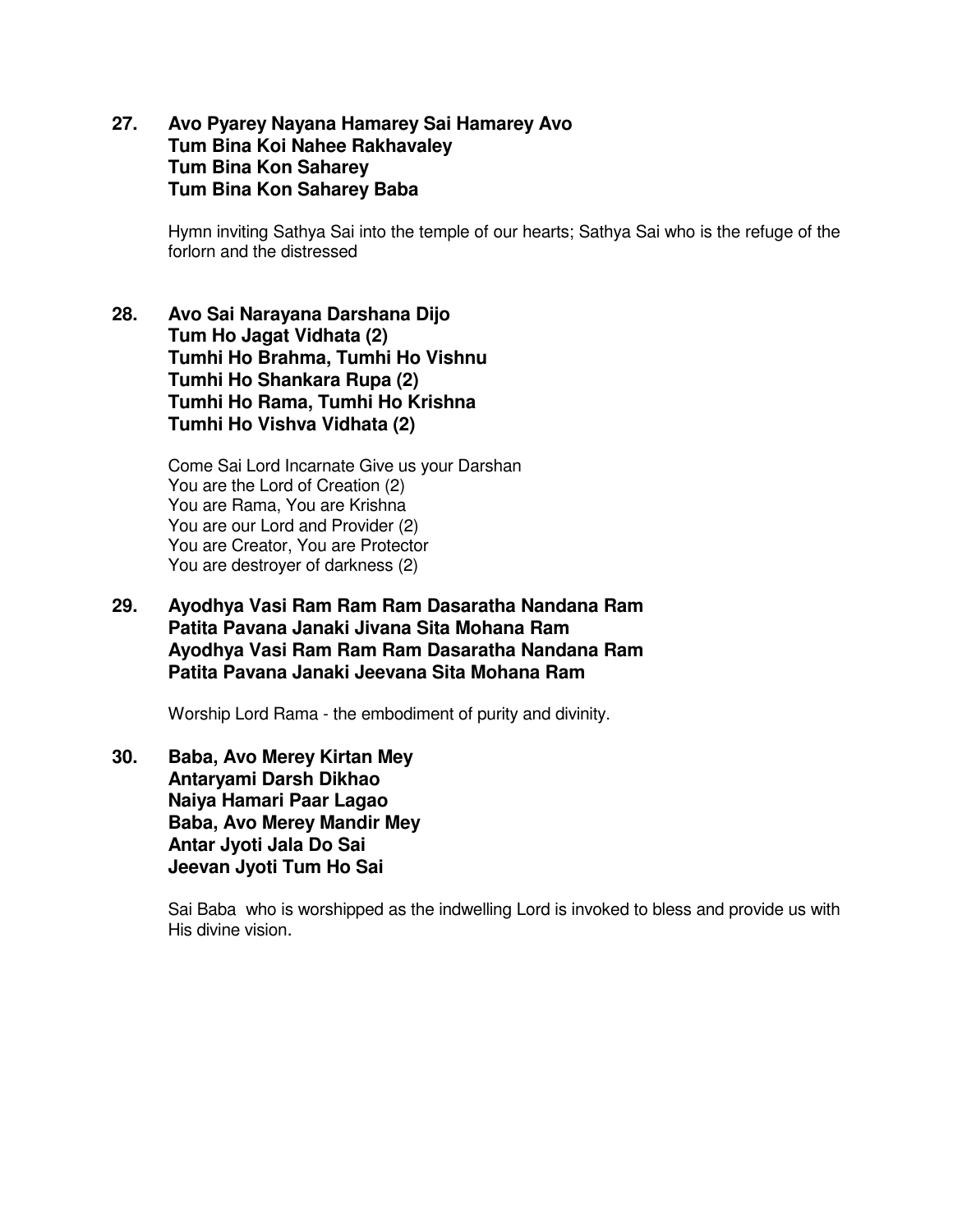**31. (To the melody of Choral Finale, Beethoven's "Symphony #9")** 

 **Baba, hear the rising chorus as we sing all praise to Thee. Fill our hearts with Thy Love for us, Glory of Eternity! Sai, Savior, Reincarnation of every Avatar before, Spreading joy through all creation, bring us bliss forevermore. Sathya, Prema, Shanti, Dharma and Ahimsa are the keys To unlock the chains of karma binding us, Thy devotees. Help us to gain liberation from all concern of worldly pain. Bhagavan, our adoration echoes in a sweet refrain.**

**32. Baba, shed Your Light on me Shine a path for me to see Only You, Only You, Baba, Only You.** 

> **Baba, sing Your Song to me Clear and strong so I can hear Only You, Only You, Baba, Only You.**

 **And when the world spins all around me, and I'm feeling so confused Help me always to remember, that there is only You Only You, Only You, Baba, Only You.**

- **33. Baba we adore You Lay our lives before You How we Love You** (sung in rounds)
- **34. Bada Chitta Chora Brindavana Sanchara Gopala Gopala Hey Murali Gopala Govardhanoddhara Gopala Bala Gopi Manohara Radhey Gopala**

Prayer adoring Krishna - who steals our hearts and minds with His enchanting form and name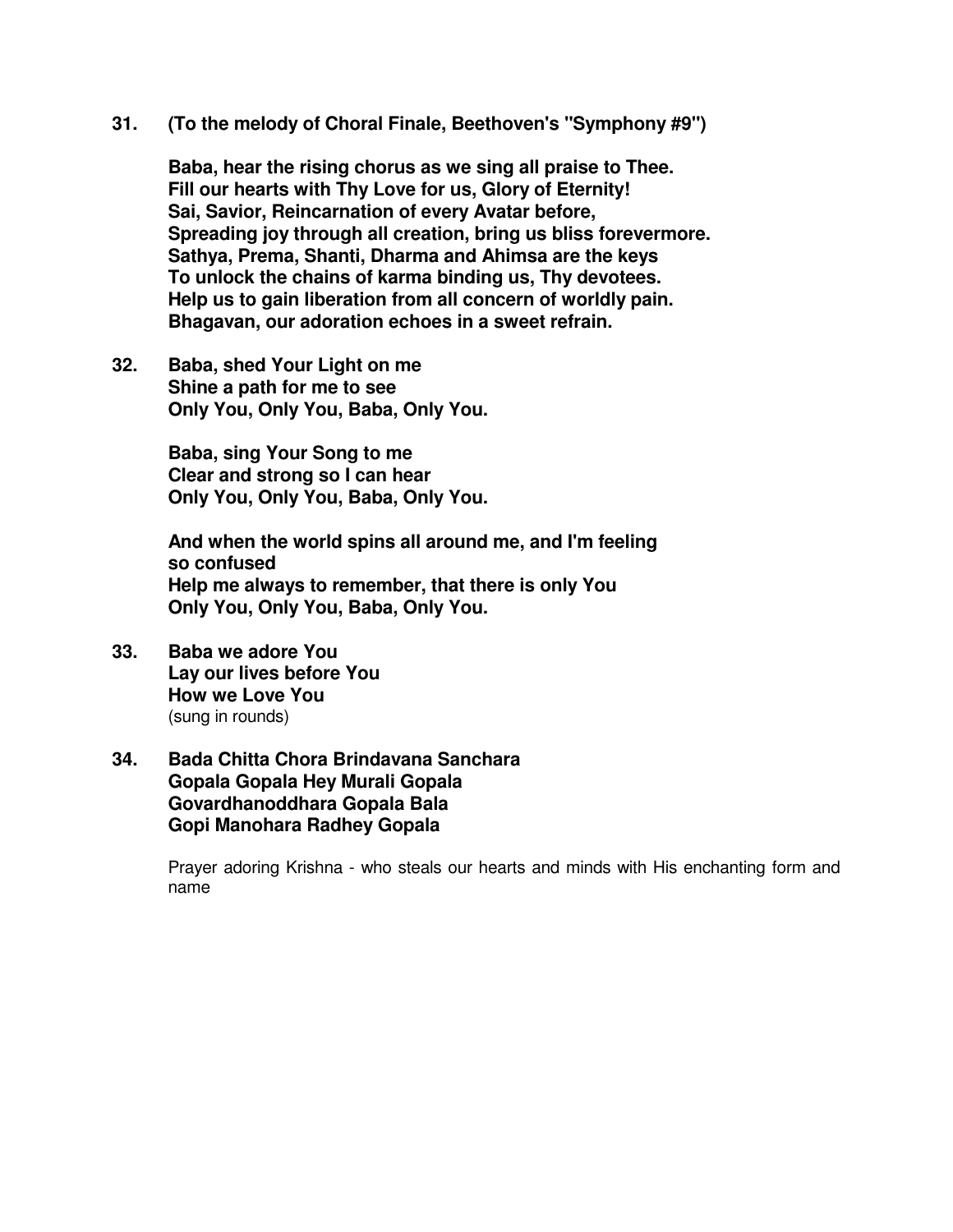**35. Bala Gopal Jai Jai Sai Shyam Prema Bharo Dil Main Hamarey Sai Ram Hamarey Sai Ram, Bade Pyarey Sai Ram Prema Bharo Dil Main Hamarey Sai Ram Hum Bachhon Ke Tum Ek Sai Ram Tumharey Jagat Main Bada Pyara Pyara Naam Sang Raho Har Dam Hamarey Sai Ram Sang Raho Hamarey Sai Ram.**

> Worship beloved Sathya Sai who is also adored as Rama and Krishna, the embodiments of Divine Love

**36. Baar Baar Bulao Sai Darshan Do Bhagavan Sai Darshan Do Bhagavan Nithya Nirmala Nithya Ananda Satchidananda Prabhu Darshan Do Bhagavan (2)** 

> Prayer invoking the Lord to enter our hearts and bless us with His pure, effulgent and ever- blissful vision

**37. Bhagavan Bhagavan Dil Me Aja Bhagavan Bhagavan Bhagavan Dil Me Aja Bhagavan Bhagavan Bhagavan Darshan Do Pyare Bhagavan Bhagavan Bhagavan Darshan Do Pyare Bhagavan Janam Janam Ke Saathi Ho Sang Raho Merey Sai Ram Sang Raho Sang Raho Sang Raho Merey Sai Ram.**

Invoking Sai Baba to come and dwell in our hearts and fill us with everlasting joy and bliss

**38. Bhagavan Bhagavan Patita Pavana Ram Daya Karo Daya Karo Daya Karo Bhagavan Patita Pavana Ram (Sai) Bhagavan Bhagavan Patita Pavana Ram Deena Dayalo Parama Kripalo Raksha Karo Bhagavan (Sai) Krupa Karo Bhagavan (Sai)**

> Prayer adoring the Lord as the embodiment of purity and divinity and asking Him to protect and foster us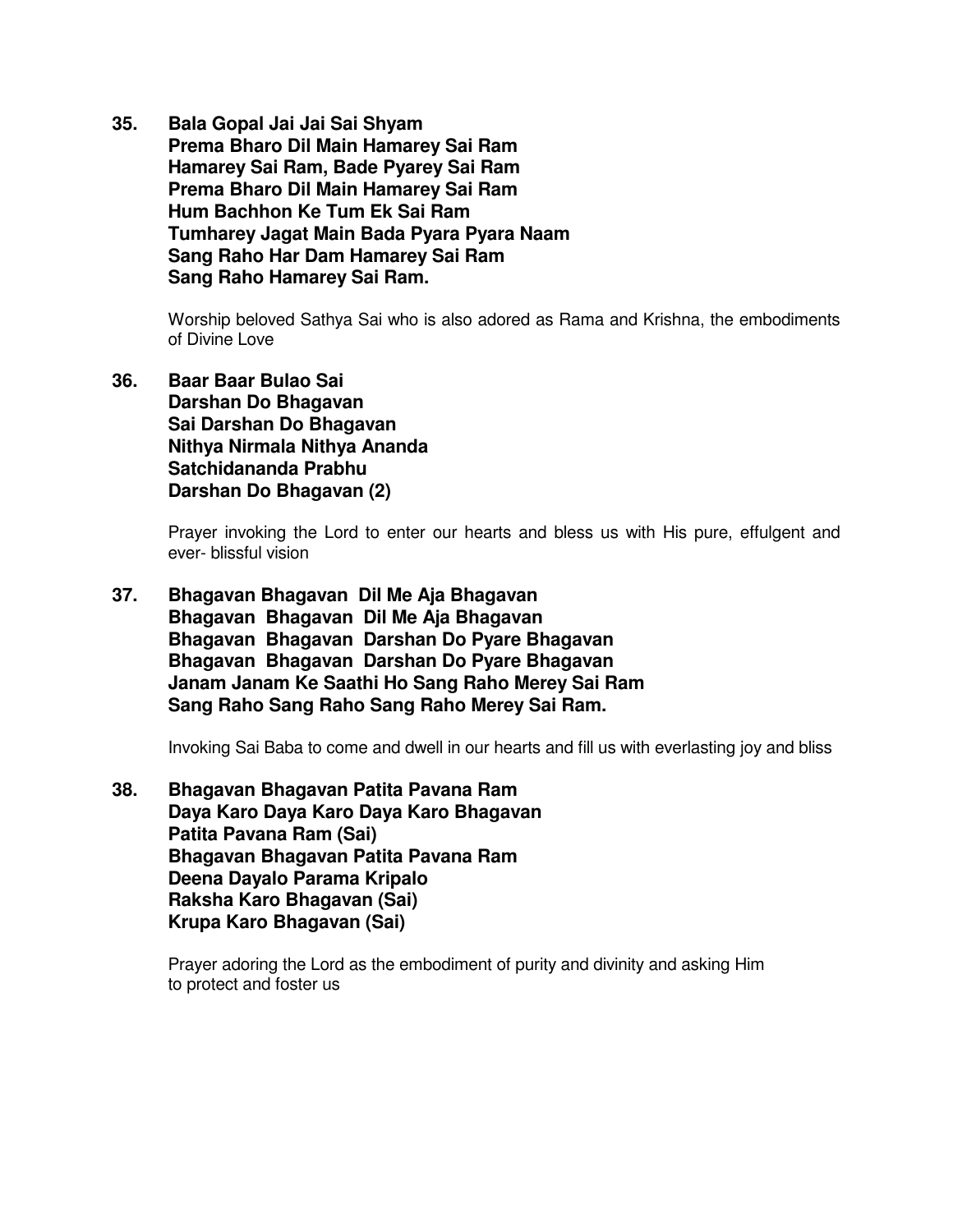- **39. Bhagavan Sri Sathya Sai Baba Bhagavan Kali Yuga Avatar Bhagavan Divine Love of my heart come to me Hey Ghaneshyam Hey Sai Ram Chant the Name of the Lord Sai Hold me in Love, lift me above, bring me home to Thee Bhagavan Sai Ram Come to me my Lord Hey Sita Ram Hey Radhey Shyam Chant the Names of the Lord Swami fill me with peace, grant me release, make me one with Thee Bhagavan Sai Ram be with me my Lord**
- **40. (To the melody of Largo from Dvorak's "New World Symphony")**

 **Bhagavan, take our Love, let it flow to Thee, Take our hands, let them do Thy Work constantly. Take our souls, let them merge with Thy Holy Light, Take our minds, make them pure, perfect in Thy Sight. May our thoughts, born of Thee, guided from above, Make us all, Bhagavan, instruments of Love.** 

**41. Bhaja Ma Ma Ma Ma Ananda Ma, Ma Ma Ma Ma Ananda Ma Ananda Mayi Ma Ananda Ma, Ma Ma Ma Ma Ananda Ma Sri Guru Jaya Ma Sri Guru Ma, Ma Ma Ma Ma Ananda Ma Ananda Mayi Ma Ananda Ma, Ma Ma Ma Ma Ananda Ma** 

Song in adoration of the Divine Mother (Ma) who embodies divine bliss

**42. Bhajamana Govinda Gopala Govinda Gopala, Gopala Bhajamana Govinda Gopala Govinda Bolo Hari Gopala Bolo Govinda Gopala, Gopala.**

Krishna is joyfully worshipped as Gopala (one who fosters all creatures)

**43. Bhajamana Ma Ma Ma Ma, Bhajamana Ma Ma Ma Ma Ananda Mayi Ma Ma, Ananda Mayi Ma Ma Bhajamana Ma Ma Ma Ma, Bhajamana Ma Ma Ma Ma Ananda Rupa Ma Ma, Ananda Sai Ma Ma Bhajamana Ma Ma Ma Ma, Bhajamana Ma Ma Ma Ma**

Song in adoration of the Divine Mother (Ma) who embodies divine bliss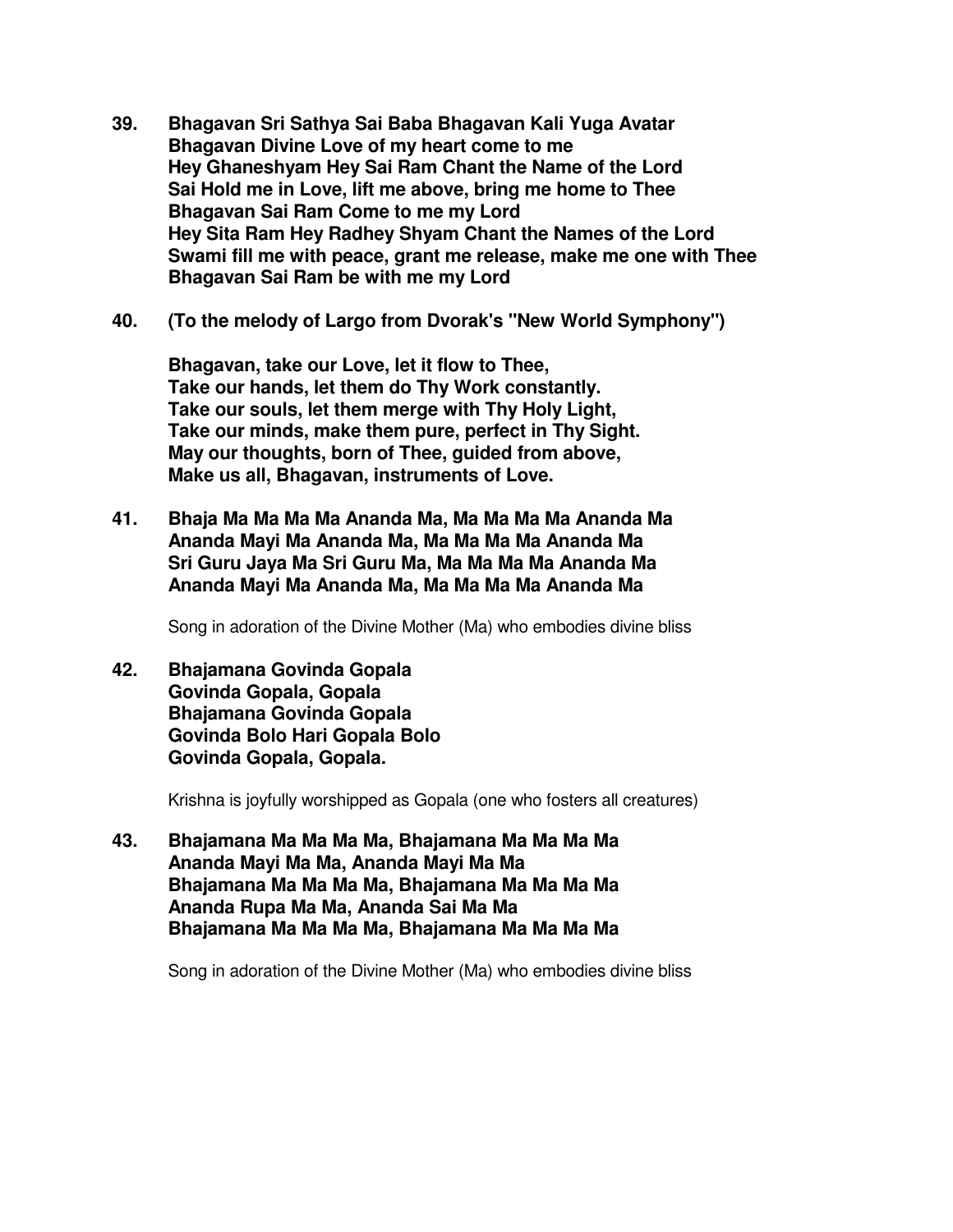**44. Bhajamana Radhey Govinda Bhajamana Radhey Radhey Radhey Radhey Radhey Govinda Bhajamana Sai Govinda Bhajamana Sai Sai Sai Sai, Sai Govinda.**

Song in praise of Radha -Krishna and Sai

**45. Bhajamana Rama Krishna Jaya Bolo Rama Krishna Jaya Sai Krishna Jaya (Bhajamana) Rama Krishna Jaya Bolo Raghukula Bhooshana Rama Rama Ram Radha Madhava Shyama Shyama Shyam Harey Ram Harey Ram Harey Krishna Harey Ram**

Prayer worshipping Lord Rama and Lord Krishna

**46. Bhajumana Hari Hari Om Sumiro Mana Narayana Narayana Hari Narayana Bhajumana Hari Hari Om Sumiro Mana Narayana Bhajumana Brahma Bhajumana Vishnu Bhajumana Shiva Omkara Sumiro Mana Narayana Bhajumana Vishnu Bhajumana Rama Bhajumana Krishna Narayana Sumiro Mana Narayana** 

> **Bhajumana Seeta Bhajumana Lakshmi Bhajumana Saraswati Mata Sumiro Mana Narayana Bhajumana Shirdi Bhajumana Prema Bhajumana Sathya Sai Baba Sumiro Mana Narayana Bhajumana Hari Hari Om Sumiro Mana Narayana Narayana Hari Narayana Bhajumana Hari Hari Om Sumiro Mana Narayana**

Chant the glory of the Lord in his various forms and manifestations

**47. Bhajan Karo Manuva Govinda Harey Govinda Murari Gopala Murari Mathura Natha Hey Giridhari Radha Madhava Hey Giridhari (2)**

O Mind! Worship Krishna who is adored as Govinda, Murari, Giridhari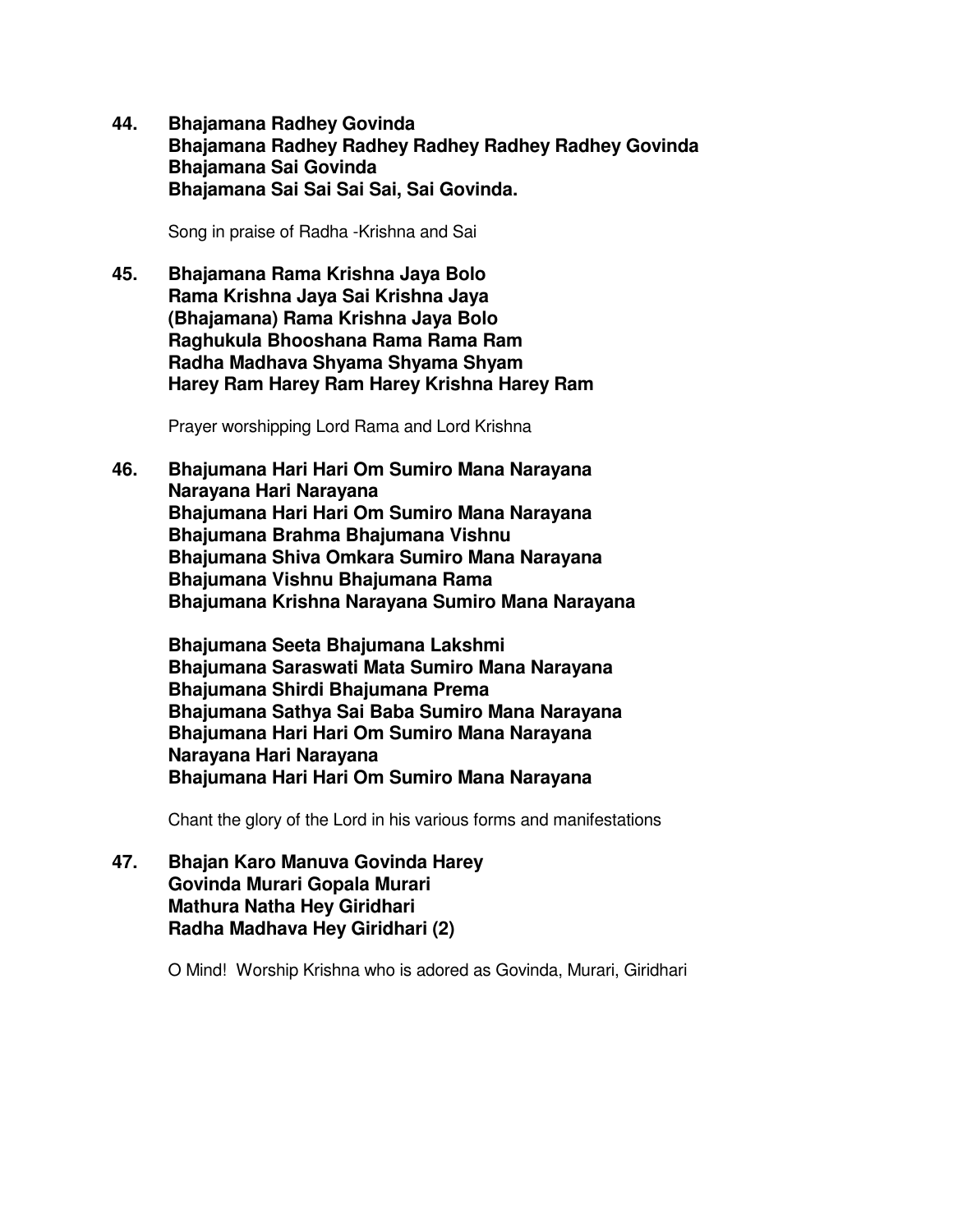**48. Bhajo Ghanashyama Bhajo, Sita Rama Bhajo, Sathya Sai Ram Bhajo Ghanashyama Bhajo, Radhey Radhey Shyama Bhajo Murali Manohara Sai Ghanashyam Mata Pita Gurudeva, Brahma Vishnu Mahadeva Mata Pita Gurudeva, Sathya Sai Mahadeva Murali Manohara Sai Ghanashyam**

Sathya Sai is worshipped as Ghanashyama (one who embodies the infinite universe), Sita Rama (symbolizing dominion over nature), and as the Divine mother and father

### **49. Bhajo Radhey Govinda Bhajo Shyam Gopal, Shyam Gopal, Bhajo Murali Gopal, Keshava Narahari Shyam Gopal Madhava Murahara Murali Gopal**

Worship by chanting the many names of the Lord: Radhey Govinda, Gopal, Murahara, Shyam, Keshava and Madhava.

**50. Bhajore Bhayi Sai Ram Parti Purisha Sai Ram Bhajore Bhayi Sai Ram Dwaraka Mayi Sai Ram Sada Sukha Dayi Sai Ram Shirdi Purisha Sai Ram Parti Purisha Sai Ram**

Calling on all to join in the adoration of Sathya Sai - the benefactor of bliss and joy

# **51. Bhajore Sada Bhajo Ramakrishna Govinda Bhajo Harey Deena Bandhu Krishna Rama Govinda Bhajore Anatha Natha Sai Rama Govinda Jai Sai Rama Govinda**

Chant the glory of Rama, Krishna and Sai, Who will protect the forlorn and shower Grace on all who seek the Lord's Blessings

**52. Bhasma Bhushitanga Sai Chandra Shekhara Bhala Netra Shoola Dhari Sai Sundara Bhasma Bhushitanga Sai Chandra Shekhara Sama Gaana Priyakara Sai Sundara Hara Hara Hara Shiv Shambho Natan Shekhara Parti Vasa Sai Deva Sai Shankara Sai Shankara Sathya Sai Shankara**

Adoration of Sathya Sai as the embodiment of Lord Shiva in all His divine aspects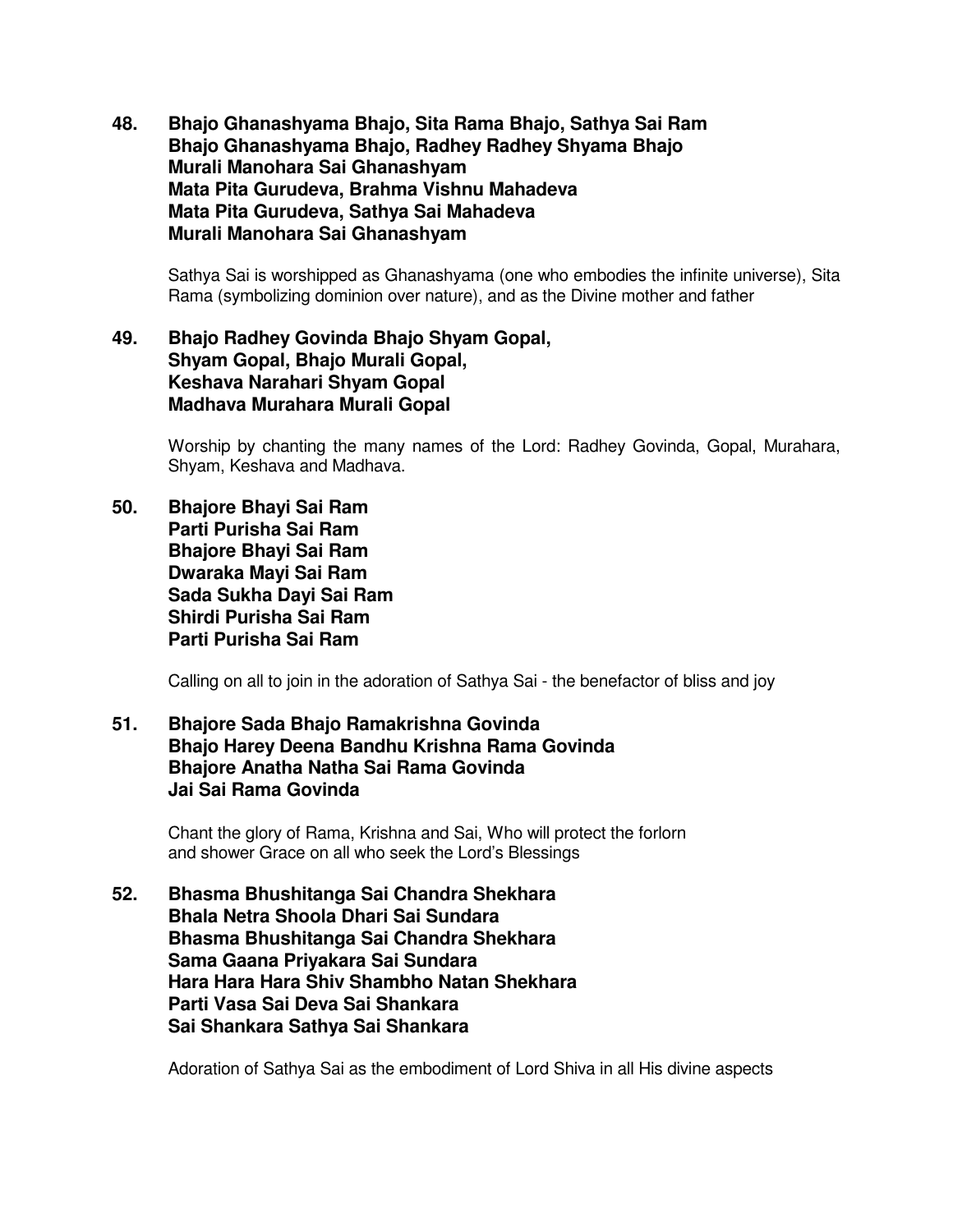**53. Bhava Bhaya Harana Vandita Charana Jaya Radha Jaya Madhava (Sai) Mangala Charana Kalimala Dahana Narayana Keshava (Sai) Jaya Radha Jaya Madhava (Sai)**

> Extolling the Lord as the remover of all fears and impurities, and as the embodiment of auspiciousness

**54. Bhavani Shankara Uma Maheshvara Parti Purisha Sathya Sai Harey Bhavani Shankara Uma Maheshvara Bhava Bhaya Hari Hey Tripurari Parti Purishvara Sai Harey Bhole Natha Shiva Ganga Dhari Sai Shankara Shiva Sai Harey (3)**

Adoration of Sathya Sai as the embodiment of Shiva, who removes all fears and evil

**55. Bhola Nath Harey Jagadisha Shaileswara Hara Uma Mahesha Bhola Nath Bhola Nath, Bhola Nath Bhola Nath Bhava Bhaya Hari Hey Tripurari Shiva Ganga Dhara Sai Murari Bhola Nath Bhola Nath, Bhola Nath Bhola Nath**

Worship Shiva, the Lord of the universe

**56. Bhola Bhandhari Baba, Shiva Shiva Shiva Sai Baba Anaatha Rakshak Deena Dayala Patita Pavana Sai Baba Yogeshvar Sai Murari, Yogeshvar Hey Tripurari Nitya Nanda Brahma Nanda Prema Nanda Sai Baba.**

> Song praising Sathya Sai as Lord Shiva - the source and sustenance for all who seek refuge in Him and the embodiment of ever-lasting bliss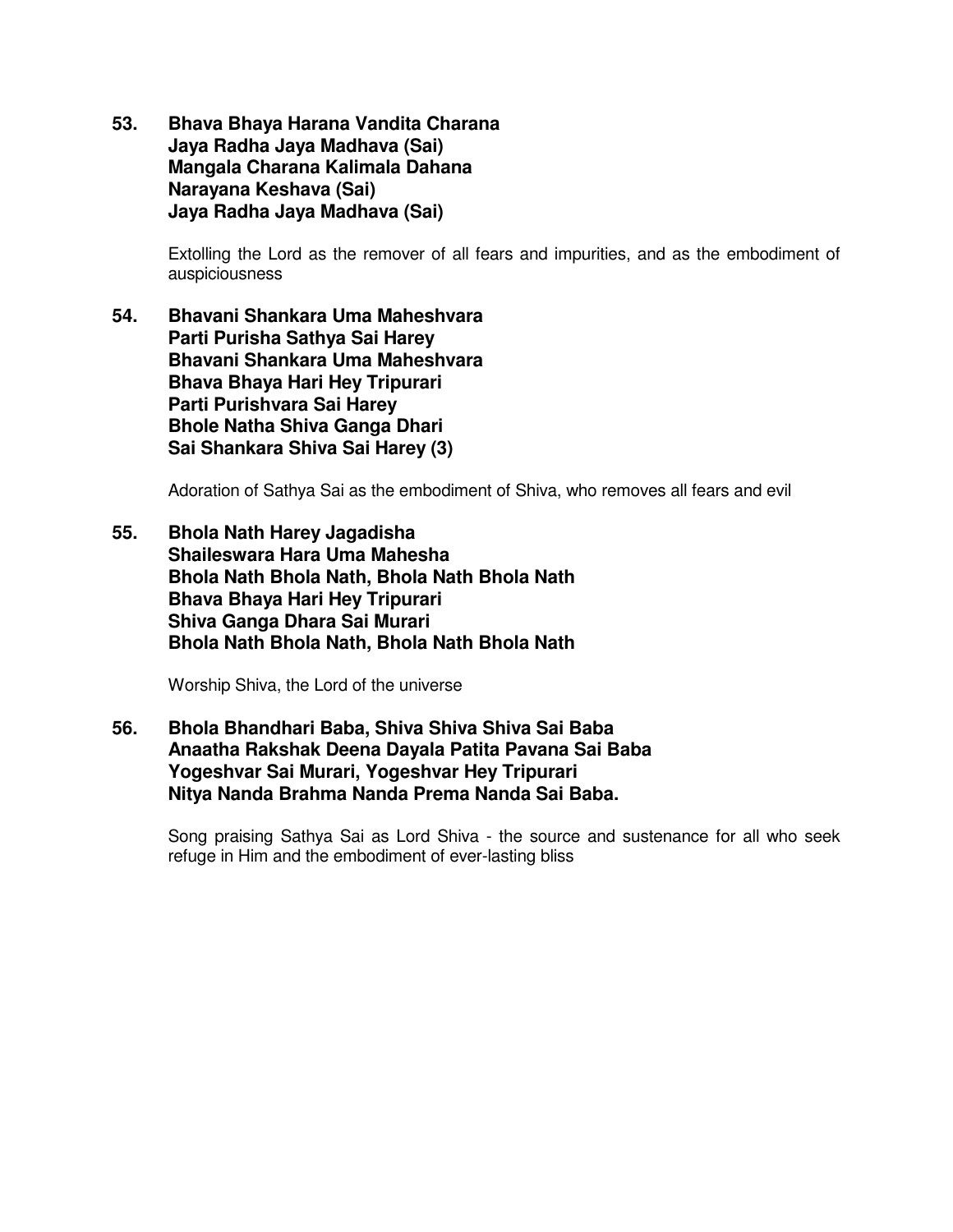**57. Bolo Bolo Sub Mil Bolo Om Namah Shivaaya Om Namah Shivaaya, Om Namah Shivaaya Bolo Bolo Sub Mil Bolo Om Namah Shivaaya Juta Jatamey Ganga Dhari Trishula Dhari Damaru Bajavey Dama Dama Dama Dama Damaru Baja Goonj Uthao Namah Shivaaya Om Namah Shivaaya Om Namah Shivaaya Om Namah Shivaaya**

Worship and praise the name of Shiva

### **58. Bolo Deena Dayal Baba, Deena Dayal Parama Dayal Baba, Parama Dayal.**

Sathya Sai - the embodiment of supreme Love and compassion

**59. Bolo JaiJaikar Bolo JaiJaikar Bolo JaiJaikar Bolo Sai Baba Ki Patita Pavana Hey Ghana Shyama Sai Gopala Hey Ghana Shyama Prema Bhagavan Sai Bhagavan Sai Ram, Sai Ram**

Song adoring Sathya Sai as the embodiment of Love .

**60. Bolo Narayana Jai Jai Vithala Sai Narayana Ranga Ranga Vithala Bolo Narayana Jai Jai Vithala Govinda Vithala Rakhumayi Vithala Gopala Vithala Panduranga Vithala Sri Ranga Vithala Sai Ranga Vithala**

> Chant the various names of the Lord - Narayana Vithala, Govinda, Gopala, Panduranga, and Sai Baba.

**61. Bolo Ram Sai Ram, Sathya Sai Ram Sathya Nam, Sai Nam, Hari Ka Nam Sri Hari Hari Om, Hari Narayana Bhaja Manuva Tu Sathya Narayana Merey Ram, Hey Ghanashyam, Sathya Sai Ram Sathya Nam, Sai Nam, Hari Ka Nam**

Worship Sathya Sai - the embodiment of Rama, Krishna and all other forms of the divine.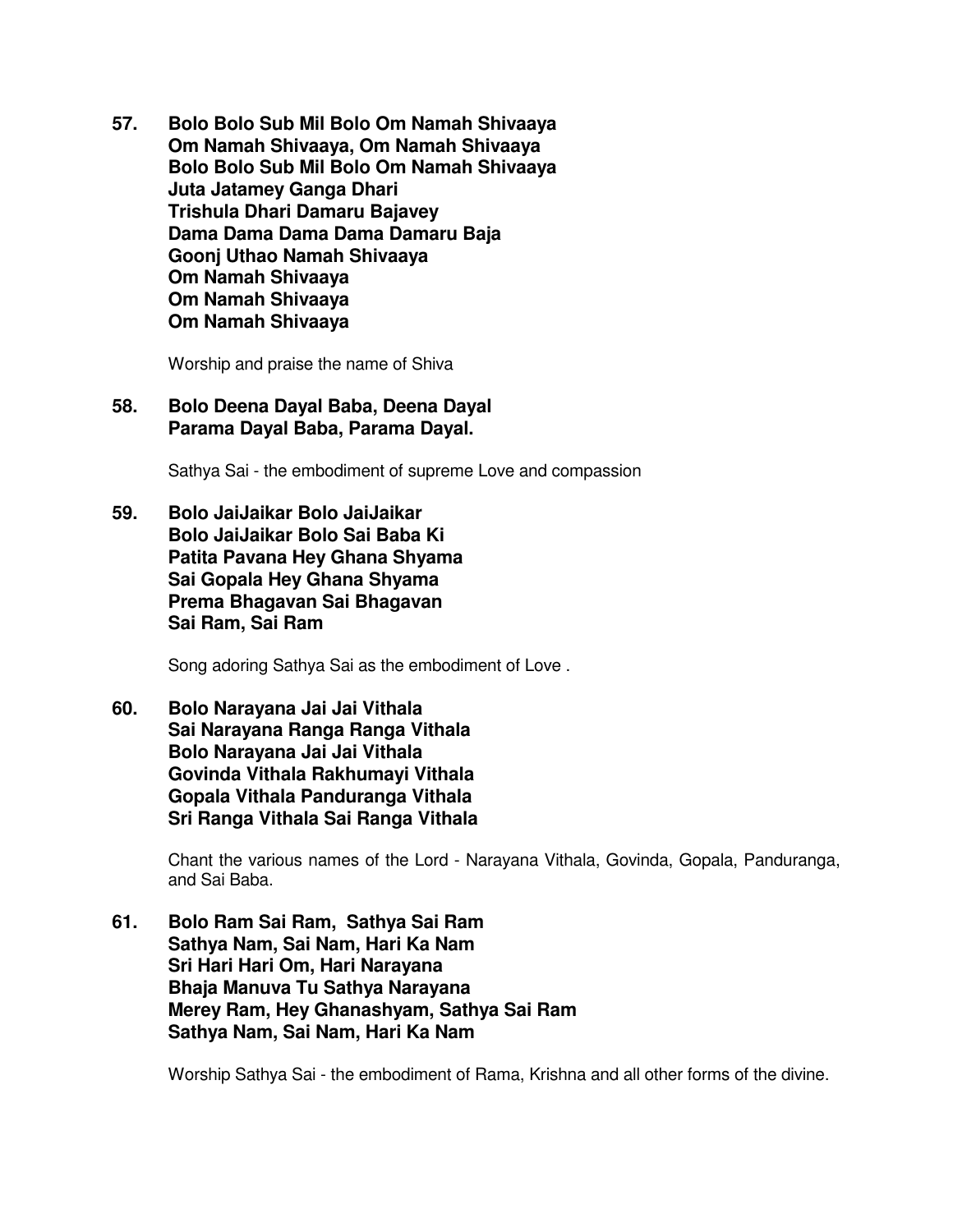- **62. Bow to the Light within, to the Omnipresent Light of God Bow to the Endless Light, the Light that is my very life Bow to the indwelling Lord, our true Guru, Sri Sathya Sai.**
- **63. Calling God by any name Every prayer's heard just the same All are equal in His eyes Who are we to criticize Unity must be our aim Loving God by any name God is here within us all And we only have to call We must listen carefully He will give us what we need Each of us he hears the same Calling God by any name Sai Baba, Jesus Christ, Sai Ram, Alleluia He hears however called, Rama, Krishna, Buddha.**
- **64. Chandra Shekharaya Namah Om Ganga Dharaaya Namah Om Om Namah Shivaaya Namah Om Hara Hara Haraya Namah Om Shiva Shiva Shivaaya Namah Om Sayeeshvaraya Namah Om Sathya Sayeeshvaraya Namah Om**

Prayer in obeisance to Shiva and Sathya Sai Baba

**65. Chandra Vadana Kamala Nayana Narayana Sai Narayana Anantha Shayana Deena Sharanya Narayana Sai Narayana**

Adoration in praise of the pure and effulgent form of Sathya Sai Baba

**66. Chant the name of Lord Ganesha, Sai Ganesh, we pray to Thee Chant the name of Lord Ganesha, Sai Ganesh, we pray to Thee Give us wisdom, give us grace, remove the obstacles we face.**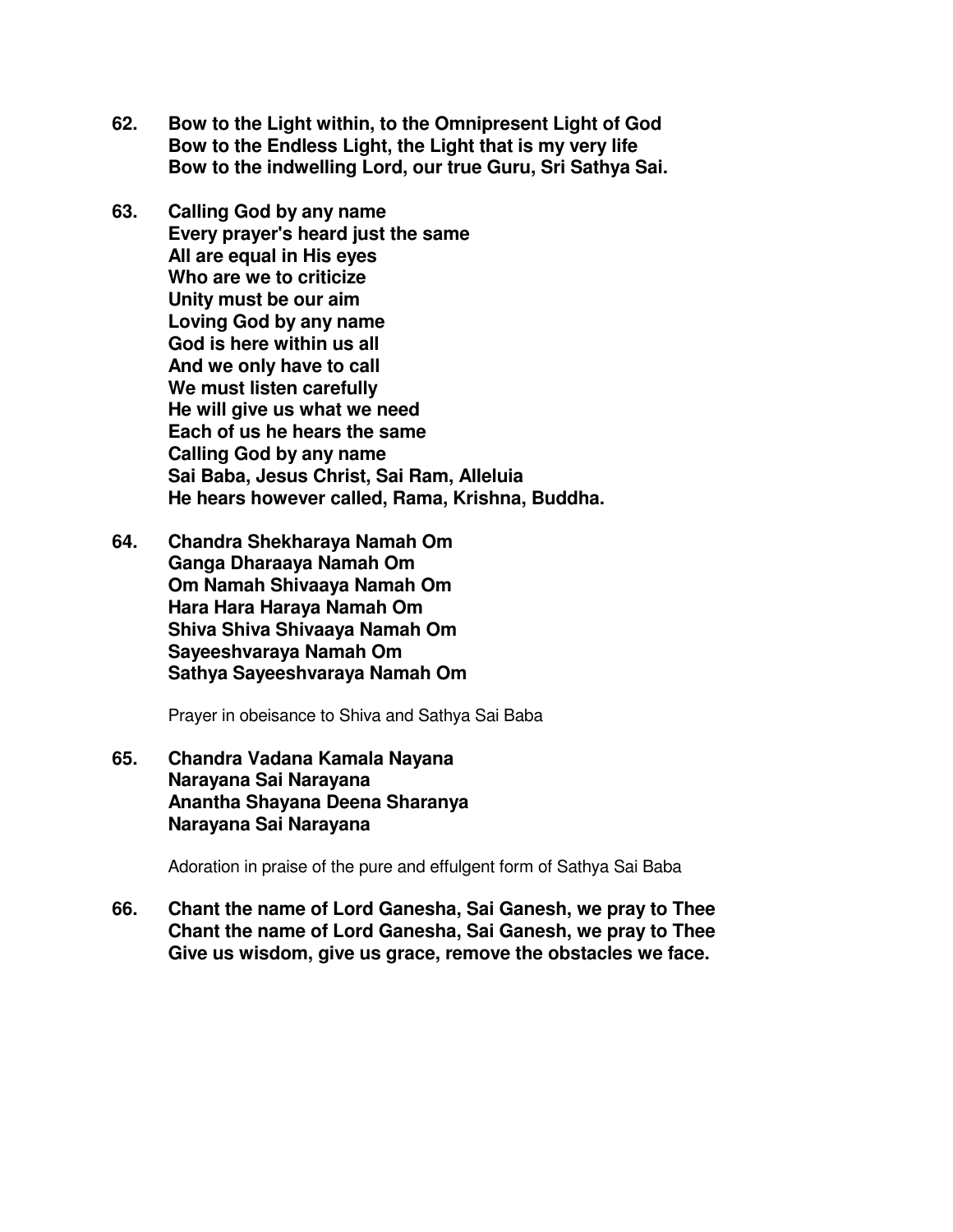**67. Charana Kamala Bandho Sai Natha Ke Charana Kamala Bandho Charana Kamala Bandho Sai Natha Ke, Charana Kamala Bandho Jo Trishavantha Piyo Charanaamrita, Jivan Mey Paave Anando (2)**

Prayer in adoration of Sai - asking man to attach Himself to the Lotus Feet of the Lord and imbibe the nectar of divine bliss

**68. Chitta Chora Murali Vala Nandalal Nanda Gopala Nandalala Nandalala Brindavana Shyama Gopala Mathura Vraja Gokula Bala Mana Mohana Madana Gopala Nandalala Nandalala Mana Mohana Madana Gopala Nandalala Nanda Gopala Nandalala Nandalala**

> Song praising Krishna. Krishna possesses our hearts and minds through His divinity and immerses in divine bliss all those who worship Him with love and devotion

**69. Chitta Chora Yashoda Ke Bal, Navanita Chora Gopal Gopal Gopal Gopal Govardhana Dhara Gopal Gopal Gopal Gopal Gopal, Govardhana Dhara Gopal**

Calling on Krishna, as Gopala (the One who fosters all of creation)

**70. Come Sai Lord Incarnate, give us Your darshan You are the Lord of Creation (2)** 

> **You are Rama, You are Krishna You are our Lord and Provider (2)**

 **You are Creator, You are Protector You are Destroyer of darkness (2)**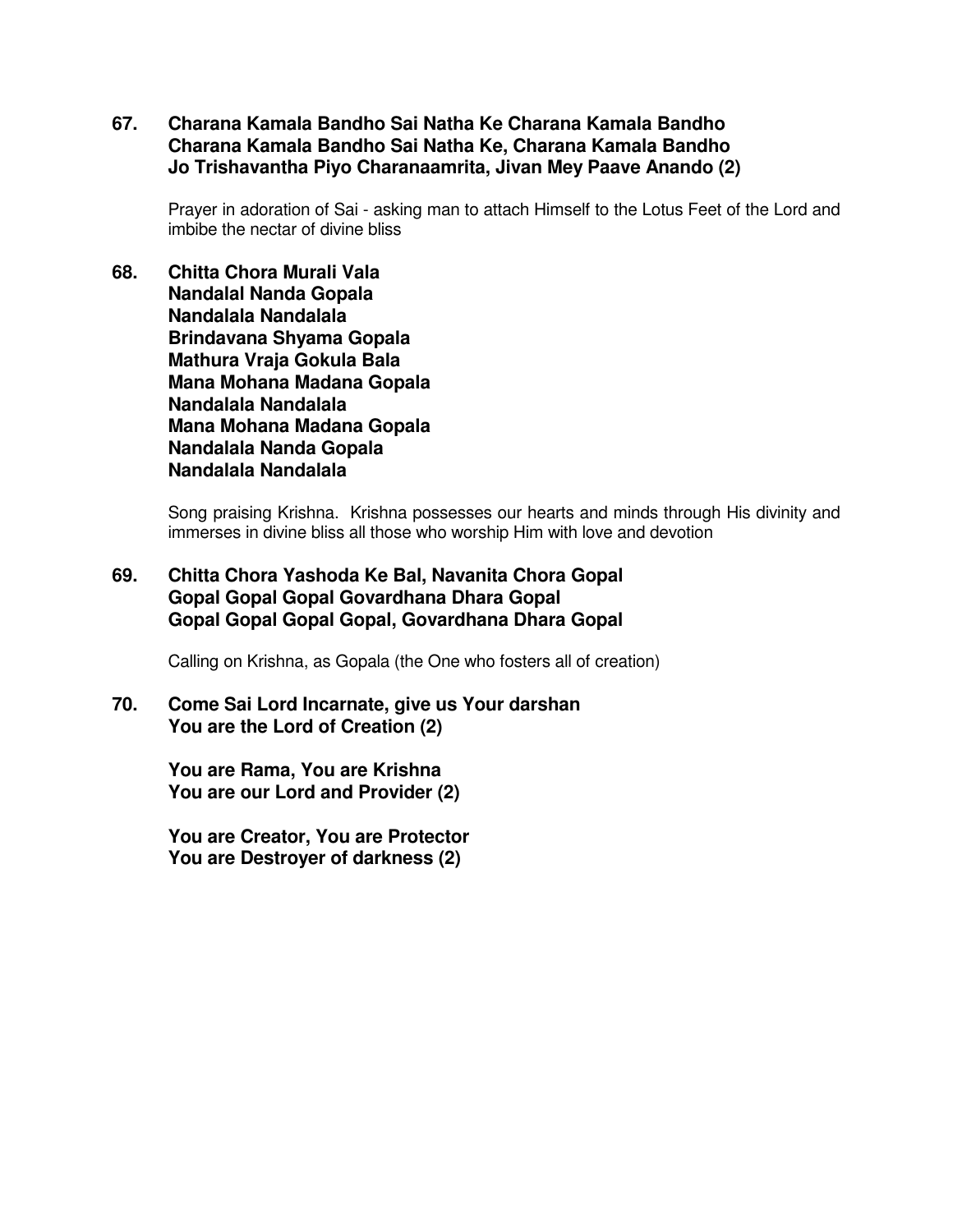**71. Dame Un Nuevo Corazon, Senor Un Corazon Para Alabarte Un Corazon Para Servirte Yo Quiero Un Nuevo Corazon, Senor Limpio Como El Cristal, Dulce Como La Miel Un Corazon Que Sea Como El Tuyo, Senor**

> Give me a heart, Lord to praise you A heart to serve you, I want a new heart, Lord Clean like crystal, sweet like honey, A heart that is like yours, Lord

# **72. Danava Bhanjana Rama Sai Shyamala Komala Ram Hey Rama Rama Jaya Rama Sai Rama Rama Ram Dasaratha Nandana Rama Sai Daya Sagara Ram Deenonke Prabhu Rama Sai Rama Rama Ram.**

Chant the name of Lord Rama - the embodiment of compassion; the refuge of the distressed and the destroyer of evil.

**73. Darash Dikhao Merey Sai Nandalala Daya Karo Mujhe Sai Gopala Daya Karo Mujhe Krishna Gopala Devaki Nandana Deena Dayala Mathura Natha Madana Gopala Sai Narayana Sada Kripala Daya Karo Mujhe Sai Gopala Daya Karo Mujhe Krishna Gopala**

> O Lord Sai Gopala, grant us your divine vision and bless us with your divine compassion and grace

**74. Dasharathey Rama Jaya Jaya Rama Raghu Kula Bhushana Raja Rama Dasharathey Rama Jaya Jaya Rama Sita Vallabha Sundara Rama Sri Rama Jaya Rama Sathya Sai Rama**

Song extolling the glory of Lord Rama, His divine name and form.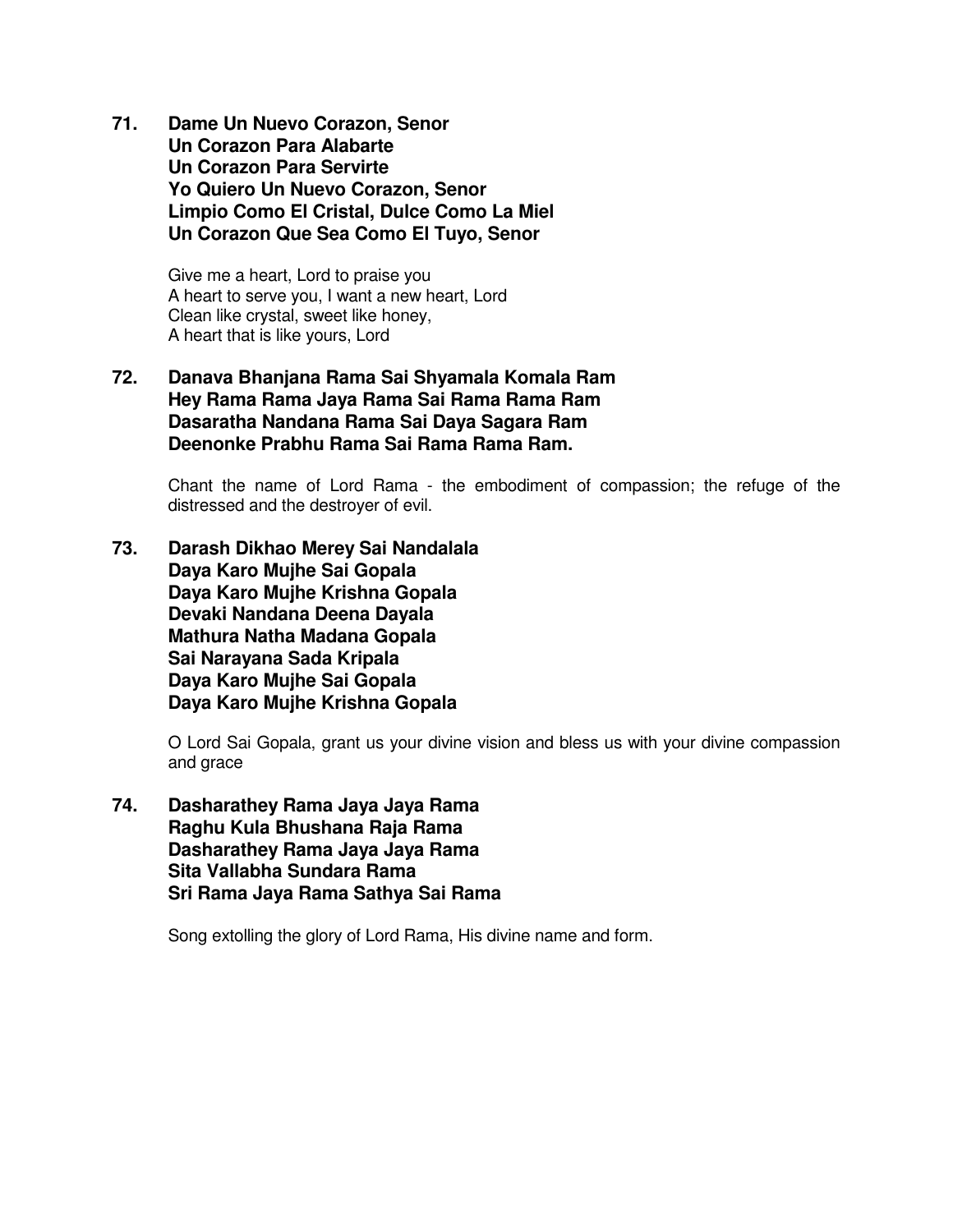**75. Daya Karo Bhagavan, Kripa Karo Bhagavan Daya Karo Bhagavan, Kripa Karo Bhagavan Bhagavan Bhagavan Hey Sai Natha Bhagavan Hey Krupa Nidhe Bhagavan.**

Prayer invoking Sai Baba to bless us with His infinite grace and compassion.

**76. Daya Karo Hey Karuna Nidhan Sai Tum Ho Data Daya Karo Tum Ho Sai Kripa Karo Prabhu Tum Sai Antaryami Partipuri Bhagavan Tum Ho Data Daya Karo Tum Ho Sai Kripa Karo**

Prayer to Sathya Sai to bless us with His grace and compassion

**77. Daya Karo Shiva Ganga Dhari Krupa Karo Shiva Hey Tripurari Nam Madhura Shubha Mangala Kari Alakha Niranjana Trishula Dhari Daya Karo, Daya Karo, Daya Karo Bhola Bhandari Daya Karo, Krupa Karo, Raksha Karo Bhola Bhandari**

Adoring Shiva and invoking His sweet name to bless us with grace and compassion

**78. Daya Sagara Karunakara Jagadeeshvara Sayeeshvara Bhuvaneshvara Akhileshvara Guna Gambhira Sayeeshvara** 

Worship Sai, the ocean of compassion and the master of the universe

**79. Deen Dukhiyon Se Prem Karo, Mera Sai Prasanna Hoga Prem Karo, Prem Karo, Mera Sai Prasanna Hoga** 

> **Sai Mera, Me Tera, Ye Prem Ki Bahati Bhara Prem Ki Bahati Dhara**

# **Prem Karo, Prem Karo, Mera Sai Prasanna Hoga Mera Sai Prasanna Hoga**

Let us please Sai with our selfless Love for the poor and the forlorn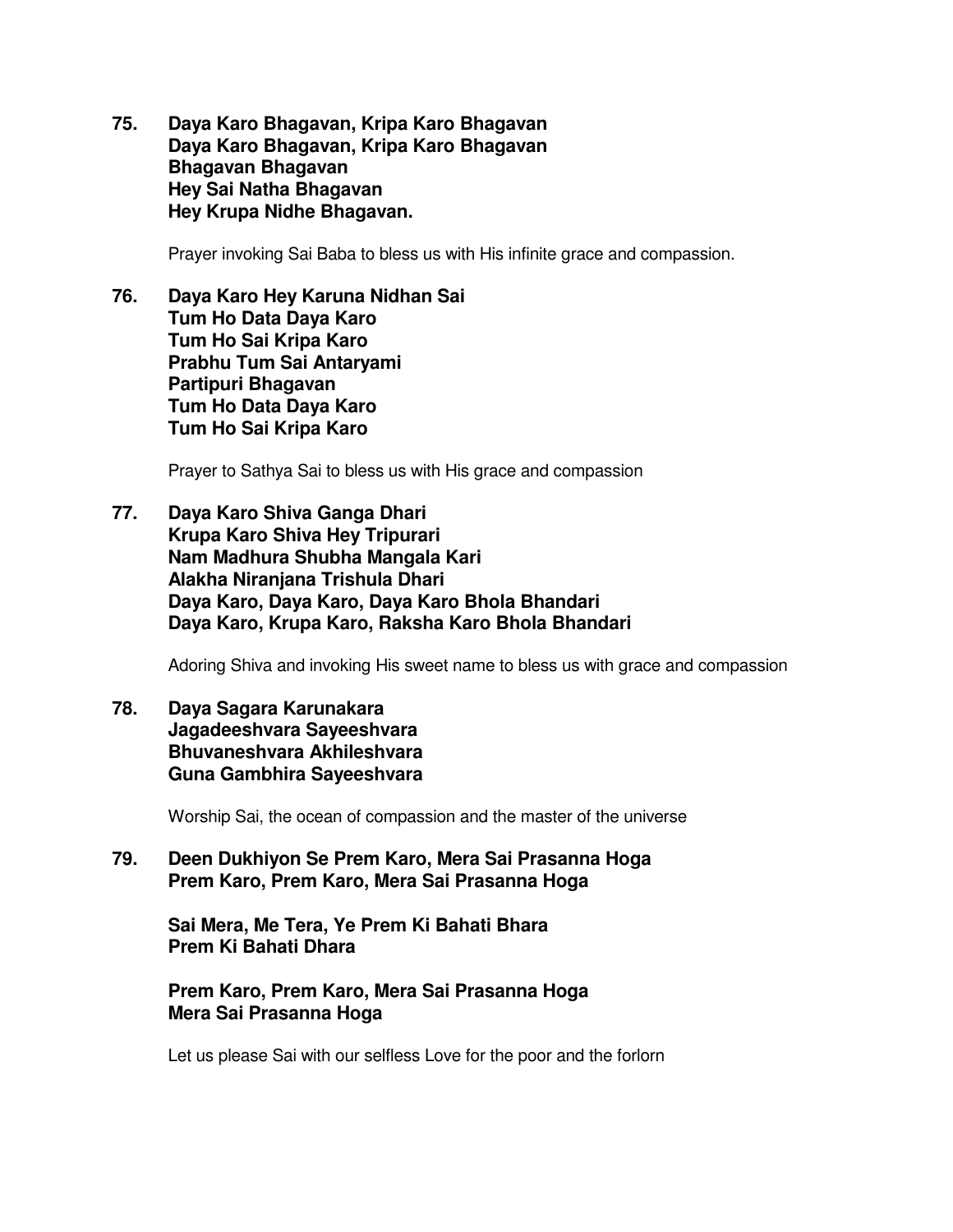**80. Deena Bandhu Vithala Jai Karuna Sindhu Vithala Jai Vithala Vithala Vithala Jai Panduranga Vithala Jai Aapadbandhava Vithala Jai Anatha Rakshaka Vithala Jai Vithala Vithala Vithala Jai Panduranga Vithala Jai**

May Lord Krishna, adored as Vitthala, the kinsman of all protect and foster us.

**81. Deena Dayala Hari Parama Dayala Radha Ramana Hari Govinda Gopala Madhura Manohara Krishna Gopala Radha Ramana Hari Govinda Gopala Meera Ke Prabhu Giridhara Bala Brindavana Ghana Madana Gopala** 

> Worship and praise Krishna who is also Hari, Govinda, Gopala (various attributes of Krishna)

**82. Devaki Tanaya Daya Nidhey Daya Nidhey Krupa Nidhey Devaki Tanaya Daya Nidhey Darshan Dijo Dev Deva Darshan Dijo Dev Deva Dina Natha Sai Natha**

Worship Krishna - the son of Devaki, and invoke His divine vision and blessings

**83. Devi Bhavani Maa** 

 **Sai Bhavani Maa Daya Karo Sai Maa Kripa Karo Sai Maa Jaya Maa Jaya Maa Jaya Sai Bhavani Maa Jaya Parti Nivaasini Maa Jaya Sai Bhavani Maa**

Praise Sathya Sai, the embodiment of the Divine Mother and invoke His grace and compassion on all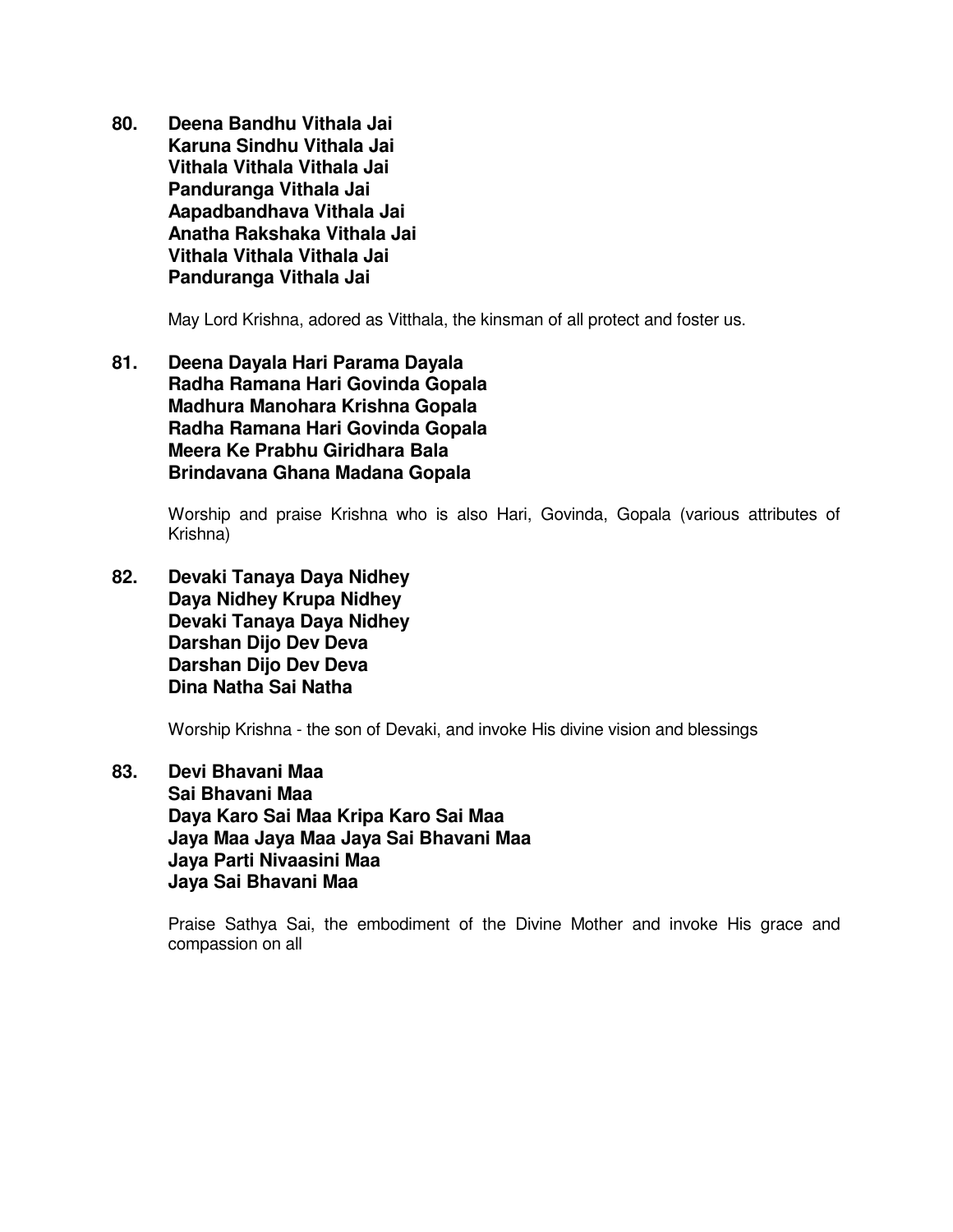**84. Devi Sai Maa, Devi Saraswati Maa Durga Bhavani Maa, Kali Kapalini Maa Jagadoddharini Maa Sai Daya Karo Maa**

Adoration of Sathya Sai as the Divine Mother

# **85. Dhanya, Dhanya Mera Jivan Prabhuji Tera Darshan Paya Meine Teri Sharan Me Aya Prabhuji Teri Leela Sabse Nyari Teri Mahima Jivan Dhatri**

Hymn extolling the good fortune of our lives in having found Sai and having experienced His divinity

# **86. Dhimita Dhimita Dhim, Dhimita Dhimita Dhim, Nachey Bholanath Nachey Bholanath (4x) Mridanga Bole Shiva Shiva Shiva Om Damaru Bole Hara Hara Hara Om Veena Bole Sai Ram Sai Ram Nachey Bholanath (4x)**

Shiva who is extolled in the scriptures as the master of the five elements that make up the universe is worshipped here as being engaged in a divine dance involving the cosmos

- **87. Don't worry, be happy, our Baba Loves us so. Illusions are many, but underneath them all There's one reality, that you and I are one That God is Love and Love is God and God and man are one.**
- **88. Door of my heart, open wide I keep for Thee Wilt Thou come, wilt Thou come, just for once come to me Will my days fly away without seeing Thee, my Lord Night and day, night and day, I look for Thee night and day.**
- **89. Dum Dum Dum Dum Damaru Bhaje Hara Bhola Natha Shiva Shambho Bhaje Ghana Ghana Ghana Ghana Ghanta Baje Hara Gauri Natha Shiva Shambho Bhaje Hara Sai Natha Shiva Shambho Bhaje Hara Sathya Sai Shiva Shambho Bhaje**

A joyful hymn worshipping Shiva - the Cosmic Dancer.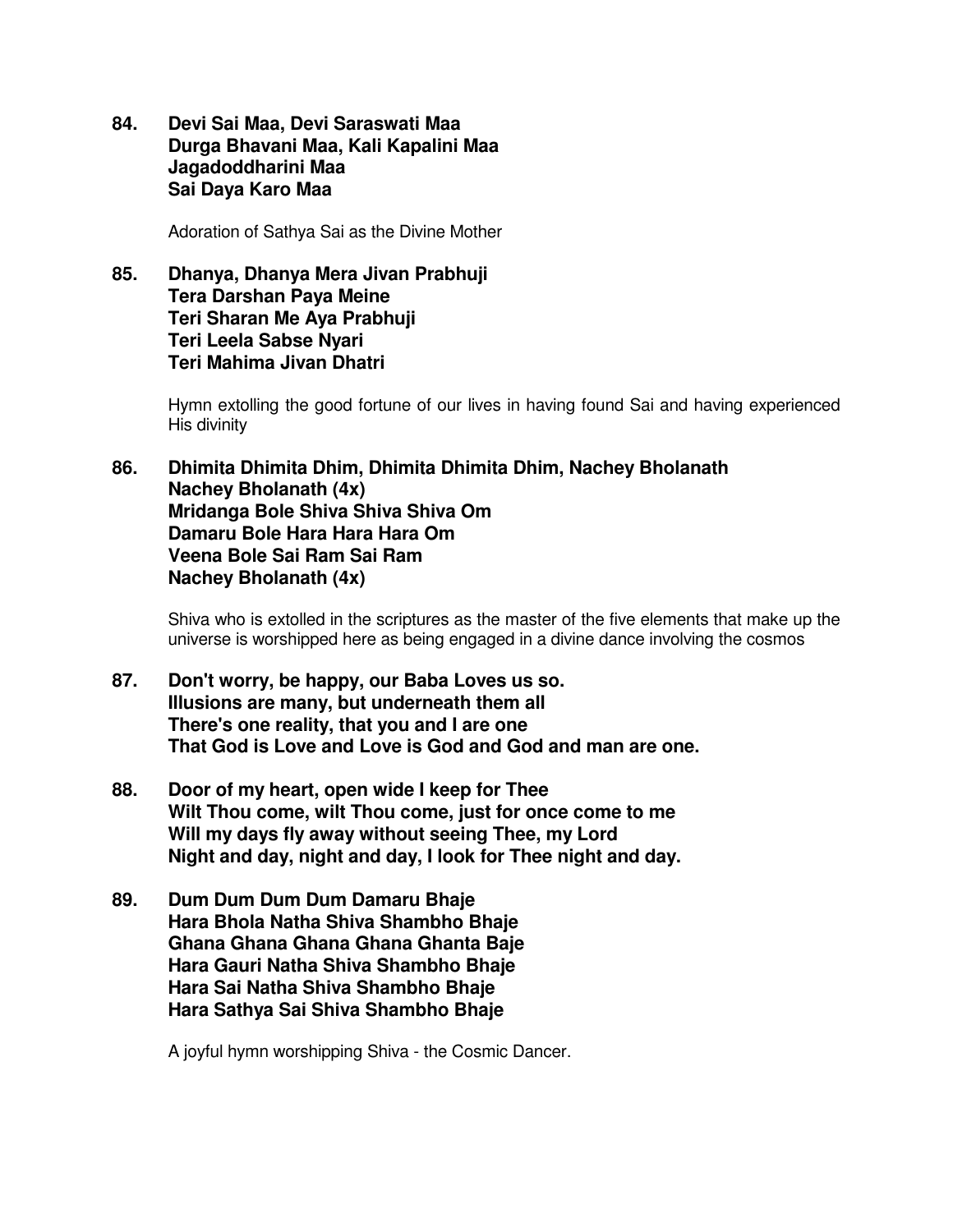**90. Durga Bhavani Maa Jaya Jaya Sai Maa Kali Kapalini Maa Jaya Jaya Sai Maa Parama Shivaani Maa Jaya Jaya Sai Maa Jagadoddharini Maa Jaya Jaya Sai Maa**

Song in praise of the Divine Mother as Durga, Kali, Shivani, Sai

**91. Durgey Durgey Durgey Jaya Jaya Maa Karuna Sagari Maa Kali Kapaalini Maa Jagadoddharini Maa Durgey Jaya Jaya Maa**

> Song in praise of the Divine Mother - the embodiment of compassion whose grace fosters the universe

- **92. Each new dawn of morning raises Hymns ringing Baba's praises, Sathya Sai Ram! O, Lord God of all Creation, You are Loved in every nation, Heralding a new day for all of mankind. Never before such a Teacher, Proving God in every creature. Never before such a Deva, Calling all to practice Seva, Showing us the true way to Love all mankind.**
- **93. Ek Bar Kshama Karo Sai, Merey Baba Sri Sathya Sai Kshama Murthi Sai Baba, Prema Murthi Sathya Sai Ek Bar Kshama Karo Sai, Merey Baba Sri Sathya Sai Shirdi Ke Sai Teri Dvarakamayi Parti Ke Sai Teri Yaad Mujhe Aayi Kshama Murthi Sai Baba, Prema Murthi Sathya Sai.**

Prayer asking Sathya Sai to forgive our weaknesses. He is worshipped as the embodiment of supreme forgiveness and love..

**94. Every moment of my life please be with me In every single act of mine be Thou my Guide Baba, Sai Baba When I slip, when I fall, lend me a hand When I stray, far away, bring me back again Baba, Sai Baba From the darkness into Light, lead me farther From the unreal, to the Real Baba, Sai Baba (2)**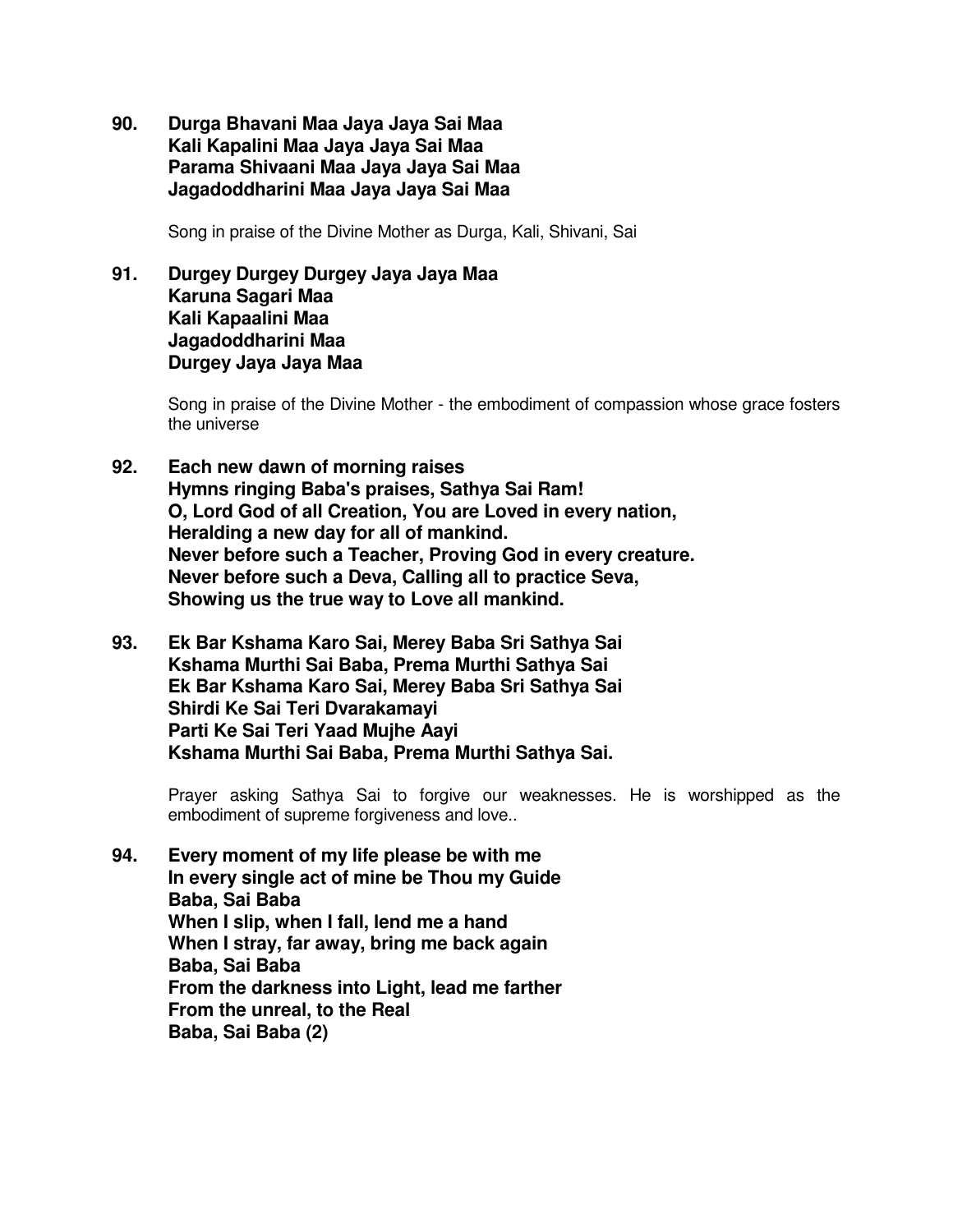- **95. Everyone is my brother when I say Sai Ram Sai Ram, Sai Ram No more difference between us when I say Sai Ram Sai Ram, Sai Ram Sai Ram (Sai Ram), Sai Ram (Sai Ram) Sai Ram, Sai Ram No more darkness around me when I say Sai Ram Sai Ram, Sai Ram Sai Ram (Sai Ram), Sai Ram (Sai Ram) Baba help me always say Sai Ram Sai Ram (Sai Ram), Sai Ram (Sai Ram) Everyday please help me say Sai Ram**
- **96. Gajanana Hey Shubhanana Gauri Manohara Priya Nandana Pashupati Tanaya Gajanana Parama Niranjana Shubhanana (Hey)**

Hail to Lord Ganesha who embodies auspiciousness and is the remover of all obstacles

**97. Gajavadana Gananatha Gauri Tanaya Dayamaya Gajavadana Gananatha Bhuvana Dhara Pranava Svarupa Paalaya Paalaya Parti Purisha**

Praise be to Ganesha, who removes all obstacles and bestows bliss on all

**98. Gajavadana Gananatha Natha Gauri Vara Tanaya Gunalaya Gajavadana Gananatha Natha Vidya Dayaka Buddhi Pradayaka Siddhi Vinayaka Hey Shubha Dayaka**

Praise be to Ganesha, who bestows intelligence and wisdom on all who pray to Him

**99. Gajavadana Gana Natha Gajavadana Vinayaka Siddhi Daata Shiva Tanaya Buddhi Pradayaka Gajanana Parvati Nandana Bhava Bhaya Bhanjana Yuga Yuga Vandita Jaya Sri Ganesha**

Adoration of Ganesha, the son of Shiva. Ganesha bestows wisdom and grace on all.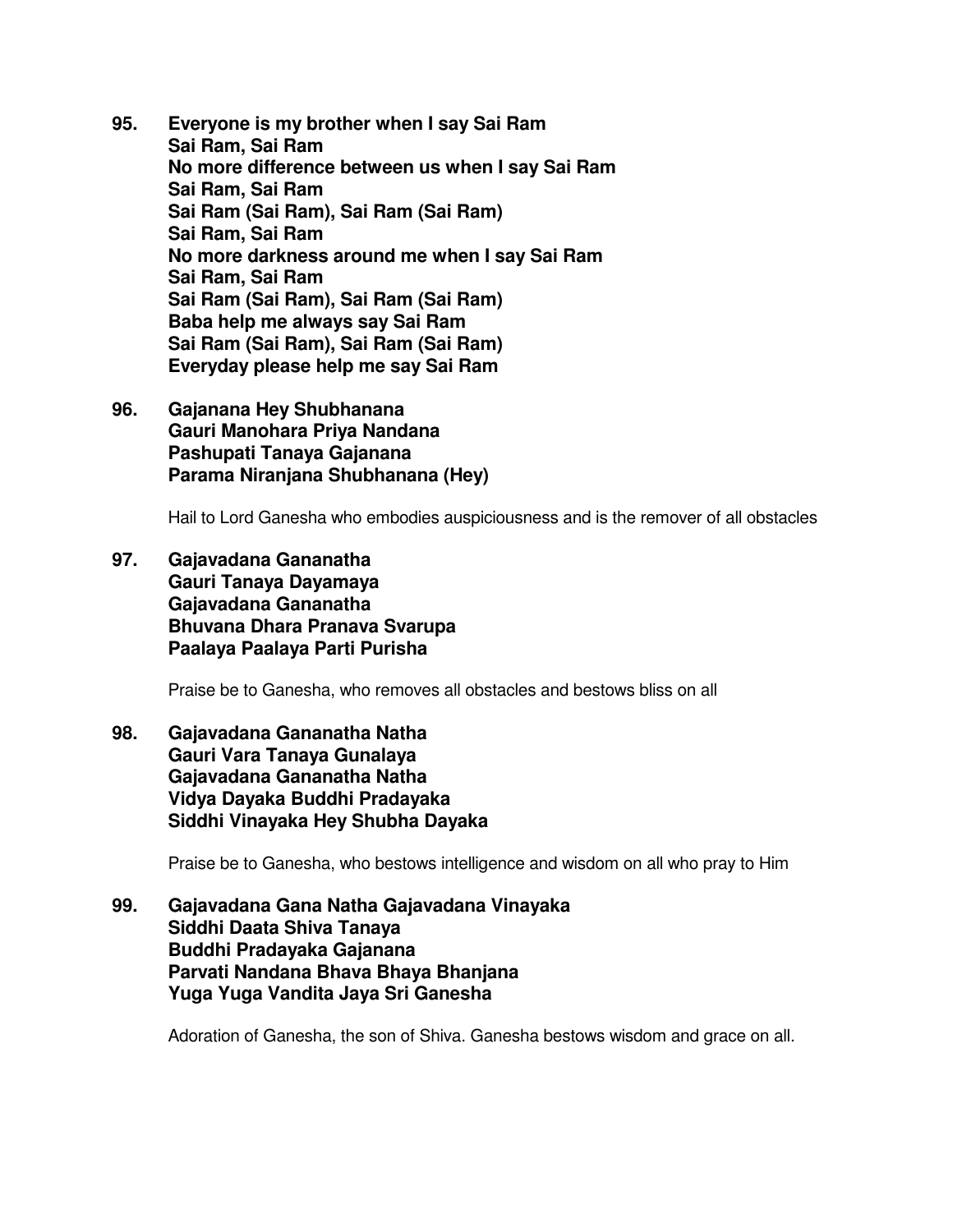**100. Ganapati Deva, Ganapati Deva, Ganapati Deva Shambhu Kumara, Pahi Ganesha Ganapati Deva, Ganapati Deva, Ganapati Deva Siddhi Vinayaka, Hey Subha Data Ashtha Vinayaka, Mangal Data Buddhi Pradata, Sai Ganesha**

O Lord Ganesha, Son of Shiva, You are the provider of all the success and happiness.

- **101. Ganesha Sharanam...Ganesha Sharanam You're always protecting me...You're always guiding me Om...Om...Om Saieesha Sharanam...Saieesha Sharanam You're always protecting me...you're always guiding me Om...Om...Om...**
- **102. Ganesha Sharanam Sharanam Ganesha (4) Saiesha Sharanam Sharanam Saiesha (4)**

Surrender to Lord Ganesha. Surrender to Lord Sai.

**103. Ganesha Sharanam Parama Pavanam Sathyasainam Gajananam Nitya Smaranam Parama Pavanam Sathyasainam Gajananam Sadguru Charanam Parama Pavanam Sathyasainam Gajananam Bhava Bhaya Haranam Parama Pavanam Sathyasainam Gajananam**

> Song in praise of Ganesha who bestows prosperity and wisdom. Surrender to Sathya Sai, the embodiment of all forms of the divine

**104. Ganga Jataadhara Gauri Shankara Girija Mana Ramana Mrutyunjaya Mahadeva Maheshvara Mangala Shubha Charana Nandi Vaahana Naga Bhushana Nirupama Guna Sadana Natana Manohara Neelakantha Sai Neeraja Dala Nayana**

Hymn extolling the divine attributes of Lord Shiva - the embodiment of purity, divinity and ever-lasting bliss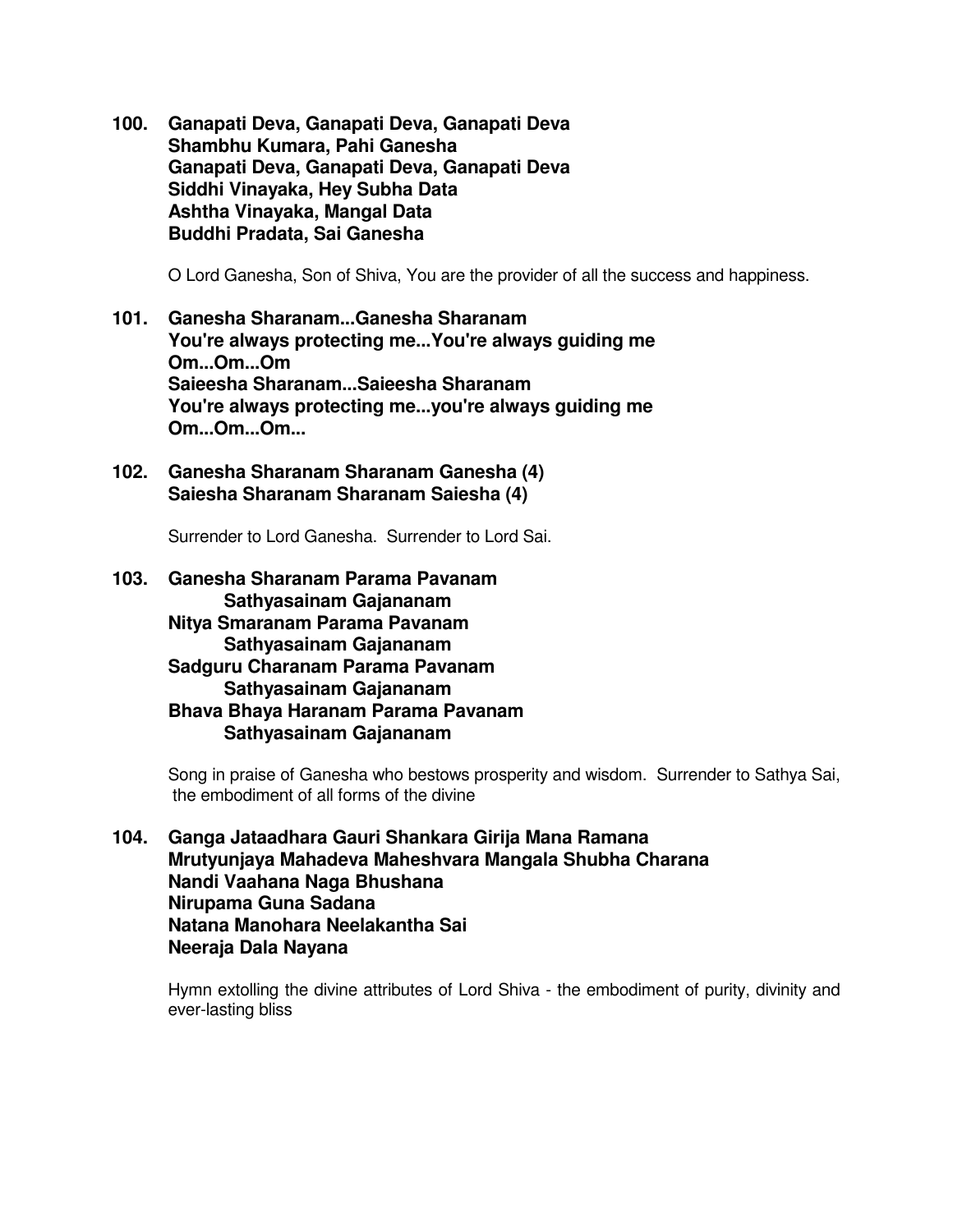**105. Garuda Vahana Narayana Hey Shesha Shayana Narayana Sri Lakshmi Ramana Narayana Hari Om, Hari Om Narayana**

Worship Narayana - the supreme Lord

**106. Gauri Ganesh, Uma Ganesh Parvati Nandana Sri Ganesh Sharanam Ganesh, Sharanam Ganesh Parvati Nandana Sri Ganesh**

Surrender to Lord Ganesha, the son of Shiva and Parvati

**107. Gauri Nandana Gajanana Girija Nandana Niranjana Gauri Nandana Gajanana Parvathi Nandana Shubhanana Pahi Prabho Mam Pahi Prasanna**

Adore Ganesha, the God of wisdom and grace to all who surrender to Him

**108. Gentle hands are shaping me I yield to their will Shape me, Lord shape me And with Love I will be still** 

> **It's painful and I resist Lord, shape me, I must insist Shape me, Sai, shape me Into Your loving masterpiece**

**109. Gentle Lord, we crave the bliss of Your darshan Swami come, let Your radiance surround us, touching everyone You are the Path and the Goal Teach us to follow You faithfully You give life to the soul May we be blessed with the Grace of Sai, fully immersed in Him May we be blessed with the Love of Sai, fully immersed in Him.**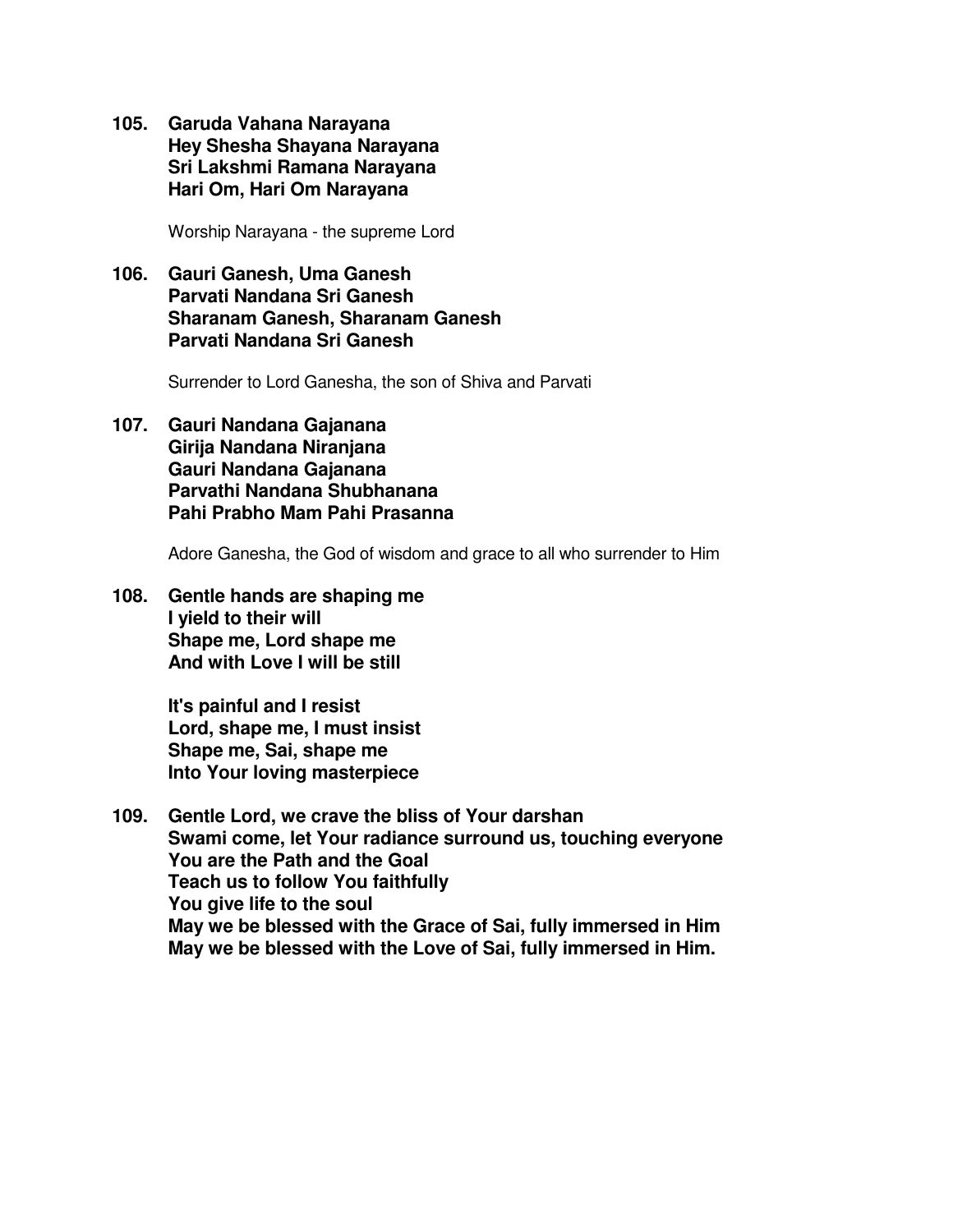**110. Ghana Ghana Neela Vadana Ati Sundara Megha Shyamala Madhava Murahara (2) Ghana Ghana Neela Vadana Ati Sundara Manda Smita Mukha Sai Manohara Govinda Gopala Natavara Giridhara Megha Shyamala Madhava Murahara** 

> Adore the infinite, beautiful form of the divine Lord Krishna. He is the embodiment of purity and love

### **111. Giridhar Gopala Murali Dhara Harey Govinda Gopala Damodara Harey Govinda Gopala Damodara**

Chant the many names of Lord Krishna - Giridhara, Gopala, Muralidhara, Hari, Govinda, Damodara

**112. Giridhar Gopala, Gopala Sai Gopala, Sai Gopala Giridhar Gopala, Gopala Partipurishvara Sai Shankara Shirdipurishvara Sai Shankara Sai Shankara, Sai Shankara.** 

Sathya Sai is worshipped as Krishna, Gopala, Shankara, Shirdi Sai Baba, etc.

**113. Giridhari Hey Nandalala Yashoda Key Bala Tribhuvana Pala Jagat Uddhara Gokula Bala Murali Lola Munijana Pala Parti Vihara Sai Gopala**

> Extolling the virtues of Krishna, who fosters all of creation and who has now come again as Sathya Sai Baba.

**114. Giridhari Lal Shyama Gopal Natavara Lal Madana Gopal Mathura Natha Krishna Gopal Sri Madhusudana Murali Gopal Yashoda Ke Bal Nanda Gopal Eashvaramba Priya Sai Gopal** 

Praising Sathya Sai as various forms of Lord Krishna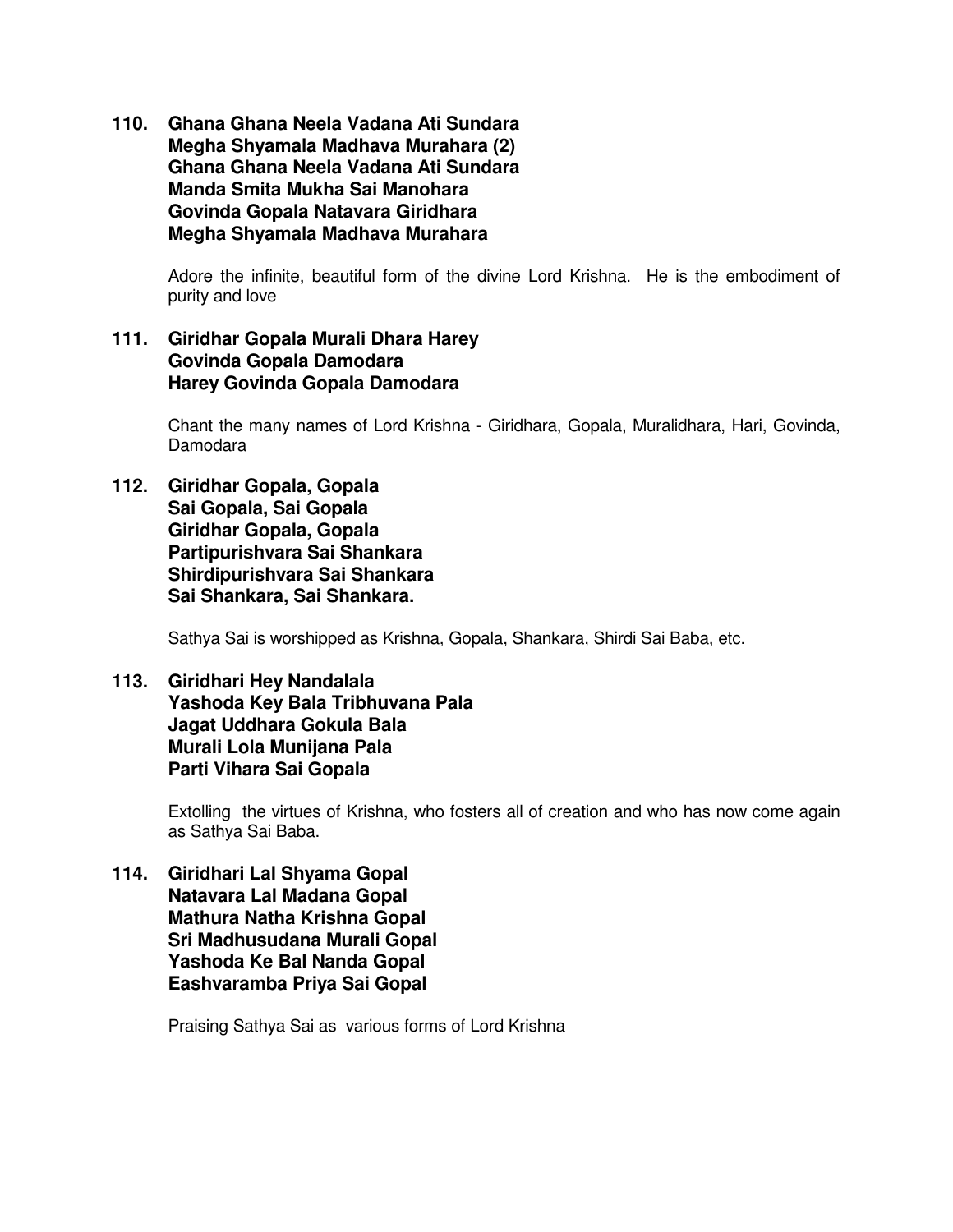**115. Giridhari Merey Gopala Radhey Gopala Radhey Gopala Giridhari Merey Gopala Nanda Kishora Maakhana Chora Yashoda Bala Gopala Radhey Gopala Radhey Gopala**

The Lord who owns our hearts and our Love - Krishna, is worshipped here

**116. Giridhari Murari Govinda Ghanshyama Murari Gopala Radhey Krishna Murari Govinda Ghanashyama Murari Gopala Sathya Sai Murari Gopala**

> Chant the many names of the Lord: Giridhari, Murari, Govinda, Sathya Sai and Radhey-Krishna.

- **117. Giving and forgiving Loving all the living Helping all the helpless Never with a selfish heart Giving and forgiving, giving only Love Loving all the living, living only Love Giving and forgiving, giving only Love Loving all the living, living only Love.**
- **118. God is all, God is all, God is all there is God is all there is God is all there is, Jai!**

 **Ram is all, Ram is all, Ram is all there is Ram is all there is Ram is all there is, Jai!** 

 **Sai is all, Sai is all, Sai is all there is Sai is all there is Sai is all there is, Jai!** 

 **Love is all, Love is all, Love is all there is Love is all there is Love is all there is, Jai!**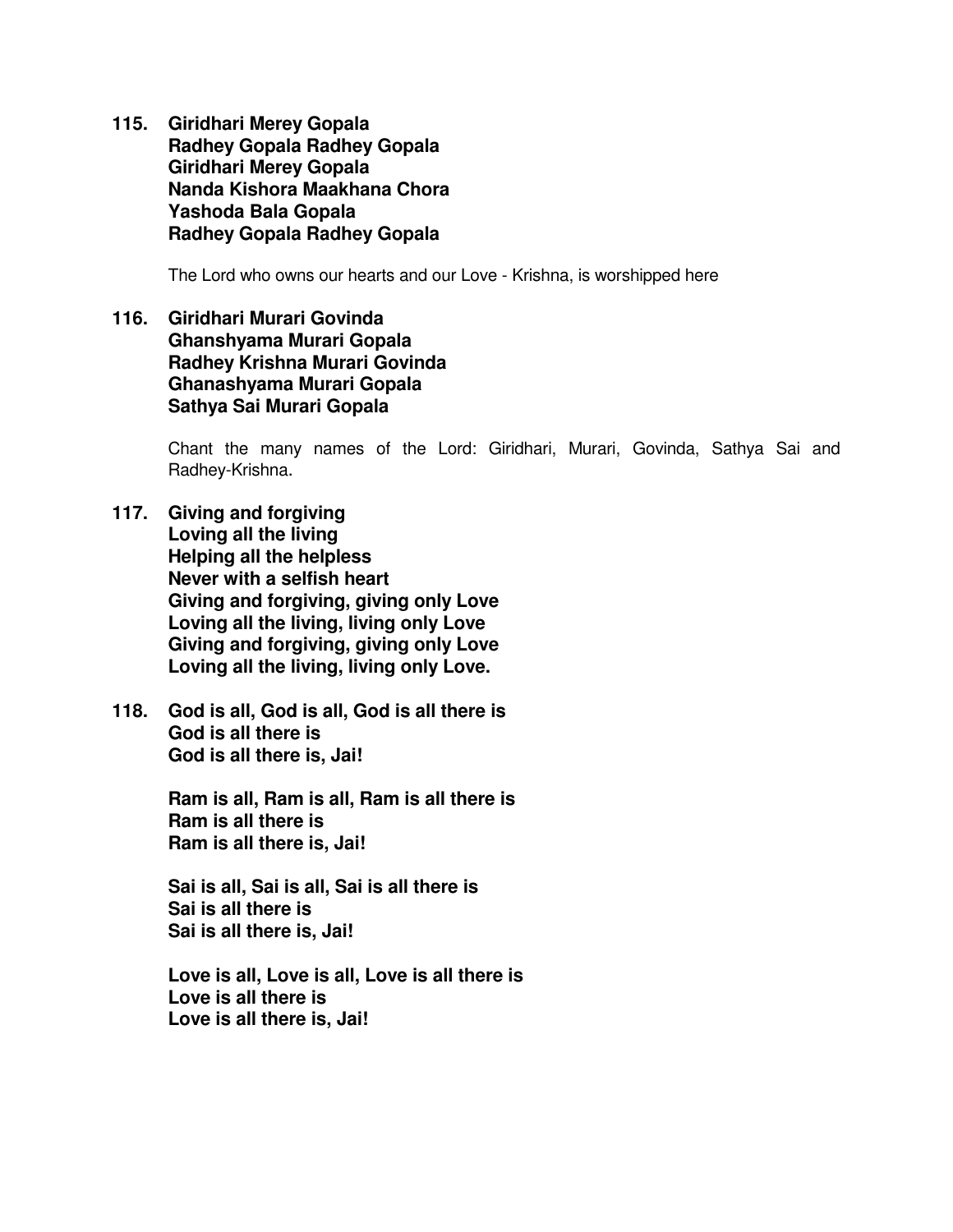**119.** (Sung in Unison)

 **God of Love, God of Love, fill my heart with Your treasure Let me share, let me care, let me Love without measure** 

 **Father of Love let me be like You, Kind and True forever God of Love, God of Love, Love me now and forever** 

 **God of Light, God of Light, hold my life in Your keeping Let me find peace of mind, guard me in waking or sleeping** 

 **Father of Light guide me every day, All the way forever God of Light, God of Light, lead me onward forever.** 

**120. Gopala Giridhara Bala Gopilola Gokula Bala Goparipala Narayana (2) Narayana, Narayana Govinda Govinda Narayana**

Adoration of the many names of Lord Krishna - Govinda, Gopala, Narayana

**121. Gopala Gopala Gopala Sai Gopala Krishna Krishna Radhey Krishna Krishna Sai Gopala Gopala Gopala Gopala Sai Gopala Nandalala Nandalala Nandalala Gopala**

Adoration of the many names of Lord Krishna - Govinda, Gopala, Nandalala

## **122. Gopala Gopala Nacho Gopala Nacho Nacho Sai Nandalala Rhuma Jhuma Rhuma Jhuma Nacho Gopala (Hey Nacho Gopala) Nacho Nacho Sai Nandalala**

Worship in joy Lord Krishna, and Sai who is the embodiment of Krishna.

**123. Gopala Govinda, Govinda Harey Murarey Mayur Mukuta Pitambara Dhari, Brindavana Sanchari Sai Brindavana Sanchari Shankha Chakra Gada Padma Dhari Krishna Mukunda Murari Sai Krishna Mukunda Murari**

Song in praise of Krishna who is the very embodiment of divine glory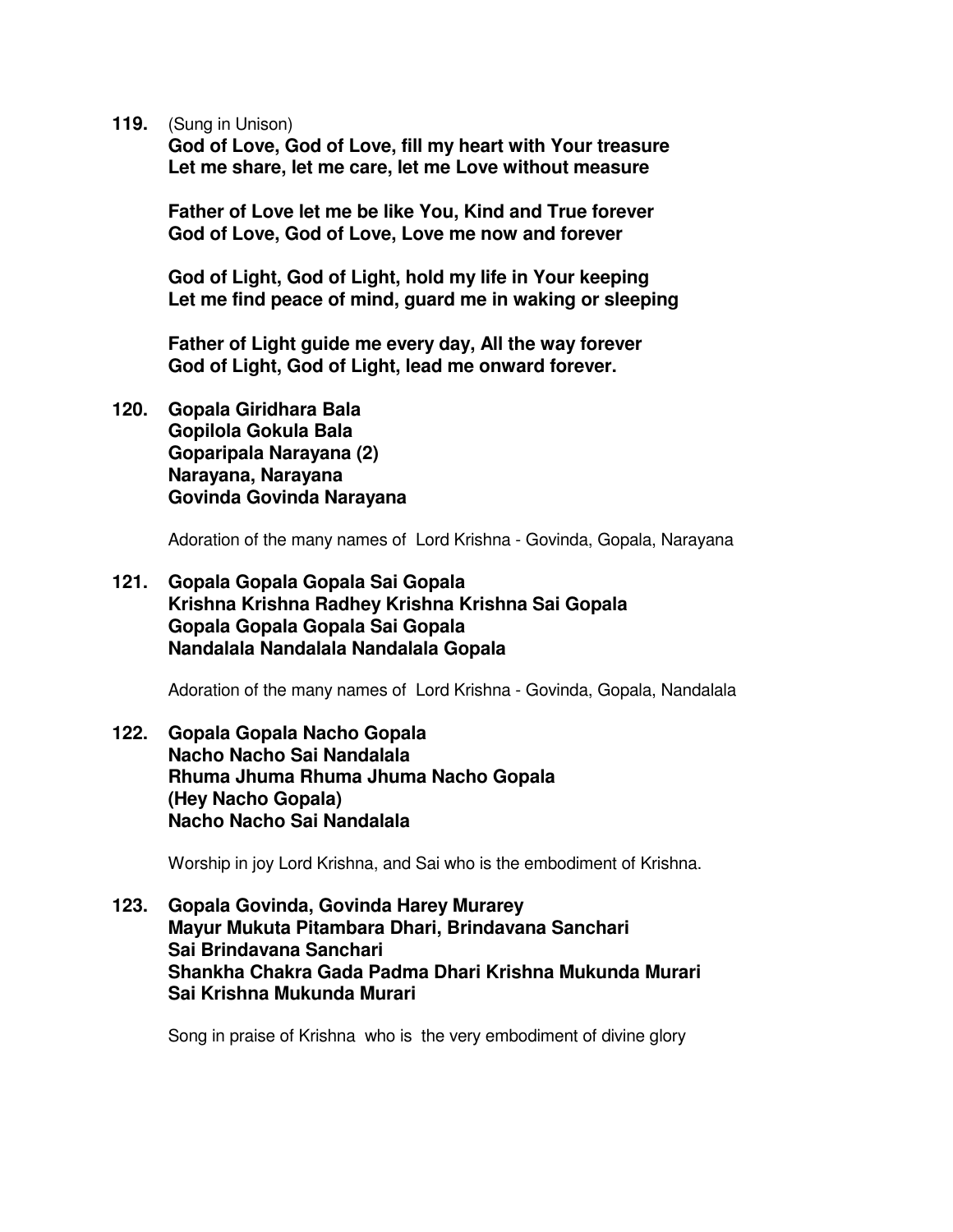**124. Govinda Jai Jai Gopala Jai Jai Radha Ramana Hari Govinda Jai Hari Hari Gopala Radhey Govinda Gopala Radhey Radhey Govinda Hari Hari Gopala Radhey Govinda** 

Praising the Lord as Govinda, Hari, Gopala - all forms of Krishna

**125. Gopala Radha Lola Murali Lola Nandalala Gopala Radha Lola Keshava Madhava Janardana Vanamala Brindavana Bala Murali Lola Nandalala**

Worship Krishna - the enchanting form of divinity that fills our hearts with bliss and joy.

**126. Gopal Radhey Krishna Govinda Govinda Gopal Gopal Gopal Gopal Gopal Radhey Krishna Govinda Govinda Gopal Govinda Govinda Gopala Radhey Krishna Govinda Govinda Gopala Sai Krishna (Sai) Govinda Govinda Gopal Sai Govinda Govinda Gopal**

Celebrate the glory of Govinda, Gopala - divine forms of Krishna

**127. Govinda Bolo, Gopala Bolo Ram Ram Bolo, Hari Naam Bolo Allah Malik Eshu Nanak Zorashtra Mahavir Buddha Naam Bolo**

Chant the many Names of the Lord - Krishna, Rama, Allah, Jesus, Buddha

**128. Govinda Gopala Murali Manohara Shyam Govinda Gopala Madhura Manohara Shyam (Govinda) Goparipala Yashoda Bala Nanda Nanda Gopala Govardhano Dhara Gokula Bala Nanda Nanda Gopala Makhana Chora Murali Manohara Gopala (Govinda).** 

Adore the form of Govinda (Krishna)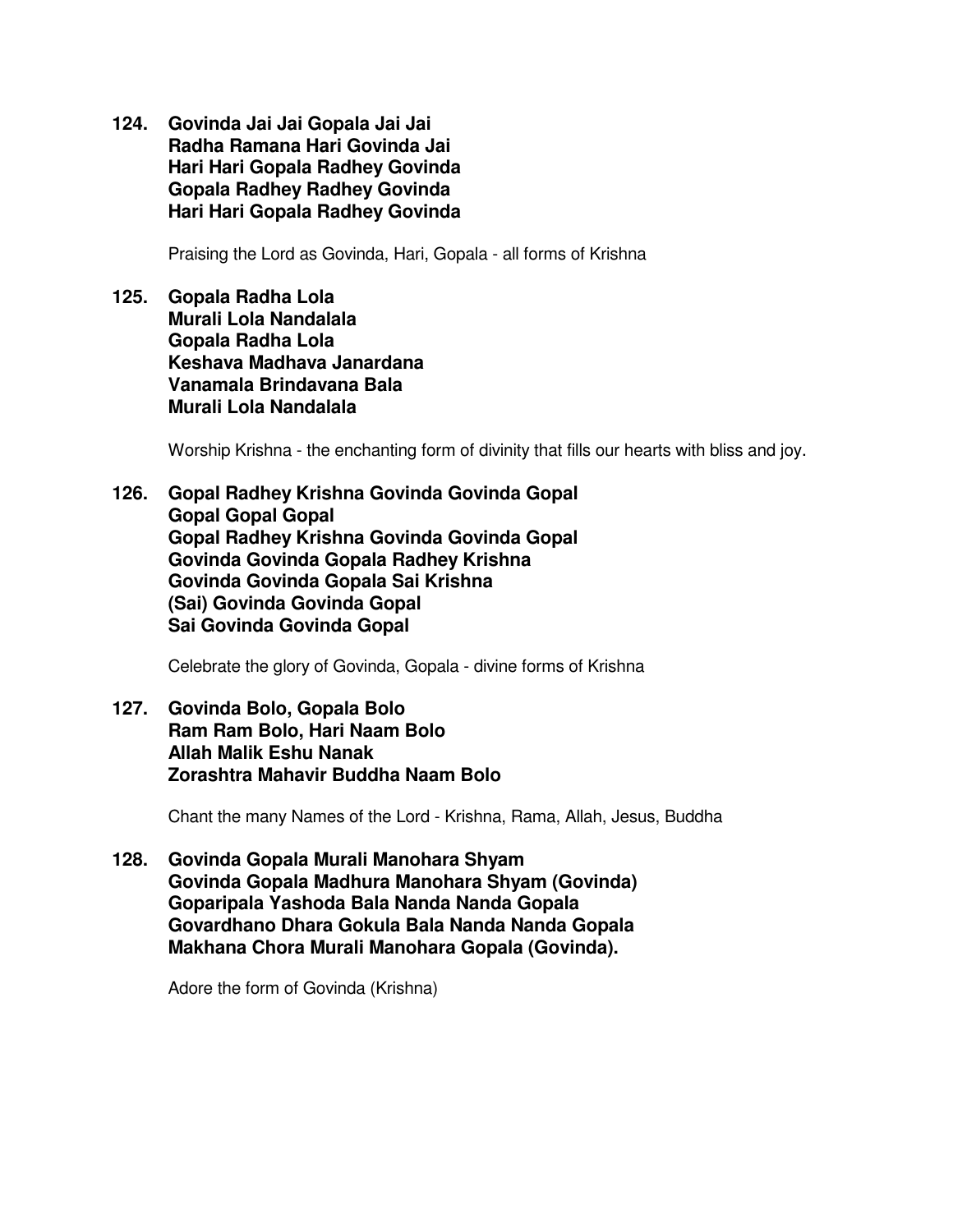## **129. Govinda Gopal Bolo Radhey Shyam Bolo Radhey Shyam Bolo Sai Ghanshyam**

Worship Lord Krishna as Govinda, Gopala, and Sai

**130. Govinda Govinda Bhajamana Radhey Govinda Radha Lola Govinda, Rasa Vilola Govinda Govinda Govinda Bhajamana Radhey Govinda Krishna Keshava, Harey Madhava, Govinda Jai Govinda Harey Murari, Sai Murari, Govinda Jai Govinda.**

Worship Lord Krishna as Govinda, Gopala, Keshava, Madhava and Sai

**131. Govinda Govinda Gayiye Rey, Bhajo Radhey Gopal Krishna Gayiye, Murli Manohar Gayiye Rey, Bhajo Nanda Key Lal Prabhu Gayiye, Giridhari Giridhari Gayiye Rey, Mayi Mira Key Natha Prabhu Gayiye Rey**

Sing the glory of the Lord addressed as Govinda, Giridhari - divine forms of Krishna

**132. Govinda Gopala Prabhu Giridhari Govinda Gopala Hridaya Vihari Govinda Gopala Prabhu Giridhari Nandakumara Navaneeta cChora Hridaya Vihara Bada Chitta Chora** 

Chant the glory of Lord Krishna - the indweller of every heart

**133. Govinda Govinda Govinda Sai Govinda Gopala Gopala Gopala Sai Gopala Murali Manohara Govinda Murali Manohara Gopala Gopala Gopala Gopala Sai Gopala Shirdi Sai Govinda Parti Sai Gopala Gopala Gopala Gopala Sai Gopala** 

Chant the many names of Krishna, the Lord of all beings

**134. Govinda Harey Gopala Harey Hey Gopi Gopa Bala Govinda Harey Gopala Harey Hey Murali Gana Lola Govinda Harey Gopala Harey Hey Radha Ramana Lola Govinda Harey Gopala Harey Hey Nanda Gopa Bala**

Celebrate the glory of Krishna who is worshipped as Govinda and Gopala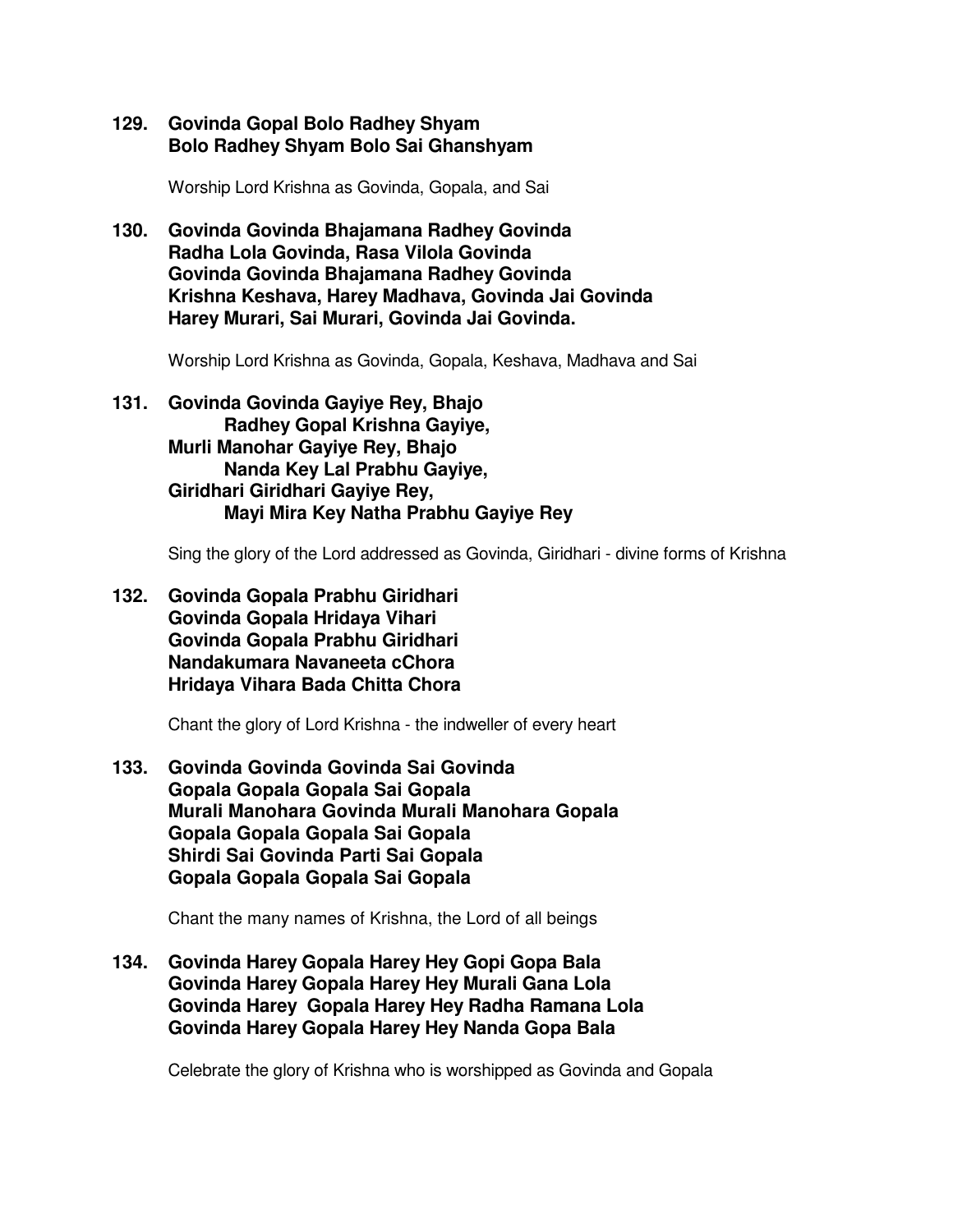**135. Govinda Harey Gopala Harey Muralidhar Hey Ghanashyama Harey Meera Ke Prabhu Giridhar Naagar Giridhar Naagar (3) Charana Kamal Balihari Rey** 

Praise to Krishna - the embodiment of divinity, we surrender at your lotus feet

**136. Govinda Jai Govinda Gokula Nandana Govinda Ghana Ghana Lila Govinda Bala Mukunda Govinda Sai Mukunda Govinda Hey Ghana Shyama Govinda Gokula Nanda Govinda**

Chant the many names of the Lord: Govinda, Gokul Nandana, Mukunda, Ghana Shyama

**137. Govinda Jai Jai Gopala Jai Jai Radha Madhava Hari Govinda Jai Jai Mukunda Jai Jai Murari Jai Jai Madhusudana Murali Mohana Jai Jai Keshava Jai Jai Yaadava Jai Jai Narayana Hari Shri Krishna Jai Jai** 

Adoration of Lord Krishna who is described as Govinda, Keshava, Narayana.

**138. Govinda Jaya Jaya, Gopala Jaya Jaya Radha Ramana Hari, Govinda Jaya Jaya Shirdi Ki Jaya Jaya, Baba Ki Jaya Jaya Radha Ramana Hari, Govinda Jaya Jaya**

Worship Govinda who has incarnated now as Sathya Sai Baba.

**139. Govinda Jai Jai Gopala Jai Radha Ramana Hari Govinda Jai (3)** 

Celebrating the glory of Krishna as Govinda, Gopala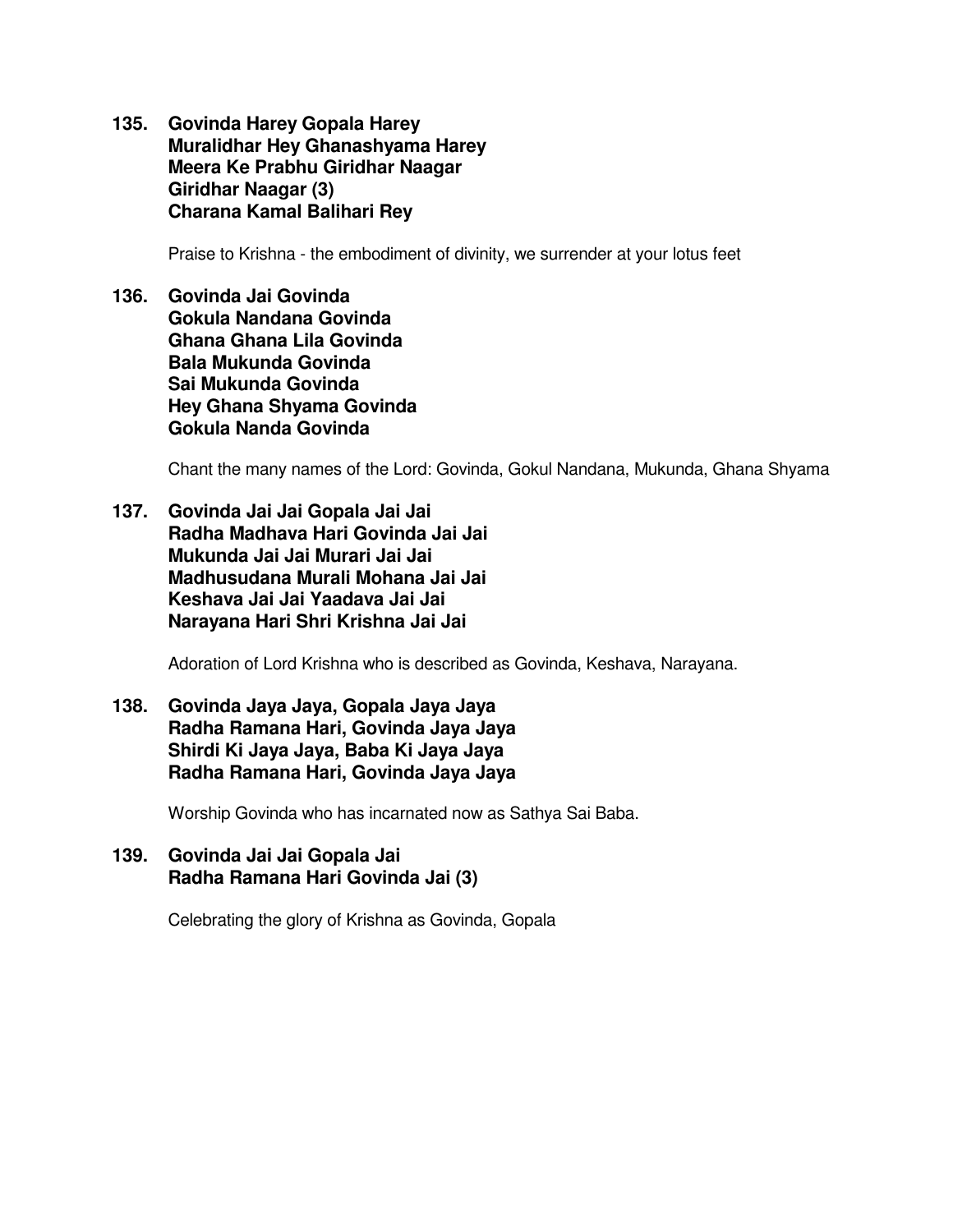**140. Govinda Krishna Jai, Gopala Krishna Jai, Gopala Bala Bala Radha Krishna Jai Krishna Jai Krishna Jai Krishna Jai, Krishna Krishna Krishna Krishna Jai Govinda Krishna Jai Gopala Krishna Jai Gopala Bala Bala Radha Krishna Jai Gopika Mala Haari Pyari, Mayi Mira Mana Vihari, Madana Mohana Murali Dhari Krishna Jai Krishna Jai, Krishna Jai, Krishna Jai, Krishna Krishna Krishna Krishna Jai Krishna Jai, Rama-Krishna Jai, Radha-Krishna Jai Bala-Krishna Krishna, Krishna, Krishna Jai**

Krishna - the beloved of the Gopis and the enchanting Lord who is adored and worshipped by all.

**141. Govind Krishna Jai, Gopal Krishna Jai Govinda, Govinda, Govinda, Gopal Jai Krishna, Krishna, Sai Krishna Govinda Krishna, Gopala Krishna Govinda Krishna Jai Gopal Krishna Jai Govinda Govinda Govinda Gopal Jai Keshava Madhava Sai Narayana Govinda Govinda Narayana Nandalal, Brijbala, Hey Sai Narayana Krishna Krishna** 

Glory to Krishna, Govinda, Gopala, Keshava, Madhava, Sai Narayana.

# **142. Govinda Krishna Vithaley Venu Gopala Krishna Vithaley Ranga Ranga Vithaley Sri Panduranga Vithale (Sai)**

Chant the glory of Krishna who is also worshipped as Vithala

**143. Govinda Krishna Vitthala Venu Gopala Krishna Vitthala Govinda Vitthala Gopala Vitthala Govinda Krishna Vitthala Jai Gopala Krishna Vitthala Panduranga Vitthala Jai Pandhari Natha Vithala Govinda Vitthala Jai Gopala Vitthala**

Chant victory to Lord Krishna who is worshipped as Govinda Gopala, Panduranga, Vitthala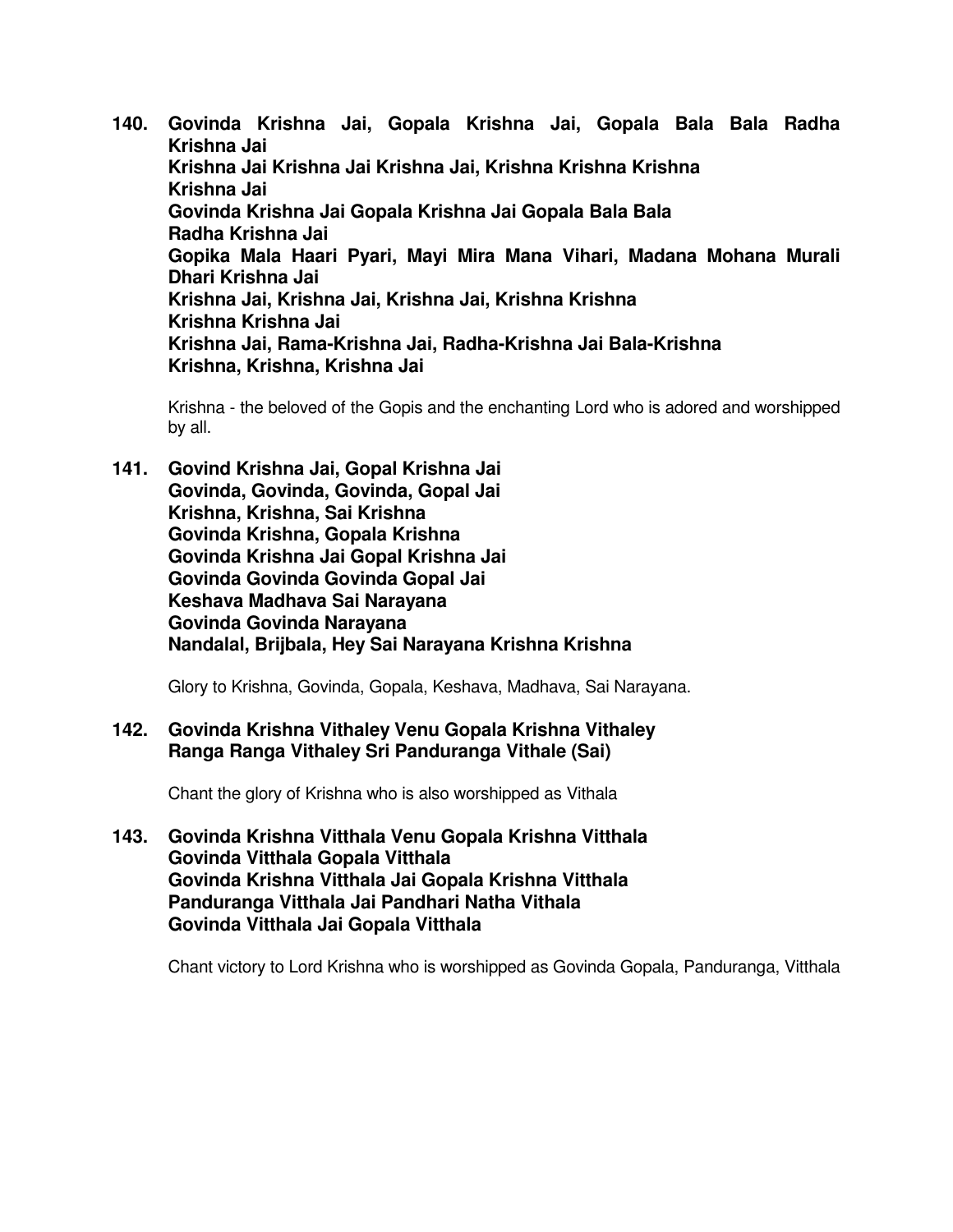**144. Govinda Madhava Gopala Keshava Jaya Nanda Mukunda Nanda Govinda Radhey Gopala Govinda Madhava Gopala Keshava Giridhari Giridhari Jaya Radhey Gopala Ghanashyama Shyama Shyama Jaya Jaya Radhey Gopala Jaya Nanda Mukunda Nanda Govinda Radhey Gopala**

Chant the many names of the Lord: Govinda, Madhava, Gopala Keshava, Radhey Gopala, Nanda Mukunda, Giridhari, Ghana Shyama, Sai Gopala.

**145. Govinda Narayana Gopala Narayana Govinda Govinda Narayana Govinda Gopala Narayana Govinda Govinda Narayana Govinda Ananda Narayana (Sa) Govinda Ananda Narayana** 

Worship the Supreme Lord Narayana as Govinda, Gopala

**146. Govinda Narayana Panduranga Vithalay Pandari Nivasa Hari Purandara Vithalay Panduranga Vithalay Purandara Vithalay Govinda Narayana Panduranga Vithalay Panduranga Jaya Vithalay Vithalay Vithalay Hari Narayana Narayana Om Hari Narayana Narayana Om Jaya Narayana Narayana Om Panduranga Jaya Vithalay Vithalay Vithalay** 

Worship the Supreme Lord as Govinda, Narayana, Panduranga – all different manifestations of the Lord

**147. Govinda Radhey Govinda Radhey Govinda Govinda Gopala Radhey Pandari Natha, Panduranga, Govinda Govinda Gopala Radhey Govinda Radhey Radhey, Govinda Radhey Radhey, Govinda Govinda Gopala Radhey Nanda Mukunda, Navanitha Chora, Govinda Govinda Gopala Radhe** 

Worshipping Radhey Govinda (Krishna) in joy and exaltation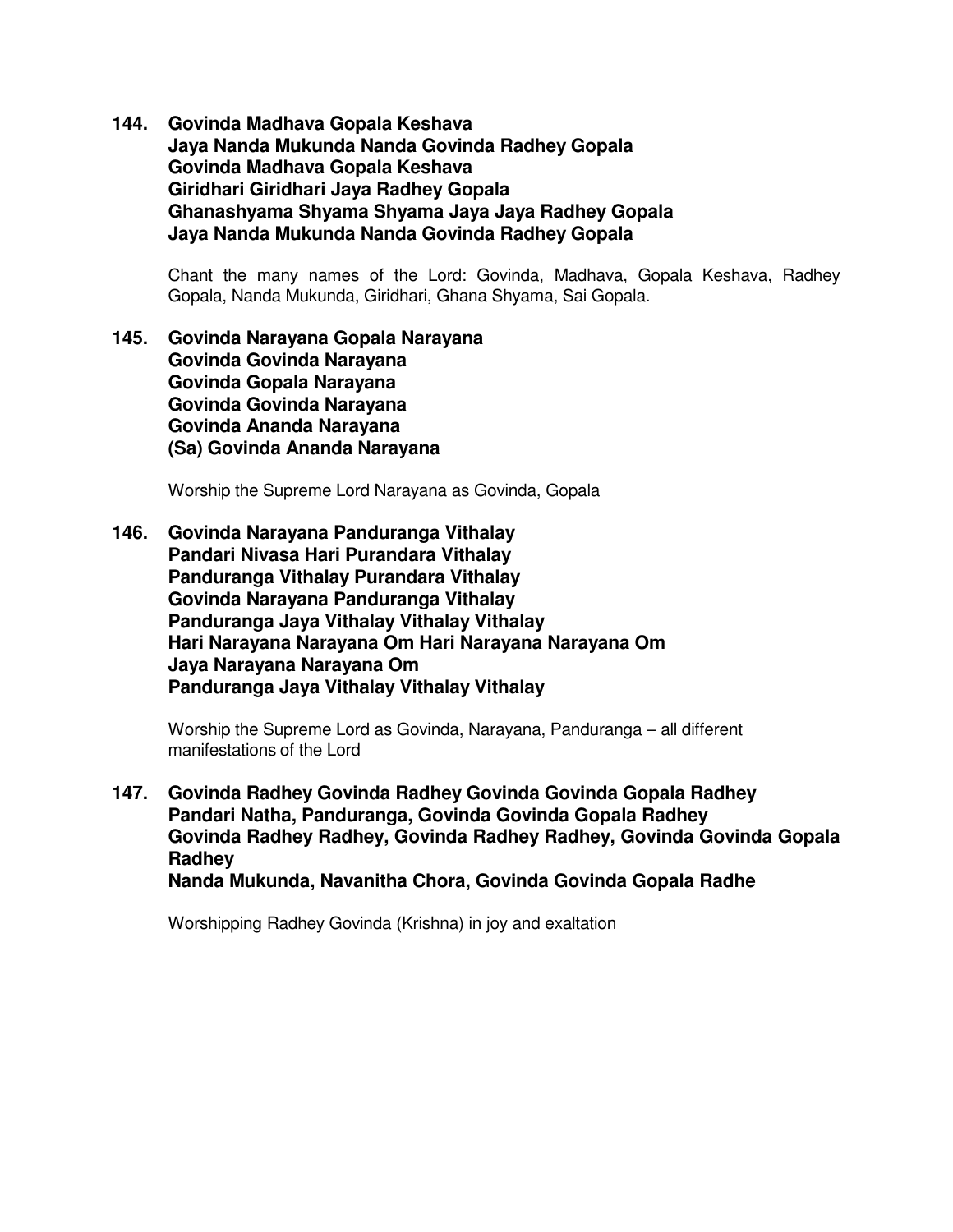**148. Govinda Rama Jai Jai Gopala Rama Madhava Rama Jai Jai Keshava Rama Govinda Rama Jai Jai Gopala Rama Durlabha Rama Jai Jai Sulabha Rama Ek Tu Rama Jai Jai Anek Tu Rama**

> Adore the One God who incarnated as Rama and again as Krishna - the One that is manifested as many, arduous to be attained, yet within the grasp of ardent devotees

**149. Govinda Sadguru Krishna Govinda (3) Vahe Guru Sathya Nam Sai Govinda Krishna Krishna Hari Hari Radhey Govinda (3)**

Lord Krishna is worshipped as the Divine Teacher and as the embodiment of Truth.

**150. Guru Baba Guru Baba Charana Namostutey Guru Baba Sai Baba Bala Baba Sathya Baba Prema Baba Guru Vara Guru Vara Guru Baba (2x) Vidya Dayaka Guru Baba Shanti Svarupa Guru Baba Guru Vara Guru Vara Guru Baba (2x)**

> Hymn worshipping the Supreme Teacher Sai Baba, who is the embodiment of Love and Peace, and who bestows bliss and wisdom

**151. Guru Deva Guru Deva Deva Shri Sathya Sai Mahadeva Purnavatar Deva Deva Paramatma Sai Deva Guru Deva Guru Deva Deva Shri Sathya Sai Mahadeva Karuna Nidhey Deva Deva Premavatar Sai Devaa Sharanagata Deva Deva Daya Karo Sai Deva** 

Surrender to the divine teacher Sathya Sai who is the embodiment of Love and compassion

**152. Guru Deva Guru Govinda Mangala Giridhara, Shirdi Puriswara Jaya Partiswar Sai Shiva Mangala Rupa Sri Sai Deva (2) Vaidehi Mohana Narayana (2)**

Salutations to our divine Teacher - Sathya Sai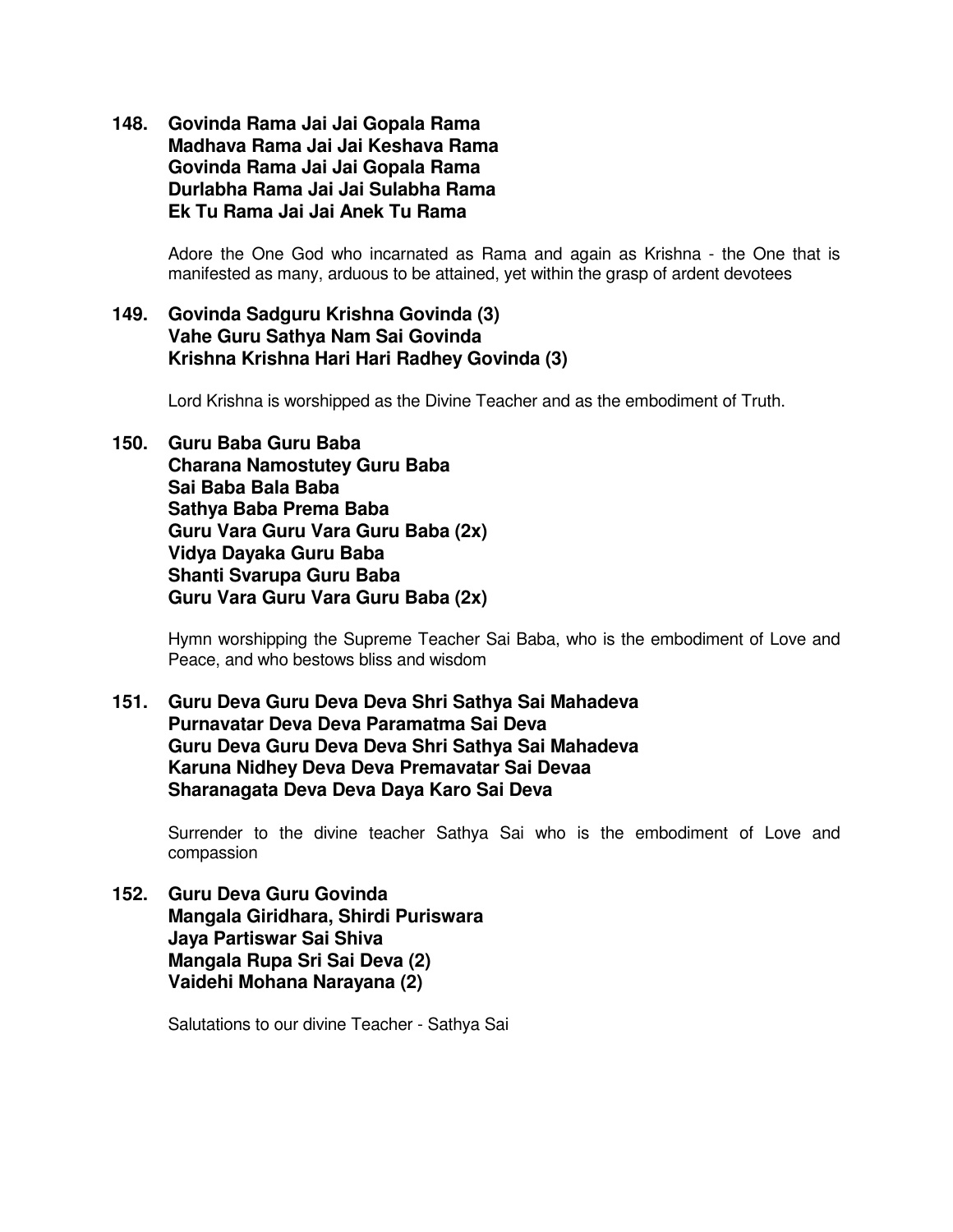**153. Guru Deva Priya Deva Sai Deva Daya Maya Vibhuti Sundara Shashankha Shekhara Sai Shankara Daya Karo Guru Deva Priya Deva Sai Deva Dayamaya Gokula Nandana Sai Gopala Raghukula Bhushana Sai Rama Hey Madanantaka Daya Karo** 

> Worship the Sadguru, Sathya Sai, the embodiment of Truth, Goodness and Beauty. His grace removes all evil attributes and bestows bliss on all.

**154. Guru Deva Sharanam Deva Pahi Prabho Sharanam Deva Guru Deva Sharanam Deva Sundara Rupa Sri Sai Deva Sharanam Sharanam Sadguru Deva**

Surrender to the divine form of our Sadguru - Sathya Sai

**155. Guru Devaya Namoh Namoh Hey Parameshvara Namoh Namoh Guru Devaya Namoh Namoh Omkaraya Namoh Namoh Partipurishvara Namoh Namoh Jagadishvaraya Namoh Namoh Prashanthi Ishvara Namoh Namoh**

> Salutations to the Divine Preceptor - the embodiment of the Supreme Lord of the Universe, Sathya Sai

**156. Guru Dev Guru Dev** 

 **Guru Dev Guru Dev Sathya Dharma Shanti Prema Sub Ko Deejo Sathya Dharma Shanti Prema Svarup Aap Hai Sathya Dharma Shanti Prema Jeevan Ka Marma Hai**

 Worship the Sadguru - the embodiment of Truth, Righteousness, Peace and Love and who bestows these supreme qualities on all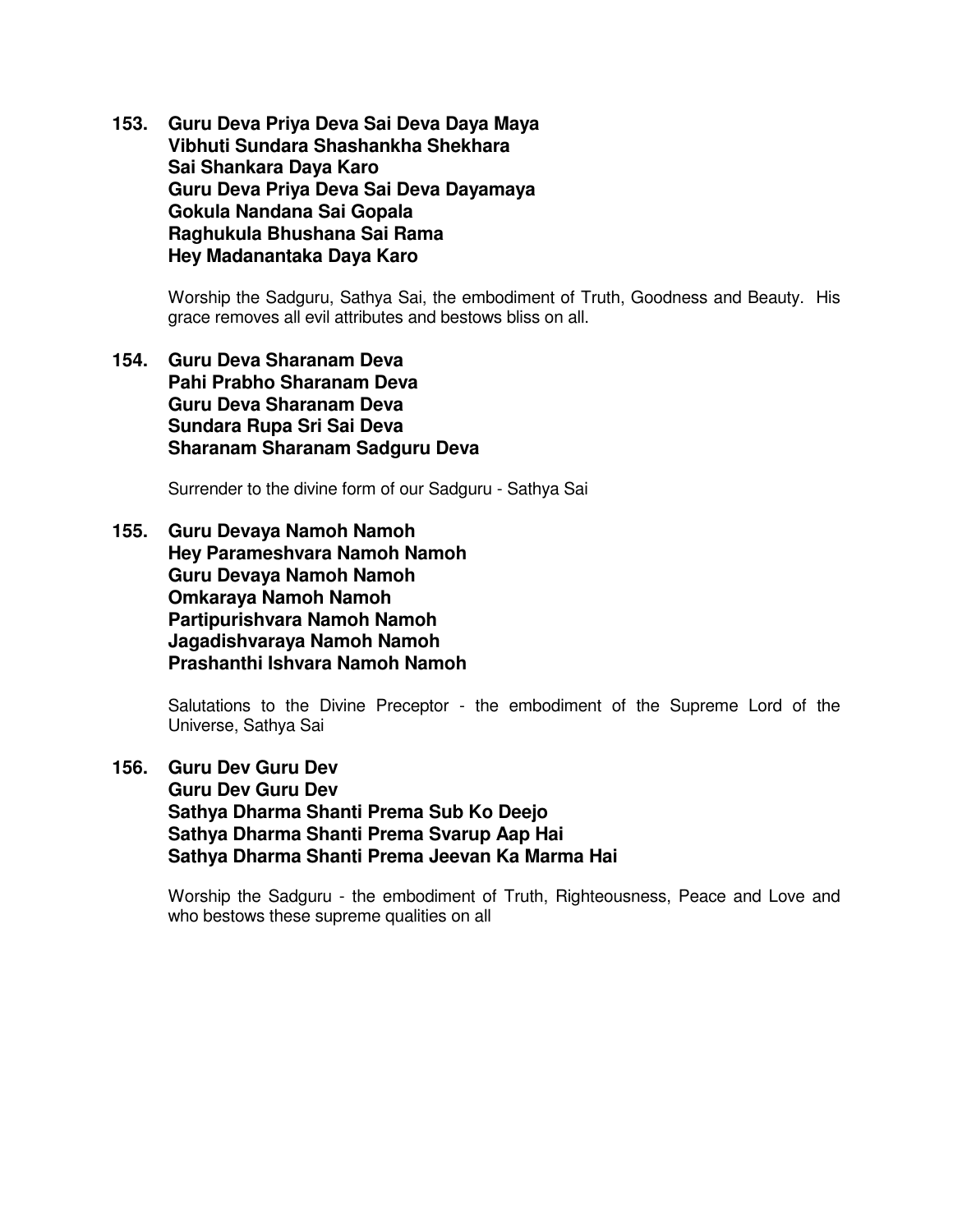**157. Guru Mahimaa Gavo (2) Sadguru Sai Ananda Guru Brahmananda Ananda Guru Sarva Dharma Sathya Sai Guru Sai Guru, Sathya Sai Guru Sarva Dharma Sathya Sai Guru Guru Ke Vani Gavo Guru Mahimaa Gavo**

> Sing the praises of the Guru, Sathya Sai who represents the essence of all religons and who bestows bliss on all

**158. Guru Nanakji Ki Jai Jai Kar Jo Boley So Hovey Nihal Allah Sai Ley Lo Salam Maula Sai Ley Lo Salam Salam Salam Lakho Salam Salam Salam Mera Salam Yesu Pita Prabhu Sai Ram Buddha Zorashtra Mahavir Ram**

> Praise the divine teacher, Guru Nanak. Salutations to the One God manifest as Allah, Jesus, Buddha, Zoroaster, Rama, Sai

**159. Guruvaayurpura Sri Hari Krishna Narayan Gopal Mukunda Madhava Murlidhari Narayana Gopal Narayana Gopal Sri Hari Narayana Gopal (2) Govardhana Giridhari Murari Narayana Gopal Mukunda Madhava Murlidhari Narayana Gopal Narayana Gopal Sai Narayana Gopal (2)** 

> Krishna who is seated in the heart of every devotee is worshipped as Govinda, Gopala, Madhava, Mukunda - representing all attributes of His divinity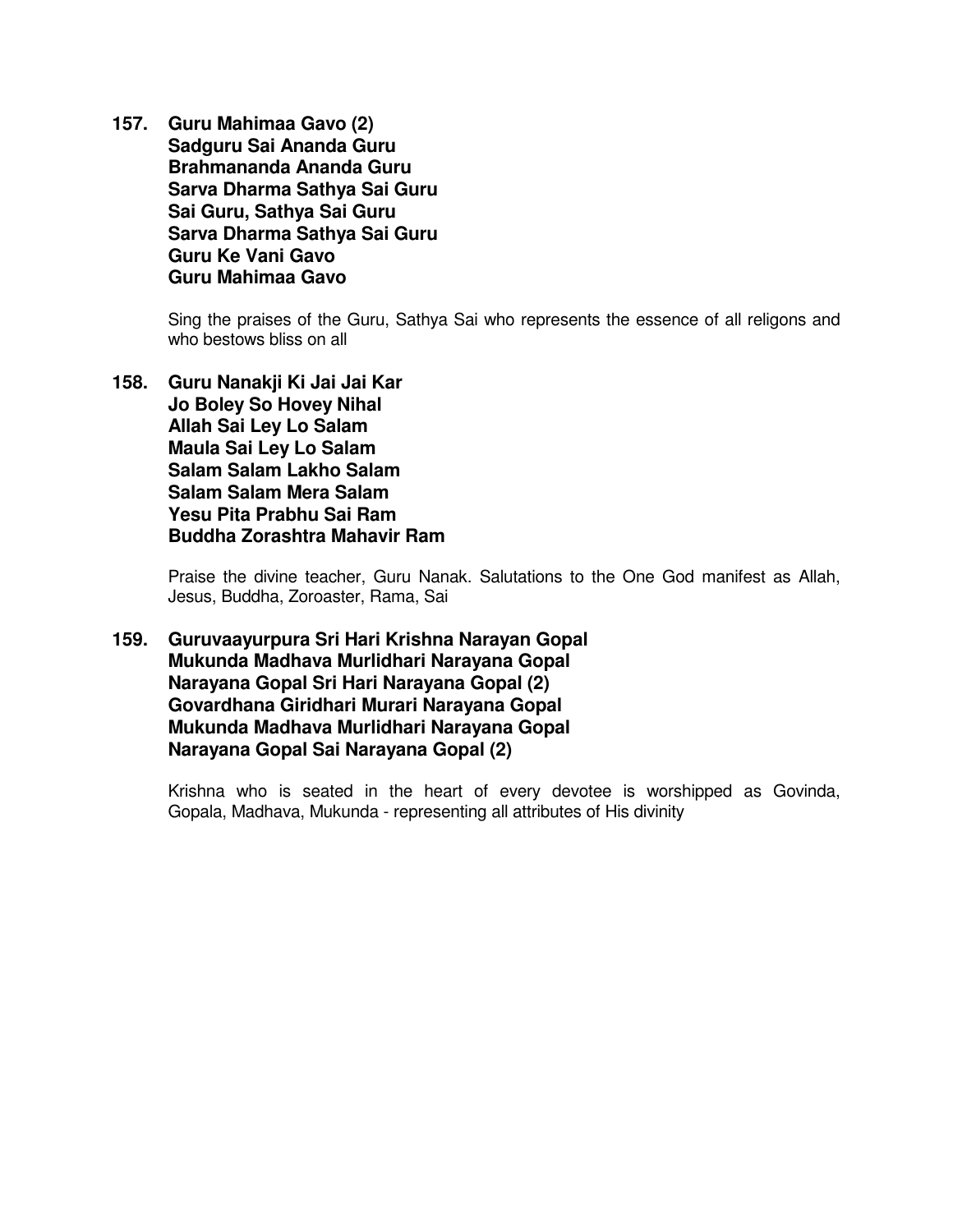**160. Humko Tumse Pyar Kitna Sai Tum Hi Janate Dilon Ki Dhadkan Tum Ho Sai Tum Hamare Pran Ho Humko Tumse Pyar Hai We Love You, Merey Sai, We Love You Tumse Mil Hai, Prabhu Ye Jeevan Dedo Humko Bhakti Mangalam Hum Tumharey Charano Me Aakar Karlen Puran Apne Karam**

> Sai, You only know how much we Love You. You are our very heart and You are our very life. We Love You. Lord, You gave us this life and so bless us with devotion to you, and fulfil our lives

**161. Hara Hara Gangey, Hara Hara Gangey Hey Nataraja, Hey Shiva Raja, Hara Hara Hara Hara Gangey Natana Shekhara, Hey Shiva Sundara Partipurishvara, Jaya Gangadhara Shankara Shiva Shankara, Shiva Shankara Shankara Sai.**

Worship Shiva - the benefactor of sustenance and life (river Ganga). Worship Sathya Sai, the incarnation of the ever auspicious form of Shiva

**162. Hara Hara Hara Hara Mahadeva Shiva Shiva Shiva Shiva Sada Shiva Hara Hara Hara Hara Mahadeva Om Namo Namo Namah Shivaaya Brahma Vishnu Sada Shivaaya Om Namo Namo Namah Shivaaya Uma Ganesha Sharavana Sevita Om Namo Namo Namah Shivaaya Om Namo Namo Namah Shivaaya** 

Sing the praises of Mahadeva, Shiva whose worship blesses us with divine bliss.

**163. Hara Hara Hara Hara Samba Shiva Vibhuthi Sundara Sai Shiva Gangadhara Hara Gauri Shiva Trishula Dhari Trinethra Shiva Parti Puri Paramesha Shiva Vibhuthi Sundara Sai Shiva**

> Worship the divine form of Sathya Sai, the dweller of Parti and who embodies the divine effulgence of Shiva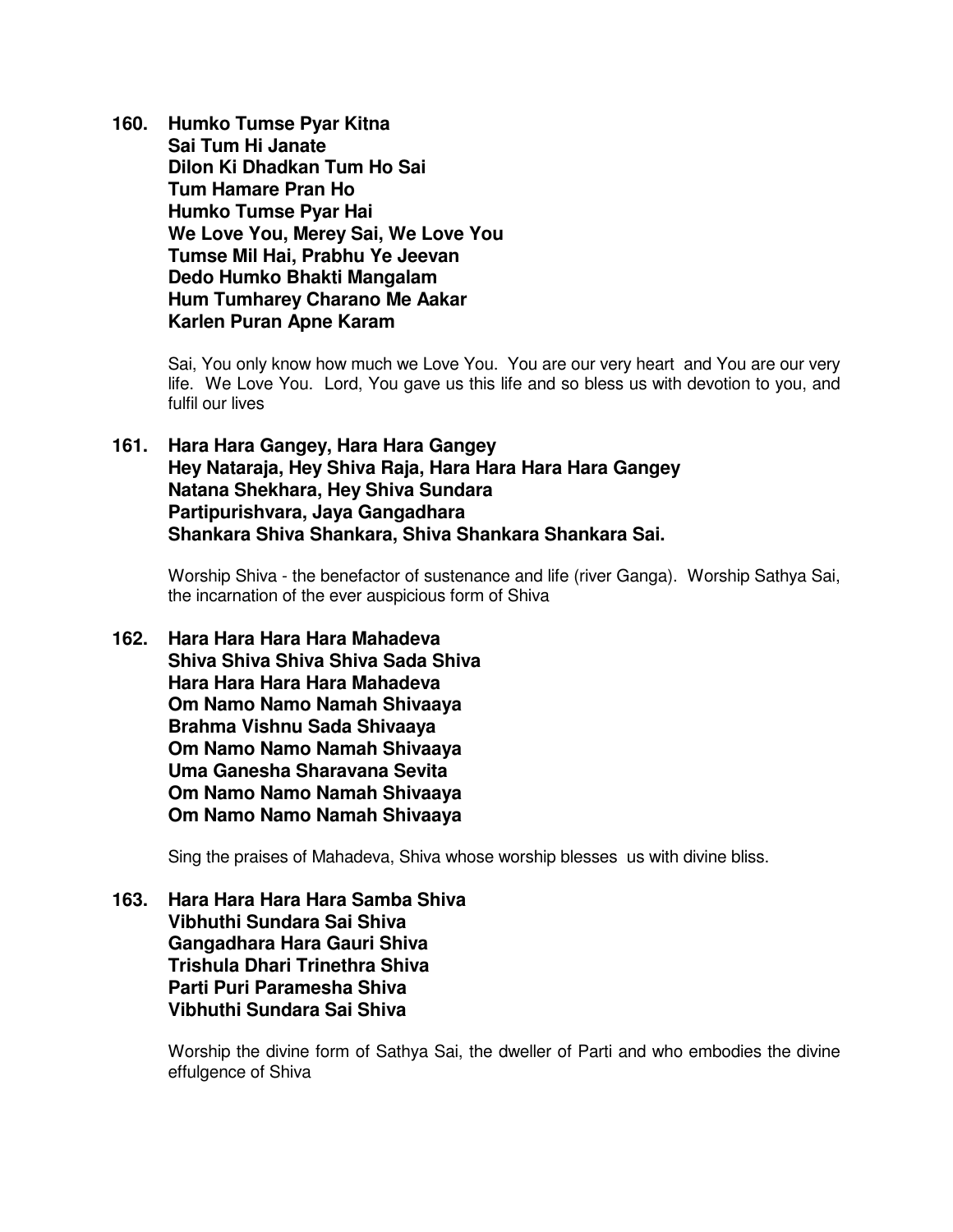**164. Hara Shiva Shankara Shashankha Shekhara Hara Bam Hara Bam Bam Bam Bolo Bhava Bhayankara Girija Shankara Dhimi Dhimi Dhimi Taka Nartana Khelo Hara Shiva Shankara Shashankha Shekhara Hara Bam Hara Bam Bam Bam Bolo Bhava Bhayankara Girija Shankara Dhimi Dhimi Dhimi Taka Nartana Khelo**

Shiva is invoked to perform the Thandava, the Cosmic Dance which destroys ignorance and removes evil in us

**165. Harey Krishna Harey Krishna Krishna Krishna Harey Harey Harey Rama Harey Rama Rama Rama Harey Harey**

Salutations to Lord Krishna and Lord Rama.

**166. Harey Murare Sai Ram, Harey Murare Ram Parama Sumangala Sai Ram, Parama Sumangala Ram Ishvara Allah Terey Nam Sub Tum Ho Bhagavan Parama Sumangala Sai Ram, Parama Sumangala Ram.**

> Worship Sathya Sai whose name and form symbolize auspiciousness. He is verily the embodiment of all names and all forms

**167. Hari Anandamaya Jaya Narayana Sai Anandamaya Jaya Narayana Vasudeva Nandana Radha Jivana Paramananda Madhava (Sai)**

Prayer extolling the glory of the supreme Lord, Narayana - the benefactor of bliss and joy

**168. Hari Bol Hari Bol Hari Hari Bol Mukunda Madhava Govinda Bol Rama Rama Bol, Rama Rama Bol Raghukula Bhushana Rama Rama Bol Krishna Bol Krishna Bol, Krishna Krishna Bol Radha Madhava Sri Krishna Bol Shiva Bol Shiva Bol Shiva Shiva Bol Sai Shankara Shiva Shiva Bol**

Chant the holy name of Hari, Krishna, Rama, Shiva - all embodied in Sai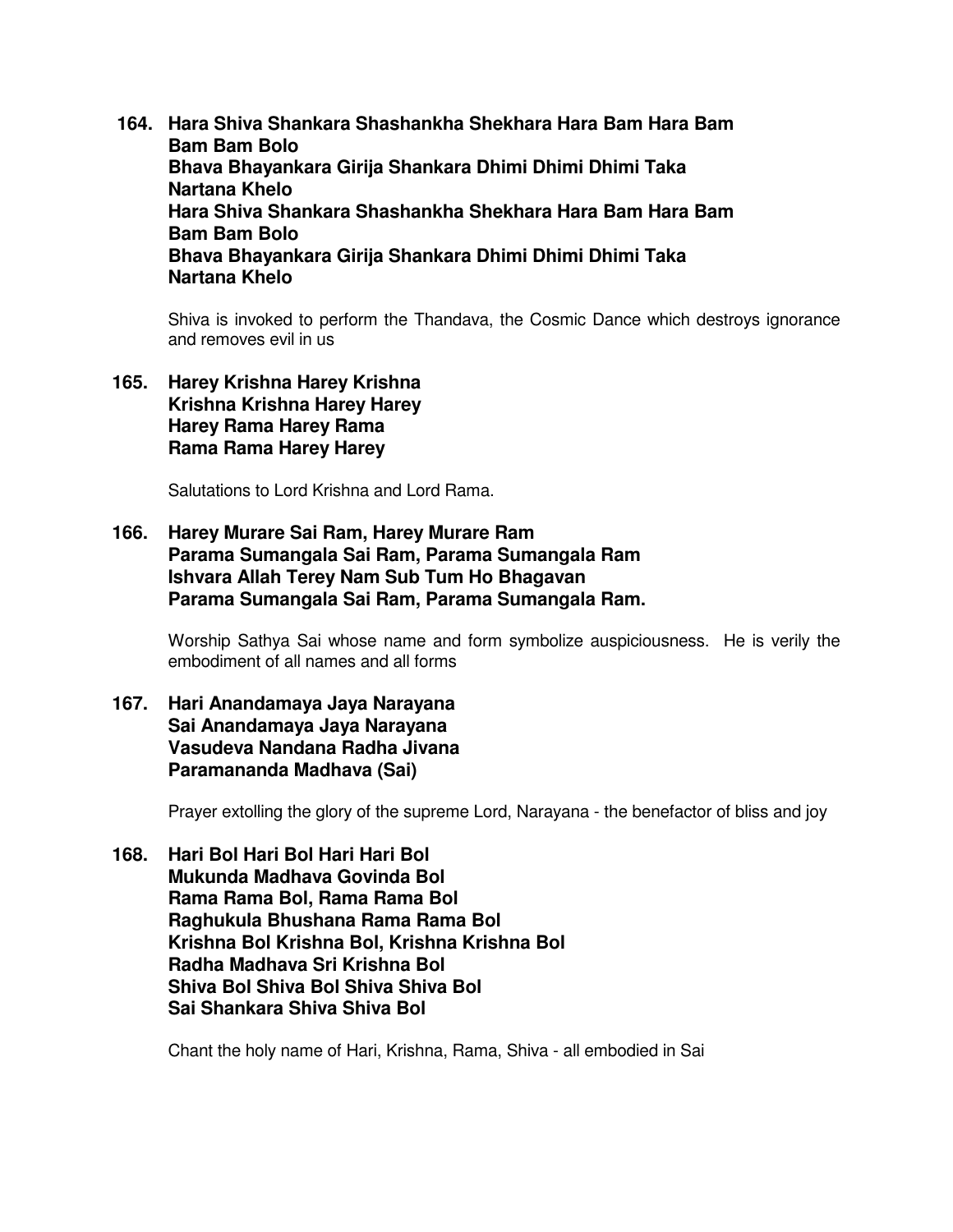**169. Hari Hara Bol Hari Hara Bol Mukunda Madhava Govinda Bol Keshava Bol Madhava Bol Mukunda Madhava Govinda Bol** 

Chant the name of Hari who is the embodiment of all forms of divinity

**170. Hari Hari Bhajomana Sai Ram Bhajore Sai Rama Bhajomana Sai Krishna Bhajore Hari Hari Bhajomana Sai Ram Bhajore Mukunda Madhava Vithala Bhajore Govinda Govinda Madhava Bhajore**

> Let your mind sing in worship of God in the form of Rama, Krishna, and Sai. Sing the Names of Mukunda, Madhava, Vithala, Govinda (all Names of Krishna).

**171. Hari Hari Hari Hari Smarana Karo Hari Charana Kamala Dhyana Karo Hari Hari Hari Hari Smarana Karo Murali Madhava Seva Karo Murahara Giridhari Bhajana Karo (Sai)**

> Meditate on the lotus feet of the Supreme Lord, Hari and celebrate His glory by serving Him and chanting His divine name

**172. Hari Hari Narayana Hari Govinda Narayana Hari Gopala Narayana, Hari Hari Narayana Hrishikesha Narayana Parteesha Narayana** 

Chant the name of the Supreme Lord Hari, Narayana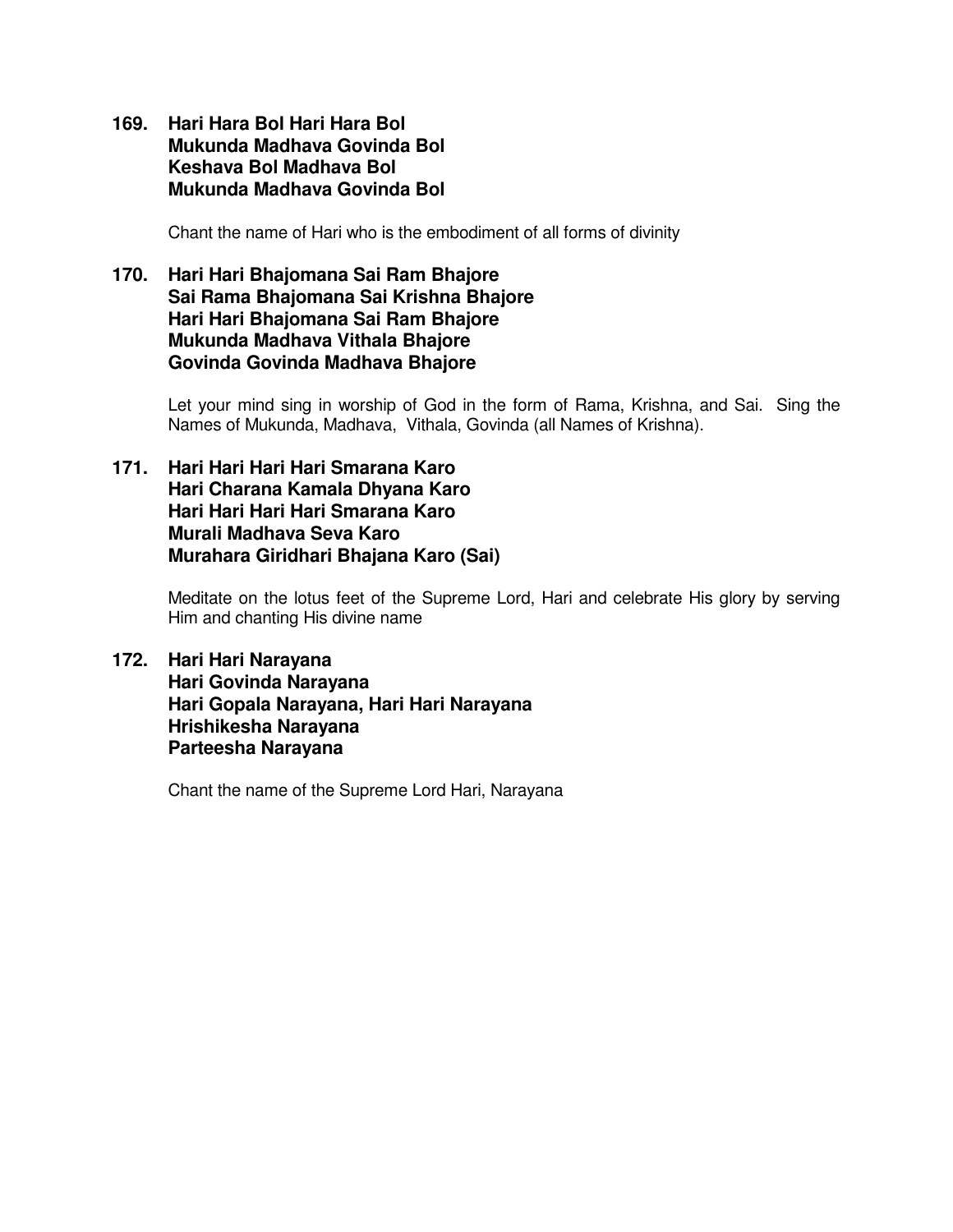**173. Hari Hari Om Shiva Shankara Om Narayana Hari Om Sai Narayana Hari Om Keshava Hey Shiva Madhava Hey Narayana Hari Om Sai Narayana Hari Om Paramatma Antarayami Narayana Hari Om Narayana Hari Om Sai Narayana Hari Om.**

> Adore and worship the supreme Lord Narayana who has now incarnated as Sathya Sai

**174. Hari Nam Gatey Chalo, Sai Nam Gatey Chalo Madhava Govinda, Govinda Madhava Nam Gatey Chalo Govinda Vitthala, Gopal Vitthala Jai Parti Vitthala, Jai Sai Vitthala Madhava Govinda, Govinda Madhava Nam Gatey Chalo**

> Chant the name of the supreme Lord Hari who is also worshipped as Krishna, Govinda, Madhava, and Sai

## **175. Hari Nam Sumira, Hari Nam Sumira, Hari Nama Sumira Bhajore Tribhuvana Nayaka Sub Sukha Dayaka Vinathi Sahayaka Nam Japorey.**

 Chant the name of Lord Hari, who sustains and fosters the universe; bestows bliss on all and protects the helpless and forlorn

**176. Hari Om Hari Om Hari Om (4) Sita Ram Sita Ram Sita Ram (4) Radhey Shyam Radhey Shyam Radhey Shyam (4) Sai Om Sai Om Sai Om (4)**

Chant the Names of Hari, Sita Rama, Radhey Shyama and Sai

**177. Hari Om, Hari Om, Hari Om Sai Om Sai Narayana Jaya Hari Om Sathya Narayana Jaya Hari Om Paramatma Shiva Sai Hari Om Parabrahma Shiva Sai Hari Om Sai Narayana Jaya Hari Om Sathya Narayana Jaya Hari Om**

> Worship the supreme Lord who has incarnated as Sathya Sai, embodying the Universal Consciousness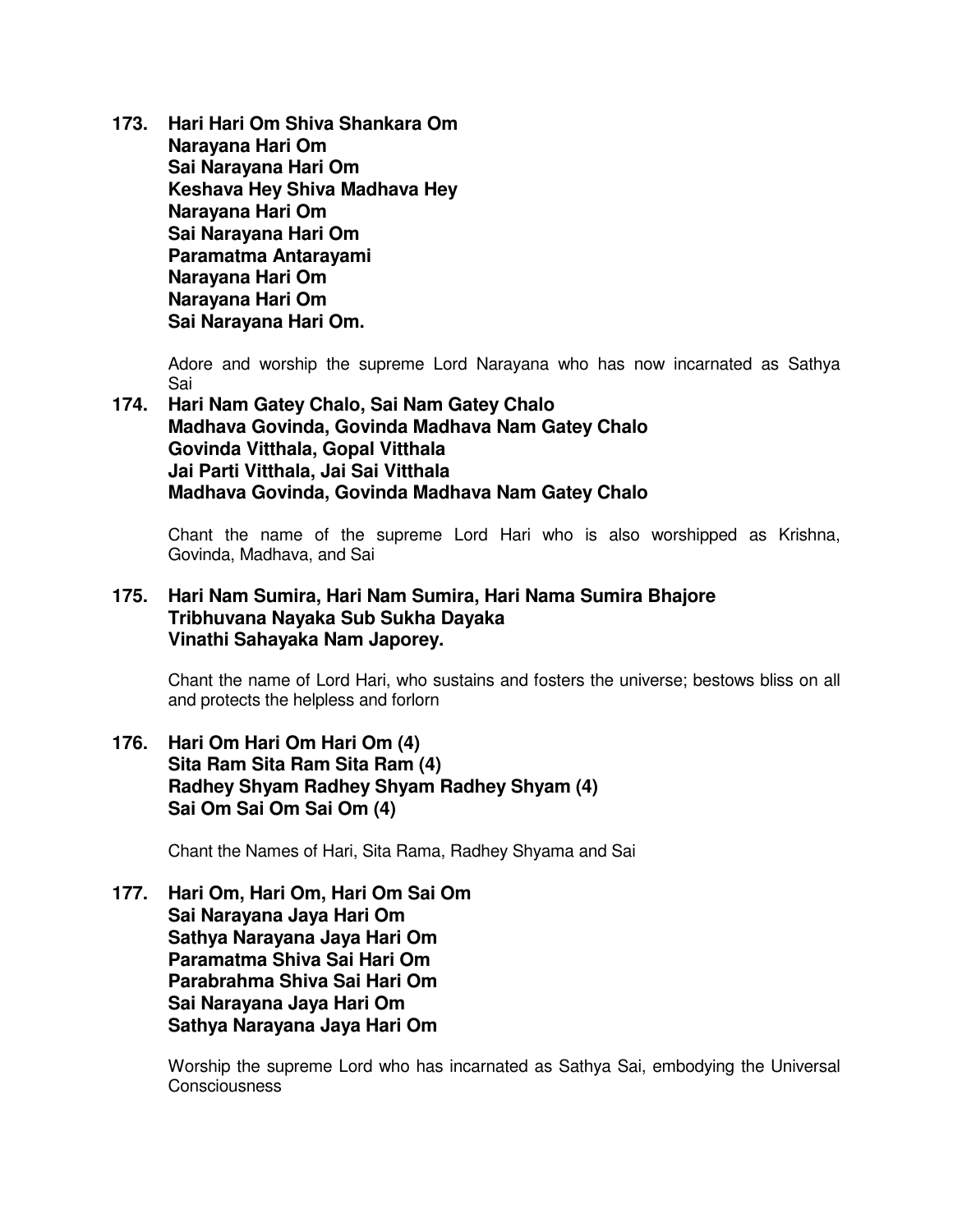**178. Hari Om Narayana, Sai Om Narayana Sri Lakshmi Narayana, Sri Sathya Narayana Hari Om Narayana, Sai Om Narayana Sri Shirdi Narayana, Sri Parti Narayana Hari Om Narayana, Sai Om Narayana.**

> Praise be to Narayana, the supreme Lord who is also worshipped as Hari, Shirdi Sai and Sathya Sai

**179. Hari Om Namah Shivaaya Shiva Shiva Shankara Hara Parameshvara Saishvaraya Namah Om Shiva Shiva Shankara Hara Parameshvara Saishvaraya Namah Om** 

Prayer addressed to the glory of Lord Shiva

**180. Hari Om Namoh Shiva Shakti Namoh Sadguru Sri Sathya Sai Namoh Hari Om Namoh Sita Rama Namoh Sadguru Sri Sathya Sai Namoh Hari Om Namoh Radhey Shyam Namoh Sadguru Sri Sathya Sai Namoh** 

> Worship in devotion the divine Sadguru, Sathya Sai who is the incarnation of all forms of divinity

**181. Hari Om Tat Sat, Hari Om Tat Sat, Hari Om Tat Sat Hari Om Krishna Krishna Krishna Krishna Jai Radha Krishna Govinda Govinda Bhajo Radhey Govinda Gopala Gopala Bhajo Krishna Gopala Hari Om, Hari Om, Hari Om, Hari Om Hari Om Om Om, Hari Om Om Om, Hari Om Om Om, Hari Om.**

Praise That which is Eternal, the Divine Principle. Sing the glory of the divine name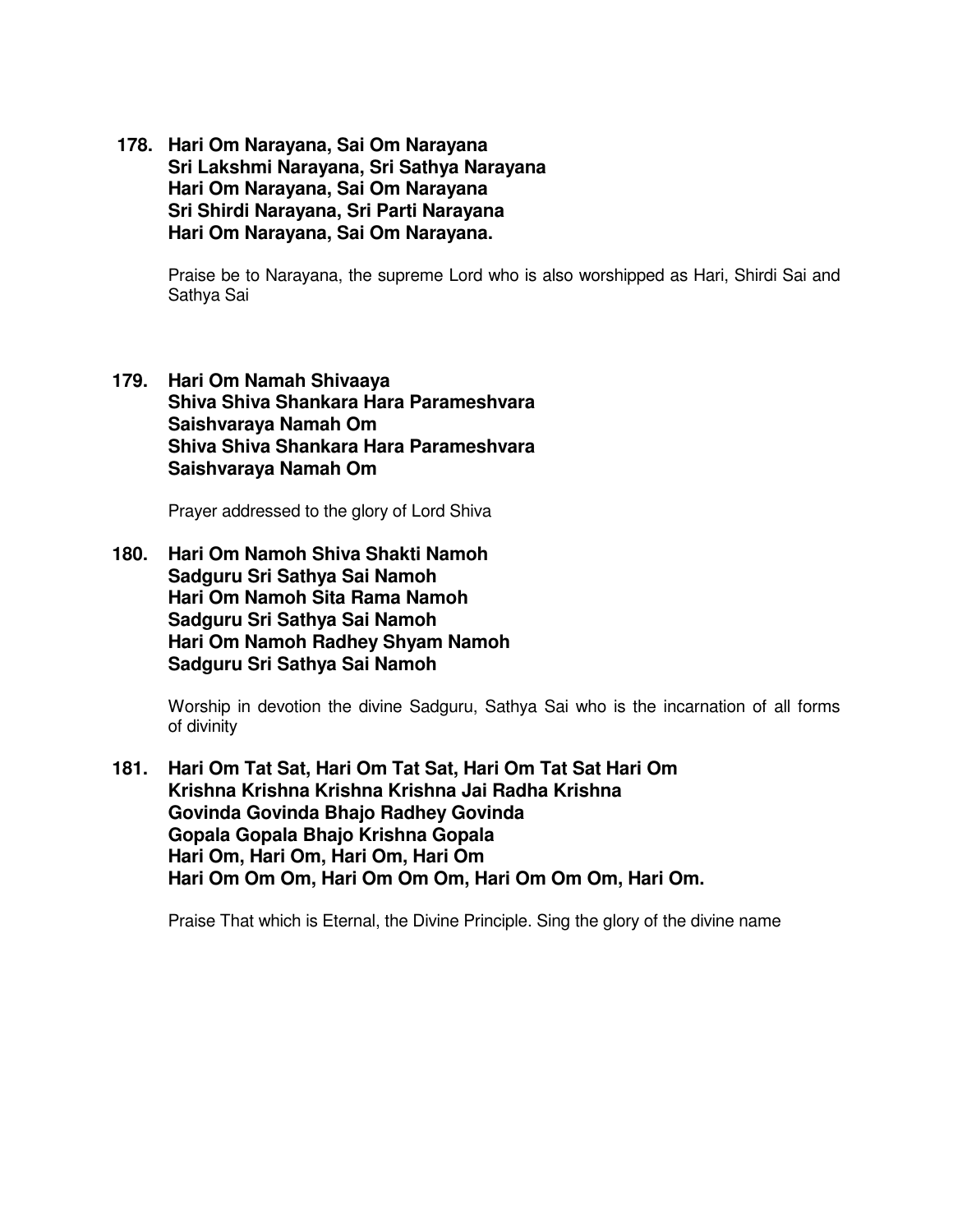**182. Hari Om Tat Sat Namah Shivaaya Sai Om Tat Sat Namah Shivaaya Hari Om Tat Sat Namah Shivaaya Shiva Shiva Shivaaya Namah Shivaaya Sai Om Tat Sat Namah Shivaaya (2)** 

Salutations to Lord Shiva

- **183. He is Love, so learn to Love He is Truth, so be ye True He is Peace, so work for Peace He is Good, so be ye Good He is Lord, His name is Sai Sai Ram, Sai Ram Sai Ram, Sai Ram Sai Ram, say Sai Ram**
- **184. Hey Anaatha Natha Deena Bandhu Sadguru Sai Ram Hey Sadguru Sai Ram Harey Ram, Harey Ram, Harey Ram, Harey Ram Harey Ram, Harey Ram Hey Partipurisha Prasanthi Vasa Sadguru Sai Ram Hey Sadguru Sai Ram Harey Ram, Harey Ram, Harey Ram, Harey Ram Harey Ram, Harey Ram.**

Prayer to Lord Sai Baba, who is the refuge of the distressed and the helpless

# **185. Hey Atma Nivasini Maa, Hey Amba Bhavani Maa Hey Adi Shakti Devi Maa, Ananda Dayini Maa Hey Amrutha Varshini Maa, Hey Ambuja Lochani Maa Hey Adi Parashakti Maa, Adi Shankari Maa.**

 Divine Mother, who is the indweller in each heart and is the embodiment of divine energy and supreme bliss - May she bless us all with her grace

**186. Hey Brahma Hey Vishnu Dayamaya Hey Maheshvara Sathya Sai Parameswara Mahashakti Shiva Sai Shankara Purna Teja Sai Avatara**

> Song in adoration of Sathya Sai who also represents the holy Hindu trinity of Brahma, Vishnu and Shiva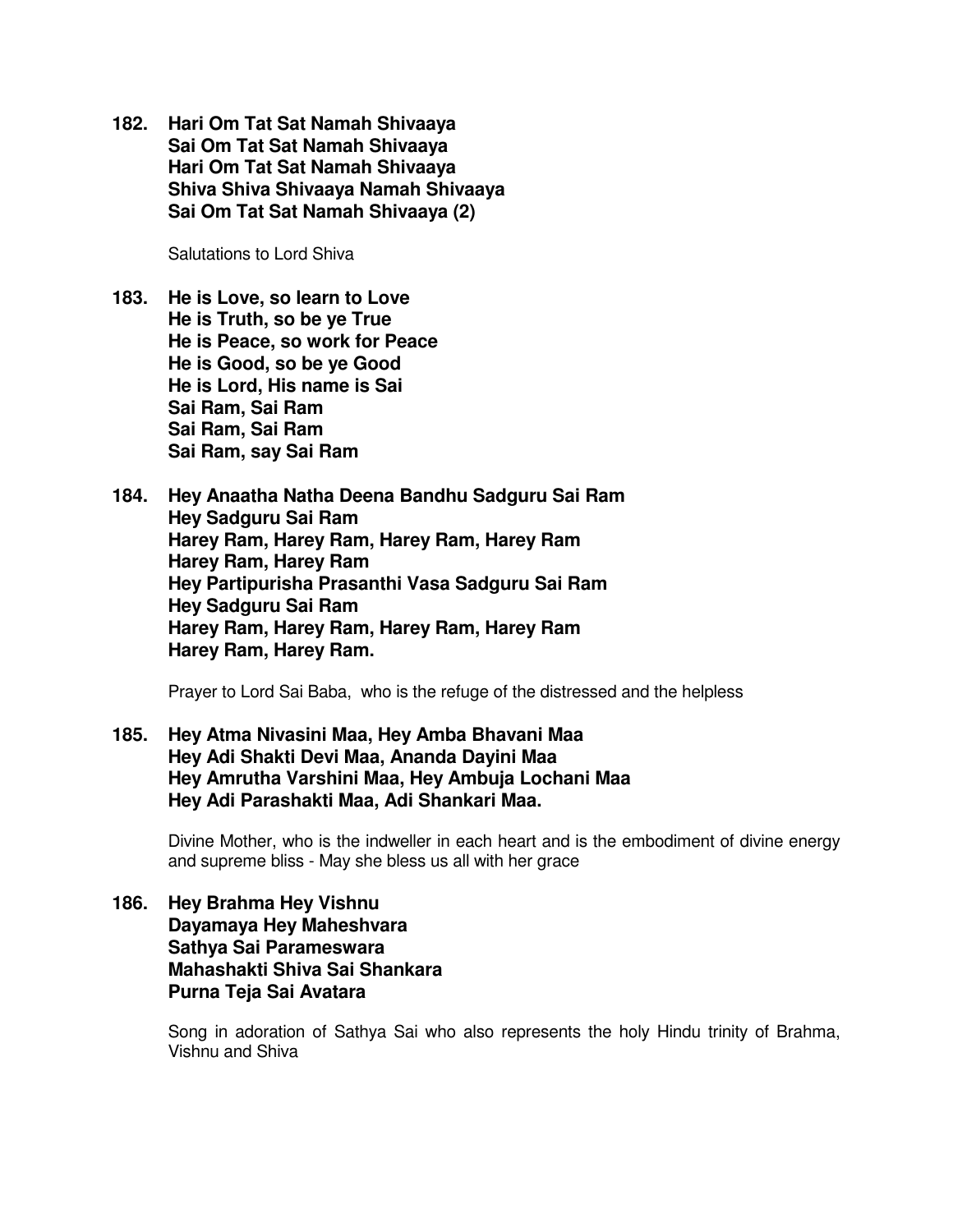**187. Hey Deena Dayalo Sai Rama Ram Parama Krupalo Sai Rama Ram Sai Rama Rama Rama Ram (2) Hey Patita Pavana Sai Rama Ram Bhaktha Vatsala Sai Rama Ram Sai Rama Rama Rama Ram (2)**

> Prayer imploring Sai Ram (Sathya Sai) to shower His grace and blessings on all those who seek refuge in Him

**188. Hey Gananatha Gajanana Heramba Gajanana Hey Gananatha Gajanana Gauri Nandana Gajanana Gajanana, Hey Gajanana Siddhi Vinayaka Gajanana**

Prayer addressed to Ganesha, who removes all obstacles and bestows grace on all

**189. Hey Govinda Hey Ananda Nanda Gopala Mohana Muralidhara Shyama Gopala Hey Govinda Hey Ananda Nanda Gopala Sundara Giridhari Harey Natavaralala Madhava Keshava Madana Gopala**

Worship the divine form of Lord Krishna who is also addressed as Govinda, Gopala.

**190. Hey Ram Hey Guna Dhaam Raghava Sundara Ram Janaki Jivana Ram (Hey Ram) Kausalya Tanaya Raghukula Ram Ayodhya Shiromani Dasaratha Ram Jaya Jaya Ram Jaya Sai Ram**

Adoration of Rama, the indwelling Lord and the embodiment of the highest virtues

**191. Hey Indu Shekhara Raja Shiva Raja Shankara Hey Shambho Shekhara Raja Shiva Raja Shankara Om Hara Hara Shiva Shiva Pinaka Vaibhava Raja Shankara Shiva Raja Shankara**

Prayer addressed to Lord Shiva who is adorned with the crescent moon, symbolizing His power to reduce man's desires and passions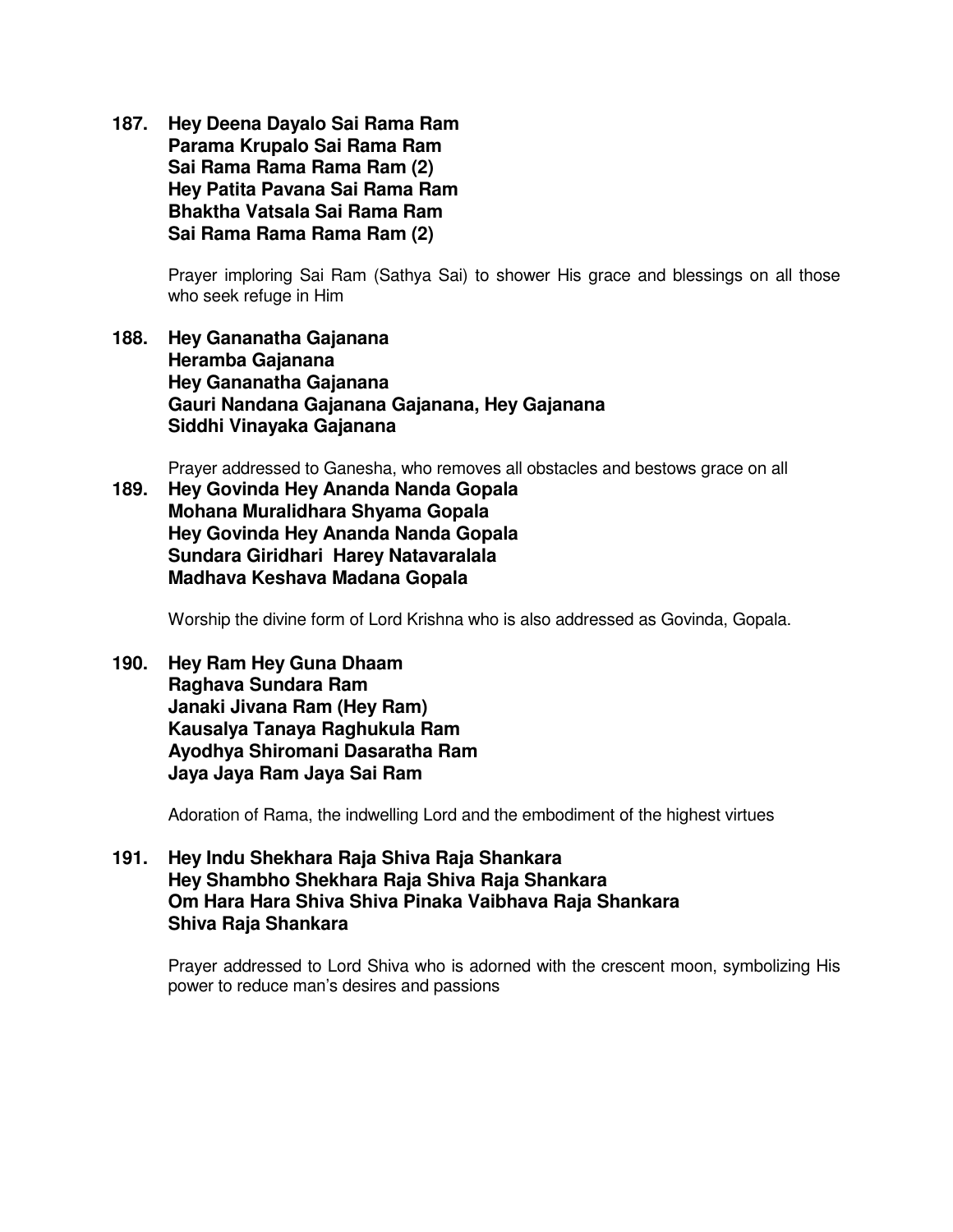**192. Hey Madhava Hey Madhusudana Damodara Hey Muralidhara Hey Madhava Hey Madhusudana Mana Mohana Hey Yadu Nandana Deenaavana Bhava Bhaya Bhanjana** 

> Krishna is worshipped here as Madhava, the embodiment of divine sweetness and beauty, and as the protector of the distressed

**193. Hey Prashanti Nilaya Ram Hey Partipuri Bhagavan Ahalyo Dharaka Ram Dasharathey Raghu Ram Sri Ram Jaya Ram Sri Ram Ram Ram Jaya Ram (Sai)** 

Adoration of Sathya Sai as the embodiment of Rama

#### **194. Hey Ram Bhagavan**

 **Hey Karuna Sindhu Ram Hey Deena Bandhu Sai Ram Bhaktha Premi Ko Karuna Karo Daya Karo Raghu Ram (Hey) Mujhe Kripa Karo Sai Ram Hey Janaki Jivana Ram Hey Partipurishvara Ram Hey Deena Bandhu Sai Ram**

 Prayer glorifying Lord Rama - the ocean of compassion and asking Him to bless us with His grace. Sai is also worshipped here as the embodiment of Rama

**195. Hey Sai Jagannatha Hey Sai Jagannatha Hey Sai Jagannatha Deena Bandhu Sai Natha Karuna Sindhu Jagannatha Hey Sai Jagannatha Hey Parti Jagannatha Hey Sai Jaganatha Hey Shirdi Jaganatha Hey Parti Jagannatha.**

Prayer in exaltation of Sathya Sai who is worshipped as the Lord of the Universe

**196. Hey Shiva Shankara Namami Shankara Shiva Shankara Shambo Hey Girijapati Bhavani Shankara Shiva Shankara Shambho Shiva Shankara Shambho Shiva Shankara Shambho**

Sing the Glory of Shiva in His various manifestations.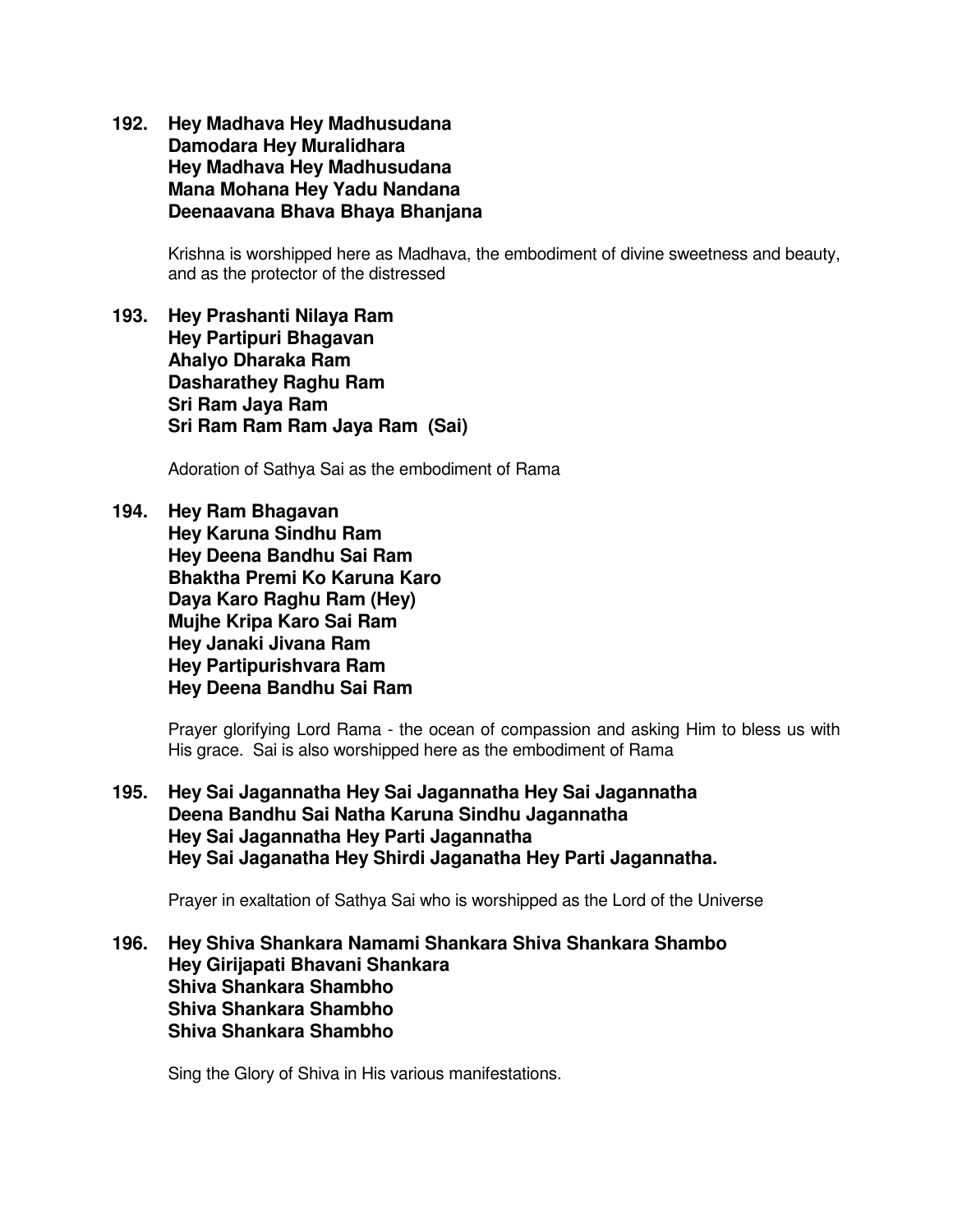**197. Hey Vishvanatha Hey Gauri Natha, Hey Sai Natha Bhagavan Daya Karo Daya Karo Daya Karo Bhagavan Hey Vishvanatha Hey Gauri Natha Hey Sai Natha Bhagavan Deena Dayala Sai Ghanashyama Patita Pavana Hey Sai Rama Daya Karo Kripa Karo Raksha Karo Bhagavan**

Prayer addressed to Sathya Sai as the supreme Lord of the universe and asking Him to shower grace on all seekers

**198. I am one with the heart of the Mother (sing in rounds) I am one with the heart of God I am one with the heart of the Father I am one with Love** 

 **Ave Maria Kyrie Eleison** 

- **199. I bow down at the feet of Ganesha Ganesha, Ganesha I bow down at the feet of Ganesha Ganesha I pray You will clear my way (3x) Ganesha, Ganesha I bow down at the feet of Ganesha Jai Ganesha, Sai Ganesha, clear my way to Baba (3x) Ganesha Ganesha**
- **200. I found my Lord, He first found me My Love for Him flows naturally I share with all with each human face What He first gave me with His Love and Grace.**

 **He cares for us both you and me His Love has been, and e'er will be A thousand times He broke our fall Our Love and trust we give Him all.**

**201. I keep feeling Your Love in me, over and over again And it's sweeter and sweeter as the days go by O what a Love between my Lord and I O what a Love between my Sai and I My Sai and I, my Sai and I O what a Love between my Sai and I**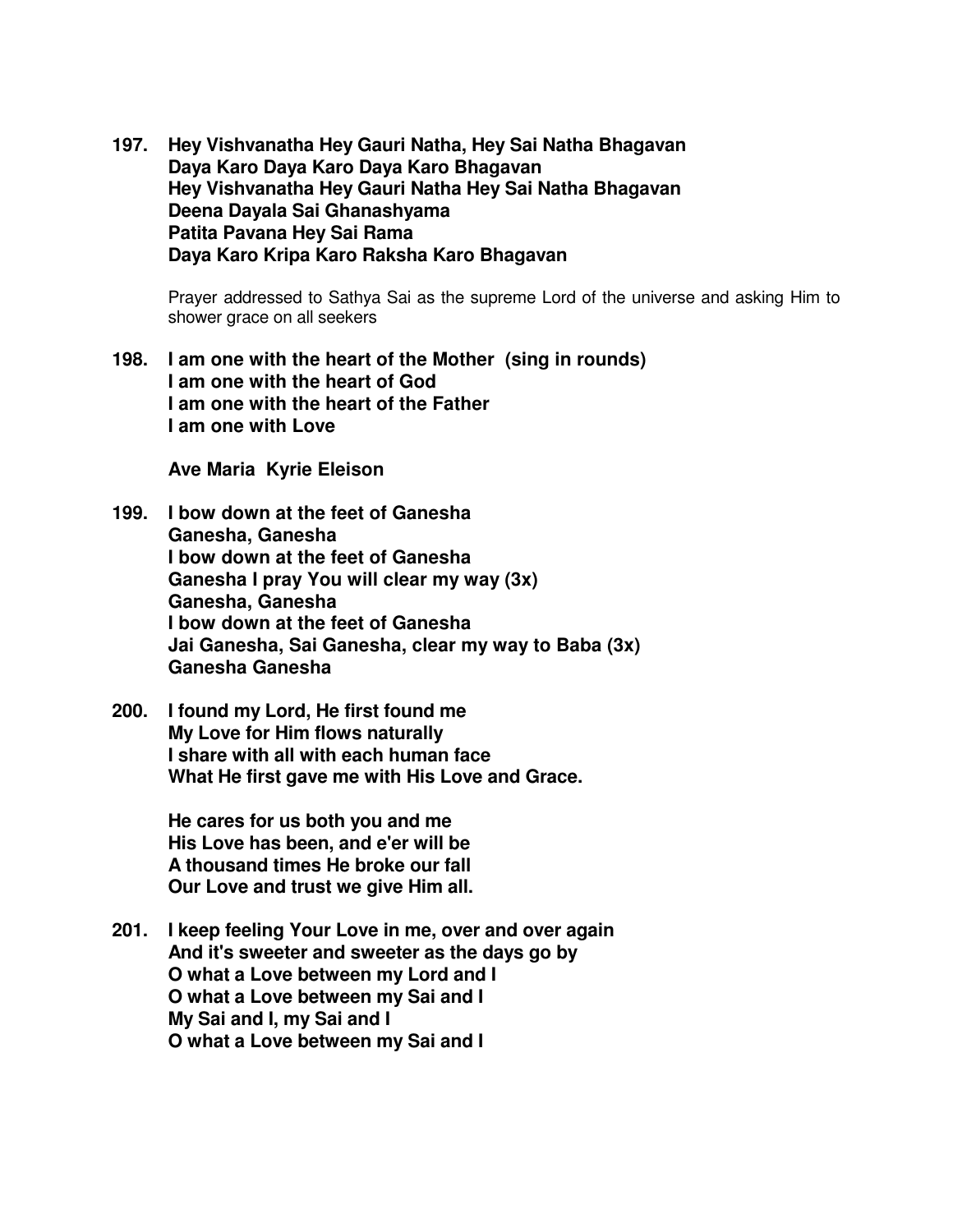- **202. I know, I know, I know that Baba is my Savior I know, I know, I know that Baba is within me I know, I know, I know that Baba will protect me I know, I know, I know that Baba will direct me.**
- **203. I Love You Lord, I Love You, You and I are One Shirdi Baba, Sri Sathya Sai, Narayana Sai Baba Let us sing the name of Sai, Let us praise the Lord He has come on earth for us, He is our joy I Love You Lord, I Love You, You and I are One Shirdi Baba, Sri Sathya Sai, Narayana Sai Baba Let's rejoice and follow Him, Listen to His Word Do not ever cry for Me, I am in your heart.**
- **204. I offer myself to Thee That Thy Will be done I give myself to You, to find a Love so True I offer myself to Thee**

**205**. (sing in unison)  **I have decided to follow Baba (3) No turning back, no turning back Though none go with me, I still will follow (3) No turning back, no turning back The world behind me, the Lord beside me (3) No turning back, no turning back** 

**206. I will never disappoint you I will never let you go (2X)** 

> **What's bad today is good tomorrow No sense in shedding tears of sorrow Just believe what Baba promised you**

 **I will never disappoint you I will never let you go (2X)** 

**207. In the stillness of the morning In the stillness of the morning, I listen to your call Bhagavan Your touch upon my shoulder, your presence in my soul, Sai But when I turn to greet you, Sai No other do I see, Bhagavan For all my endless searching, Sai I am the one I seek Bhagavan**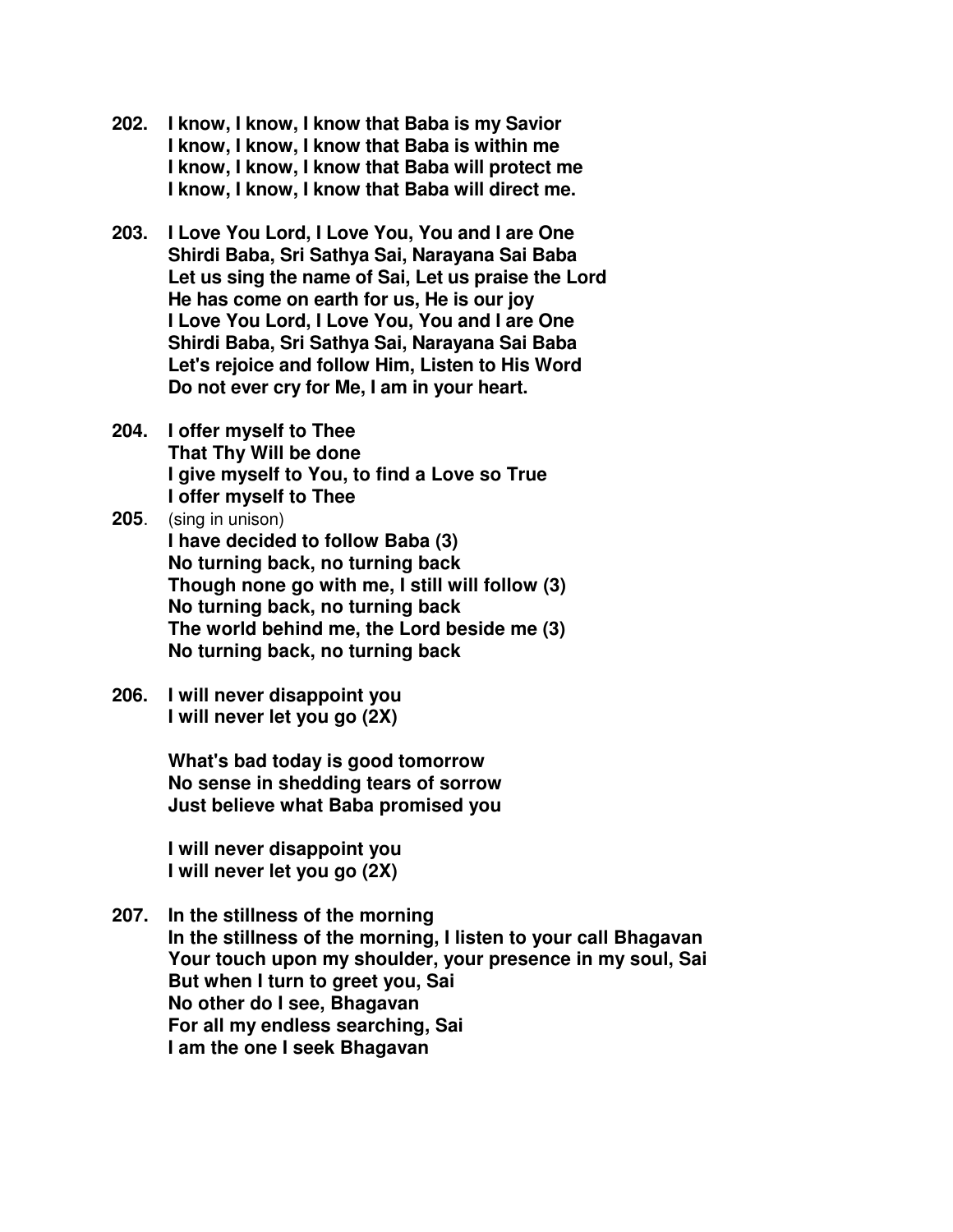**208. Ishvara Allah Terey Nam Sai Terey Nam Sarvadharma Priya Sai Ram Sathya Sai Ram Allah Sai Maula Sai Eshu Buddha Sai Hey Mahavir Sai Govinda Sai Gopala Sai Nanak Sai Sarvadharma Priya Sai Ram Sathya Sai Ram.**

Sathya Sai represents the essence of all names and forms from all religious traditions.

- **209. I surrender to You, Baba, I surrender to You With each passing day I Love You more, I surrender to You Sri Ram Jaya Ram Bolo Sai Baba, Jai Jai Jai Jai Ram Sri Sai Baba Vithala, Sharanam Baba O Sai Avatara Bhagavan, Sharanam Baba Sri Ram Jaya Ram Bolo Sai Baba, Jai Jai Jai Jai Ram**
- . **210. Jagat Odharini Mata Durga Jagadoddharini Maa Jago Jago Maa Jago Jago Maa Jago Jago Maa Janani Hey Gauri Devi Ranachandi Devi, Jaya Shiva Ramana Jago Maa Hey Shiv Ramana Jago Maa Jaya Jagadoddharini Maa**

Prayer invoking the blessings of the Divine Mother, Durga

**211. Jai Durga Lakshmi Sarasvathi Sai Jagan Mata Sai Jagan Mata Maam Pahi Jagan Mata Sai Jagan Mata Maam Pahi Jagan Mata (Sathya)**

> Prayer in adulation of the Divine Mother who is worshipped as Durga, Lakshmi, Sarasvati and Sathya Sai.

**212. Jai Ganaraya Sri Ganaraya Jai Ganaraya Sri Ganaraya Mangala Murati Moriya** 

> **Siddhi Vinayaka Mangala Daata Ashtha Vinayaka Mangala Dayaka Mangala Moorti Moriya**

### **Sindhura Vadana Pankaja Nayana Sindhur Vadana Pankaja Nayana Ganapati Bappa Moriya**

Victory to Lord Ganesha, the embodiment of auspiciousness. He bestows success and happiness, and destroys all obstacles.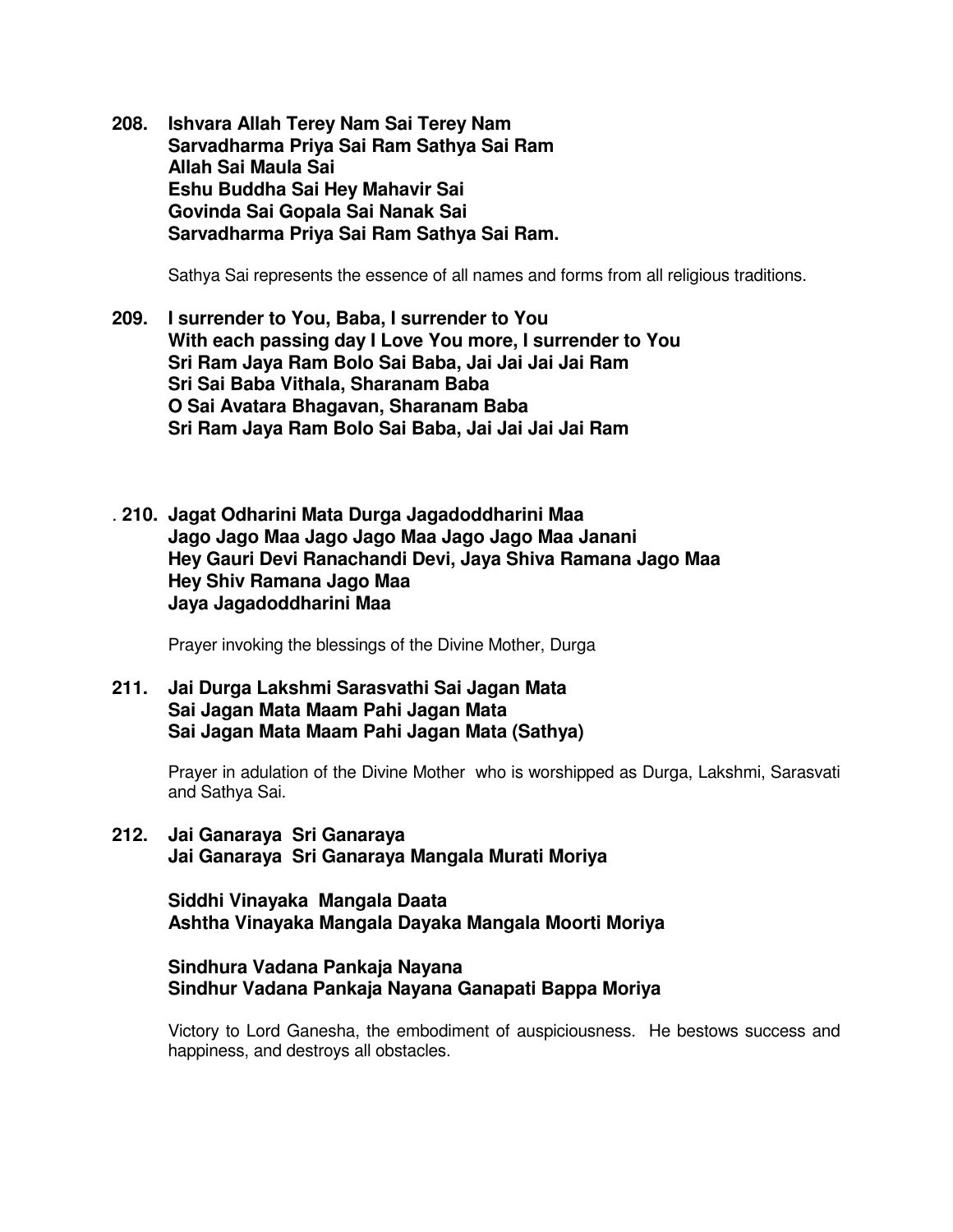**213. Jai Hari Bol Jai Sita Ram Gopi Gopala Bhajo Radhey Shyam Harey Ram Ram Ram Ghana Shyam Shyam Shyam Sri Raghunandana Sri Rama Dasharathe Jaya Raghurama Nanda Kishora Navanita Chora Brindavana Govindalala Harey Ram Ram Ram Ghana Shyam Shyam Shyam**

 Prayer celebrating the glory of Rama and Krishna and extolling the divine beauty of the Lord's various forms

### **214. Jai Hari Krishna Jai Hari Krishna Govardhana Giridhari Radha Mohana Radha Jivana Manjula Kunja Vihari**

Worship Krishna who dwells in the hearts of devotees, full of pure love and devotion

**215. Jai Jai Bhavani Maa Ambey Bhavani Maa Ambey Bhavani Maa Sai Bhavani Maa Jai Jai Bhavani Maa Ambey Bhavani Maa Shirdi Bhavani Maa Parti Bhavani Maa Atma Nivasini Maa Sai Bhavani Maa**

Prayer extolling Sathya Sai as the Divine Mother

**216. Jai Jai Gopala Radhey Gopala Sai Gopala Jai Jai Gopala Hey Nandalala Gopi Lola Gokula Bala Brindavana Sanchara**

> Song in praise of Krishna, the enchanting divine child who enraptures the hearts of His devotees

### **217. Jai Jai Guru Deva Sri Sai Mahadeva (3x) Brahma Vishnu Maheshvara Sai Mahadeva Mata Pita Guru Deva Sathya Sai Mahadeva**

Celebrate the glory of Sathya Sai, the divine Sadguru and the embodiment of all forms of divinity

### **218. Jai Jai Jai Gananayaka Jai Jai Vighna Vinashaka Jai Shubha Mangala Dayaka Vidya Buddhi Pradayaka Gajavadana Gauri Nandana (2) Ganga Dhara Shiva Shambho Nandana**

Worship of Ganesha who symoblizes auspiciousness and goodness. Ganesha removes all obstacles and confers wisdom and intelligence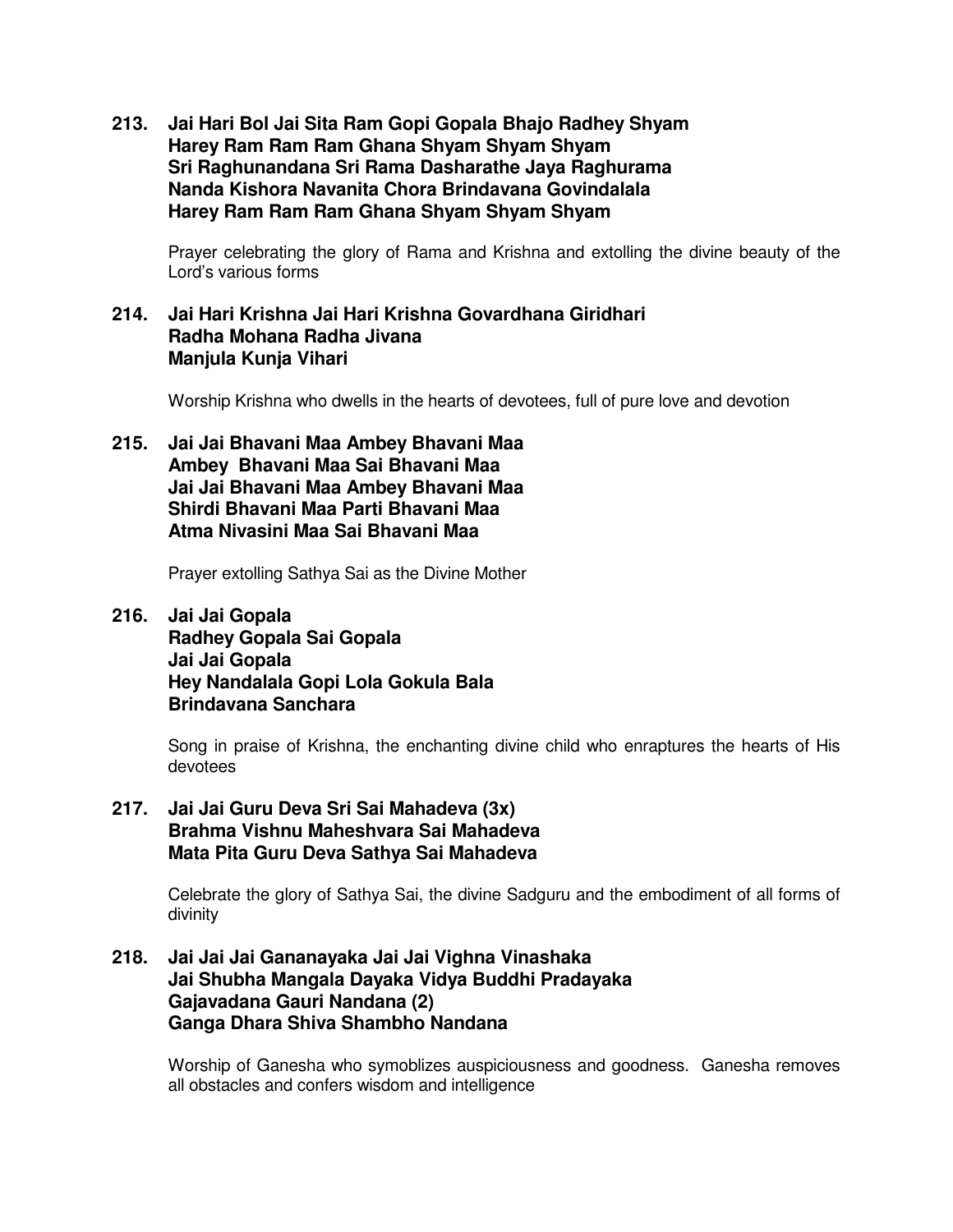**219. Jai Jai Jai Jai Ganapati Deva Gajanana Gajanana Gajanana Hey Ganapati Deva Mata Parvati Pita Mahadeva (2) Jai Jai Jai Jai Ganapati Deva Gajanana Gajanana Gajanana Hey Ganapati Deva**

Hymn to Ganesha, the remover of obstacles and the God of wisdom

**220. Jai Jai Jai Jai Maa Sathya Sai Bhavani Maa Partipurishvari Maa, Sai Maheshvari Maa Jai Jai Jai Jai Maa Sathya Sai Bhavani Maa Sai Maa Sai Maa Sai Maa Jai Jai Jai Jai Maa Sathya Sai Bhavani Maa Trishula Dharini Maa Triloka Palini Maa Sai Maa Sai Maa Sai Maa** 

Worship Sai as the embodiment of the Divine Mother

## **221. Jai Jai Jai Mana Mohana Jai Jai Jai Madhusudhana Madhava Keshava, Keshava Madhava Gopala Gopalana (Sai)**

Sing the glory of Krishna, who enchants us with His Divine Play.

**222. Jai Jai Maa, Jai Jai Maa, Jai Jagadishvari Sai Maa Vishvadharini Sai Maa, Vishvatarini Sai Maa Jai Jai Maa, Jai Sai Maa Jaya Jagadishvari Sai Maa Adi Shakti Shiva Sai Maa, Parashakti Shiva Sai Maa Jai Jai Maa, Jai Sai Maa Parti Purishwari Sai Maa.**

> Worship joyfully the Divine Mother who is embodied as Sathya Sai. Her Grace will help us overcome worldliness and grant us liberation

**223. Jai Jai Prabhu Giridhari Natavara Nandalala Natavara Nandalala Hey Giridhara Gopala Hey Giridhara Gopala Hey Giridhara Gopala Hey Giridhara Gopala.**

A joyful hymn to Lord Krishna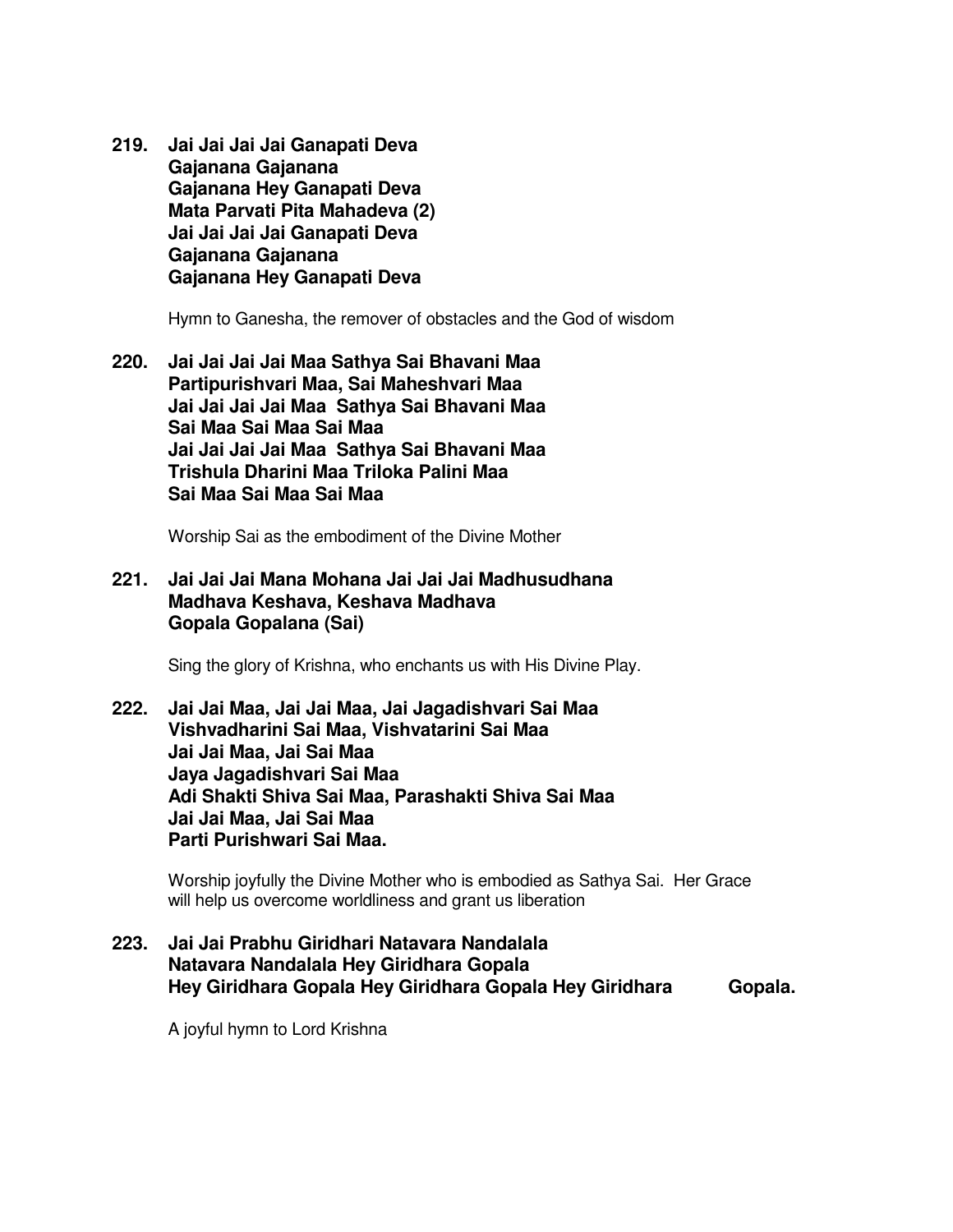**224. Jai Jai Ram Jai Sai Ram Ananda Hey Sai Ram Jai Jai Ram Jai Sai Ram Sai Nama Hey Sundara Nama Bhakti Mukti Sukha Ka Dham**

Chanting Sai's divine name will confer upon us bliss and liberation.

#### **225. Jai Jai Shiva Shambo, Jai Jai Shiva Shambo Mahadeva Shambo, Sai Mahadeva Shambo**

Celebrate the glory of Lord Shiva.

**226. Jaya Jaya Vaishnavi Devi Maa Jaya Jaya Vaishnavi Devi Maa Jaya Maa Jaya Maa Jaya Maa Sai Maa Jaya Jaya Maa Jaya Jaya Maa Sai Maa Jaya Jaya Vaishnavi Devi Maa Jaya Jaya Vaishnavi Devi Maa Shera Vali Ma Jyota Vali Maa Pahada Vali Maa Jaya Jagajanani Sai Maa Jaya Maa Jaya Maa Jaya Ma Sai Maa**

Praise in honor of the Divine Mother who is worshipped as Durga, Vaishnavi, etc.

### **227. Jaya Maa Jaya Maa Jagadishwari Sai Maa Jagadishwari Maheshwari Saiswari Sai Maa**

Victory to the Mother of the Universe who is also adored as Sai

### **228. Jaya Radha Madhava, Jaya Kunj Vihari Jaya Gopijana Vallabha Jaya Girivara Dhari Jaya Radha Madhava, Jaya Kunj Vihari**

 **Yashoda Nandana Brijajana Ranjan, Yamuna Teera Vanachari Jaya Radha Madhava, Jaya Kunj Vihari** 

### **Harey Krishna Harey Krishna, Krishna Krishna Harey Harey Harey Rama Harey Rama, Rama Rama Harey Harey**

Extol the glorious form of Krishna - the Lord of the Gopis who is the embodiment of supreme bliss and Love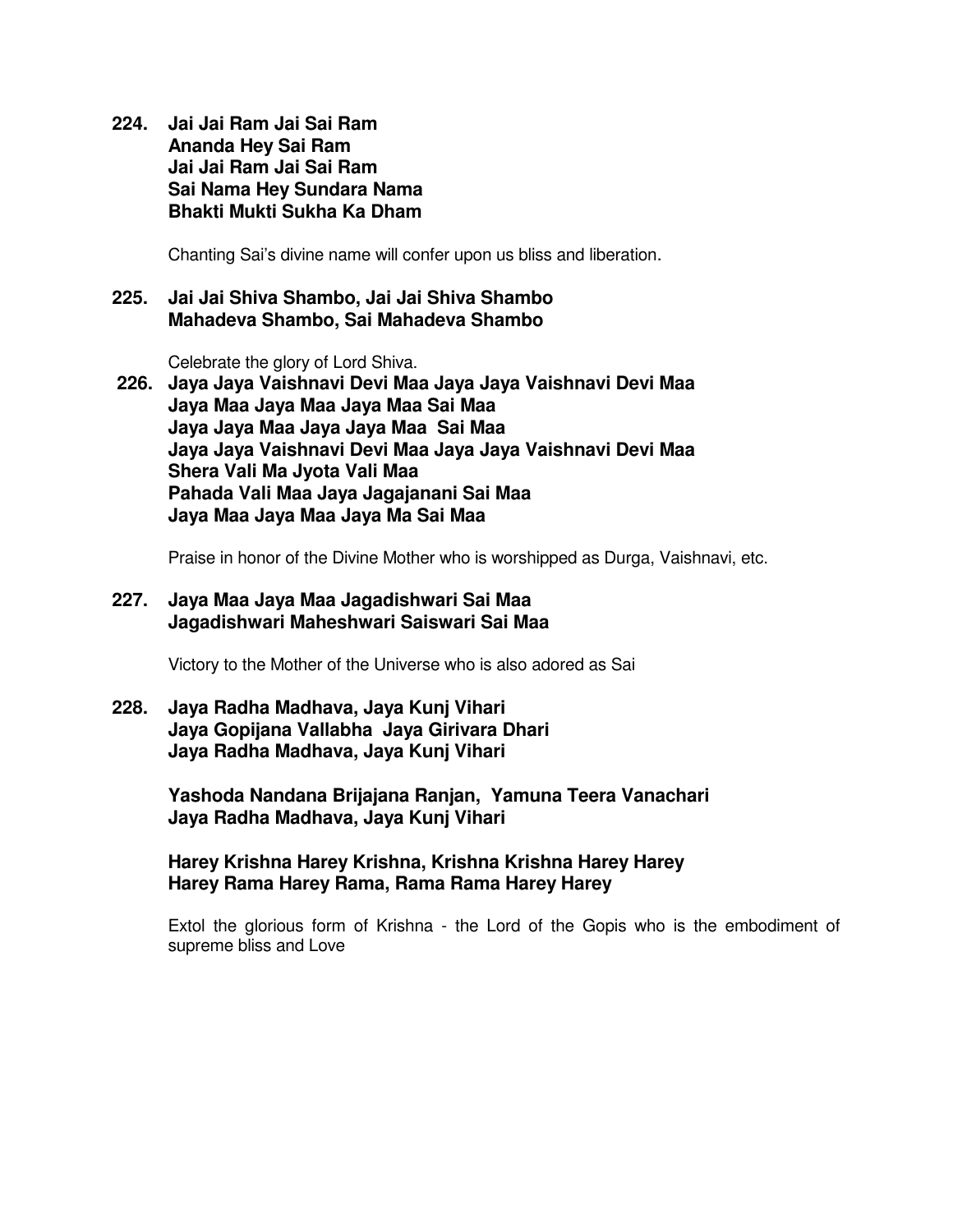**229. Jaya Sai Ram Jaya Sai Ram Jaya Sai Ram Jaya Jaya Ram Bolo Jaya Sai Ram Jaya Jaya Ram Anatha Rakshaka Sai Ram Apadbandhava Sai Ram PremaSvarupa Sai Ram Prema Avatara Sai Ram**

Praise be to Lord Sai, Protector, Savior, the Embodiment of Love.

**230. Jaya Shiva Shankara Jaya Parameshvara Jaya Shiva Shankara Sai Shiva Jaya Shirdishvara Jaya Sai Shankara Jaya Partishvara Sai Shiva**

Worship the benevolent Lord, Shiva who has come now as Sai

**231. Jaya Sai Shankara Jaya Abhayankara Samba Sadashiva Shiva Hararey Shiva Hararey Jaya Gangadhara Jaya Bimbadhara Vyaghrambara Dhara Shiva Hararey Shiva Hararey** 

> Song worshipping Lord Shiva - the Lord who removes all fears and bestows grace on all who worship Him

**232. Janani Janani, Sathya Sai Shubha Janani Jagat Dharini Paripurani Saishvari Janani Sathya Svarupini Janani Dharma Samvardhini Janani Shanta Svarupini Janani Prema Pradayini Janani (Sai)**

> Sathya Sai is adored and worshipped as the Divine Mother - she upholds righteousness and embodies the divine qualities of Truth, Peace and Love

**233. Janani Ma Sai Janani Ma Prema Vahini Ma Gyana Vahini Ma Dharma Vahini Ma Dhyana Vahini Ma Prashanti Vahini Ma Chira Sukha Dayini Jai Jai Sai Ma** 

> Worship Sai as the Divine Mother and as the embodiment of Truth, Righteousness, Peace, Love and Bliss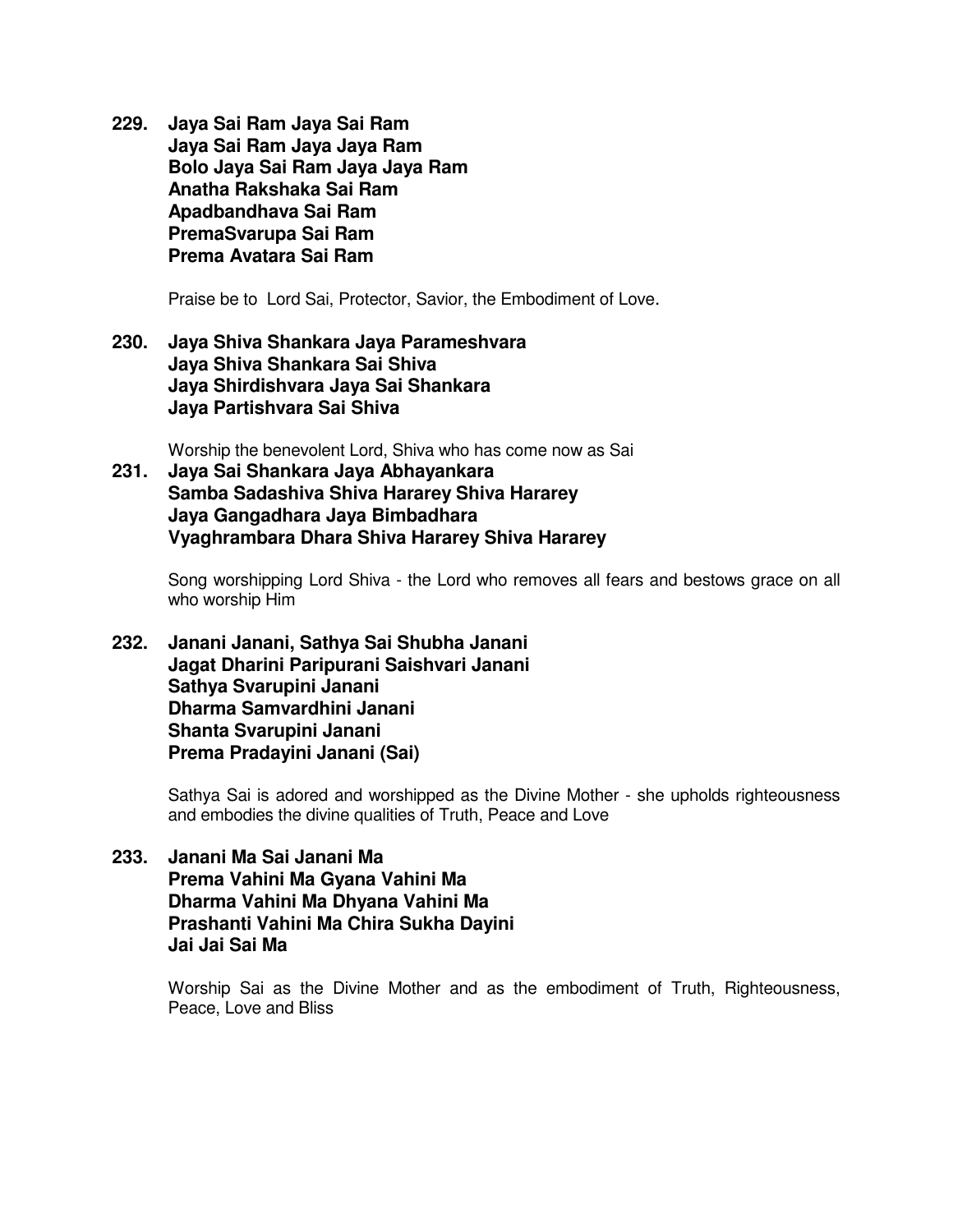## **234. Jaya Devi Bhavani Maa Jaya Sai Bhavani Maa Jagadishvari Sai Maa Parameshvari Sai Maa Jaya Sai Bhavani Maa Jaya Parti Nivasini Maa.**

Victory to the Divine Mother. Mother of the world, O Divine Mother Sai, the resident of holy Puttaparti

**235. Jaya Krishna Mukunda Murari Jaya Sai Mukunda Murari Jaya Nanda Mukunda Murari Govardhana Dhari Murari Jaya Parti Vihari Murari** 

Celebrate the glory of Lord Krishna and His divine attributes

**236. Jaya Gopala Jaya Gopala Jaya Sai Govinda Gopala Jaya Gopala Jaya Gopala Chinmayananda Hey Sai Gopala Nityananda Rupa Sai Gopala Jaya Sai Govinda Gopala**

> Praise extolling the glory of Sai who is verily Krishna Himself, the embodiment of everlasting bliss

**237. Jaya Guru Jaya Guru Sai Ram Jagath Guru Sathya Sai Ram Jaya Guru Jaya Guru Sai Ram Brahma Vishnu Shiva Sai Ram Parama Brahma Rupa Sai Ram Mata Pita Guru Sai Ram Jagadguru Sathya Sai Ram.**

> Sathya Sai is the eternal Sadguru come to teach man on the path to liberation. He is the Holy Trinity and he is the Divine mother and father to all

### **238. Jaya Guru Omkara Jaya Jaya Sadguru Omkara (Om) Brahma Vishnu Sada Shiva Hara Hara Hara Hara Mahadeva (Om)**

The divine teacher is extolled as the embodiment of Om and as the universal spirit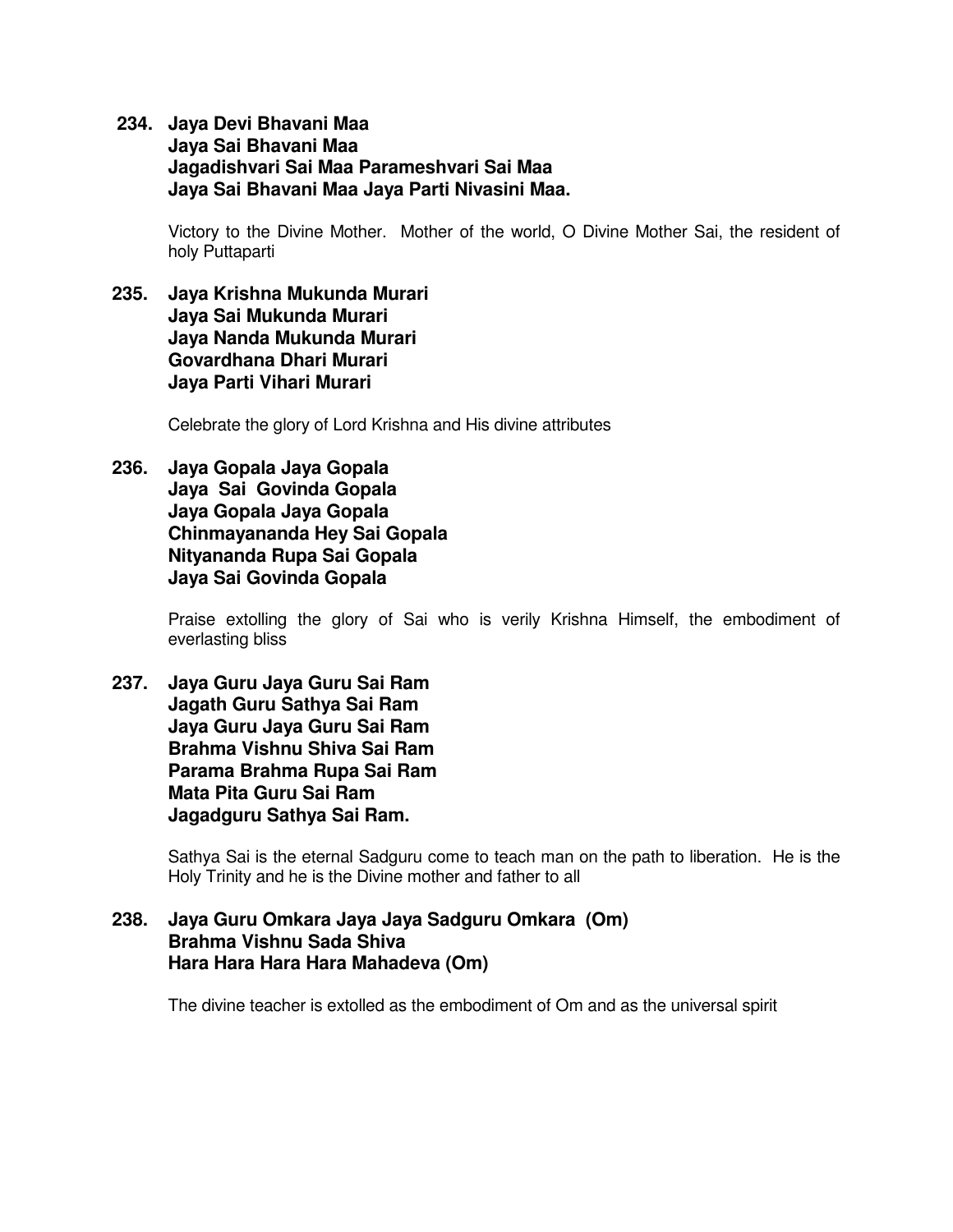**239. Jaya Ho Jaya Ho Gopalana Jaya Ho Jaya Ho Narayana Jaya Ho Jaya Ho Janardhana Jaya Ho Jaya Ho Niranjana**

Celebrating the glory of Lord Krishna, the personification of divinity and purity.

**240. Jaya Ho Jaya Ho Lingeshvara Jaya Ho Jaya Ho Saieshvara Jaya Ho Jaya Ho Mruthyunjaya Jaya Ho Jaya Ho Saieshvara**

Sathya Sai is adored as the embodiment of the Formless Cosmic Being (Lingam)

**241. Jaya Ho Sai Ram, Jaya Ho Sai Ram Karuna Sindhu Ram, Sai Parti Purishvara Ram Treta Yuga Mey Ram, Sai Dwapara Yuga Mey Shyam Ram Tuhi Rehman, Sai Sub Ka Hey Bhagavan Kaliyuga Ke Avatar, Sai Parti Purishvara Ram.**

> Glory be to Sathya Sai - the divine Lord who has incarnated throughout the ages to bless mankind with His compassion and grace

**242. Jaya Jagadeesha Harey, Jaya Govinda Harey Nithyananda Brahmananda, Jaya Gopala Harey Arunachala Shiva Om, Trishula Dhari Shiva Om Hari Narayana Om, Sai Narayana Om Jaya Devi Bharati, Vidya Dayini, Annapurna Mata Om**

> Praise to the Lord who is the master of the universe and the embodiment of eternal bliss - Shiva, Narayana, Sai, Durga

**243. Jaya Jaya Deva Jagadeesha Deva Daya Sagara Sai Deva Neeraja Nayana Ksheerabdhi Shayana Neela Megha Shyama Samagana Priya Sarva Dharma Priya Satya Sai Mahadeva** 

Worship Sai as the Supreme God. Devotees behold in joy Sai's divine form. Sai is the essence of all religions and all knowledge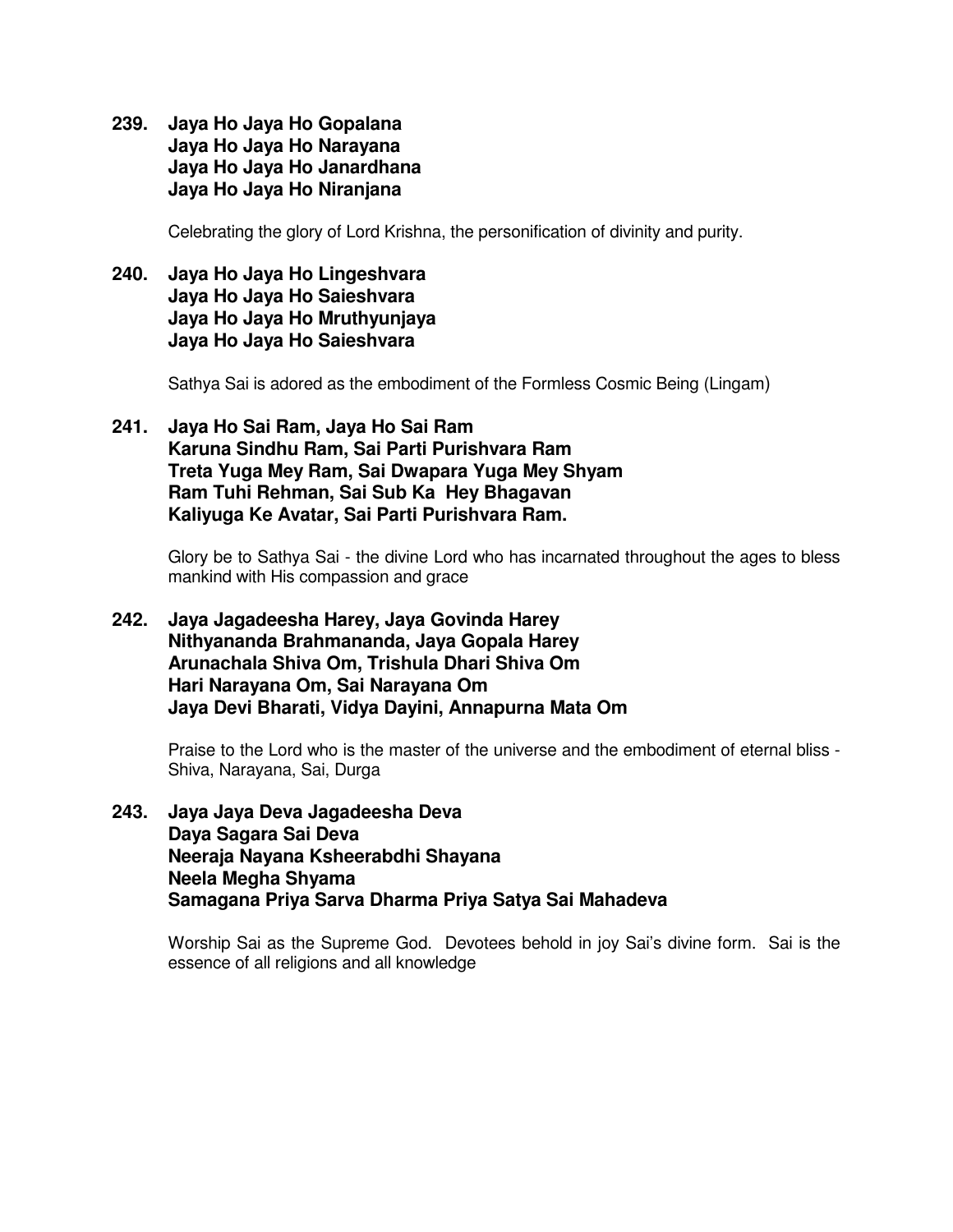### **244. Jaya Jaya Devi Girija Mata Jaya Jagadambey Pranava Svarupini Ashta Bhujankita Akhiladharini Jaya Yogeeshvara Hridaya Viharini**

The Divine Mother is worshipped as Girija and as the embodiment of Om, sustaining and fostering the entire universe with her compassion and grace.

## **245. Jaya Jaya Hey Jagadisha Mahesha Jaya Jaya Hey Kailasa Vasa Jaya Jaya Hey Jagadisha Mahesha Jaya Jaya Shiva Sai Mahesha Jaya Hey Shambho Sai Natha Jaya Jaya Jaya Hey Anatha Natha**

Celebrate the glory of Shiva, the Lord of the Universe. Sai as the embodiment of Shiva is our protector and the refuge of the distressed

## **246. Jaya Jaya Mangala Sai Namo Jaya Partishvara Sai Namo Jaya Jaya Mangala Sai Namo Shiva Shaktishvara Sai Namo Sri Shaileshvara Sai Namo**

Salutations to Sathya Sai, the embodiment of Shiva and Shakti (God and Nature)

# **247. Jaya Jaya Mohana Murali Gopala Jaya Giridhara Brindavana Pala Jaya Jaya Mohana Murali Gopala Jaya Hey Madhava Ghana Ghana Nila Jaya Meera Prabhu Radhey Gopala**

Worship and adore Krishna - the Lord of all hearts and the embodiment of the infinite divine spirit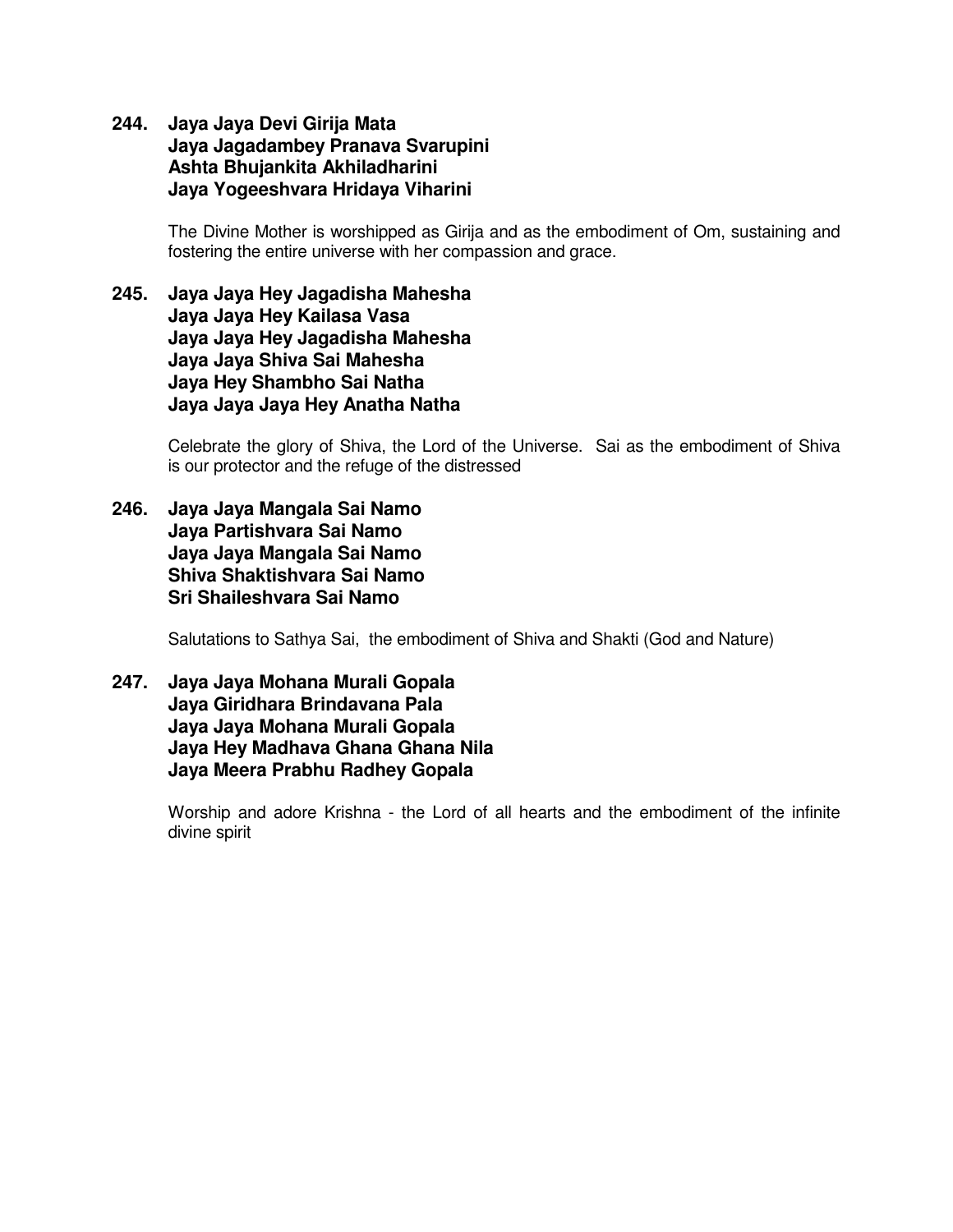**248. Jaya Jaya Ram Jaya Sai Ram Jaya Jaya Ram Sai Ram (Bolo) Jaya Raghunandana Jaya Ram Jaya Sundara Nayanabhi Ram Jaya Dasaratha Nandana Ram Jaua Maruthi Sevita Ram Jaya Bhakta Jeevana Dhana Ram Jaya Sundara Nayanabhi Ram**

> Hymn extolling the glory of Lord Rama whose enchanting form and noble virtues are treasured by his devotees.

**249. Jaya Jaya Sadguru Sai Sada Shiva Hara Hara Shankara Shambho Mahadeva Jaya Jaya Sadguru Sai Sada Shiva Neelakantha Sai Bhasma Vibhushita Hara Hara Shankara Shambho Mahadeva Parti Purishvara Sai Maheshvara Hara Hara Shankara Shambho Mahadeva** 

Worship Lord Shiva as the Divine Teacher now come as the Lord of Parti - Sai

**250. Jaya Lambodara Pahimam Jagadamba Suta Rakshamam Jaya Lambodara Pahimam Sharanagata Rakshamam Hey Karuna Nidhey Pahimam Sri Gananatha Sam Rakshamam Nija Bhakti Mudam Dehi Maam Jaya Lambodara Pahimam**

> Prayer asking Lord Ganesha to bless us with pure devotion and bliss. Ganesha fosters and protects those who surrender to Him.

**251. Jaya Nandalala Jaya Jaya Gopala Rasavilola Radhey Gopala Jaya Nandalala Jaya Jaya Gopala Murali Lola Muni Jana Pala Gopi Lola Gopala Bala**

> Adoration of Lord Krishna who bestows bliss on all and who fosters all those seek refuge in Him.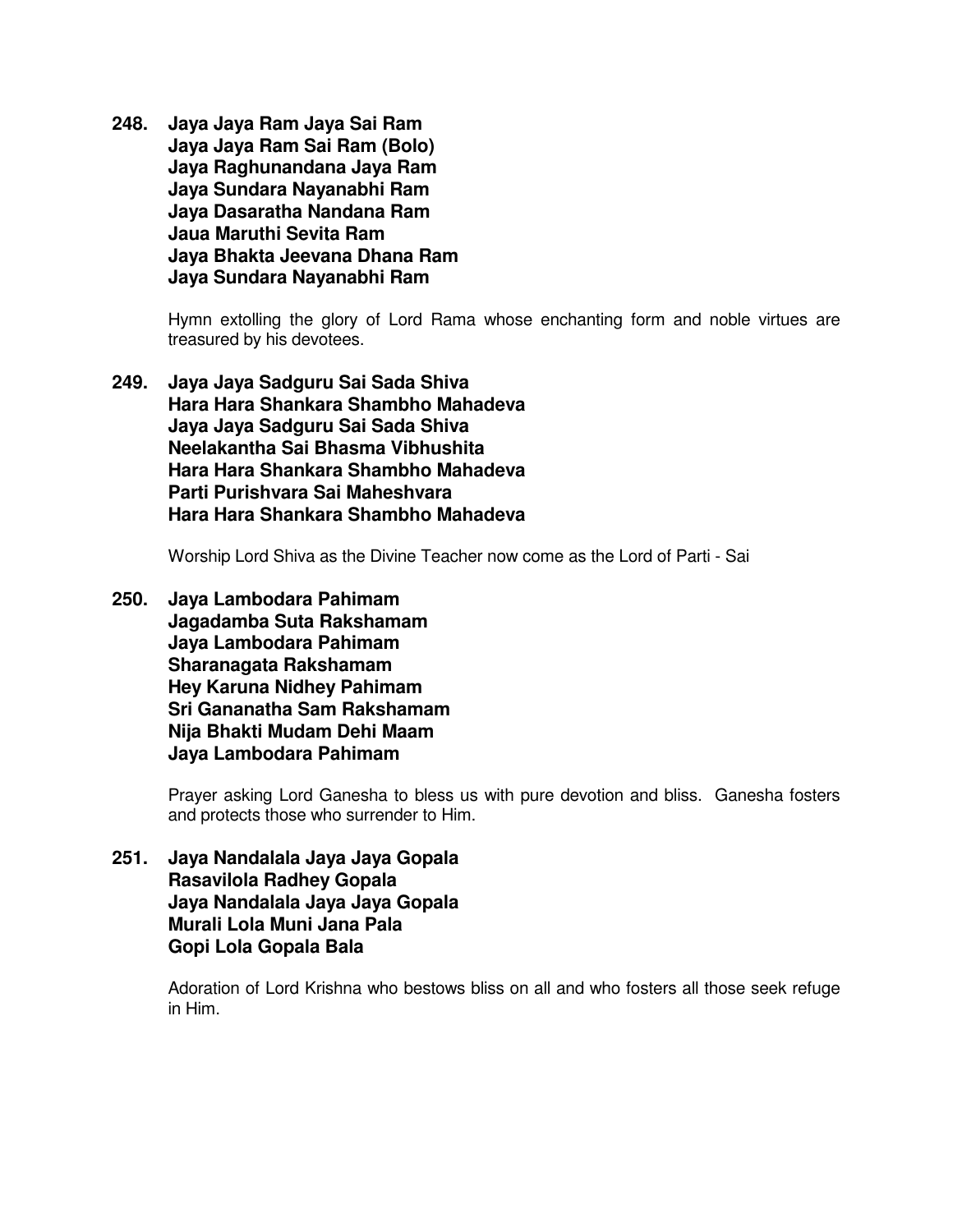**252. Jaya Panduranga Jaya Vitthala Jagadodhara Hari Vitthala Pandari Natha Jaya Hari Vitthala Purandara Vitthala Parama Dayala** 

> Worship the divine form of Krishna who is worshipped as Panduranga - the Lord of Pandharapur (temple town in central India)

**253. Jaya Raghu Nandana Jaya Sai Ram Devaki Nandana Radhey Shyam Parti Purishvara Sai Ram Sita Ram Radhey Shyam**

Celebrating the divine glory of Rama, Krishna and Sai

**254. Joole Merey Sai Joole Merey Baba Joolana Joolai Merey Sai Joolana Joolai Merey Baba Joolana Merey Sai Joole Merey Baba Resham Ke Dhori, Sone Ka Palana Joolana Joolai Merey Sai (2) Shirdi Ke Sai Parti Ke Baba Joolana Joolai Merey Sai (2)** 

> Adoration of the sweet form of Sai, as he swings back and forth in Divine Bliss (in our hearts) and showers bliss and joy on all

**255. Joolana Joolave Brijabala Joole Nandalala, Joole Sai Baba Resham Ki Dhori, Sone Ka Palana Aarti Utaru Brijabala Ki (Mai To) Joole Nandalala, Joole Sai Baba.** 

> Sathya Sai who is the indweller of our hearts is worshipped seated on a swing (our hearts) and bestowing bliss on all

**256. Just when life seems so hard, it's hard to care I see Your face and suddenly the answer's there** 

> **Just when things seem too hard for me to face I hear Your voice and all my worries fade away**

 **(**Refrain)

 **You make it easy, You make it easy, You make it easy, Baba, with Your Love.**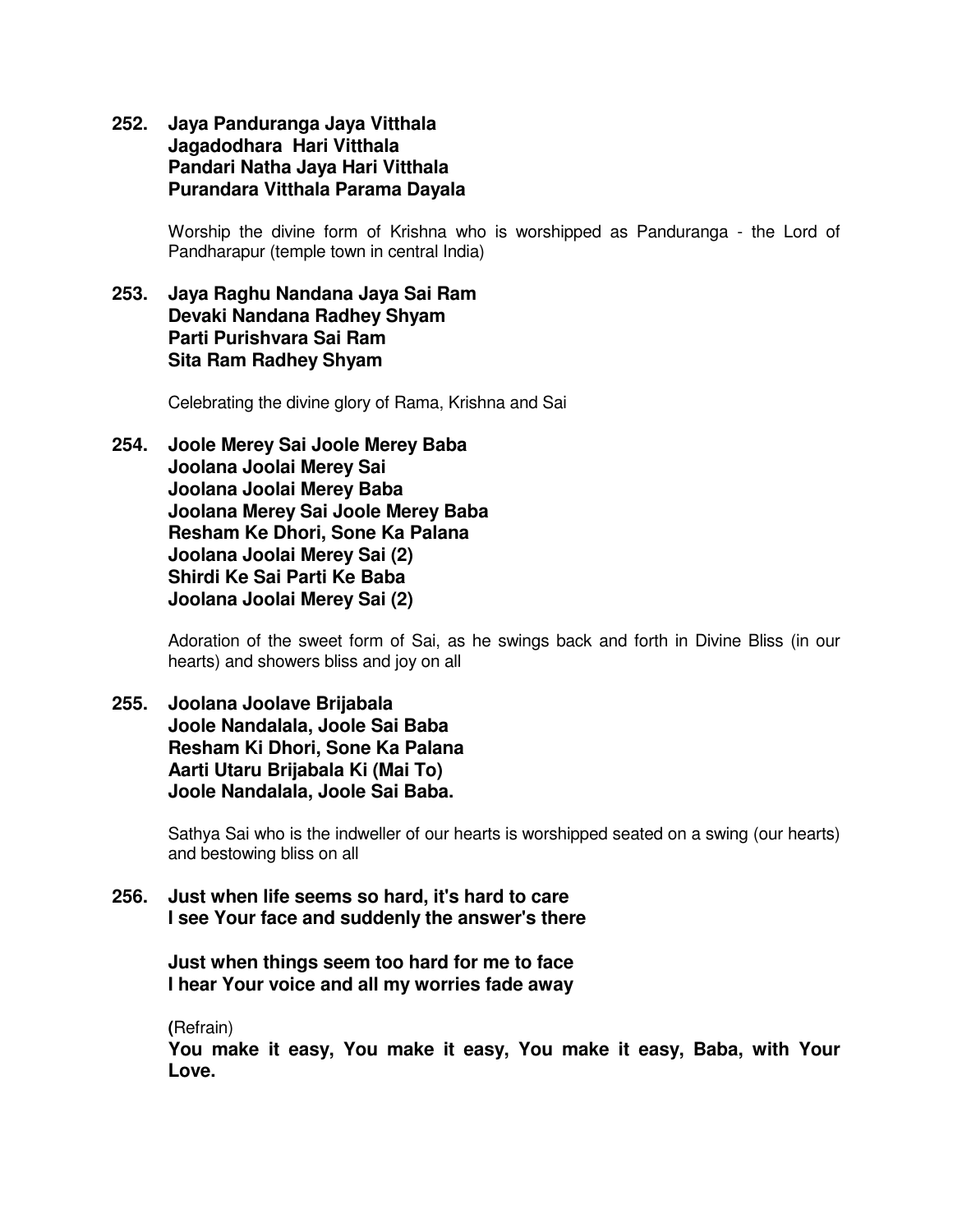## **257. Kalateetaya Siddhirupaya Yogishvaraya Namo Jagad Hithaya Vishvarupaya Sayeeshvaraya Namo (Sathya) Om Namah Shivaaya Shivaaya Namah Om (5x)**

Sathya Sai represents the infinite universal spirit ever engaged in the welfare of mankind. To Him, we surrender and offer our salutations

**258. Kalyana Rama, Ananda Rama Rama Sri Rama, Jaya Rama Kalyana Rama, Ananda Rama Avatar Sai, Avatar Rama Poorna Avatar Sathya Sai Rama**

> Hymn to Lord Rama, God of auspiciousness and bliss. O Lord Sai! You are the incarnation of the Supreme Lord

**259. Kamala Nayana Bhagavan (Hey) Sathya Sai Bhagavan Hey Deena Janon Ke Pran Patita Pavana Sita Ram Parti Purishvara Sri Sai Ram Sri Sai Ram, Jaya Sai Ram Parti Purishvara Sri Sai Ram Hey Deena Janon Ke Pran.**

> Praise Sathya Sai, whose divine form enchants all who worship Him. He, the resident of holy Parti, is the refuge of all spritual seekers

## **260. Kamala Netra Saishvara Kaivalya Teja Sureshvara Megha Shyama Ghana Gagana Shareera Shanta Brahmamaya Abhaya Kara (2)**

Prayer extolling the divine effulgence of Sai who represents the infinite universal spirit

**261. Karuna Samudra Sri Rama Kausalya Tanaya Sri Rama Sharanagatha Priya Sai Rama Sharanam Sharanam Sai Rama**

> Rama is the ocean of compassion and to those who surrender in devotion to Him, Rama confers bliss and joy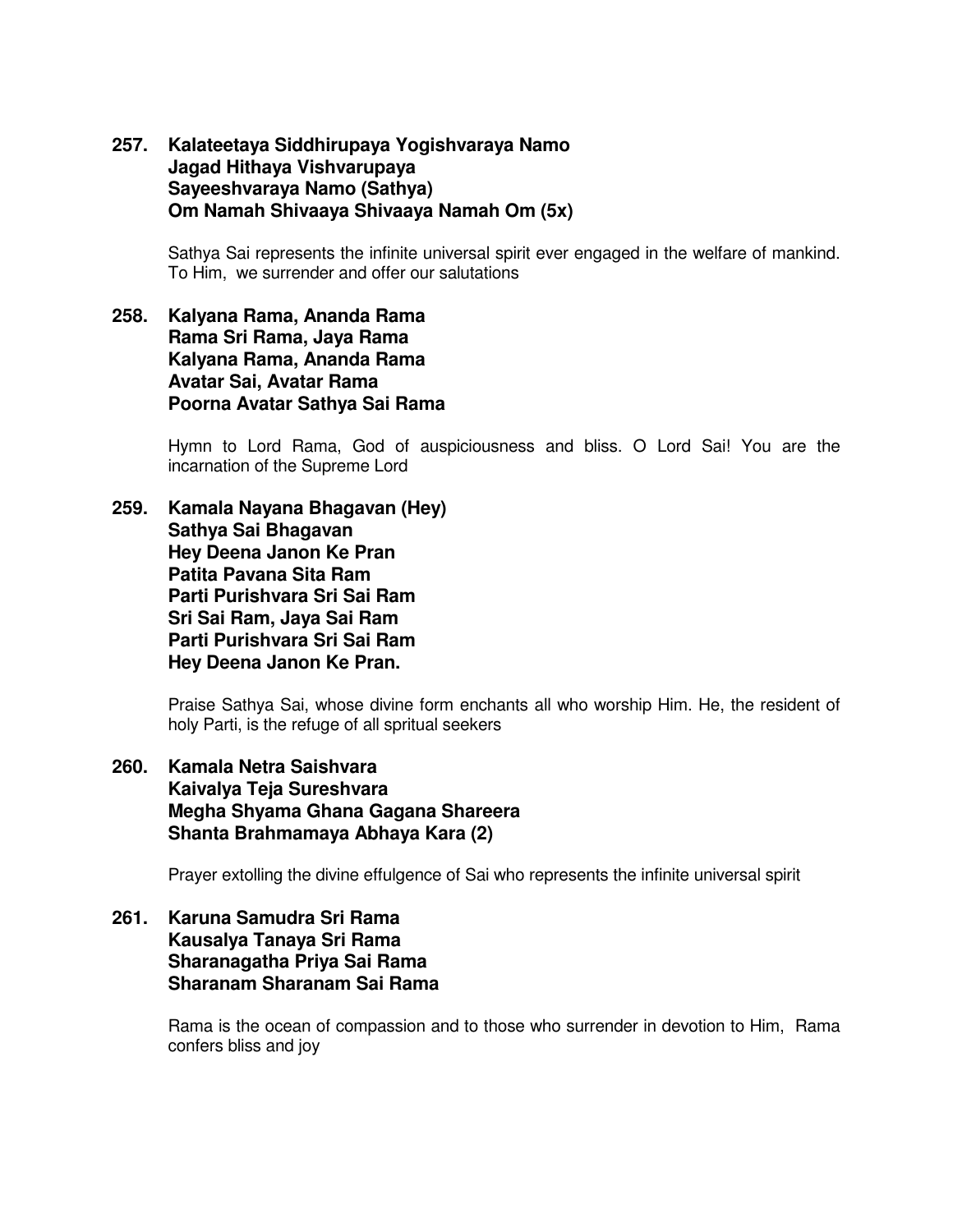**262. Kasturi Tilakam Narayanam Kamala Nayanam Narayanam Guruvayurpura Narayanam Kaliyuga Avatara Narayanam Govinda Govinda Narayanam (2)** 

Narayana, the Supreme Lord is worshipped as the Avatar of the Age - Sathya Sai

**263. Kausalya Nandana Vaidehi Mohana Rajiva Lochana Rama Yuga Avatara Parameshvara Rama Asura Nikhandana Kodanda Rama Bharatha Arpita Sri Rama Partipurishvara Ram**

Celebrating the glory of Lord Rama who is now embodied as Sai, the resident of Parti

**264. Keep my eyes ever on Your Face Keep me, Baba, keep me Keep my thoughts ever on Your Grace Keep me, Baba, keep me** 

> **I am Yours and You are mine Keep me in Your Love Divine**

 **Keep my mind ever on Your Feet Keep me, Baba, keep me Keep my words ever soft and sweet Keep me, Baba, keep me**

**265. Keshava Madhava Jaya Deva Madhusudana Nethra Kamala Dala Atita Manohara Antharayami Prabhu Parameshvara Maya Manusha Vesha Lila Dhara (2)** 

Praise extolling the divine form of Krishna - the indwelling God in every heart

**266. Keshava Madhava Govinda Gopala Hari Bol Hari Bol Hari Hari Bol Keshava Madhava Govinda Bol Govinda Gopala** 

Chant the divine name of Krishna - Hari, Govinda, Gopala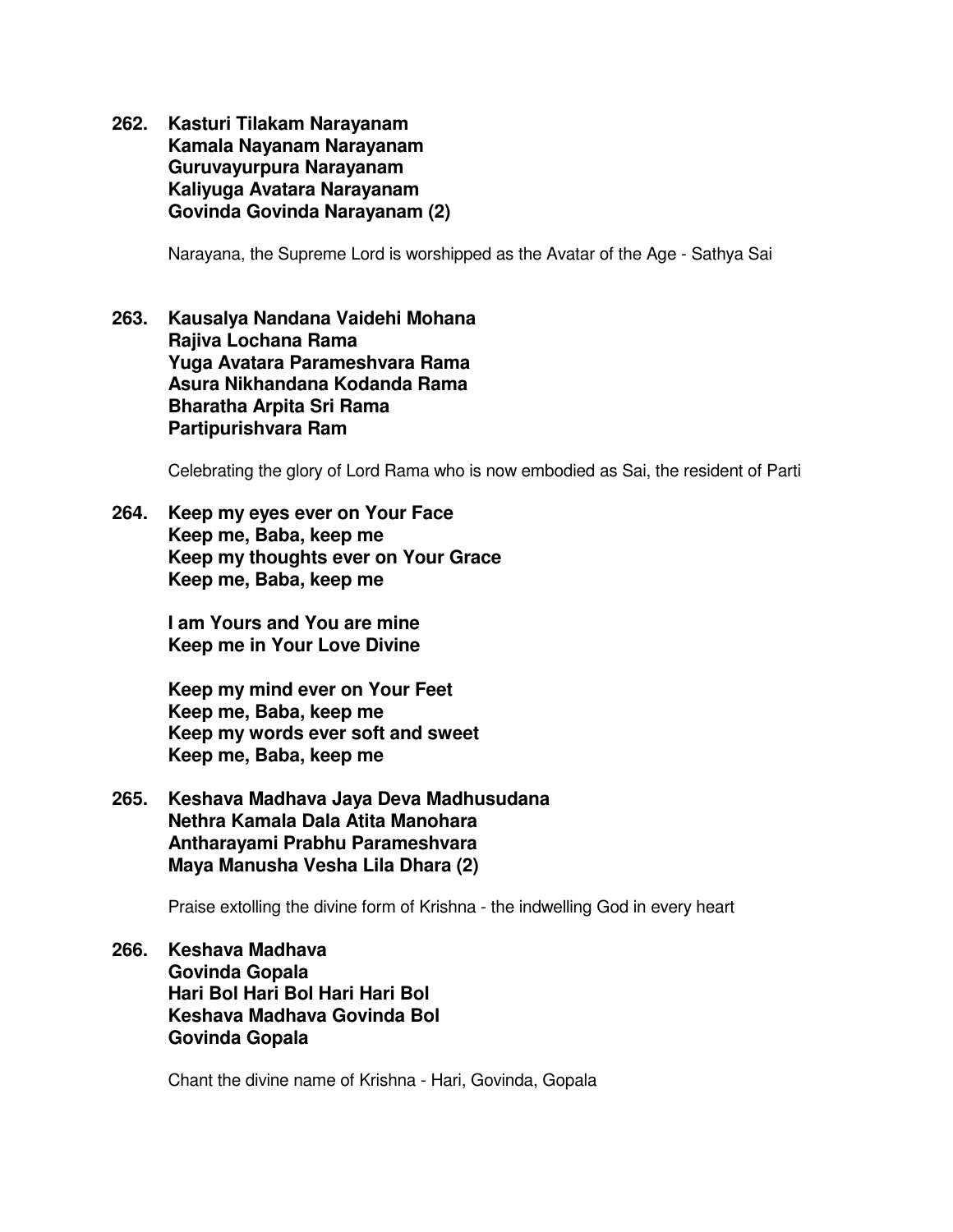- **267. Know that the Lord is Sweetness Itself Everything is a sign of His Grace He is the nearest, He is the dearest Born in the world now as Sri Sathya Sai Hold onto Him as close as you can Knowing Him as an intimate friend Loving Him as an intimate friend**
- **268. Koti Pranam Shatha Koti Pranam Deena Natha Sai Ram (3) Koti Pranam Shatha Koti Pranam Tum Ho Bhakton Ke Yugavatar Tum Ho Nanda Nanda Ke Lal Parti Puri Ke Sai Gopal Deena Natha Sai Ram (3)**

Salutations to Sathya Sai, the Avatar of the Age and the indweller in every heart

**269. Krishna Gopal Krishna Gopal Darshan Do Merey Sai Nandalal Meera Ke Prabhu Giridhara Baal Radha Madhava Krishna Gopal Parti Puri Ke Sai Gopal Darshan Do Merey Sai Nandalal** 

> Prayer celebrating the glory of Lord Krishna and asking Him for the boon of His divine vision

- **270**. **Krishna in Mathura, Krishna in Dvaraka Sri Hari Krishna I call your name Far away in Mathura, Far away in Dvaraka Sri Hari Krishna I call your name Krishna Krishna Krishna Krishna Why don't you come to me, why don't you answer me Why don't you rescue me and ease my pain Jai Jai Krishna, Jai Madhava Here in my heart, Hridaya Krishna (Far away in Mathura)**
- **271. Krishna Krishna Mana Mohana Chitta Chora Radha Jivana Megha Shyama Madhusudhana Radha Kanta Yadu Nandana**

Adoring Krishna who steals our hearts with His enchanting divine form.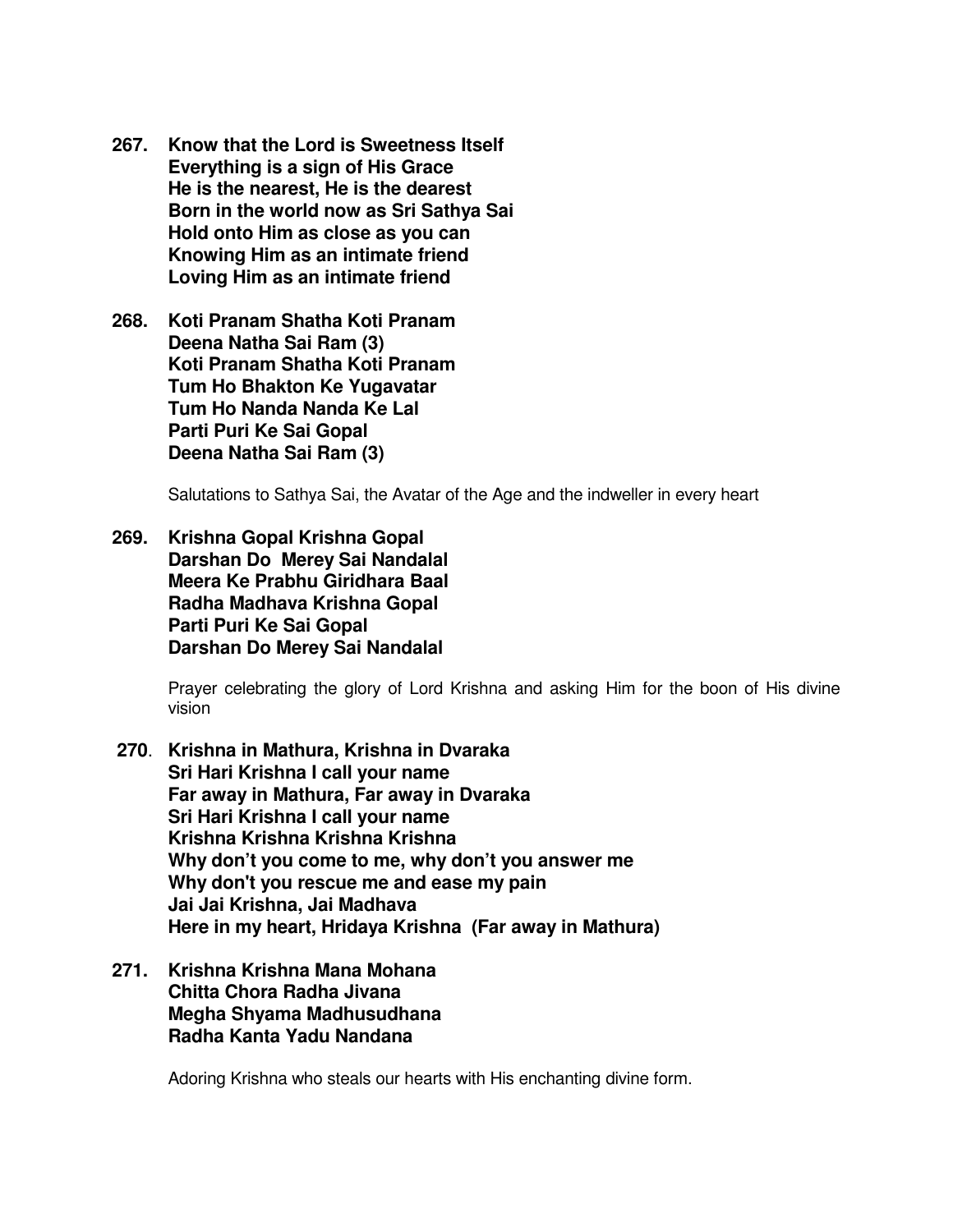**272. Krishna Rama Govinda Narayana Keshava Madhava Hari Narayana Krishna Rama Govinda Narayana Sri Venu Gopala Krishna Madhava Madhusudana Narayana** 

Chant the many names of Lord: Krishna, Rama, Govinda, Narayana, Keshava, Madhava

**273. Kshirabdhi Shayana Narayana Sri Lakshmi Ramana Narayana Narayana Hari Narayana Narahari Rupa Narayana Vaikuntha Vasa Narayana Vaidehi Mohana Narayana Narayana Hari Narayana Natajana Pari Pala Narayana**

> Worship the Supreme Lord, Narayana who has assumed all forms of the Divine and has promised to protect and foster all those who seek refuge in Him (sung in unison)

**274. Kumbaya my Lord, Kumbaya (3) O Lord, Kumbaya** 

> **Someone's crying Lord, Kumbaya (3) O Lord, Kumbaya**

 **Someone's singing Lord, Kumbaya (3) O Lord, Kumbaya** 

 **Someone's Praying Lord, Kumbaya (3) O Lord, Kumbaya** 

 **Kumbaya my Lord, Kumbaya (3) O Lord, Kumbaya.**

**275. Lambodara Hey Vighnesvara Shambhu Kumara Siddheshvara (Shiva) Ambika Tanaya Omkareshvara Herambha Pahi Sayeeshvara**

Worship the Lord of Wisdom and Intelligence - Ganesha, who removes all obstacles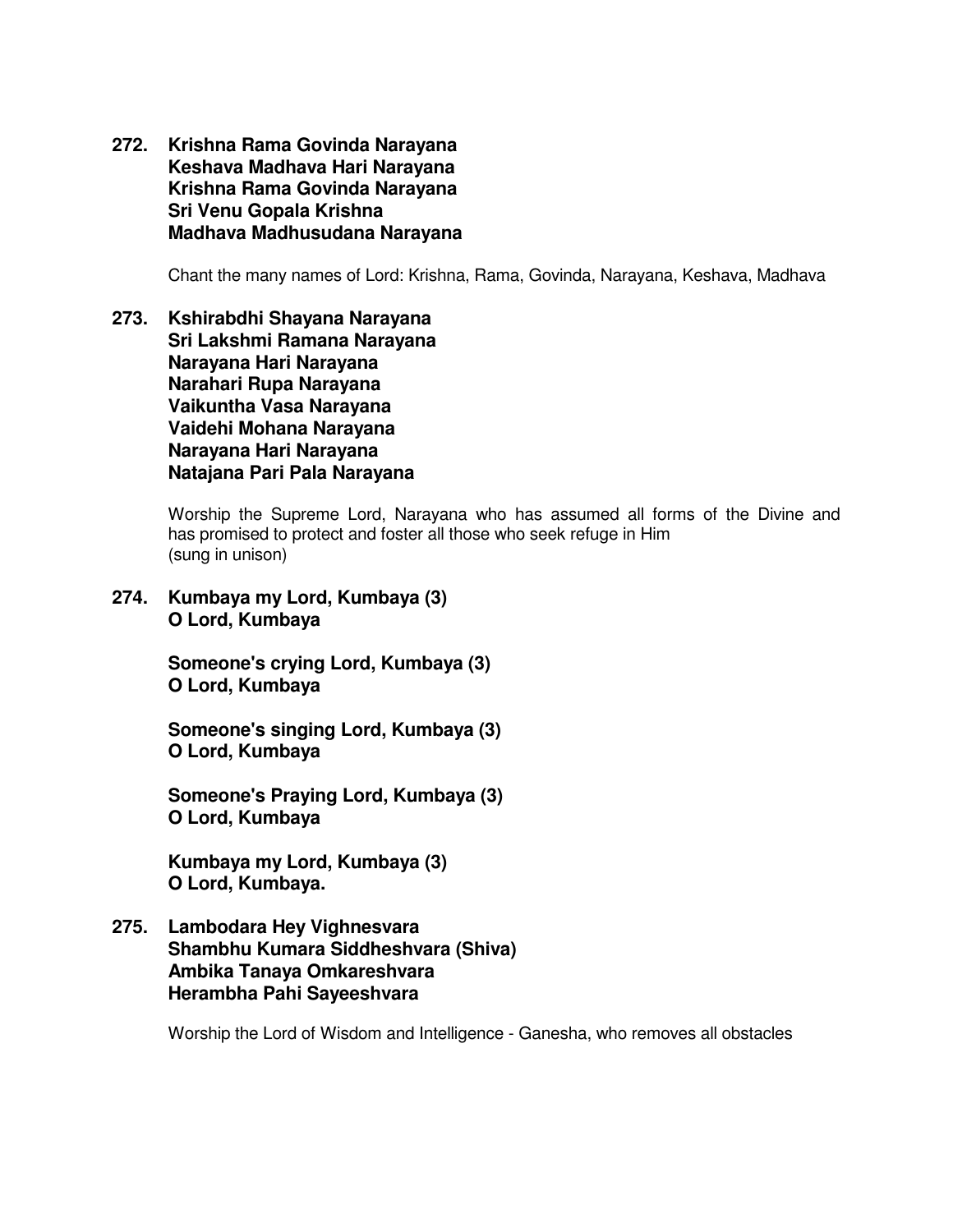**276. Lambodara Jaya Gajanana Parvati Nandana Parama Dayaghana Lambodara Jaya Gajanana Bandha Vimochana Bhava Bhaya Bhanjana Pranava Svarupa Hey Shiva Nandana Pahi Prabho Maam Pahi Gajanana**

> Worship Ganesha, the sustainer and protector of the universe and who gives liberation to all who seek refuge in Him

**277. Lambodara Jaya Hey Gananatha, Lambodara Gananatha Mushika Vahana Vighna Vinasha, Lambodara Gananatha Siddhi Vinayaka Vidya Data, Hey Shiva Nandana Buddhi Pradata Jaya Ganapati Gananatha, Jaya Jaya Hey Shubha Daata Mangala Dayaka Mukti Pradata, Lambodara Gananatha** 

Worship Ganesha whose grace removes all obstacles and fulfils all aspirations. He confers wisdom and intelligence and grants auspiciousness

- **278. Lead kindly light, lead me on Through the dark night to a bright dawn Lead kindly light, lead me on. Lead me from unreal, unto the real Lead me from darkness to Divine light Lead me from death to life eternal Lead me kindly O Lord Divine**
- **279. Let my heart reflect thy light Lord As the moon reflects the light of the sun In Love always in Love Hu Allah Allah Hu Allah Allah Hu Allah Allah Hu (2)**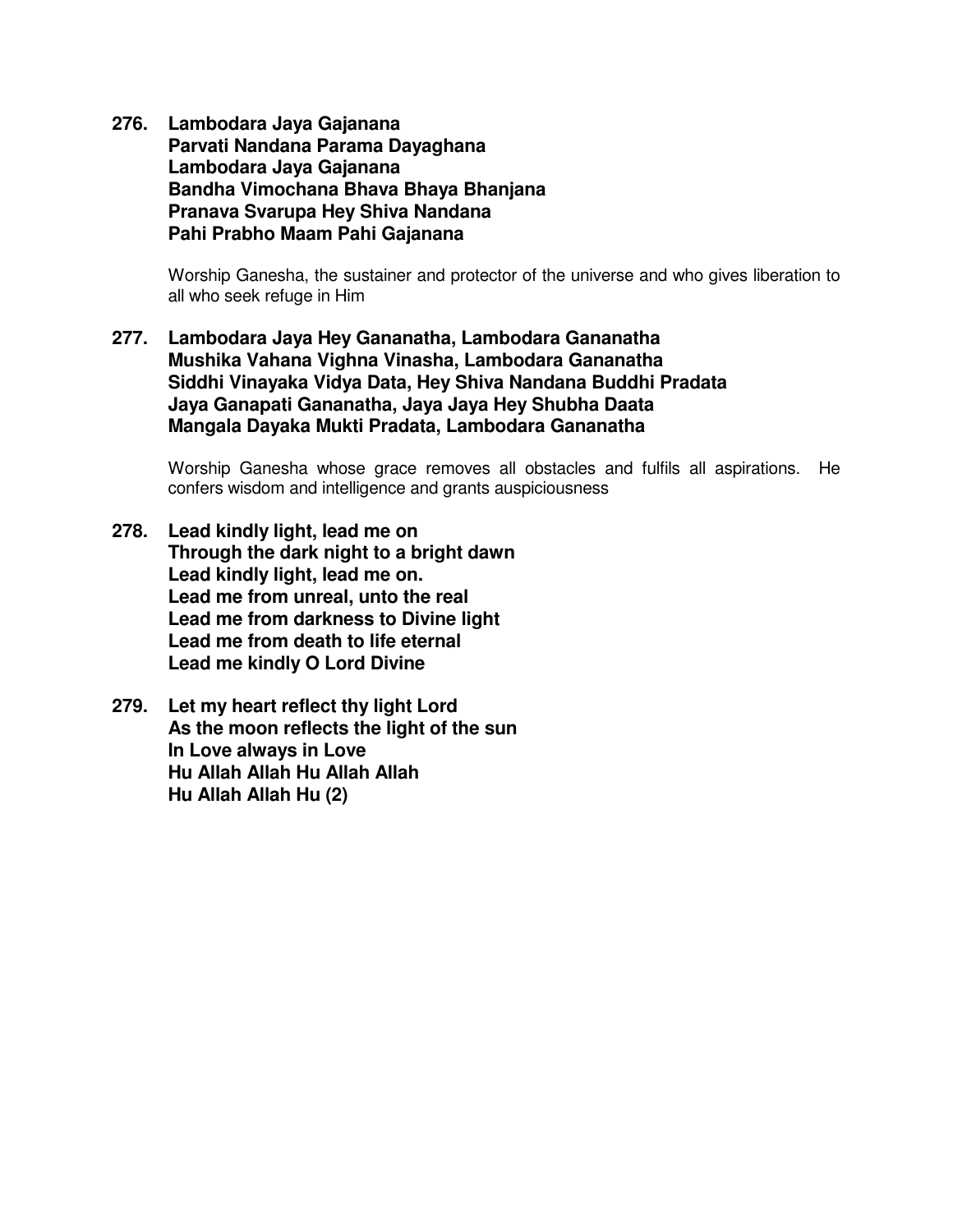**280. Let me touch Your Feet, let me touch your Feet, Swami, my Swami Padnamaskar, Padnamaskar, my beloved Lord, my beloved Lord** 

 **Let me touch Your Feet, let me touch your Feet, Swami, my Swami You are everything, with Your Breath I sing, my beloved Lord, my beloved Lord** 

 **Let me touch Your Feet, let me touch your Feet, Swami, my Swami You are every part, you're this beating heart, my beloved Lord, my beloved Lord** 

 **Let me touch Your Feet, let me touch your Feet, Swami, my Swami It's for you I long as I sing this song, my beloved Lord, my beloved Lord** 

 **Let me touch Your Feet, let me touch your Feet, Swami, my Swami Grant my highest goal, please receive my soul, my beloved Lord, my beloved Lord** 

 **Let me touch Your Feet, let me touch your Feet, Swami, my Swami Padnamaskar, from near or far, my beloved Lord, my beloved Lord Padnamaskar, for everywhere you are, my beloved Lord, my beloved Lord (**To the Melody of Harey Krishna Harey Krishna)

**281. Like the sunlight, like the moon bright, always always I am with You Like the ocean, like the river, always I am flowing toward You. Like the sky above, so is Divine Love, always always surrounding You Like the earth so fair, like the birds of the air, always I am caring for You.**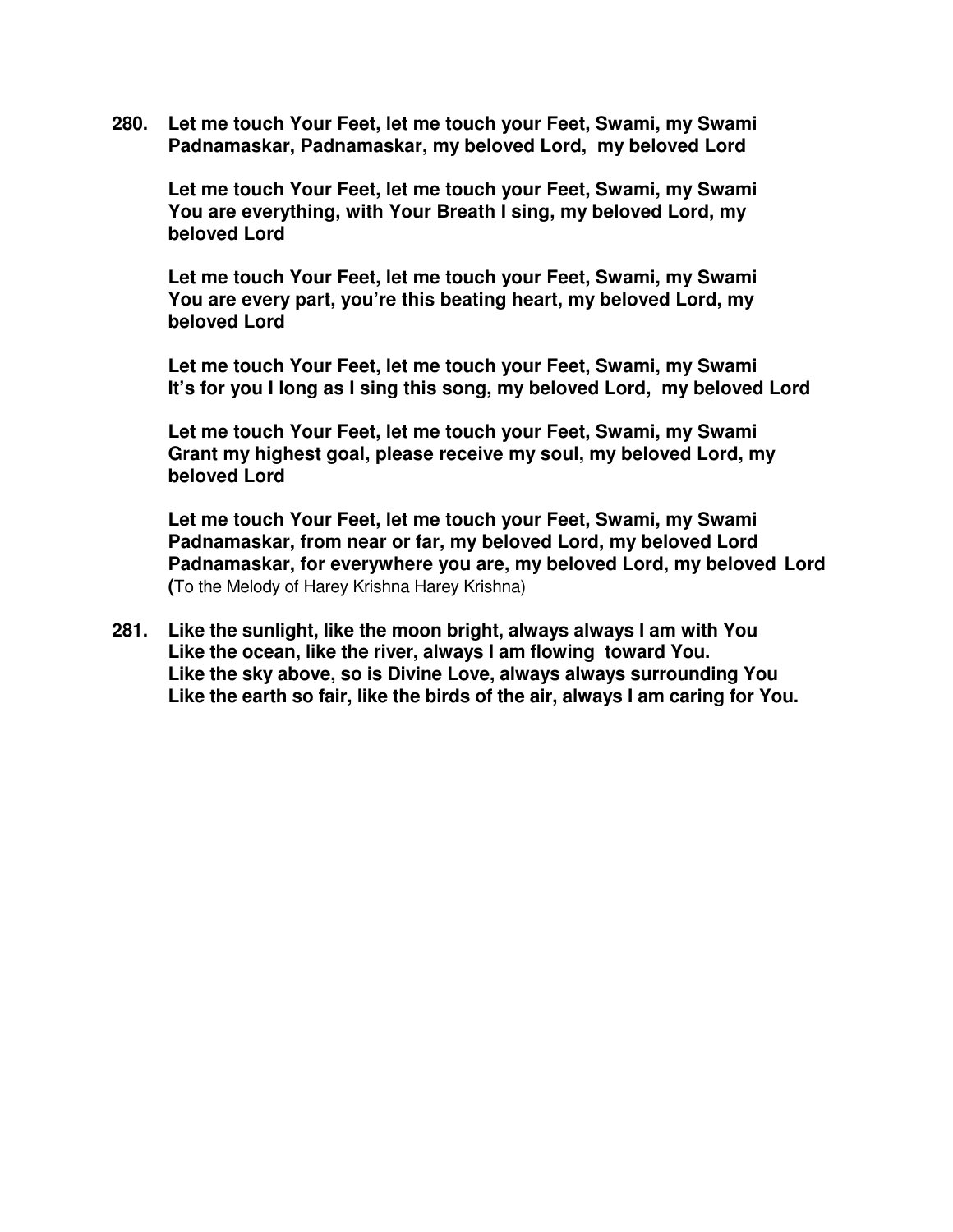**282. Light in me a flame, to Love You, my Lord To find You in each heart Where Your Love is poured Light in me a flame.** 

> **Light in me a flame, to know You, my Lord To hear Your Voice within To know that we're akin Light in me a flame.**

 **Light in me a flame, to trust You, my Lord To give to You my life With all of its strife Light in me a flame.** 

 **Light in me a flame, to serve You, my Lord To give to fellow friends The kindness that You send Light in me a flame.** 

 **Light in me a flame, to worship You, my Lord To sing Your wondrous praise Through all of my days Light in me a flame.** 

**283. Lingodbhavakara Lingeshvara Partishvara Maam Pahi Prabho Pahi Prabho Maam Dehi Vibho**

> Celebrate the glory of Sathya Sai who is worshipped as the embodiment of the Universal Absolute God (Lingam).

**284. Love is My Form, Truth is My Breath, Bliss is My Food My Life is My Message, Expansion is My Life No reason for Love, no season for Love, no birth, no death Prema, Sathya, Ananda, Dharma, Shanti, Ahimsa Shirdi Sai, Sathya Sai, Prema Sai, Jaya Jaya Shirdi Baba, Sathya Baba, Prema Baba, Jaya Jaya**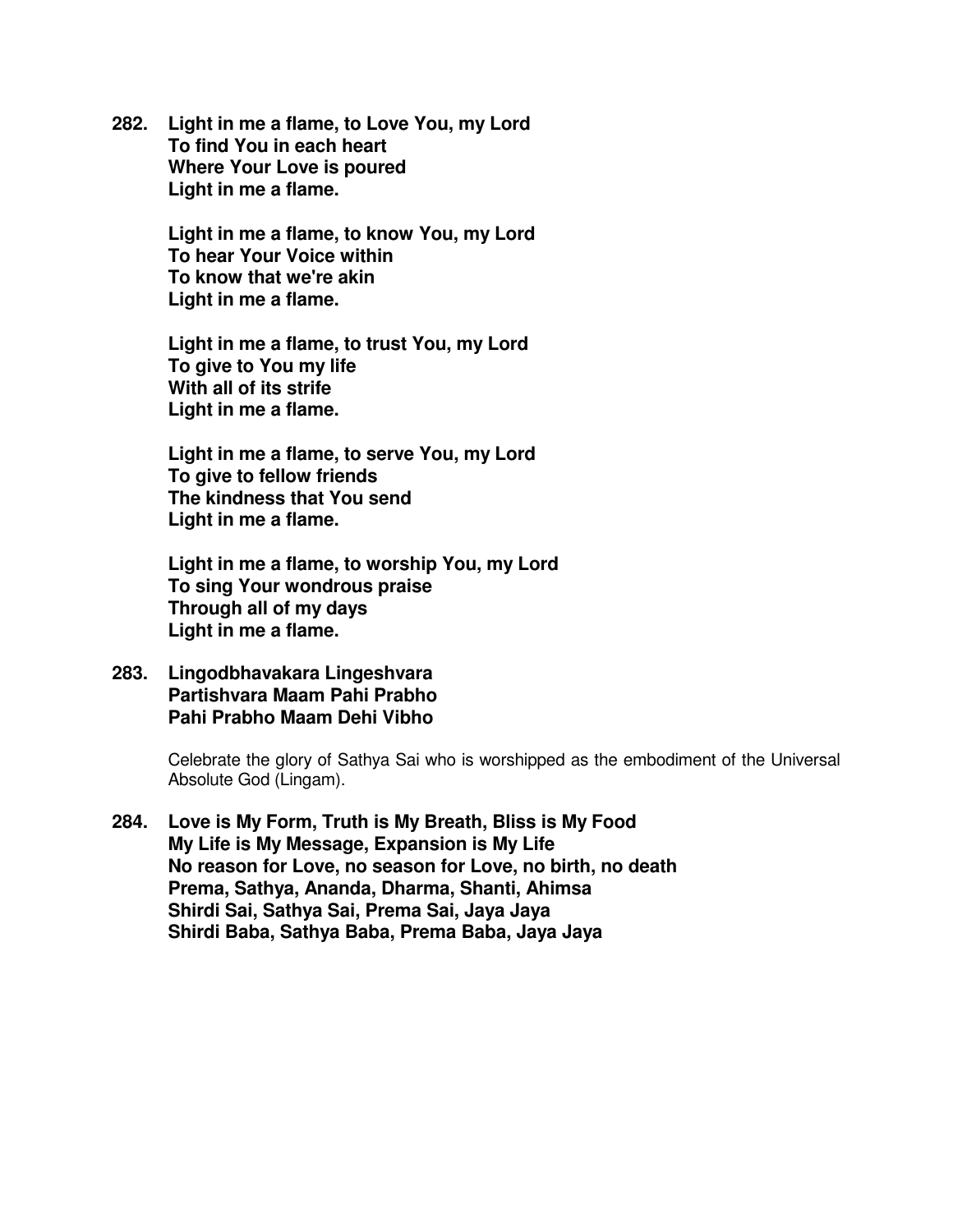**285. Madhava Gopala Mana Mohana Gopala Sai Mohana Gopala Yashoda Ke Bala, Yadu Nandana Gopala Bala Gopala, Hey Giridhara Gopala Bala Gopala Giridhara Gopala Sai Mohana Gopala.**

Chant the glory of Krishna who is also worshipped as Madhava, Gopala, Sai.

**286. Madhava Jaya Keshava Jaya Govinda Sai Narayana Govinda Sai Narayana Jaya Gopala Sai Narayana Kalimala Hari Sai Murari Jaya Baba Jaya Narayana Partipurisha Pavana Purusha Jaya Baba Jaya Narayana**

Celebrate the glory of Krishna and Sathya Sai, the incarnations of the Supreme Lord.

**287. Madhava Murahara Madana Gopala Jaya Govinda Jaya Gopala Parti Purishvara Parama Dayala Deena Daya Ghana Sai Gopala Jaya Govinda Jaya Gopala**

Worship Sai Krishna, the embodiment of Lord Krishna

**288. Madhura Madhura Murali Ghana Shyama Mathuradhipathey Radhey Shyama Suradasa Prabhu Hey Giridhari, Hey Giridhari Mira Ke Prabhu Hrudaya Vihari**

Chant the melodious name of the Lord, Krishna adored by saints and sages

**289. Madhusudana Harey Maadhava Sri Vasudeva Janardhana Hari Keshava Narayana Sri Hari Govinda Manamohana Deenavana Dukha Bhanjana Aravinda Lochana Anandana Sri Vasudeva Janardhana (2)**

> Sing the glory of Krishna, the embodiment of divine attributes and the embodiment of bliss and joy to all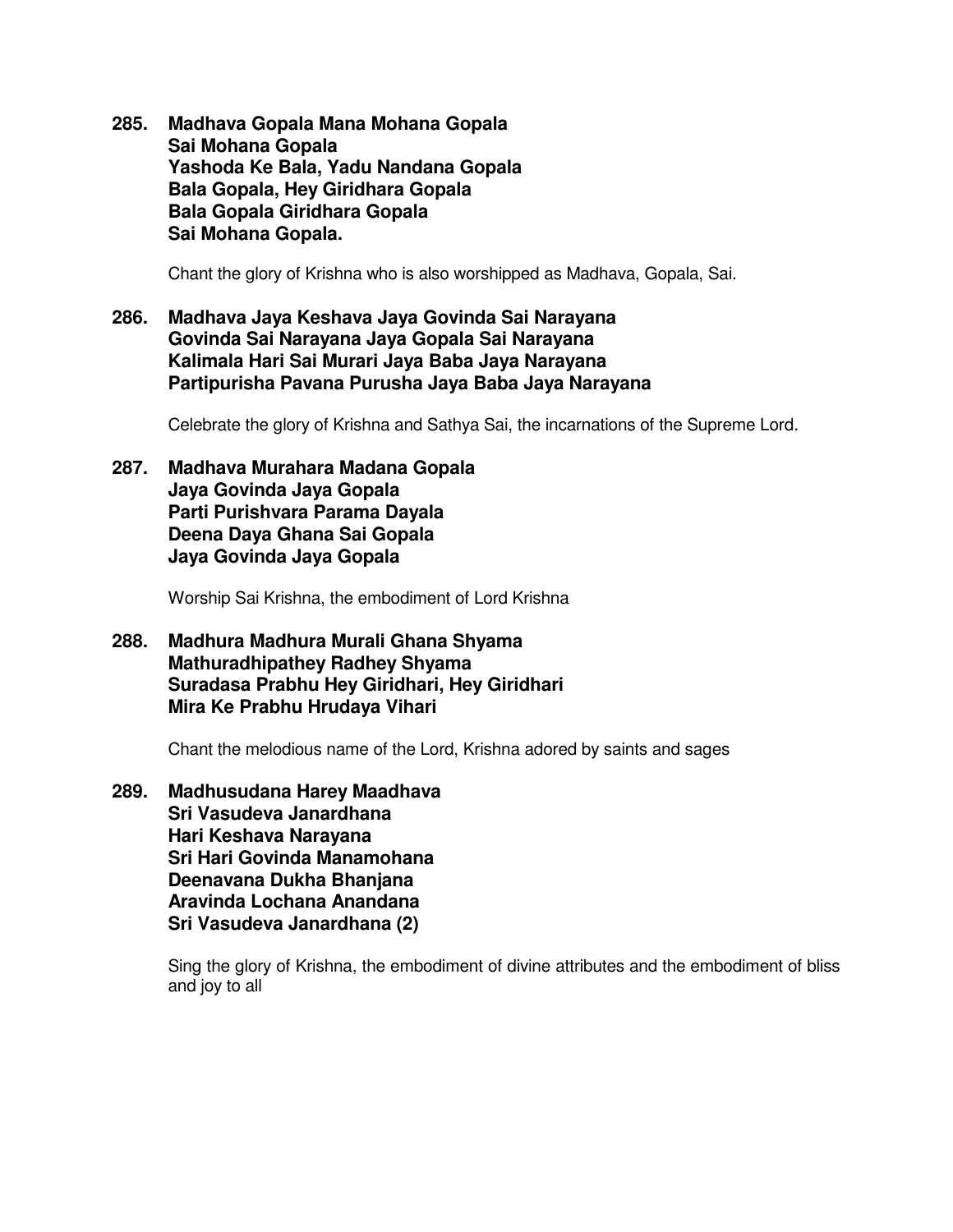**290. Madhuvana Ke Murali Vala Nacho Nacho Nacho Nandalala Nandalala Nandalala Gopi Manohara Gopala Bala Parti Purishvara Hey Sai Lala Nacho Nacho Nacho Nandalala**

> Krishna is the dweller of the Madhu garden (man's heart). He is adored and worshipped as the eternal indwelling Lord in all of us

**291. Madhuvana Sanchari Shyama Murari Hey Madhusudana Murali Dhari Madhuvana Sanchari Shyama Murari Madhava Mohana Mayura Mukuta Dhara Mathura Natha Sai Giridhari**

Worship Krishna who traverses man's heart and dwells with us, providing eternal joy

**292. Mana Bangaru Parti Baba Mana Shringara Vadana Sai Mana Bangaru Parti Baba Antaryami Baba (Mana) Sarvantaryami Sai** 

> Sai is adored as our beloved Lord. Our omnipresent Lord's enchanting form brings bliss to all His devotees

**293. Man Ek Bar Hari Bol Hari Hari Bol Hari Bol Man Eka Bar Hari Bol Hari Hari Hari Bolo Hari Bol (2) Man Ek Bar Hari Bol Hari Pita Hari Mata Hari Guru Jnana Data Nityananda Rupa Hari Patita Pavana Hari Ek Bar Hari Bolo**

> Prayer asking the mind to chant the holy name of the Lord who is the embodiment of everlasting bliss and joy. He is the Mother, Father and Teacher to all of mankind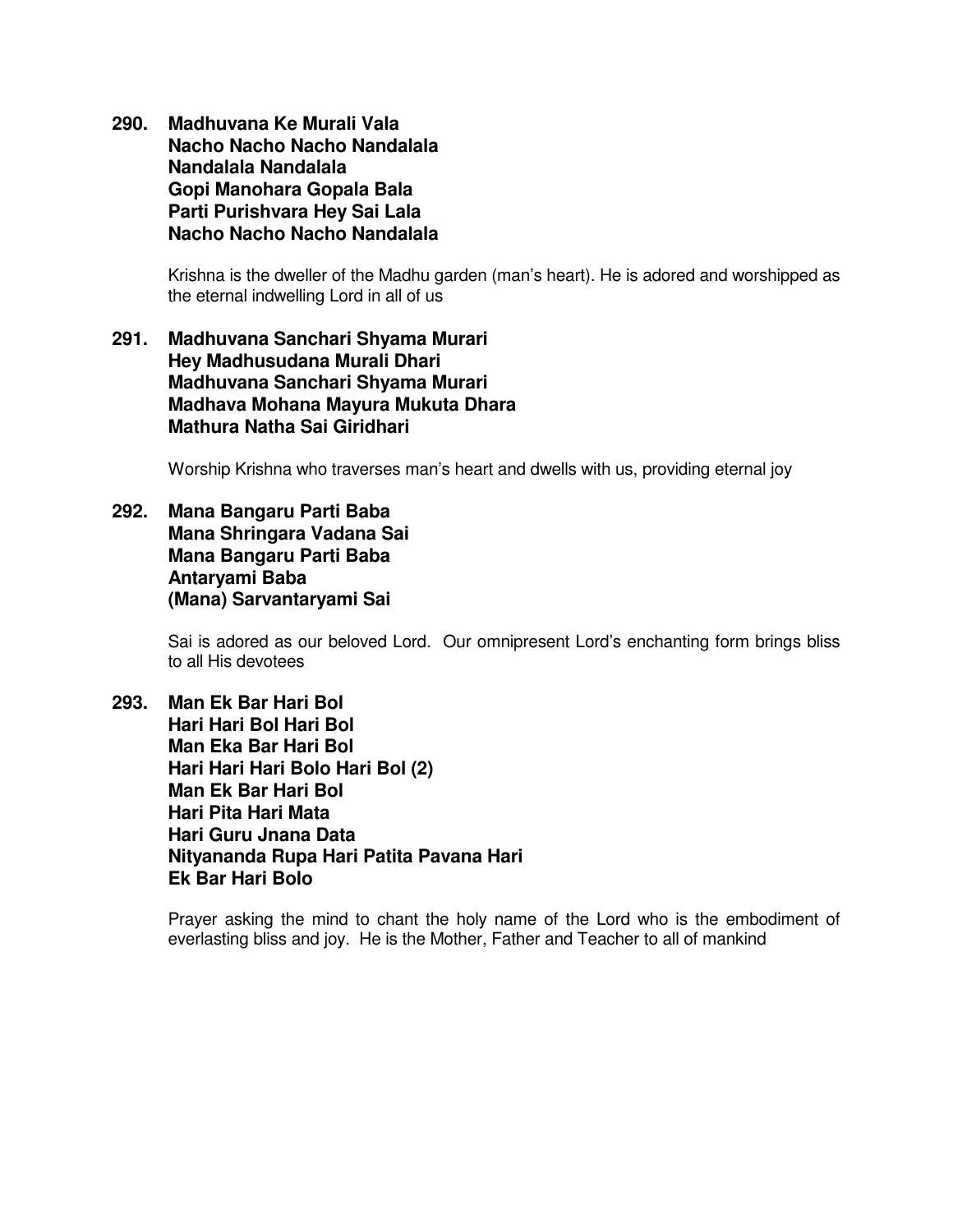**294. Mana Mohana Krishna Murali Dhari Mathura Natha Hey Giridhari Mana Mohana Krishna Murali Dhari Mangala Kara Hey Kunja Vihari Madhuvana Murali Harey Murare** 

Song extolling the glory of Krishna, the embodiment of bliss and joy

## **295. Manamohana Nandalal Manamohana Madhusudana Brindavana Nandalal Manamohana Nandalal Manamohana Nandalal Brindavana Nandalal Manamohana Madhusudana Brindavana Nandalal**

Chant with joy the name of Krishna, the enchanting Divine Child of Brindavan

**296. Manasa Bhajare Guru Charanam Dustara Bhavasagara Taranam Guru Maharaj Guru Jai Jai Sai Natha Sadguru Jai Jai Om Namah Shivaaya, Om Namah Shivaaya, Om Namah Shivaaya Shivaaya Namah Om Arunachala Shiva, Arunachala Shiva, Arunachala Shiva Aruna Shiva Om Omkaram Baba, Omkaram Baba, Omkaram Baba Om Namo Baba**

Worship at the Feet of the Guru, for the grace of the Guru will help us cross the ocean of this material world. Sing the glory of Sai as the Supreme Preceptor and the embodiment of Shiva and Aum. (The first bhajan taught by Sai Baba in 1940).

**297. Mandir Mey Aavo Madhava Madhava Keshava Mandir Mey Aavo Madhava Aadi Narayana Ananta Sai Aavo Aavo Atma Nivasi Radha Lola Rakhumayi Vitthala Ranga Panduranga Vitthala**

> Prayer invoking the Lord to be enshrined in our hearts for He is the eternal, timeless Universal Consciousness embodied as Krishna, Narayana, Vitthala.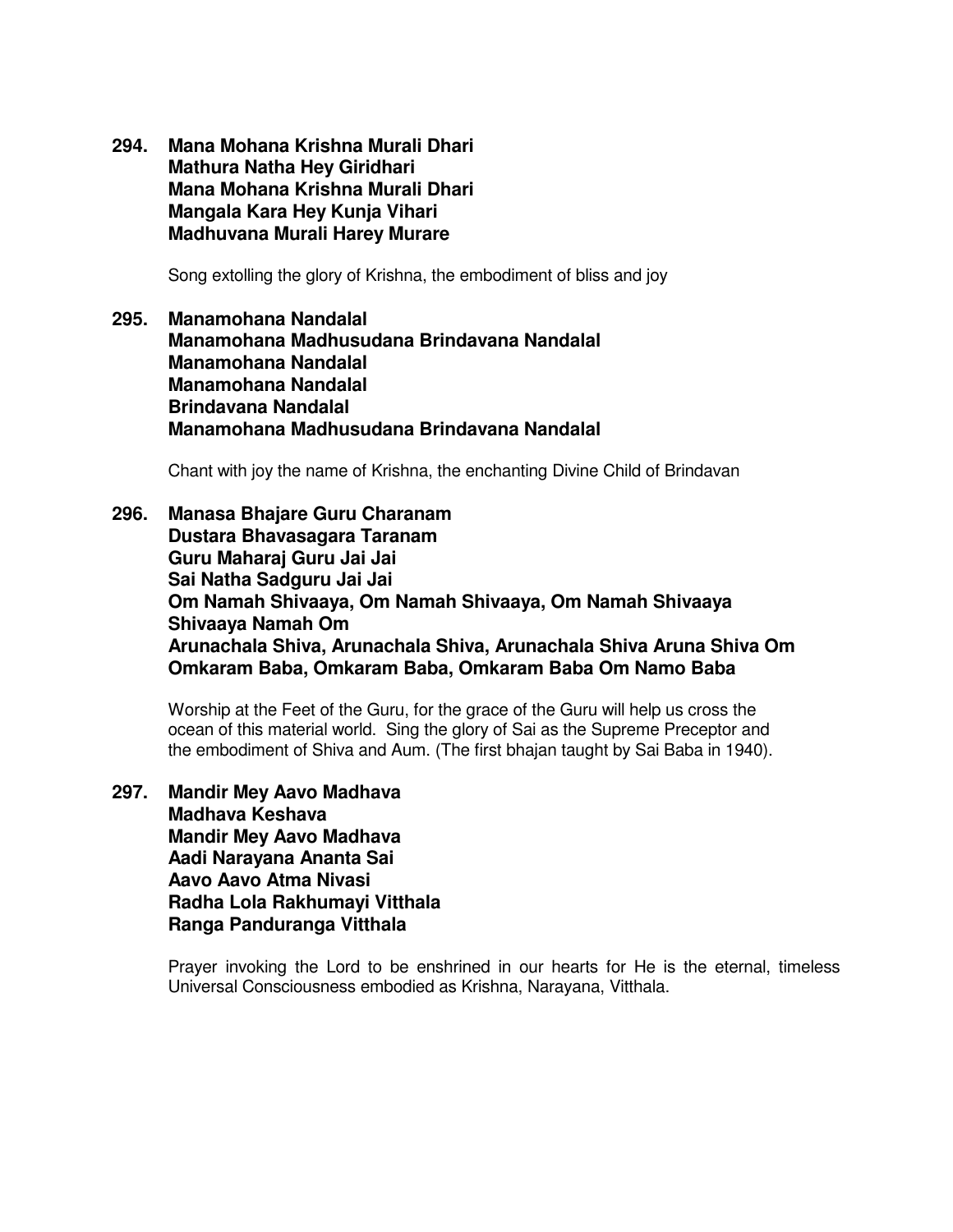**298. Mandir Mey Tum Ram Ho Sai Masjid Mey Noor Muhammad Masjid Mey Allah Ho Akbar Guru Dvarey Mey Tu Guru Nanak Mana Mandir Mey Sai Sai Bolo Ram Ek Hi Naam (2) Sub Mil Bolo Sai Ram**

> Sathya Sai who represents the essence of all religions is glorified as Rama, Mohammad, Guru Nanak and all forms of divinity

**299. Manuva Bolo Radhey Radhey Radhey Radhey Shyam Nam Rama Rama Rama Bolo Rama Sita Rama Nam Manuva Bolo Radhey Radhey Radhey Radhey Shyam Nam Ranga Ranga Ranga Bolo Panduranga Baba Nam Parti Vasa Sai Deva Panduranga Baba Nam Tukaram Namadeva Bhakta Sakha Baba Nam Panduranga Panduranga Panduranga Baba Nam**

 Imploring the mind to meditate on the holy name of the Lord - Rama, Krishna, Ranga, Sai Baba - the Name that is adored and worshipped by saints and sages

**300. Matanga Vadana Mam Palaya Maulishvara Shiva Gauri Nandana Mangala Dayaka Siddhi Vinayaka**

Hymn to Ganesha, who symbolizes auspiciousness and embodies Wisdom

**301. Mata Pita Hari Bandhu Sakha Hari (Sai) Narayana Sai Narayana (2) Allah Tum Ho Eshu Tum Ho Buddha Zorashtra Mahavir Tum Ho Sab Ka Maallik Ek Hai Bhagavan Narayana Sai Narayana (2)**

> The Lord is Mother, Father and Friend. Lord, You are Allah, Jesus, Buddha, Zorashtra and Mahavir. You are the Master of the entire universe.

### **302. Mita Smita Sundara Mukharavinda Nacho Nandalala Nandalala Nacho Nandalala Nandalala (3x higher each time) Meera Ke Prabhulala Nandalala (3x higher each time)**

Exaltation of the glorious and blissful form of Lord Krishna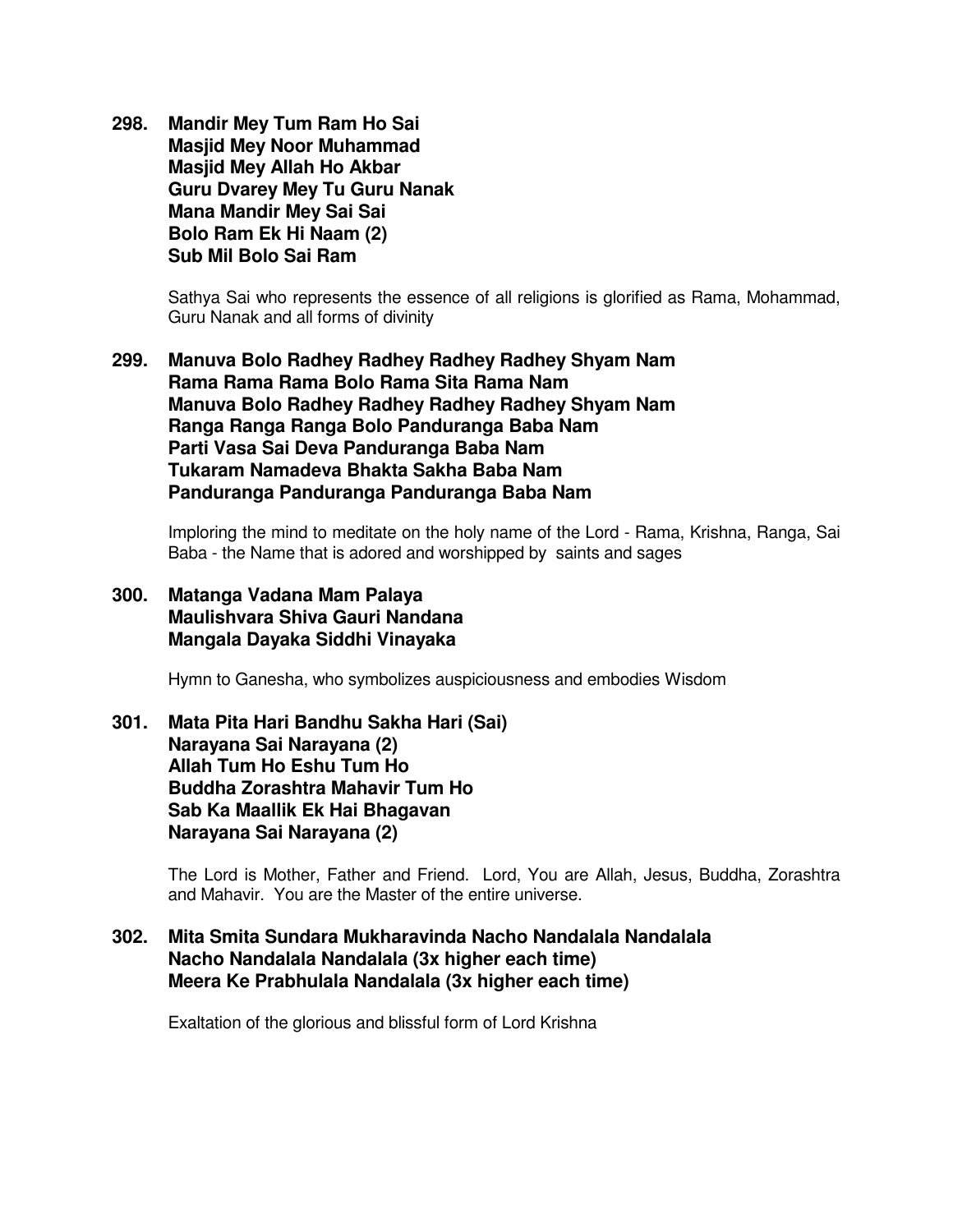- **303. More Love, more power more of You in my life (2) And I will Worship You with all of my heart And I will worship You with all of my mind And I will worship You with all of my strength For You are my Lord, for You are my Lord (2nd verse - And I will seek Your Face with all...) (3rd verse - And I will Pray to You with all...)**
- **304. Mother O Mother Sai Maa, You mean the whole world to me Sai Maa Mother O Mother Sai Maa, You are the Light of my life Sai Maa Maa Sai Maa, Maa Sai Maa In times of troubles and despair, I call Your name You are always there How can we thank You O Dear Sai Maa, for all Your patience and Love, Sai Maa Maa Sai Maa, Maa Sai Maa**
- **305. Mruthyunjayaya Namah Om Trayambakaya Namah Om Lingeshvaraya Namah Om Sayeeshvaraya Namah Om Om Namah Shivaaya Namah Om Om Namah Shivaaya Namah Om Om Namah Shivaaya Namah Om Om Namah Shivaaya Namah Om**

 Worship Sathya Sai as the embodiment of the Universal Spirit. Sai represents the form and the formless aspects of the Divine

**306. Mukunda Murari Murari Gopal Hey Gopala Sai Hey Sai Nandalal Prasanthi Nivasi Nivasi Nandalal (Hey) Antharatma Jyothi Hey Jyothi Nandalal Sathyam Shivam Shivam Sundaram (Hey) Sundara Rupa Hey Sai Nandalal**

> Celebrating the glory of Sai as Krishna, Mukunda, Gopala. Sai is the eternal indwelling Lord and Light of all mankind, embodying Truth, Goodness and Beauty

**307. Murali Dhara Gopal Madhura Megha Rupa Hari Manasa Chora Radha Madhava Kunja Vihara Anand Ghana Rupa Nama Madhura**

.

Praise be to Krishna - the infinite God who is the embodiment of bliss and joy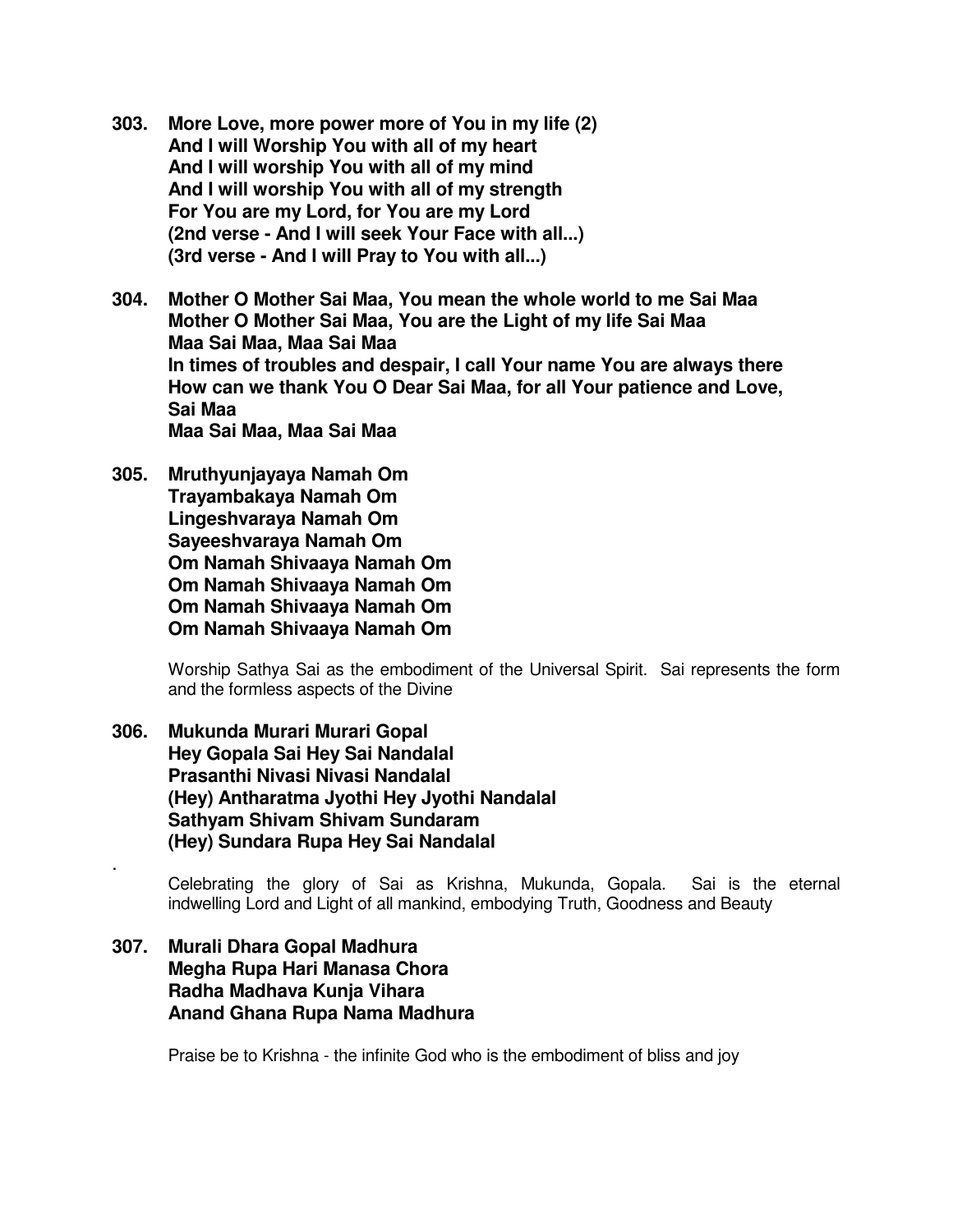**308. Murali Gana Lola Nanda Gopa Bala Ravo Ravo Radha Lola Radha Lola Treta Yugamuna Sita Ramudai Dwapara Yugamuna Radha Loludai Githanu Thrapina Taraka Namudai Yuga Yuga Manduna Thagu Rupa Dhariai.**

> Hymn praising Lord Krishna who incarnates from age to age to teach mankind the path to the Divine

**309. Murali Krishna Mukunda Krishna Mohana Krishna Krishna Krishna Gopi Krishna Gopala Krishna Govardhana Dhara Krishna Krishna Radha Krishna Bala Krishna Rasavilola Krishna Krishna Shirdi Krishna Parti Krishna Sri Sathya Sai Krishna Krishna**

Adoration of Krishna as Gopala, Mohana, Radha Krishna, Sai.

- **310. My eyes are forever seeing Your Form My ears are forever hearing Sai Ram My voice is forever singing your Glory, my Lord. Sai Natha, Sai Natha, Jaya Jaya, Hey Sai Natha Make my body Your Puttaparti Make my heart Your Prasanthi Fill my life with Love, Peace and Joy, and the music of Your Glory, Sai Natha Sai Natha, Sai Natha, Jaya Jaya Hey Sai Natha**
- **311. Nama Bhajo Hari Nama Bhajo Narayana Hari Narayana Nanda Ananda Mukunda Harey Brindavana Sai Baba Harey Baba Harey Sai Baba Harey (3x)**

Sing the glory of the Lord who is embodied as Sai Baba

**312. Namah Parvathi Pathaye Hara Hara Hara Hara Shankara Mahadeva Hara Hara Hara Hara Mahadeva Shiva Shiva Shiva Shiva Sadashiva Mahadeva Sadashiva Sadashiva Mahadeva**

Prayer to Lord Shiva, the Lord of the Universe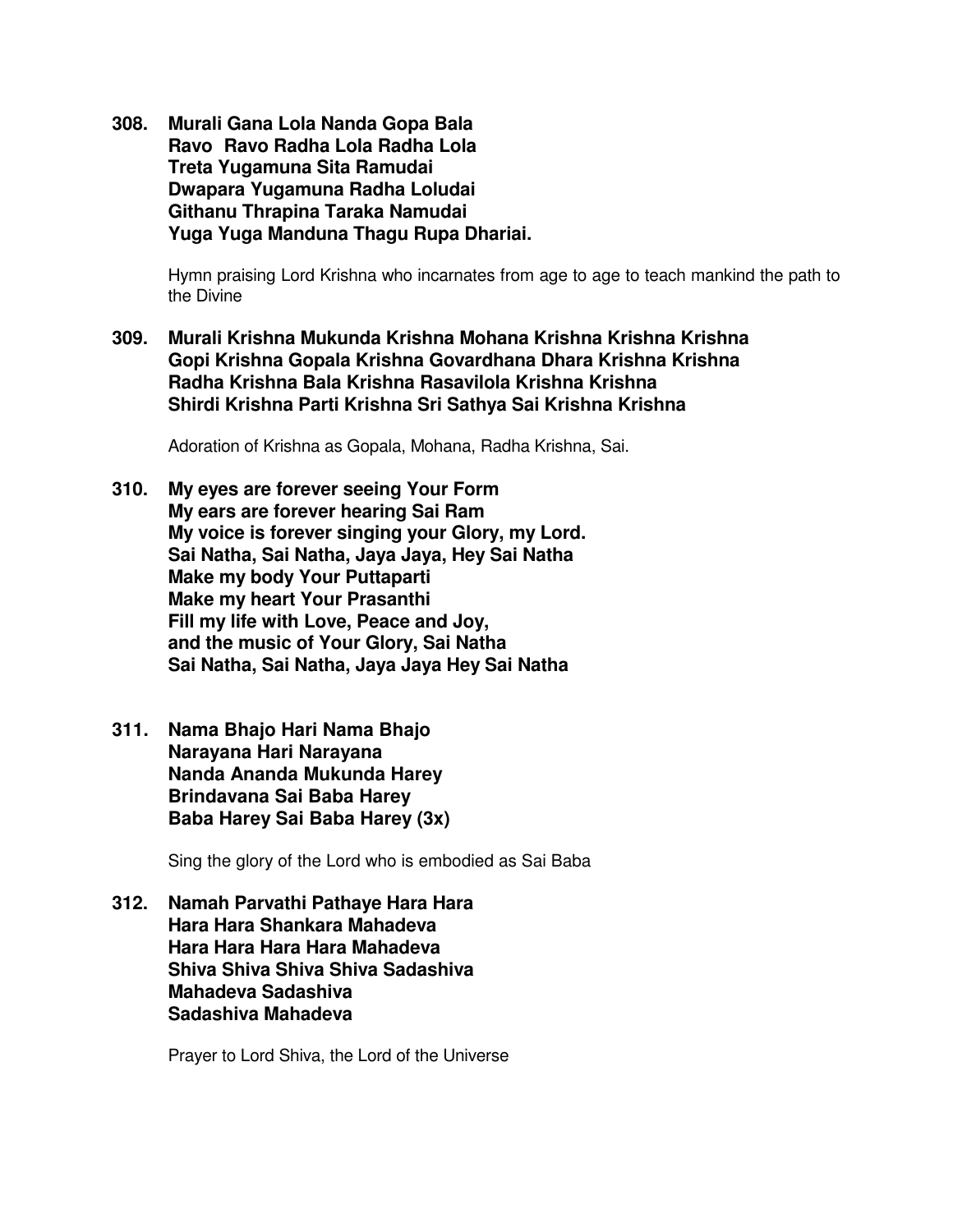**313. Namami Shankara Uma Maheshvara Bhavani Shankara Shivani Shankara Parvathi Shankara Pashupathi Shankara Maulishvara Sai Gauri Shankara**

Prayer to Lord Shiva, extolling His divine attributes

- **314. The Name of God is flowing within me I hear it always singing within me Allah Allah Shivaaya Sathya Sai Baba Rama Rama Jehovah Buddha Lord Jesus The Name of God is flowing within me Filling my mind with joy And my heart with Love**
- **315. Namo Namo Narayana Namo Namo Saishvara Namo Namo Narayana Namo Namo Partiswara Namoh Namoh Narayana Namo Namo Saishvara Shirdi Sai Parti Sai, Prema Sai Parameshvara Tum Ho Merey Pyare Baba, Tum Ho Merey Sai Ram**

Salutations to Sathya Sai, the divine incarnation of the Supreme Lord, Narayana

**316. Nanda Ke Lal, Murali Gopal Giridhari Govinda Radhey Gopal Nanda Mukunda Radhey Gopal Radhey Jaya Radhey Jaya Radhey Gopal Radhey Radhey Radhey Gopal Radhey Radhey Murali Gopal Radhey Radhey Sai Gopal.** 

Song celebrating the divine glory of Lord Krishna

**317. Nandalala Nandalala Nacho Nacho Nacho Nandalala Navanita Chora Hey Bala Gopala Gopi Manohara Gopalabala**

Krishna is worshipped as Nandalala, the captivating divine form of the Lord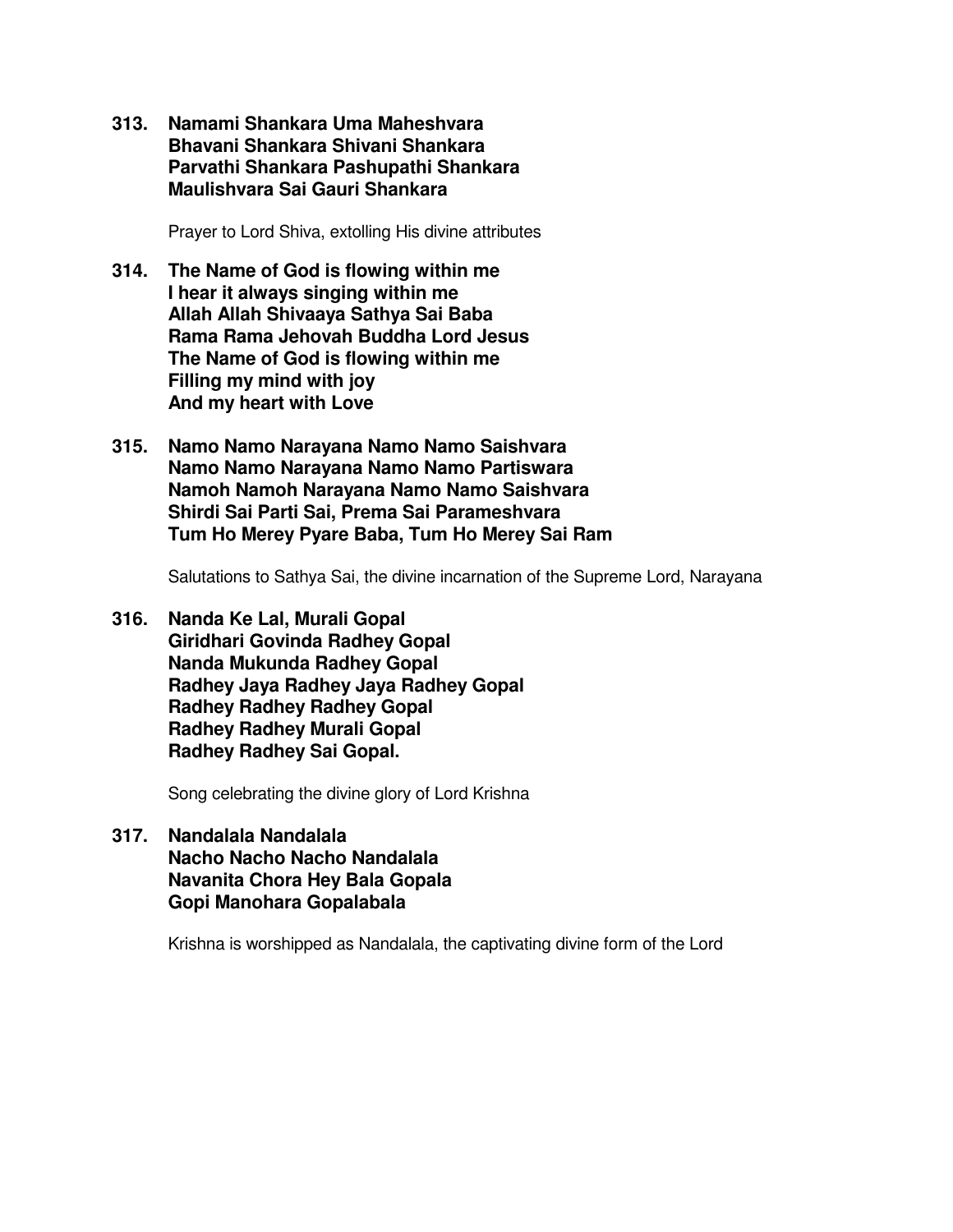**318. Nandalala Nandalala Daya Karo Bhagavan Bhav Sagar Sey Paar Utaro Daya Karo Bhagavan Kripa Karo Bhagavan Tumharey Sharan Bina Anaath Hai Ham (2) Daya Karo Bhagavan Krupa Karo Bhagavan**

> Prayer invoking the blessings of Krishna upon those who have surrendered to Him with pure love and devotion

## **319. Nandalal Nandalal Nandalal Yadu Nandalal Nandalala Navanitha Chora Radha Pyare Nandalal Mayi Meera Manasa Chora Partivihari Nandalal**

Chant the glory of the Lord who steals our hearts and minds with His enchanting form.

**320. Nandalala Navanita Chora Natavarlala Gopala Devaki Vasudeva Kumara (Sai) Dev Deva Gopala - Nandalala Mohan Murali Gaan Vilola (Sai) Mohana Jaya Gopala** 

Chant the glory of the Lord who steals our hearts and minds with His enchanting form

**321. Nandalala Yadu Nandalala Brindavana Govindalala Radha Lola Nandalala Radha Madhava Nandalala**

Celebrate the glory of the Lord of the Gopis, Krishna

**322. Nanda Nanda Gopala Ananda Nanda Gopala (Hey) Nanda Nanda Gopala Ananda Nanda Gopala (Hey) Nanda Nanda Ananda Nanda Yadunanda Nanda Gopala (Hey)**

Joyful exaltation of the glory of Lord Krishna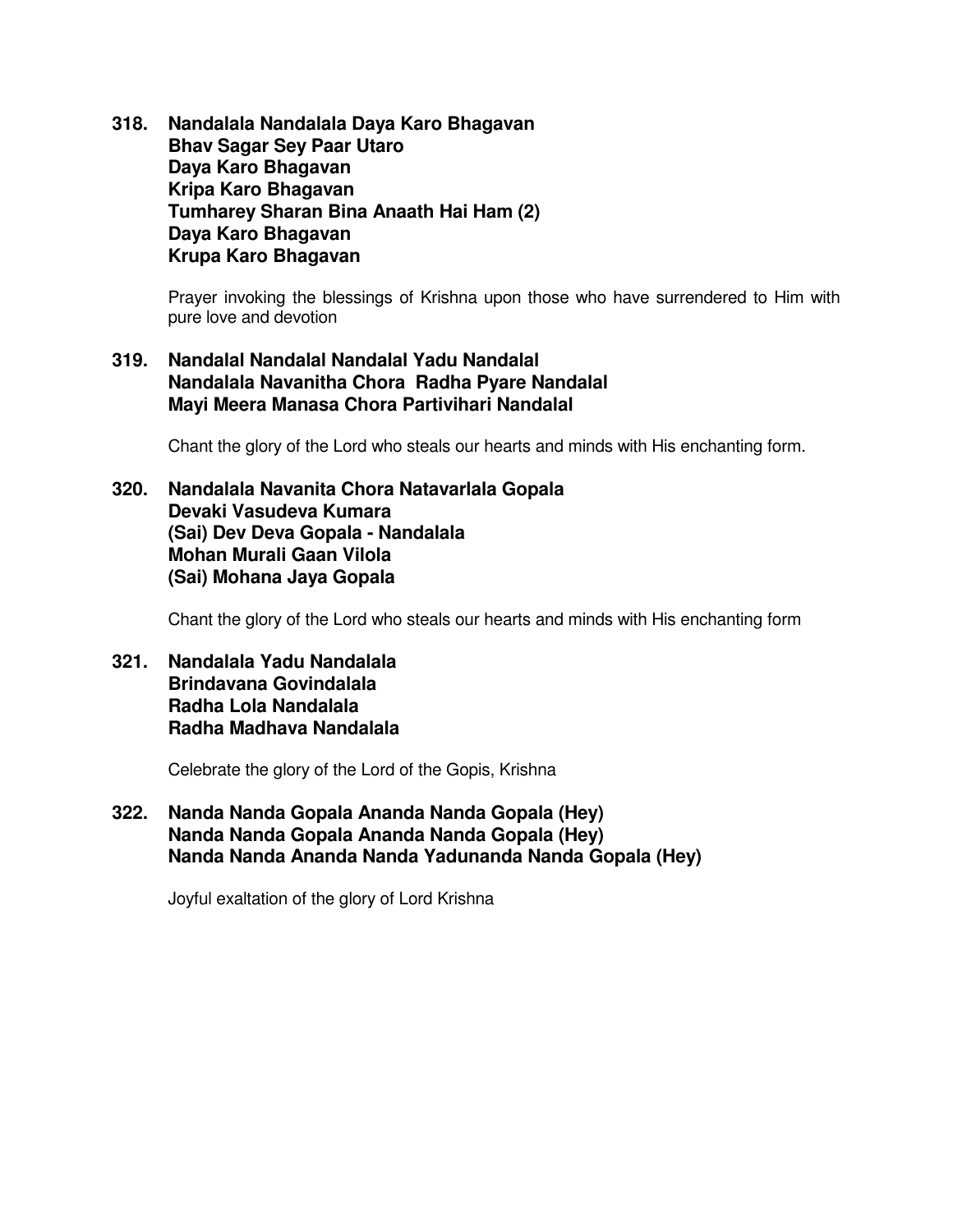#### **323. Nanda Nandana Hari Govinda Gopala Ghana Shyama Mana Mohana Gopi Lola Gopala Gokula Bala Gopala Hey Nandalala Gopala Ghanashyama Mana Mohana**

Chant the many names of the Lord: Hari, Gopala, Govinda, Ghanashyama, the Lord who captivates the hearts of His devotees

#### **324. Nanda Nandana Navaneeta Chora Brindavana Murari Shyama Sundara Madana Mohana Brindavana Murari Karuna Saagara Kamala Nayana Brindavana Murari**

Exaltation of the glory of Krishna and his divine form

**325. Narayana Hari Nama Bhajore Narayana Veda Parayana Karuna Bharana Bhava Bhaya Harana Pavana Charana Patita Janavana Narayana Hari Narayana Narayana Sathya Narayana Narayana Sai Narayana**

> Worship the Supreme Lord Narayana, the embodiment of the Vedas. His compassion and mercy on us is worthy of the highest praise

**326. Narayana Hari Om Hari Om Hari Om (Sai) Narayana Hari Om Hari Om Hari Om Shantakaara Bhujanga Shayana Padma Nabha Hari Om Narayana Hari Om (Sai)**

Salutations to Lord Narayana, the Supreme Lord

**327. Narayan Narayan Bhaja Mana Narayan Sri Hari Madhava Narayan Bhaja Mana Narayan Murali Shyam Mohana Shyam Murali Mohana Shyam Merey Ram Hey Ghana Shyam Sai Sadguru Nath**

Chant the name of the Supreme Lord manifestations as Narayana, Hari, Madhava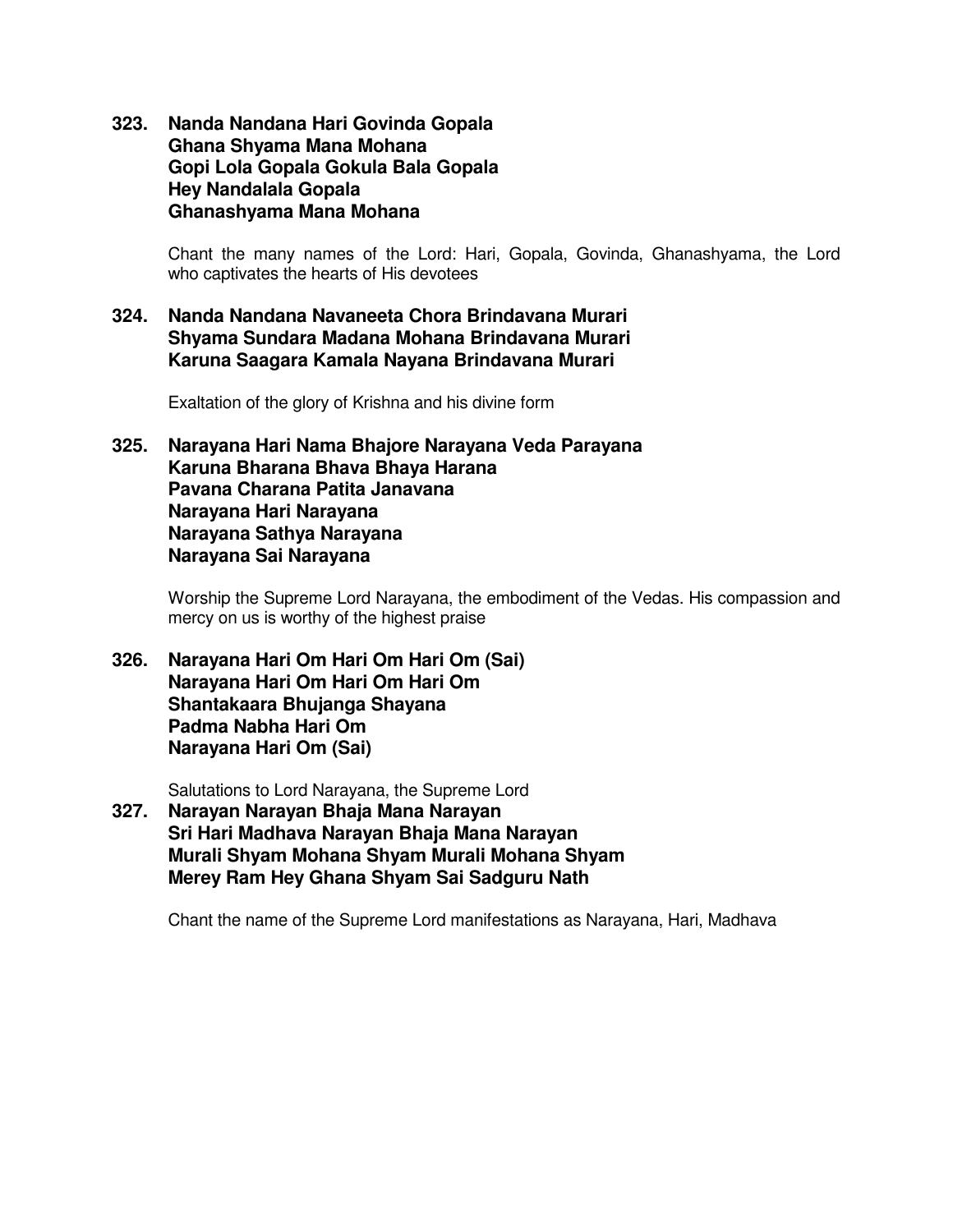- **328. Narayana Sathya Sai, Narayana Sathya Sai We sing our songs at the Feet of Bhagavan And we sing of Bhagavan, Sweet Bhagavan Now our days will be brighter and our burdens will be lighter PremaSvarupa Sathya Sai, PremaSvarupa Sathya Sai We sing our Love at the Feet of Bhagavan And we sing of Bhagavan, Sweet Sathya Sai.**
- **329. Nataraja Hey Tripurari Jaya Hey Jaya Hey Shambho Nataraja Hey Tripurari Nandi Vaahana Naaga Bharana Bhaala Lochana Parama Shiva Paavana Charana Pahi Mahesha**

Worship the lord of the Universe - Shiva/Nataraja.

**330. Nataraja Nataraja Nartana Sundara Nataraja Shivaraja Shivaraja Shivakami Priya Shivaraja Chidambaresha Nataraja Partipureesha Nataraja** 

Worship in praise of Nataraja - the cosmic energy aspect of the Divine

**331. Natavara Nagar Nanda Bhajo Re Man Govinda Aap Hi Natavar Aap Hi Balaji Aap Hi Bal Mukunda Bhajo Re Man Govinda Sab Devon Mey Krishna Ji Bade Hain Jaise Taron Mey Chanda Bhajo Re Man Govinda Sab Sakhiyon Mey Radha Ji Badi Hain Jaise Nadiyon Mey Ganga Bhajo Re Man Govinda** 

> Prayer celebrating the glory of Krishna as the highest and glorious manifestation of the Divine

**332. Natavara Krishna Natavara Krishna Radhey Nandalala Harey Harey Madhava Harey Gopika Lola Natavara Krishna Natavara Krishna Radhey Nandalala Krishna Gokula Bala, Krishna Ghana Ghana Neela Harey Harey Madhava Harey Gopika Lola**

> Song extolling the glory of the Lord Krishna, the Lord of the Gopis (devotees of the highest order that were with Krishna, those who had mastered their five senses).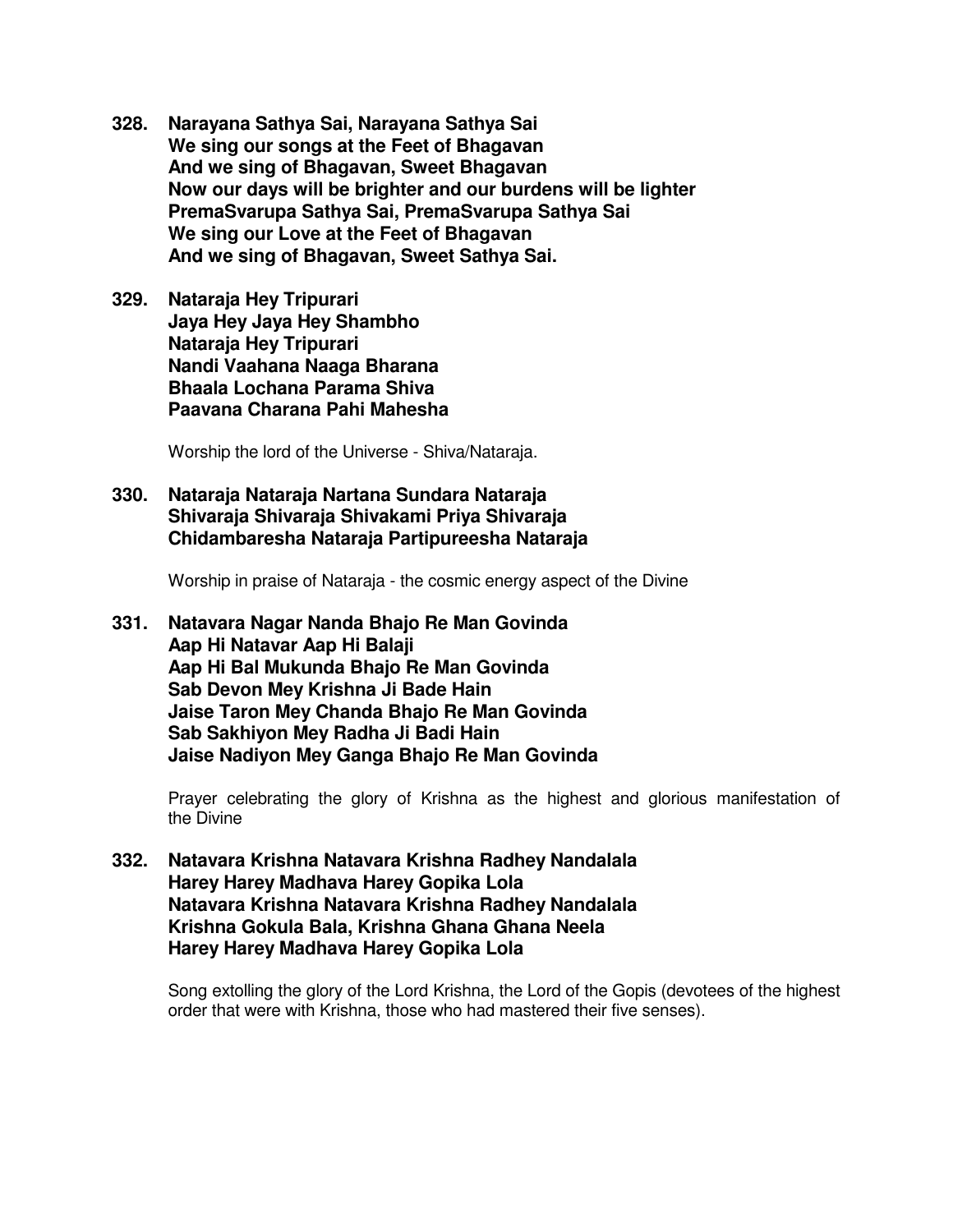## **333. Navanita Chora Bala Gopala Yashoda Nandana Krishna Gopala Rasa Vilola Radhey Gopala Parti Puri Ke Sai Gopala Sai Gopala Sai Gopala**

Gopala, another name for Krishna is worshipped here. Baba refers to Gopala as the master of all the senses. Worship Krishna as the Lord of all the senses

**334. Nayana Mey Avo Narayana Narayana Sai Narayana Nayana Mey Avo Narayana Narahari Rupa Narayana Nayana Mey Avo Narayana Mana Mandira Mey Deep Jalavo**

Invoke the divine vision of the Lord in all your thoughts, words and deeds

**335. Nityananda Satchidananda Hari Hari Hari Om Narayana Narayana Hari Narayana Hari Hari Hari Om Narayana Prema Svarupa Premananda Hari Hari Hari Om Narayana Narayana Sai Narayana Hari Hari Hari Om Narayana**

> Hari, the supreme Lord is the embodiment of eternal and absolute bliss. Glorify Him by chanting His divine name.

**336. O Bhagavan, O Bhagavan, Araj Suno Merey Sai Bhagavan Partipuri Ke Tum Ho Data Brindavan Ke Tum Ho Data Sab Bhakton Ke Mana Ko Bhata Paar Utaro Naiya Mori Sai Ghanashyama, Sai Ghanashyama (Sathya)**

Prayer to the Lord of Puttaparti, Sri Sathya Sai beseeching Him to listen to our fervent prayers for His grace and compassion, and to lead us on to liberation

### **337. O Bhagavan, O Bhagavan, Bhagavan Sai Baba Bhagavan O Bhagavan, O Bhagavan, Bhagavan Sathya Sai Bhagavan**

Chant the name of Bhagavan Sri Sathya Sai Baba.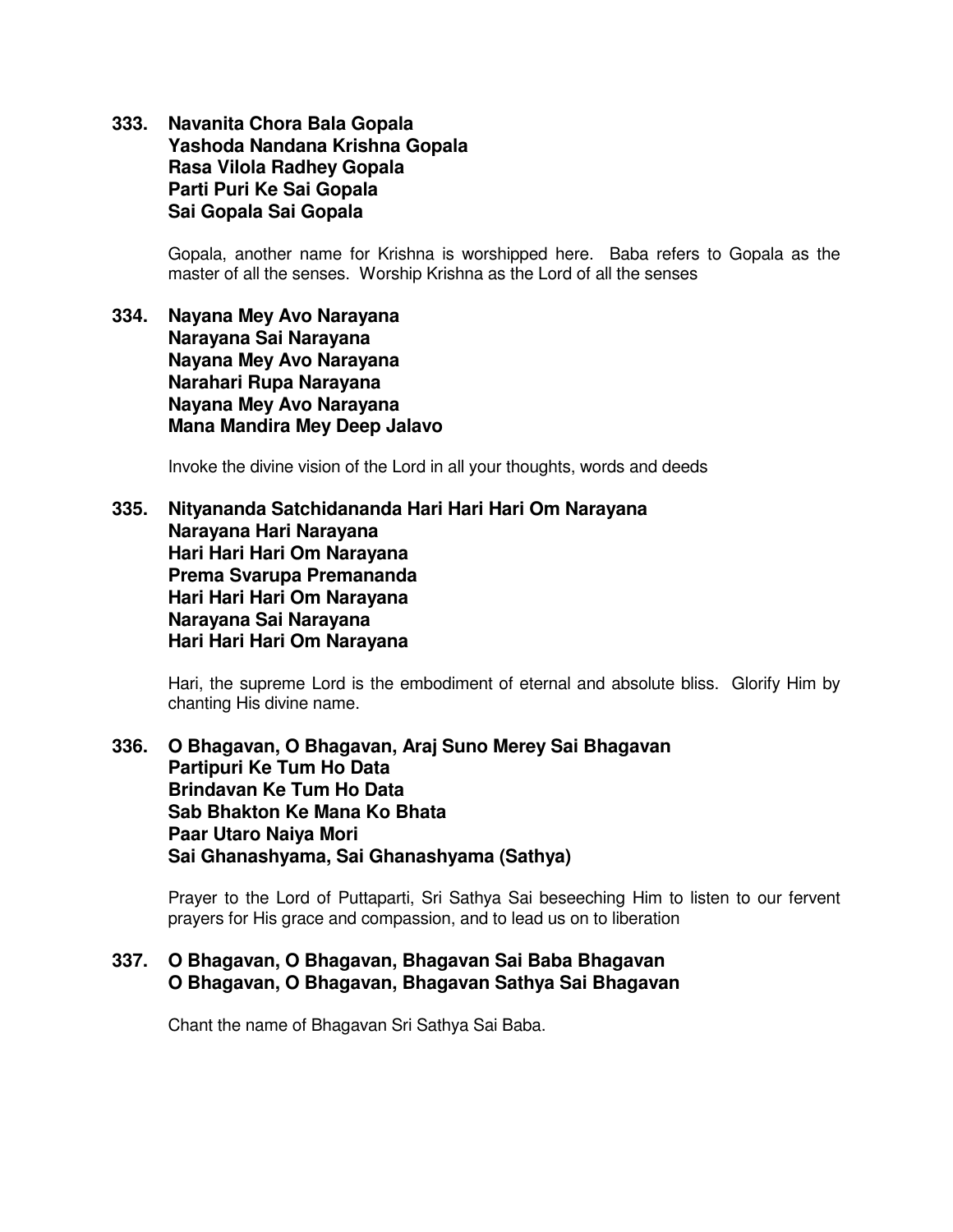**338. O Holy Father, Sai Baba O Lord Divine Hallowed be Thy name Make us Your children deserve Thy Grace Lead us to Thy Feet Baba, O Lord (O Holy Father, Sai Baba) O Sweet Sai gentle and so loving O Sweet Sai so understanding Lead us kindly, lead us gently, lead us to Thy Wonderland of Love (2)**

- **339. O Lord purify me, and make my heart worth stealing A precious possession that is full of loving feeling Take every good thought and take every action Soaked in the Sweetness of Love and Compassion.**
- **340. O Loving Lord of all the worlds, Let me be Your devotee Your Divine Light is all I am, all I can ever be God above me in and of me, all I love is Yours Lord above me in and of me, all I see is Yours Let me come into Your heart and stay forever more (Baba).**
- **341. O Sai Baba, O Sai Baba, O Sai Baba Meri Raksha Karo O Sai Rama, Prabhu Sai Rama O Sai Baba, Meri Raksha Karo Karuna Nidhan Tum Karuna Karo Kripa Nidhan Tum Kripa Karo O Parti Baba, O Shirdi Baba O Sai Baba Meri Raksha Karo**

Chant the holy name of Sai - the ocean of compassion and grace

- **342. O Sathya Sai Baba is our Lord Our Saviour's come at last, To put us on the path once more Sairam, Listen to the voice within you calling Sairam, Sairam O! Sathya Sai Baba is our Lord He's come to take us home, We'll never be alone again Sairam, Listen to the voice within you calling Sairam, Sairam**
- **343. O Make me Like You, Lord Make me Like You You are a servant; Make me one too O Lord I am willing Please do what You must do To make me like You, Lord Make me like You**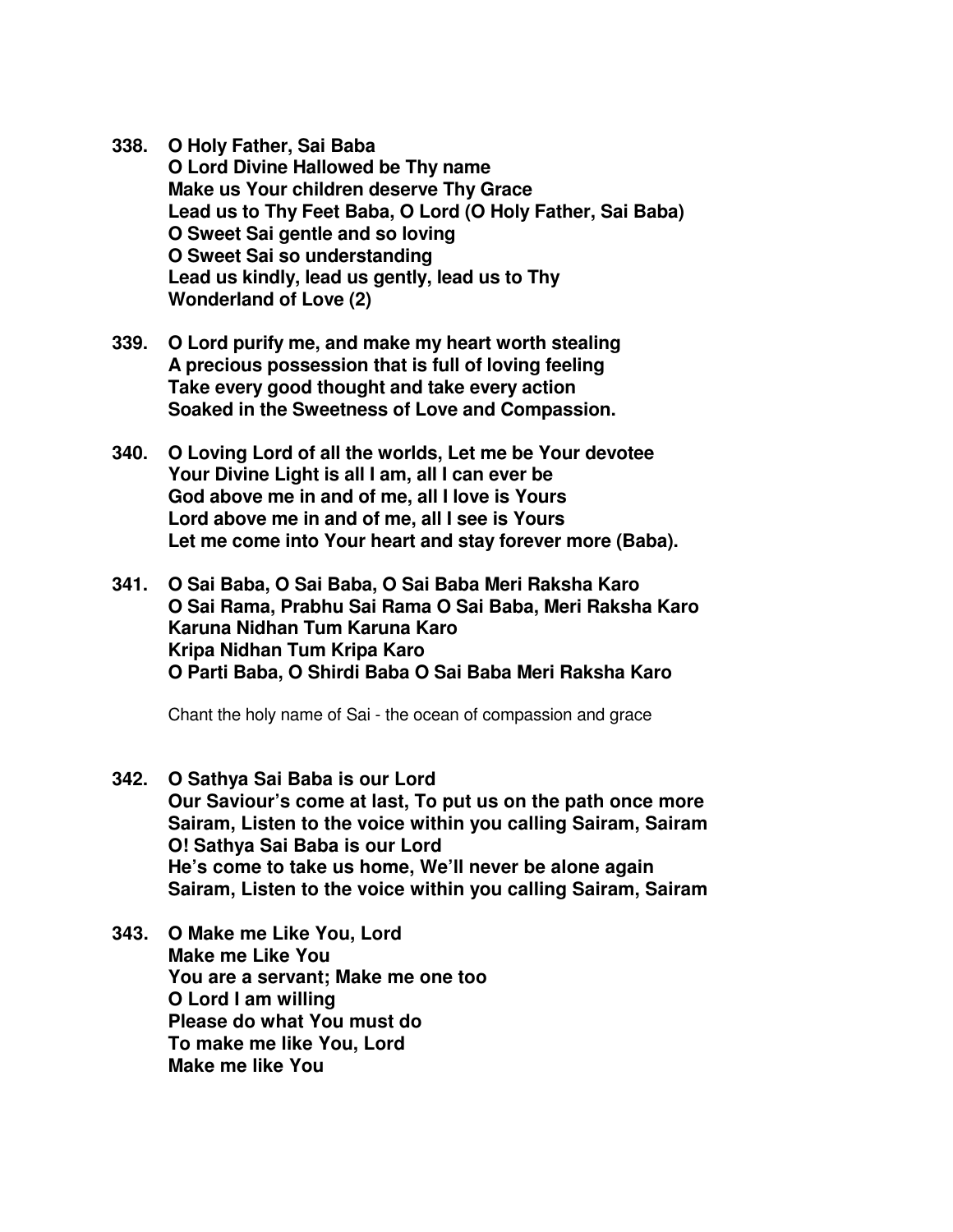## **344. Om Namah Shivaaya Om Namah Shivaaya Om Namah Shivaaya Shiva Om Namah (4)**

Chant the sacred mantra worshipping Lord Shiva

**345. Om Namah Shivaaya Shivaaya Namah Om Om Namah Shivaaya Shivaaya Namah Om Hara Hara Mahadeva, Hara Hara Mahadeva Hara Hara Hara Hara Haraya Namah Om, Shiva Shiva Shiva Shiva Shivaayah Namah Om Dum Dum Dum Dum Damaru Bhajey Dhimitaka Dhimitaka Mridanga Baajey Hara Hara Mahadeva, Hara Hara Mahadeva.**

> Worship Shiva, Mahadeva, the Lord of all the worlds and recite the sacred chant saluting Shiva

**346. Om Namo Bhagavathey Vasu Devaaya Om Namo Bhagavathey Vasu Devaaya (Hari) Om Namah Shivaaya Om Namo Narayanaaya Om Namo Bhagavathey Vasu Devaaya** 

Salutations to the Supreme Lord who is worshipped as Narayana, Shiva

**347. Om Namo Narayana Om Namo Narayana (2) Shankara Harey Shankara Harey Shankara Harey Shankara Om Namo Narayana Om Namoh Narayana Govinda Harey Govinda Harey Govinda Harey Govinda Om Namo Narayana Om Namo Narayana Sai Ram Harey Sai Ram Harey Sai Ram Harey Sairam Om Namo Narayana Om Namo Narayana** 

Adoration of the Supreme Lord and His different forms - Narayana, Shankara, Govinda, Sai

**348. Om Om Om Om Narayana (3) Narayana Hari Narayana Om Om Om Om Narayana Narayana Hari, Narayana Namo, Narayana Sai Narayana.**

Sing the glory of Lord Narayana, the Supreme Lord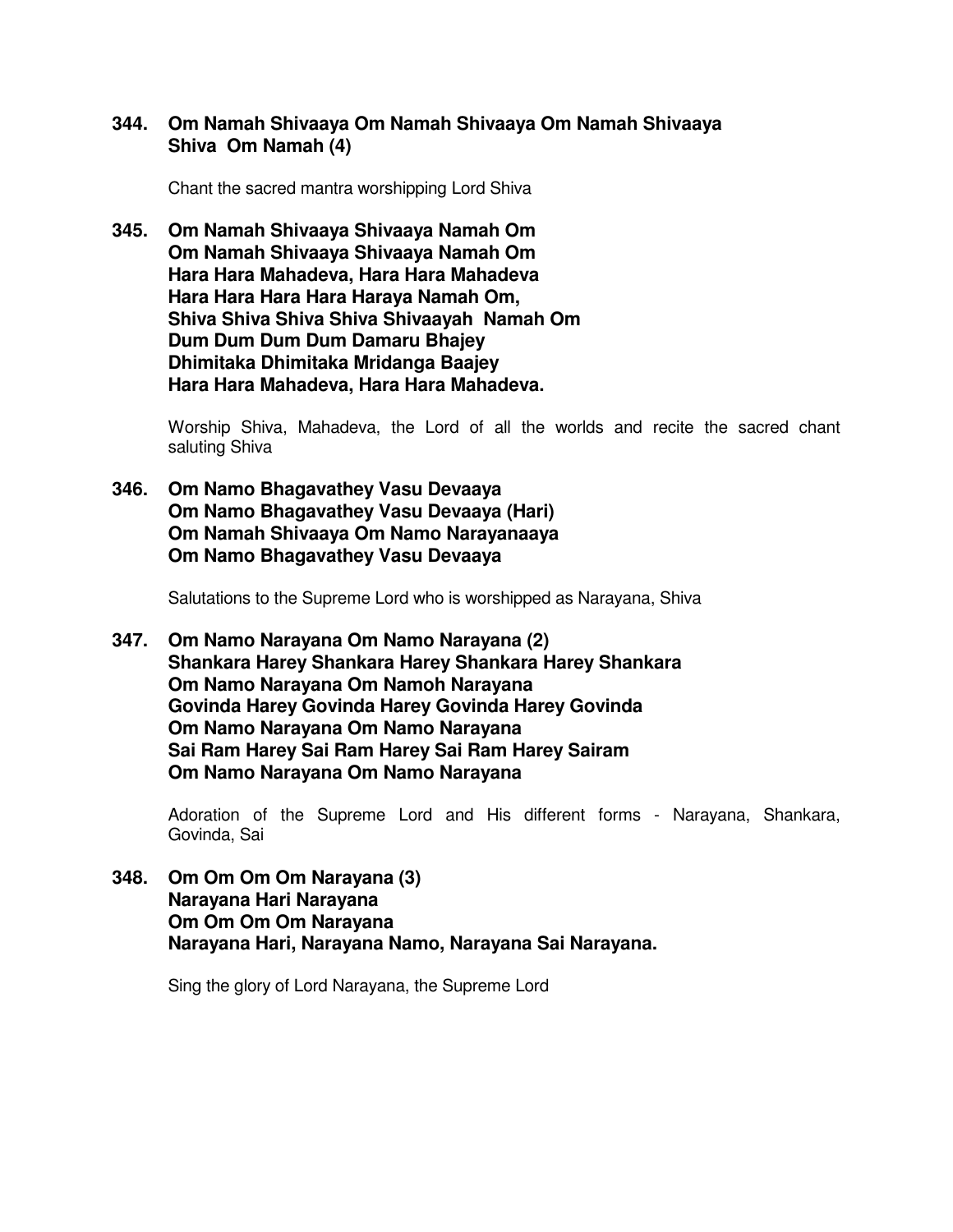**349. Om Sai, Om Narayana, Om my sweet Lord Due to some good karma Sai, I have come to Thee Let the Vibuthi of Love flow Sai, between You and me** 

> **Om Sai, Om Narayana, Om my sweet Lord. We try to be what You want us to be, so guide us Merciful Lord. Work on us, be kind to us, show us the right path.**

**350. Om Shivaaya Om Shivaaya Shambho Shankara Om Shivaaya (2) Om Shivaaya Om Shivaaya Shambho Shankara Om Shivaaya (3)** 

> Chant the names of Lord Shiva who is also worshipped as the God who showers goodness and auspiciousness on all those who surrender to Him

## **351. Om Sri Ram Jaya Ram Jaya Jaya Ram Sita Ram Sita Ram Sita Ram Radhey Shyam Radhey Shyam Radhey Shyam**

Chant addressing the divine glory of Rama and Krishna

**352. O Sai, Mera Sai (2) Mera Sai Pyare Sai Sai Baba, Sai Baba Sai Baba Tumhe Pranam Tumhe Pranam Baba, Tumhe Pranam (3) Sai Baba Tumhe Pranam.**

Salutations to the beloved form of Sai to whome we surrender with love and devotion

## **353. Paar Karo Uddhar Karo Prabhu Partipuri Bhagavan Harey Ram Ram Ram Ghanashyam Shyam Shyam Hey Sai Natha Bhagavan Deena Daya Maya Karuna Murthe Kaliyuga Avatar Sai Bhagavan Allah Sai Buddha Zorashtra Yesu Krista Bhagavan**

Prayer invoking Sathya Sai - the embodiment of all divine forms to rescue us from our suffering and shower His grace and compassion on us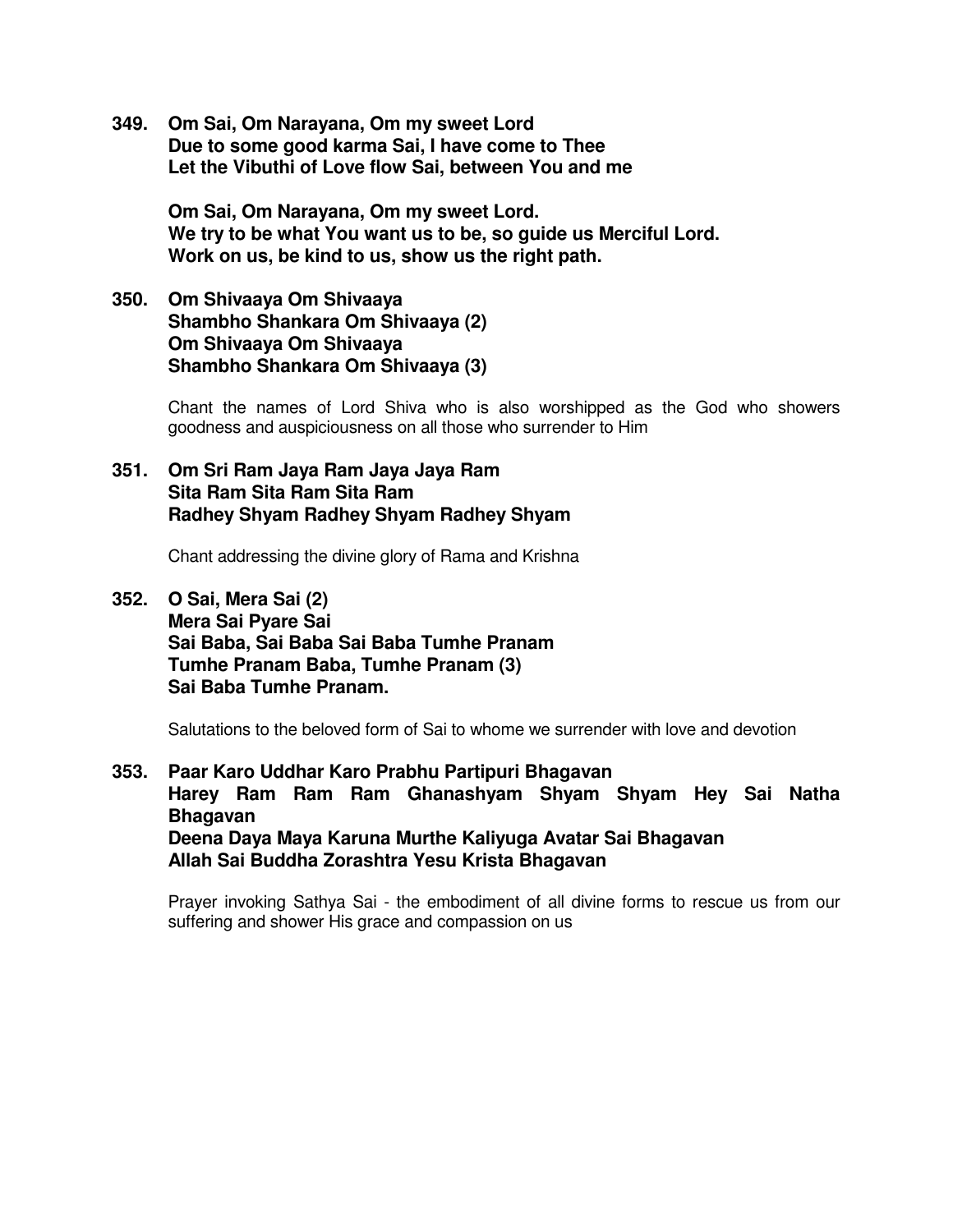**354. Parti Puri Gurudev, Puttaparti Puri Gurudev Prasanthi Nilaya, Prasanthi Niketana Sathya Sai Gurudev, Puttaparti Puri Gurudev Paramabrahma Gurudev, Parama Jyoti Gurudev Shirdi Purisha, Parti Purisha Prema Sai Gurudev, Puttaparti Puri Gurudev.**

> Celebrating the glory of the divine teacher, Sathya Sai, the resident of holy Puttaparti and the embodiment of the Universal Spirit

**355. Parvathi Nandana Gajanana Pashupathi Nandana Niranjana Parvathi Nandana Gajanana Pahi Prabho Mam Pahi Prasanna Girija Nandana Niranjana Girija Nandana Shubhanana**

> Salutations to Ganesha, who confers wisdom and intelligence. Ganesha removes all obstacles and all ignorance

#### **356. Patita Pavana Ram**

 **Parti Purishvara Ram (Putta) Pavana Naam, Tharaka Naam, Papa Vimochana Ram Danava Bhanjana Ram, Dasaratha Nandana Ram Pavana Naam, Tharaka Naam, Papa Vimochana Ram**

Exaltation to Lord Rama who has now come as the Lord of Parti, Sai Ram. Meditating on His holy name liberates us from sin and weakness

#### **357. Praathah Smaranam Sri Guru Charanam Saisha Sharanam Sri Guru Charanam Prathah Smaranam Sri Guru Charanam Brahmananda Pradayaka Charanam Sharanam Sharanam Saisha Charanam**

At dawn, worship at the sacred feet of Lord Sai. Take refuge and surrender at the Lotus Feet of Sai who bestows supreme bliss.

### **358. Prathama Bhajo Mey Ganapati Sai Jaya Jaya Jaya Jaya Sai Mukti Pradayaka Hey Gananayaka Ganapati Sai Hey Sukha Dayi Jaya Jaya Jaya Jaya Sai**

Invocation of Ganesha, who removes all obstacles and confers wisdom and success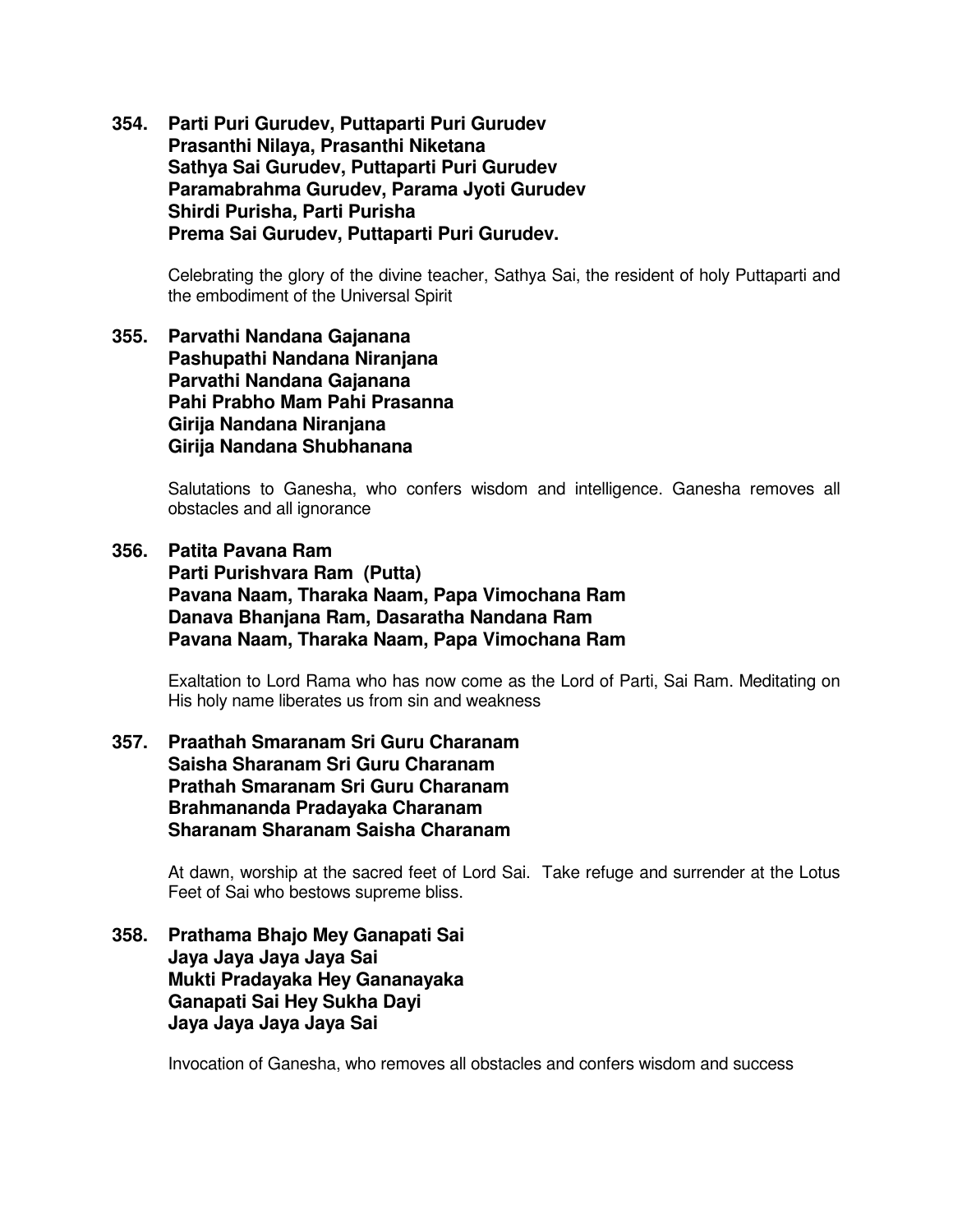## **359. Prathama Vandana Gauri Nandana Hey Shiva Nandana Sai Gajanana (Prathama) Ekadanta Gunavanta Vinayaka Vighna Harana Shubha Mangala Charana Pranava Svarupa Sai Gajanana**

Obeisance to Lord Ganesha whose worship brings success and rewards to all who surrender to Him. Ganesha bestows wisdom and dispels darkness

## **360. Prema Ishvar Hai Ishvar Prema Hai Har Dharkan Mey Sai Samaye Ishvar Prem Hai Prema Ishvar Hai Ishvar Prema Hai Ram Raheem Krishna Karim Zorashtra Ishu Nanak Koi Bhi Naam Japo Rey Manuva Ishvar Prem Hai**

Celebrate the indwelling Lord Sai - the embodiment of Divine Love. Love is God and God is Love. Sai represents all forms of divinity - Rama, Raheem, Krishna, Jesus

#### **361. Prema Mayi Sai Ma Gyana Mayi Sai Ma Jai Ma Jai Ma Jai Ma Sai Ma (2) Shiva Shakti Roopini Sai Ma Moksha Pradayini Sai Ma (2)**

Praise be to Sai who is the embodiment of Pure Love and Knowledge. May He bestow liberation on all.

**362. Prema is the ocean, Prema is the ocean, and I am one with Thee. Once a tiny lake and now a mighty sea, O Love, I am one with Thee.** 

 **Ananda is the ocean, Ananda is the ocean, and I am one with Thee. Once a tiny lake and now a mighty sea, O Bliss, I am one with Thee.** 

 **Shanti is the ocean, Shanti is the ocean, and I am one with Thee. Once a tiny lake and now a mighty sea, O Peace, I am one with Thee.** 

 **Mukthi is the ocean, Mukthi is the ocean, and I am one with Thee. Once a tiny lake and now a mighty sea, O Freedom, I am one with Thee.** 

 **Sai Baba is the ocean, Sai Baba is the ocean, and I am one with Thee. Once a tiny lake and now a mighty sea, O Lord, I am one with Thee.**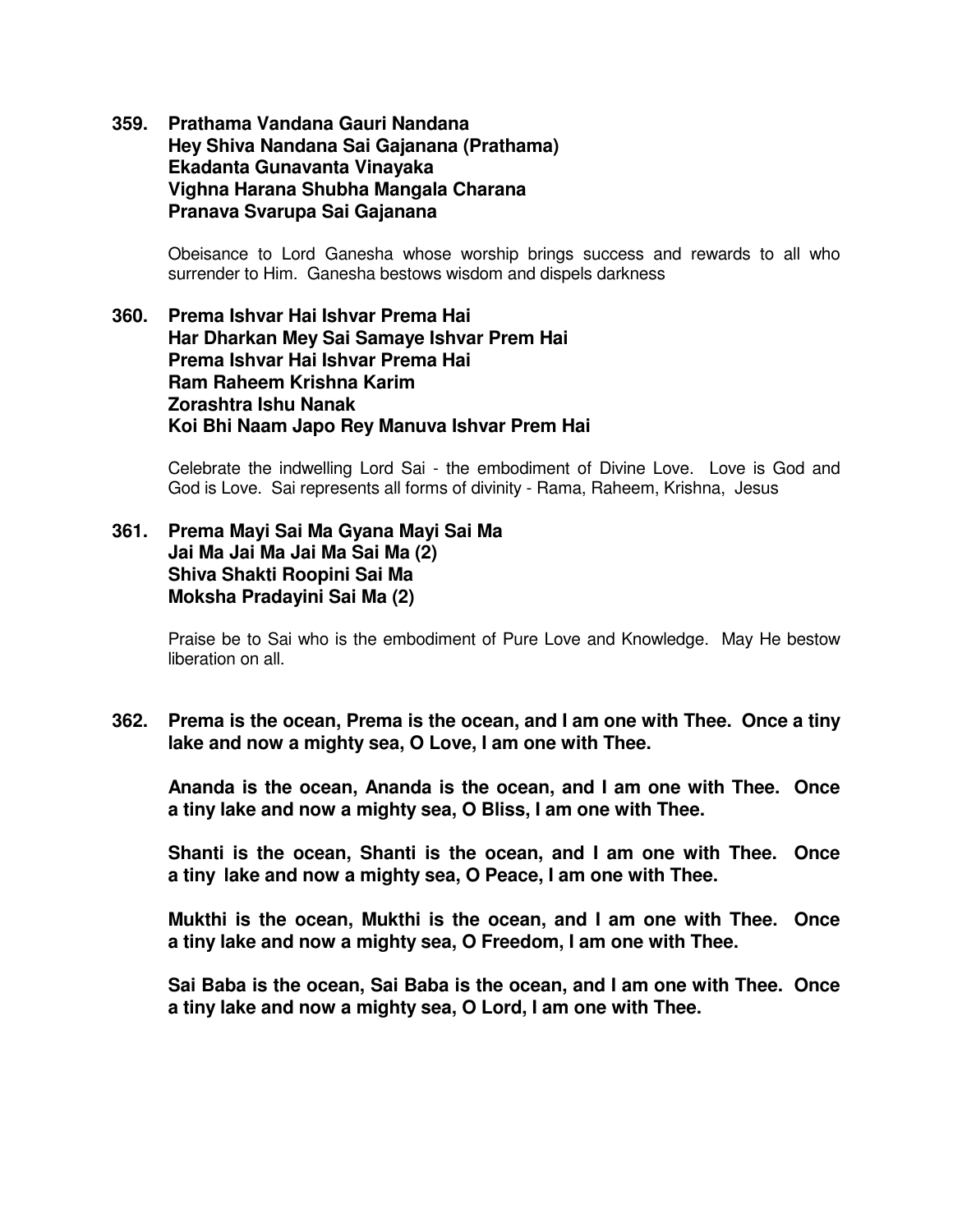**363. Prema Mudita Manase Kaho Rama Rama Ram, Rama Rama Ram, Rama Rama Ram, Sri Rama Rama Ram** 

 **Papa Kate Dukha Mite Leke Rama Nam Bhava Samudra Sukhada Nava Ek Rama Nam** 

 **Parama Shanthi Sukha Nidhana Divya Rama Nam Niradhar Ko Adhar Ek Rama Nam** 

 **Parama Gopya Parama Divya Manthra Rama Nam Sant Hridaya Sada Basat Ek Rama Nam** 

 **Mata Pita Bandhu Sakha Sabahi Rama Nam Bhakta Jana Jivan Dhan Ek Rama Nam** 

#### **Rama Rama Ram, Rama Rama Ram, Rama Rama Ram, Sri Rama Rama Ram**

With a heart filled with Love, chant the glorious name of Rama. The sanctity and the power of the Lord's name burns away all our sins and brings us bliss and joy. Rama is the mother, father and the kin of all beings and His holy name is the very breath of all devotees

**364. Prema Sey Gavo Mangal Nam Govinda Gopal Bolo Harey Ram Prema Key Sindhu Deena Ke Bandhu Karuna Maya Sai Nayanabhi Ram Govinda Gopal Bolo Harey Ram Harey Krishna Harey Ram Sai Ram Sai Ram Harey Krishna Harey Ram Sai Ram Sai Ram Sai Ram Sai Ram Sai Ram Sai Ram**

Chant the name of the Lord with a heart filled with love and devotion

**365. Prema Svarupa Namo Namo Mangala Rupa Namo Namo Dharma Svarupa Namo Namo Sai Svarupa Namo Namo (Sathya) Namo Namo Namo (2) Sundara Rupa Namo Namo Sai Svarupa Namo Namo**

Salutations to the beautiful form of Sai, the embodiment of divine love and righteousness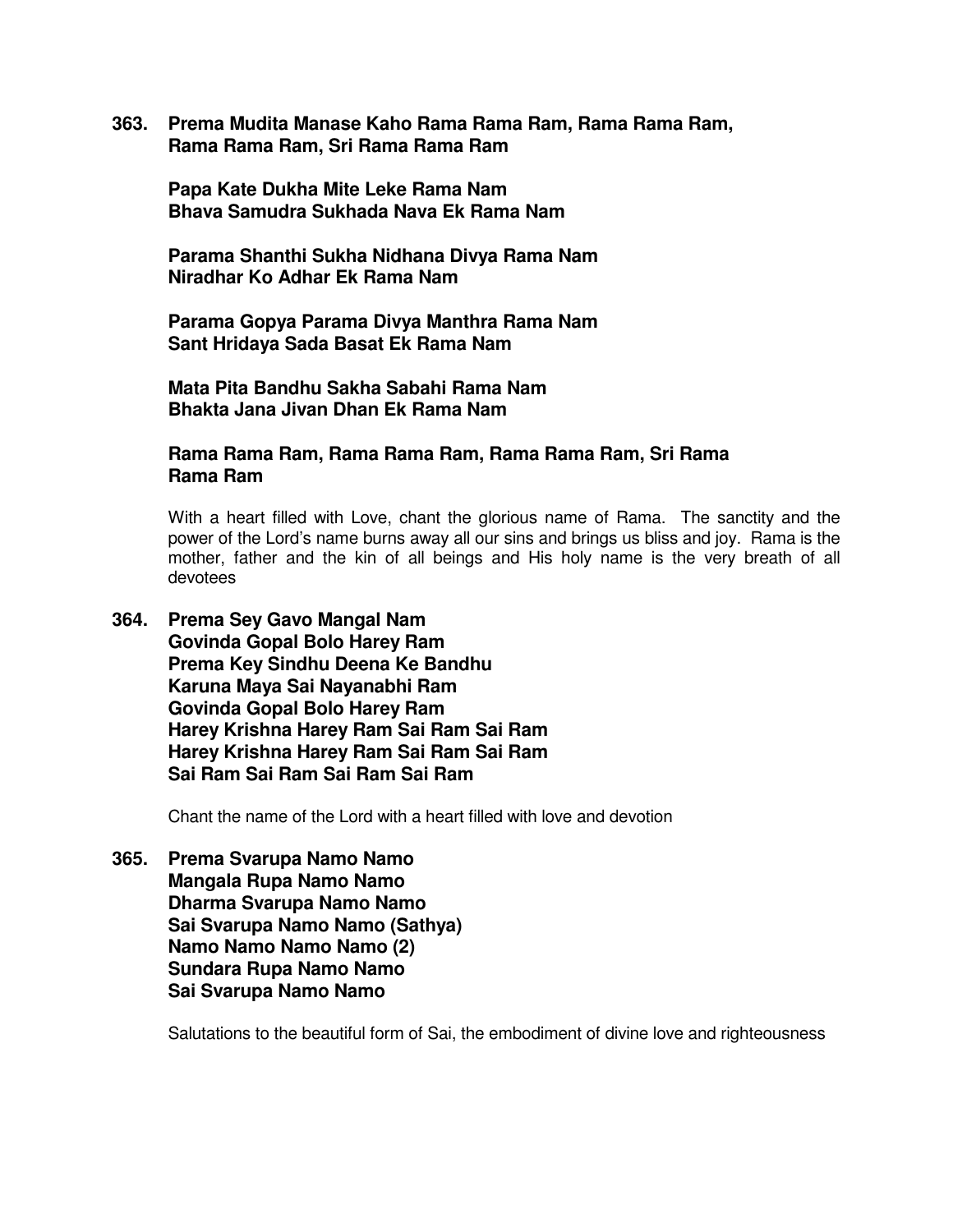**366. Purandara Ranga Harey Vitthala Pandhari Ranga Harey Vitthala Narahari Ranga Harey Vitthala Murahara Ranga Harey Vitthala**

> Krishna is extolled as Ranga Vitthala, another manifestation of the divine principle. The Lord destroys evil and bestows goodness on all

**367. Pyare Nanda Lal Darshan Deejo Yashoda Ke Bal Darshan Deejo Pyare Nanda Lal Darshan Deejo Natavara Lal Darshan Deejo Giridhara Bal Darshan Deejo**

> Praise to Krishna, the embodiment of divinity. The sweetness of His divine form fills us with bliss and joy

**368. Radha Krishna Govinda Muraare Muralidhara Govardhana Dhaare Shreekara Shubhakara Shanta Muraare Munijana Vandita Sadguna Shouray** 

> Worship Krishna, the God of auspiciousness, goodness and wealth. He is adored and worshipped by saints and sages as the repository of the highest virtues

#### **369. Radha Krishna Karuna Lola Radhey Govinda Radhey Govinda Murali Govinda Radhey Radhey Govinda Murali Govinda**

Celebrate with joy the wondrous form of Krishna, benefactor of compassion and bliss.

**370. Radhey Govinda Harey Murari Shyama Mukunda Harey Murari Radhey Govinda Harey Murari Krishna Mukunda Harey Murari Sai Mukunda Harey Murari**

Chant the many names of Lord Krishna - Radhey Govinda, Murari, Shyam, Mukunda, Sai.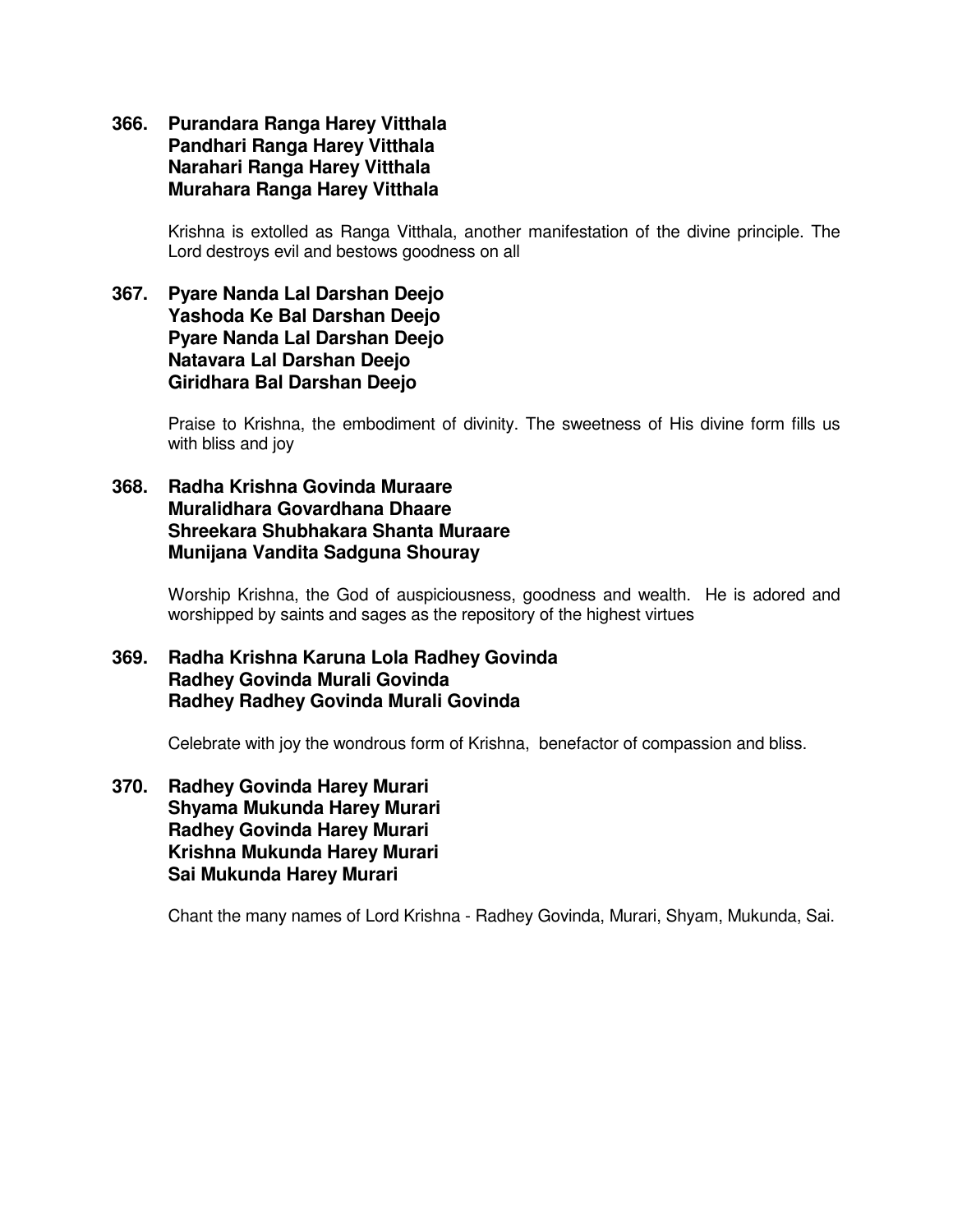**371. Radhey Govinda Jaya Jaya, Radhey Gopala Dina Natha Govinda Rasavilola Gopala Radhey Govinda Jaya Jaya, Radhey Gopala Anatha Natha Govinda, Rasavilola Gopala Govinda Jaya Govinda, Gopala Jaya Gopala Radhey Govinda Jaya Jaya, Radhey Gopala Radha Lola Govinda, Rasavilola Gopala Govinda Jaya Govinda, Gopala Jaya Gopala.** 

Song celebrating the glory of Lord Krishna

**372. Radhey Govinda Gopala Jaya Govinda Radhey Gopala Govinda Govinda Govinda Sai Govinda Govinda Gopala Radhey Govinda Gopala Jaya Govinda Radhey Gopala Krishna Madhusudana Madhusudana Krishna Sai Gopala, Gopala Gopala**

> Adoration of Krishna, worshipped as Radhey Govinda. Radha symbolizes Nature which is another form of the Lord Himself. Radha is 'Dhara' - one who worships in a never-ending, continuous stream of devotion (Baba)

**373. Radhey Mukunda Murari Govinda Govinda Govinda Ananda (3) Radhey Mukunda Murari Govinda Giridhari Giridhari Ananda (3) Radhey Mukunda Murari Govinda**

Chant the name of Krishna as Mukunda, Murari, Govinda and Giridhari.

**374. Radhey Mukunda Murari Govinda Govinda Govinda Ananda Govinda Giridhari Giridhari Ananda Ananda (3) Radhey Mukund Murari Govinda Govinda Govinda Ananda Govinda Murali Manohar Sai Gopala (3)** 

Chant the name of Krishna as Mukunda, Murari, Govinda and Giridhari.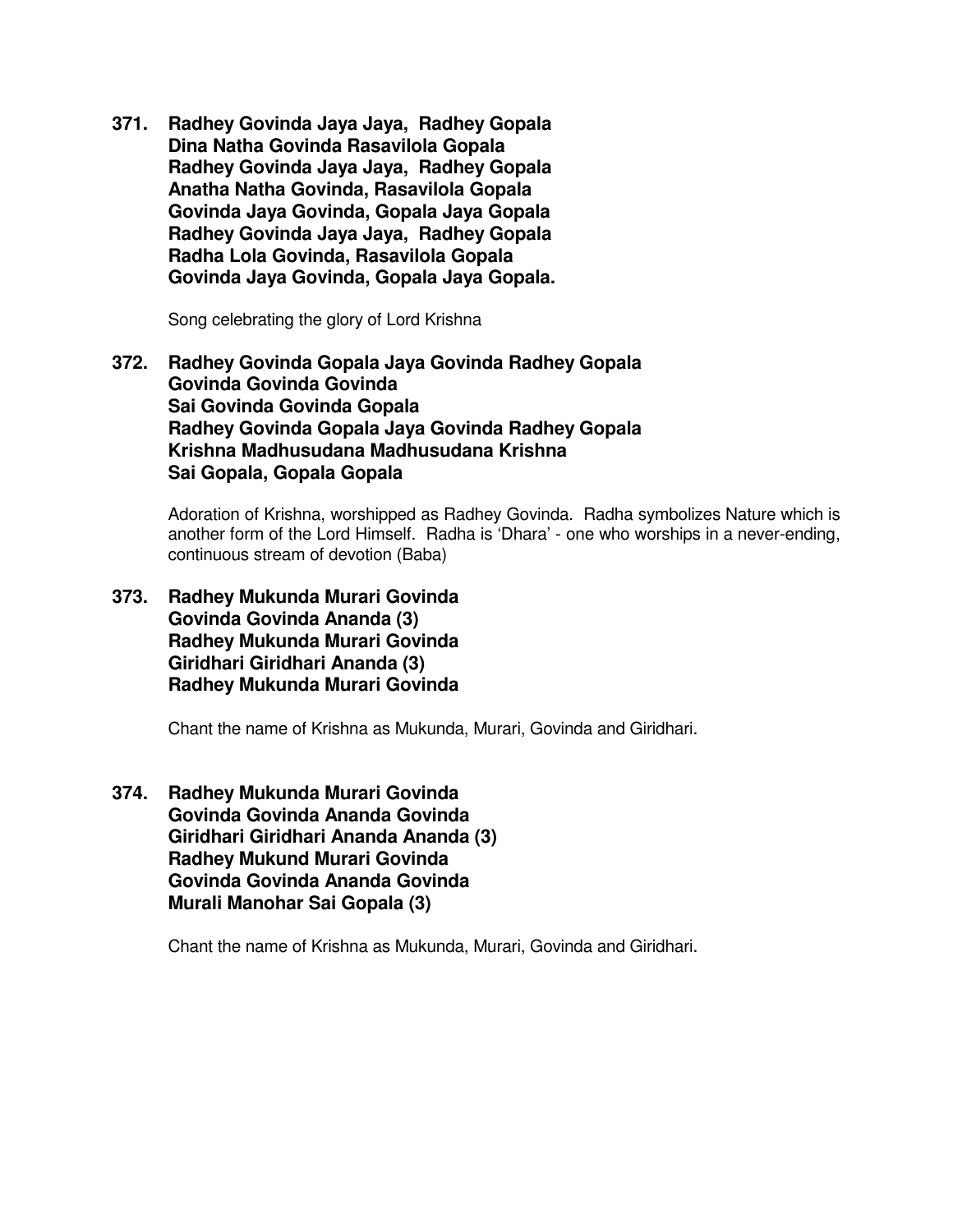## **375. Radhey Radhey Govinda Radhey, Radhey Radhey Govinda Radhey Radhey Govinda Radhey Radhey Govinda Radhey, Radhey Radhey Govinda Radhey Brindavana Ke Shyama Sundara, Shyam Bolo Radhey Radhey Jaya Radhey Radhey Radhey, Jaya Jaya Jaya Sri Radhey.**

Chant with joy the name of Krishna, also addressed as Radhey Govinda. Krishna is the Lord, Radha is Nature.

**376. Radhey Shyam Panduranga Vithale Rakhumai Panduranga Purandara Vithale Rakhumai Radhey Shyam Panduranga Vithale Rakhumai Panduranga Purandara Vithale Rakhumai**

> Chant the name of Krishna, the beloved Lord of Radha (Nature). He is also worshipped as Shyam, Panduranga

**377. Radhey Shyam, Radhey Shyam, Radhey Gopala Jaya Madhava Jaya Keshava Jaya Murali Gana Lola Radhey Shyam Radhey Shyam Radhey Gopala Pandari Natha Parama Dayala Parti Purisha Sai Deva (Putta) Jaya Madhava Jaya Keshava Jaya Murali Gana Lola.** 

> Adoration of Krishna as the divine Master. Krishna is the Lord of Radha who symbolizes Nature. Radha - Krishna symbolize the love of mankind for God

**378. Radhika Manohara Madana Gopala Deena Vatsala Hey Raja Gopala Bhakta Jana Mandaara Venu Gopala Muralidhara Hey Gaana Vilola** 

> Glorify the divine name of Krishna - the refuge of the distressed and the object of the highest worship by His devotees

**379. Raghunandana Hey Raghunandana (2) Pyarey Merey Nandana Raghunandana Raghunandana Hey Raghunandana Rajiv Lochan Raghunandana Dasharatha Tanaya Raghunandana Dasha Mukha Mardana Raghunandana Janaki Jeevana Raghunandana Raghunanda Hey Raghunandana**

Praise in honor of Lord Rama, the beloved scion of the Raghu lineage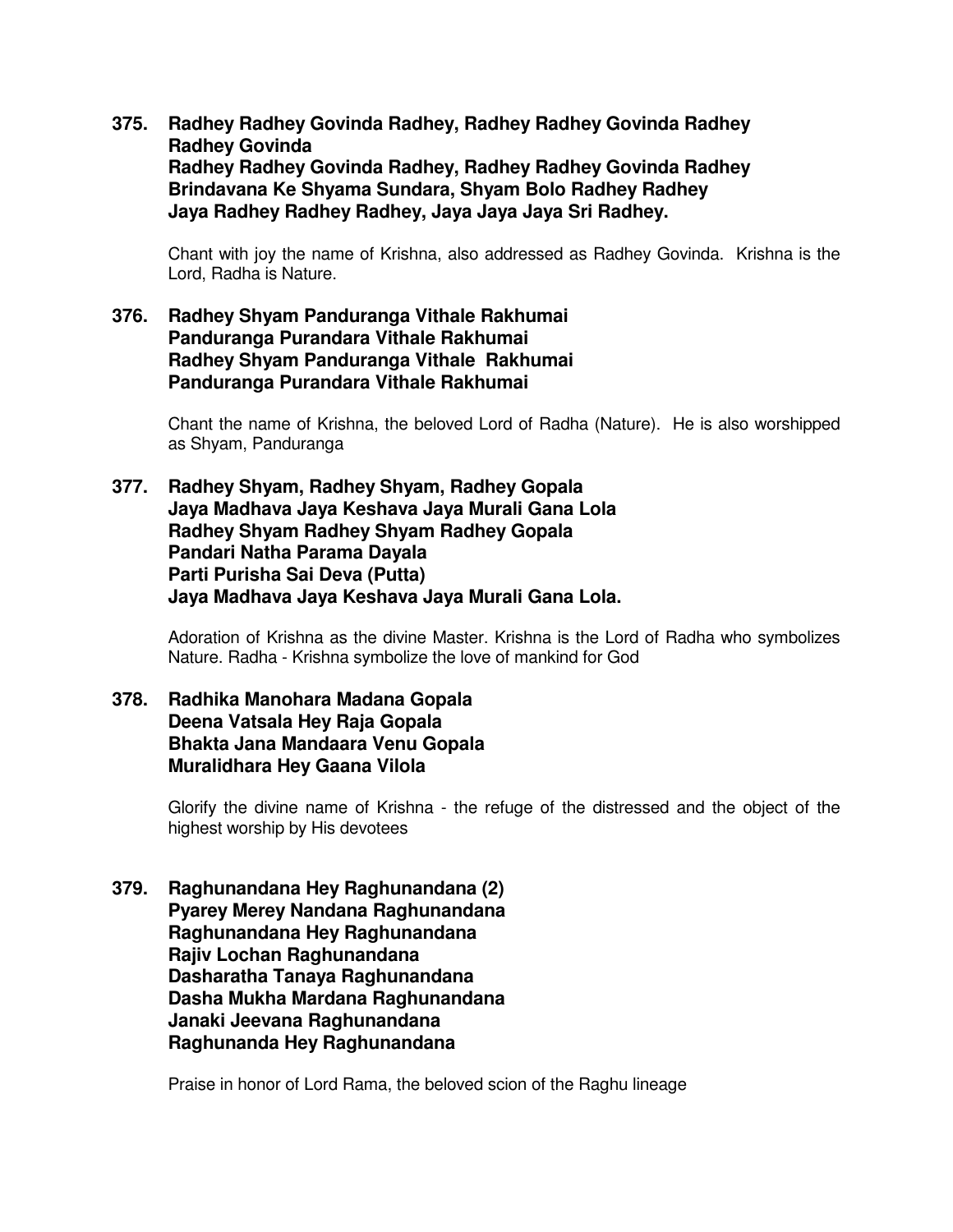**380. Raghu Nandana Raghava Rama Harey Hey Janaki Jivana Rama Harey Hey Rajiva Lochana Rama Harey Sita Rama Harey Sai Harey Hey Rajiva Lochana Rama Harey**

Worship the divine and enchanting form of Lord Rama

**381. Raghupathi Raghava Raja Ram Patita Pavana Sai Ram Raghupathi Raghava Raja Ram Patita Pavana Sai Ram Rama Rama Jaya Raja Ram Rama Rama Jaya Sai Ram.** 

Prayer invoking the blessings of Lord Rama - the epitome of purity and sacredness

### **382. Raghupathe Raghava Raja Rama O Raja Rama O Sita Rama Raghupathe Raghava Dasaratha Nandana Raja Rama Kausalyatmaja Sundara Rama Rama Rama Jaya Raja Rama Raghava Mohana Megha Shyama Jaya Jaya Ram Jaya Jaya Ram Jaya Jaya Ram Jaya Jaya Rama Rama Sita Ram Patita Pavana Sita Pathey Rama O Raja Rama, O Sita Rama**

Chant the glory of Lord Rama

**384. Raghupati Raghava Raja Ram Patita Pavana Sita Ram Sita Ram Sita Ram Bhaja Pyare Tu Sita Ram Ishvar Allah Tere Nam Sab Ko Sanmati Dey Bhagavan Hey Bhagavan Hey Bhagavan Sabako Sanmati Dey Bhagavan**

Prayer invoking the divine Lord Rama to grant us wisdom and grace. All forms of the divine are attributed to Rama.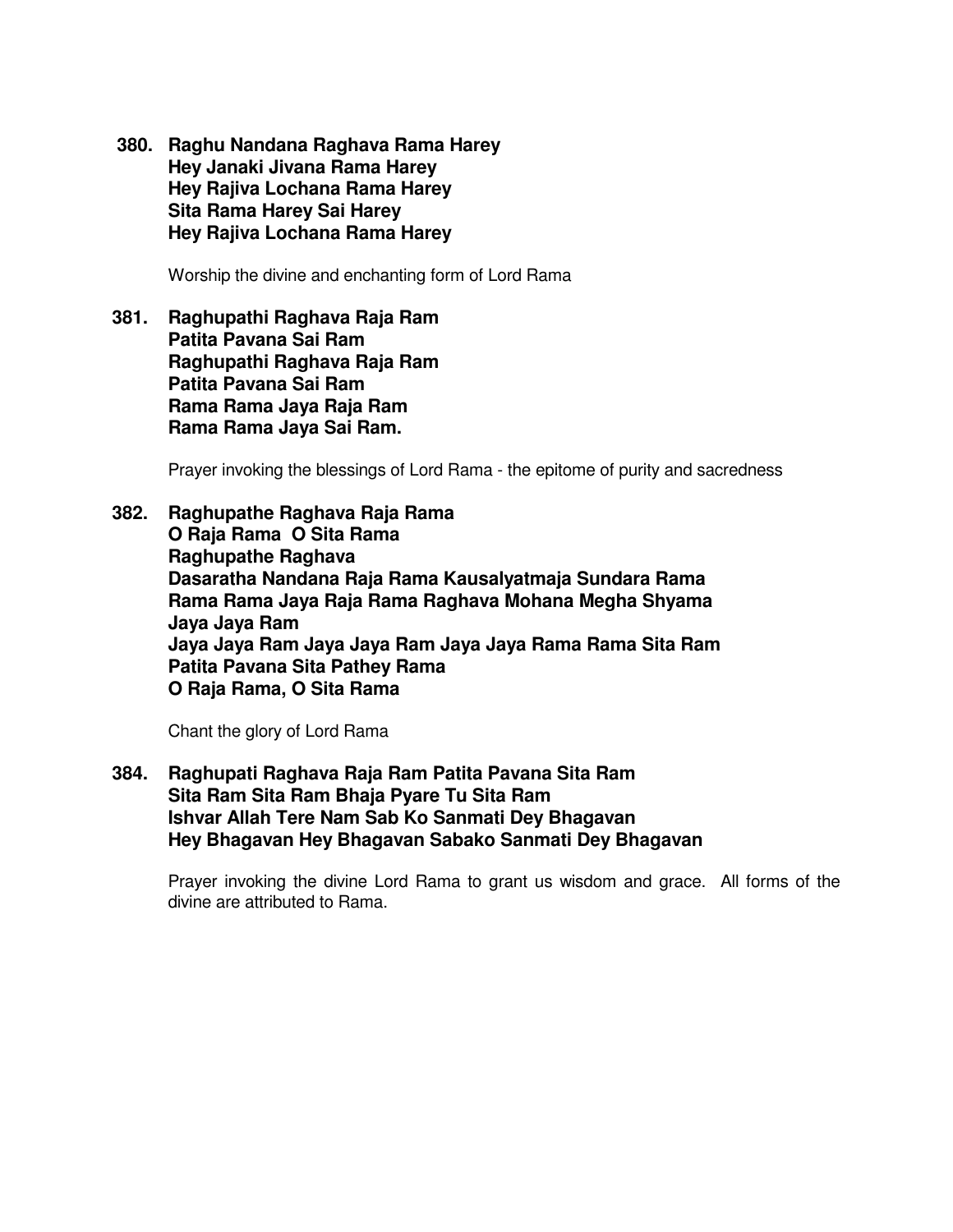**385. Raghupathey Sri Ramachandra Raghava Daya Nidhe (2) Madhava Sri Radhikesha Govinda Harey Krishna (2) Pashupathey Sri Parvateesha Shankara Sada Shiva (2) Sai Rama Sai Krishna Sathya Sai Maheshvara (2)**

> Rama, the embodiment of compassion; Krishna, the embodiment of divine love; Shiva, the embodiment of auspiciousness and Sai, the embodiment of all forms of divinity is adored and worshipped.

**385. Raghuvira Ranadhira Rama Rama Ram Rakhumai Vitthala Shyam Shyam Shyam Sukumara Sundara Rama Rama Ram Shirdisha Saisha Rama Rama Ram** 

Chant the name of Lord Rama, Krishna and Sai

**386. Ram Bhajo Re, Shyam Bhajo Re Parti Gopal, Sai Ram Bhajo Re Ram Bhajo Re, Shyam Bhajo Rd Ram Hai Sai Tu, Shyam Hai Sai Jag Paripalak, Pavan Sai Nand Ke Dulare, Yashoda Ke Pyare Ram Bhajo, Ram Bhajo, Ram Bhajo Re**

> Chant the name of Rama, Krishna, and Sai. Sai is adored as Rama, Krishna and as symbolizing divinity in its all forms

**387. Ram Raheem Ko Bhajane Vale Tere Pujari Baba Tera Naam Ek Sahara (3) Tumhi Ho Geeta Tumhi Ramayan Tumhi Ho Veda Puran Tera Naam Ek Sahara (3) Sathya Dharma Ki Jyot Jalane Aye Parti Vihari O Dekho Aye Kunja Vihari Tera Naam Ek Sahara (3)** 

> Exaltation to Sathya Sai who is worshipped as Rama and Raheem! Sai's holy name is our salvation. Sai is the essence of all scriptures and He has come to light the lamp of Love and righteousness in our hearts.

**388. Ram Ram Bhajomana Harey Harey (3) Raghupathi Raja Rama Ram Patita Pavana Sita Ram Sai Ram Bhajomana Harey Harey (3)**

Let our minds be always filled with the sacred name of the Lord as Rama, Sai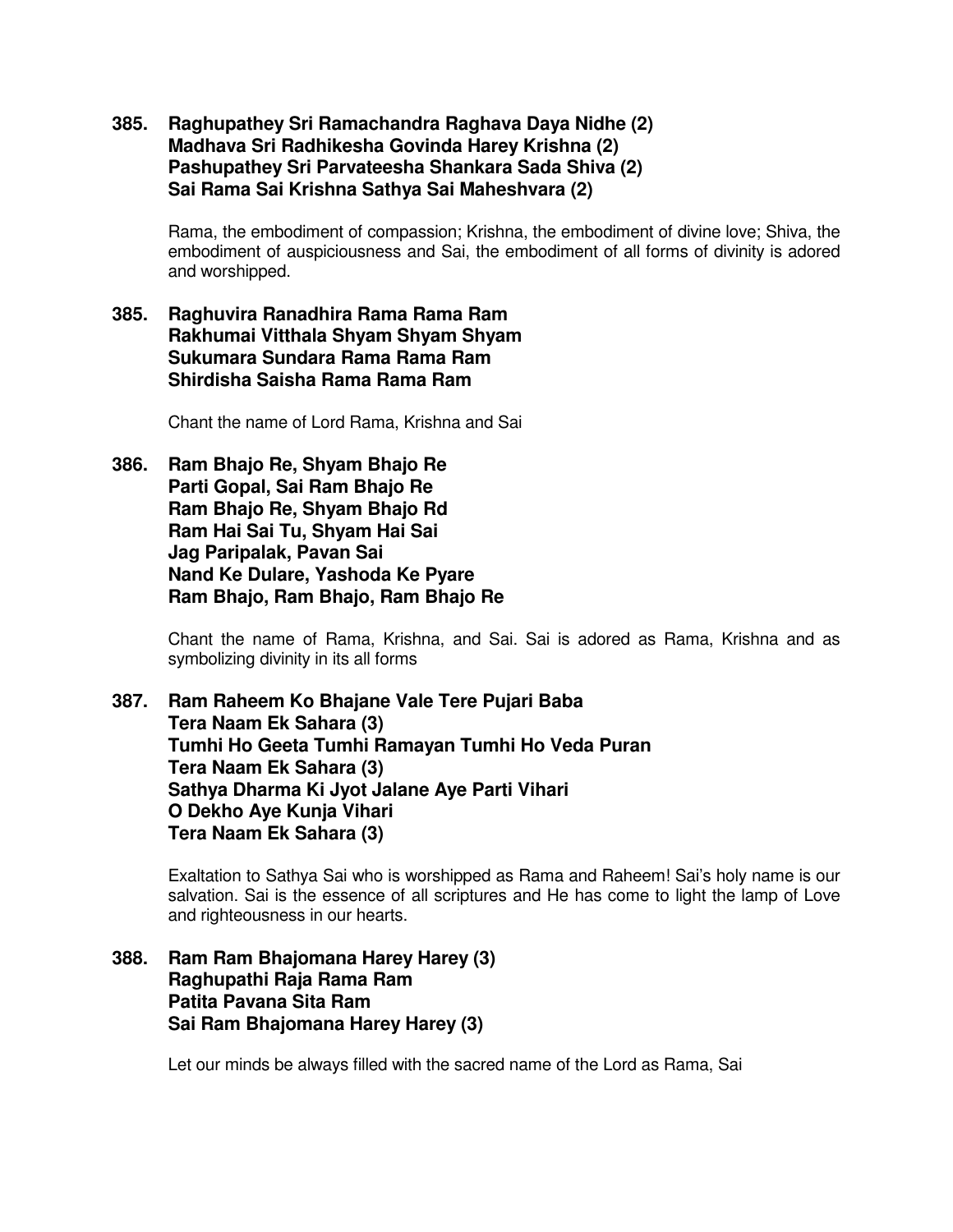#### **389. Ram Ram Ram Ram Ram Naama Taarakam Rama Krishna Vasudeva Bhukti Mukti Daayakam Jaanaki Manoharam Sarva Loka Naayakam Shankaraadi Sevyamaana Punya Naama Keertanam**

Chant the name of Lord Rama, whose name is a powerful mantra that grants salvation to us. Rama Is the object of worship in all the worlds and he is the embodiment of Dharma

**390. Rama Bhagavan, Rama Bhagavan, Rama Bhagavan Sita Rama Bhagavan Krishna Bhagavan, Krishna Bhagavan, Krishna Bhagavan, Radhey Krishna Bhagavan Prema Bhagavan, Prema Bhagavan, Prema Bhagavan, Sai Prema Bhagavan Hari Bhagavan, Hari Bhagavan, Hari Bhagavan, Hari Hara Bhagavan Atma Rupa Bhagavan, Paramatma Rupa Bhagavan Shirdi Svarupa, Sathya Svarupa, Prema Rupa Bhagavan.** 

Celebrating all forms of divinity - Rama, Krishna, Hari, Sai as the embodiments of Love and the Eternal Spirit

**391. Rama came, Krishna came, our Lord has come, His name is Sai Give us peace and grant us release Baba Baba Sai Baba, Baba Baba Sai Baba. One of Mercy, Wisdom and Truth, Give us Your Blessing, Lord of Light You are Mother, Father and friend Baba Baba Sai Baba, Baba Baba Sai Baba.** 

**392. Rama Harey Sai Krishna Harey Sarva Dharma Priya Sai Harey Allah Ishvar Sai Harey Nanak Yesu Buddha Harey Zorashtra Mahavira Sai Harey Sarva Dharma Priya Sai Harey**

Worship Sai, Who is the embodiment of all religions

**393. Rama Krishna Prabhu Tu Jaya Ram Jaya Ram Sai Krishna Prabhu Tu Sai Ram Sai Ram Yesu Pita Prabhu Tu Hey Ram Hey Ram Allah Ishvara Tu Allah Ho Akbar Shirdi Sai Prabhu Tu Sai Ram Sai Ram**

You are Lord of all. We chant Your glory in many names and forms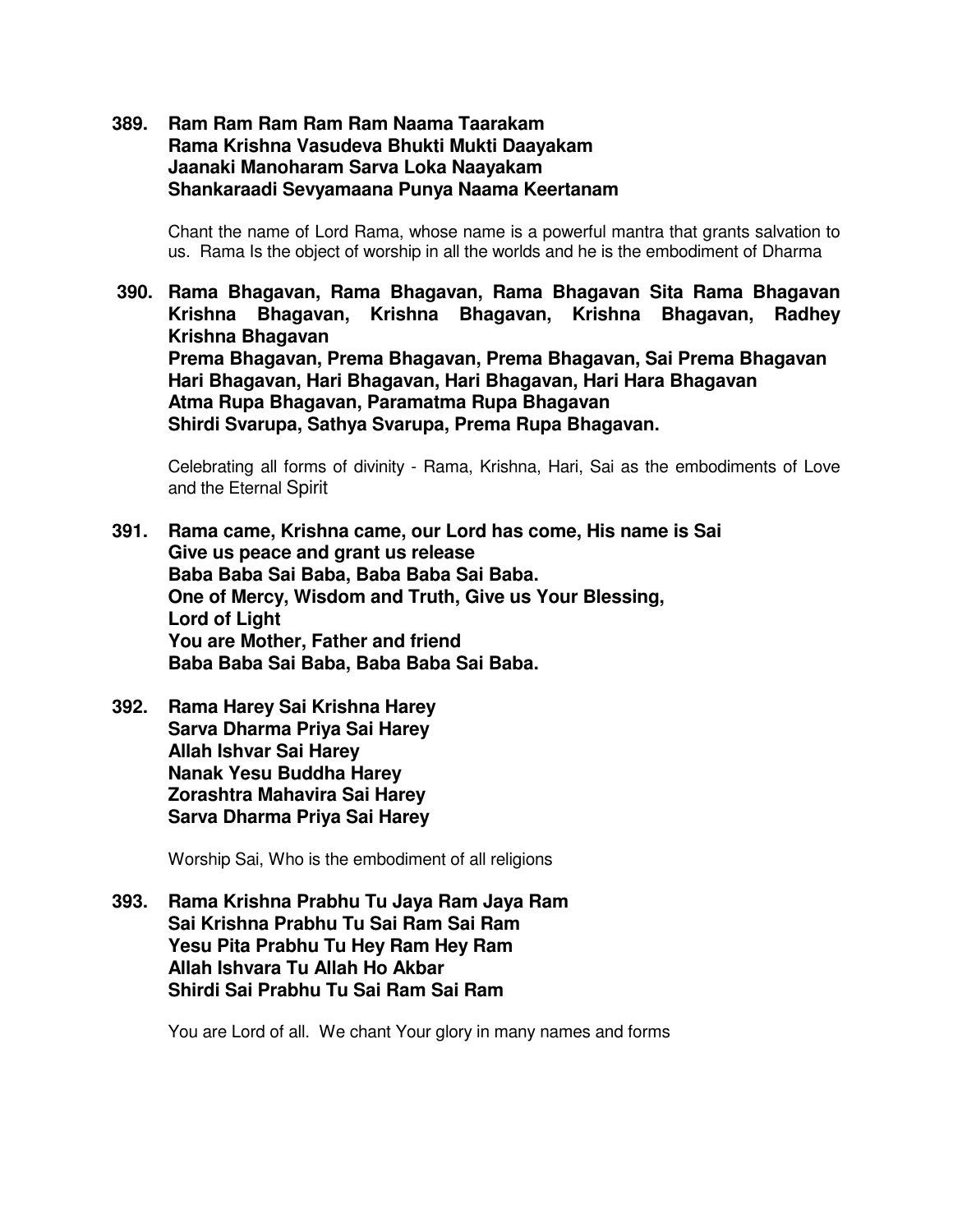#### **394. Rama Lakshman Janaki, Jaya Bolo Hanuman Ki (4)**

Celebrating the glory of Rama, Lakshman, Sita and Hanuman

**395. Rama Rama Ram, Raghunandana Hey Ghana Shyam Sri Ram Jaya Ram Jaya Jaya Ram Sri Ram Jaya Ram Jaya Sai Ram (Bolo) (2) Raghupati Raghava Raja Ram Patita Pavana Sita Ram Sri Ram Jaya Ram Jaya Jaya Ram Sri Ram Jaya Ram Jaya Sai Ram (Bolo) (2)** 

Chant the glory of Lord Rama

**396. Rama Rama Sai Rama Partipurisha Sai Ram Rama Rama Sai Rama Madhura Manohara Sundara Nam Shyamala Komala Nayanabhi Ram Ravikula Mandana Raja Lalama Parama Pavana Mangala Naam**

> Worship Rama, the embodiment of divine glory. Sai, addressed as Sai Ram delights the hearts of devotees who behold his glorious form

**397. Rama Rama Sai Ram, Sita Rama Radhey Shyam (2) Parti Purishvara Sai Ram Rama Rama Sai Ram, Sita Rama Radhey Shyam Dasharatha Nandana Sita Ram, Vasudeva Nandana Radhey Shyam Easwaramba Nandana Parti Purishvara Sai Ram.** 

Chant the name of Lord Rama and Lord Sai Rama. (Rama is the son of King Dasharatha, Krishna is the son of Vasudeva and Sai is the son of Eshvaramma)

**398. Rasa Vilola Nandalala Radha Madhava Nandalala Rasa Vilola Nandalala Nanda Kishora Nandalala Navanitha Chora Nandalala Nandalala Sai Nandalala (3)**

> Krishna is portrayed as engaged in a divine dance with His devotees, symbolizing man's relationship with God. Song glorifies Lord Krishna and His divine qualities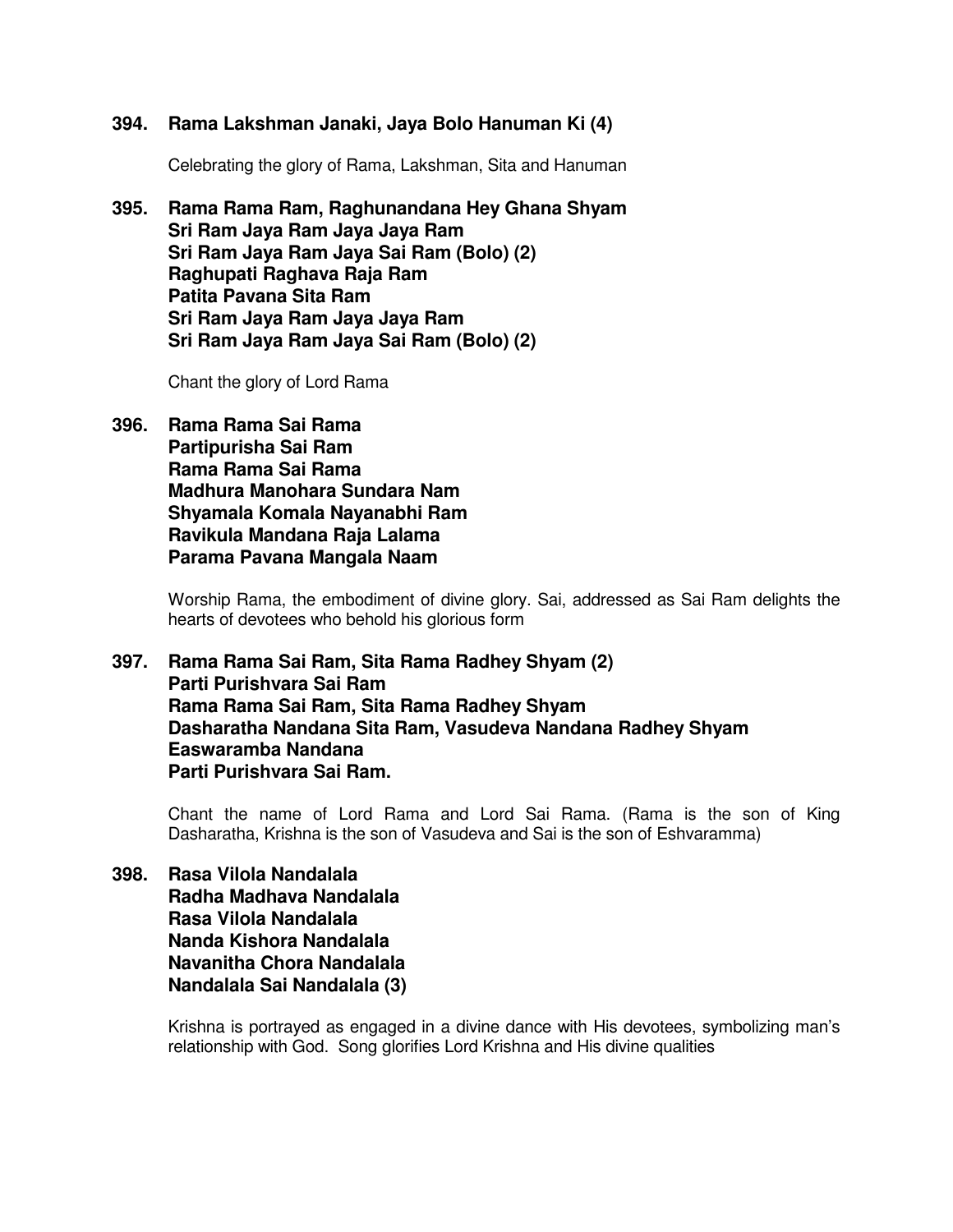- **399. Rejoice in the Lord Sai always and again I say Rejoice Rejoice, Rejoice, and again I say Rejoice.**
- **400. Repeat His Name, Sai Ram Sai Ram Say It with Love, Sai Ram Sai Ram Picture His Form, Sai Ram Sai Ram He's Everywhere, feel Him shining within you Rama Rama Ram Ram Sai, Rama Rama Ram Ram.**
- **401. Rhuma Jhuma Nacho Nanda Gopal Madhava Murahara Madana Gopal Rhuma Jhuma Nacho Nanda Gopal Radha Manohara Natavara Lal Govinda Giridhara Murali Gopal**

Adoration of the glory of Lord Krishna in His various manifestations

**402. Sadguru Brahma Sanatana Hey Parama Dayaghana Pavana Hey Janmaja Dukha Vinashaka Hey Jagadoddharana Karana Hey Sai Krishna Janardhana Hey Bhava Bhaya Jaladhi Tarana Hey**

> Prayer to Sathya Sai, the Divine Teacher to remove our worldly suffering and bestow upon us His compassion and blessings

**403. Sahara Do Bhagavan Mujhe Daya Karo Mujhe Kripa Karo Sanmati Do Bhagavan Sahara Do Bhagavan Sada Saath Raho Hey Bhagavan Sada Raksha Karo Hey Bhagavan Shanti Bhakti Prema Do Bhagavan**

> Invoking Sathya Sai to protect and foster us. May Sai be ever with us and bless us with His peace, devotion and love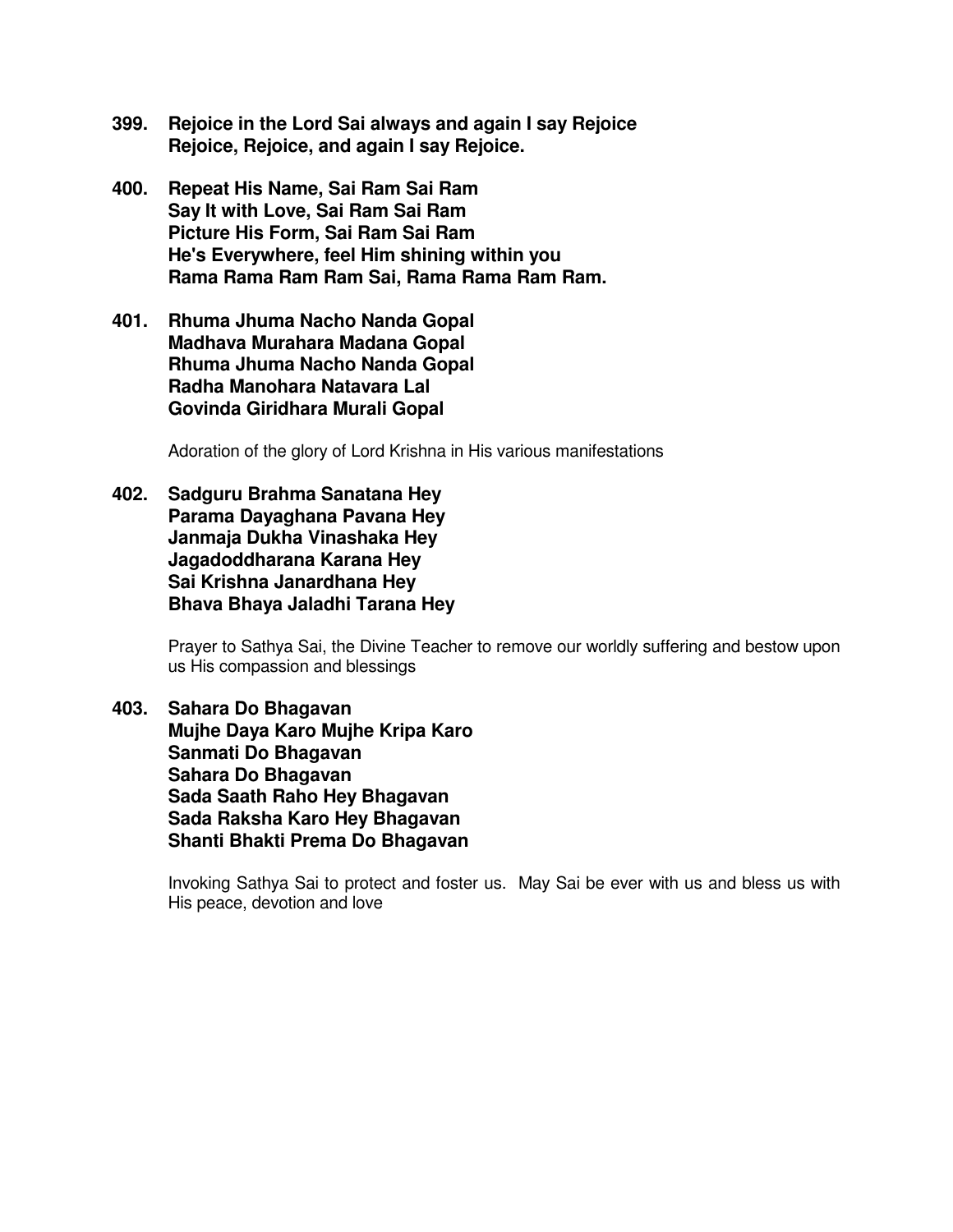**404. Sai Avatara Yuga Avatara Deena Dayala Sankata Haara Sai Avatara Yuga Avatara Sai Brahma Sai Vishnu Sai Maheshvara (Sathya) Sai Avatara Yuga Avatara Sathya Sai Prema Sai Sab Dharmonke Baba Sai Sai Parameshvara (Sathya)**

> Adoration of the Avatar of this age - Sathya Sai, the embodiment of Truth, Righteousness, Peace and Love

**405. Sai Baba Narayana, Sathya Sai Baba Narayana Omkaram Baba, Omkaram Baba Sathya Sai Narayana Hari Hari Hari Narayana, Hari Sathya Narayana**

> Sing the glory of Sathya Sai, the embodiment of the Supreme Lord, Narayana and the primordial sound Aum

**406. Sai Baba Pranam Shirdi Baba Pranam O Merey Atma Ram Lelo Merey Pranam (Sai) Ishvara Allah Ram Sub Ke Ghar Sai Ram Puran Karo Merey Kaam Parama Shanthi Priya Ram**

> Salutations to Sai Baba. Prayer invoking Baba to accept our prayers. Sai, the essence of all forms of divinity, is the eternal indweller in our hearts and He fulfils all our aspirations

**407. Sai Baba Sai Baba Tum Ho Merey Sai Baba Tum Ho Merey Pran Baba Sai Baba Sai Baba Sath Raho Merey Sai Baba Tum Bina Koi Nahi Sai Hamarey**

Prayer invoking Sai Baba to be our companion as he is our very essence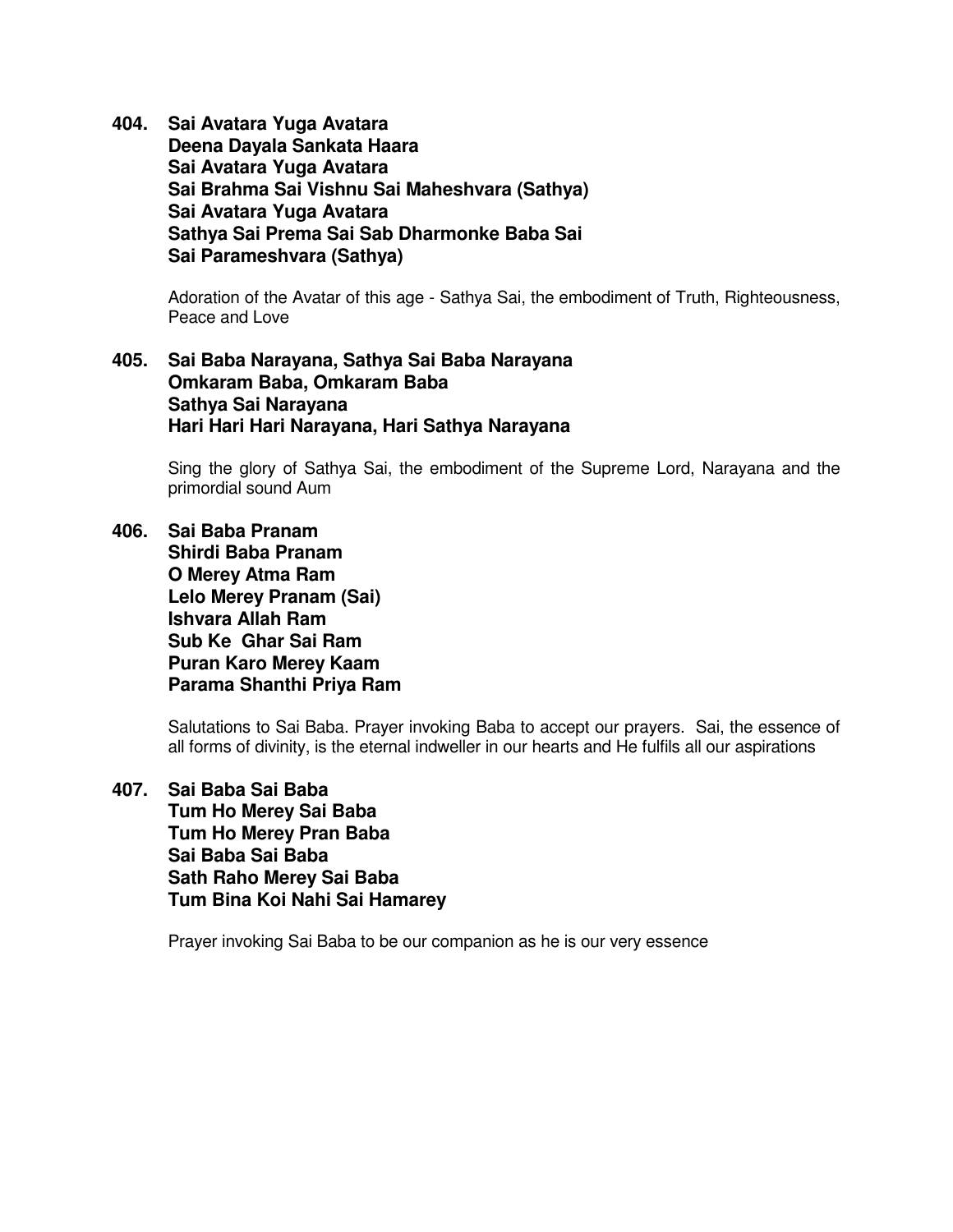**408. Sai Baba, Sai Baba, Sathya Sai Avatar of the Lord Rama Krishna Jesus Mohammed, Buddha Zorashtra Sai Ram Every name is Your holy name Sai, every form is Your form divine Sai Baba, Sai Baba, Sathya Sai Avatar of the Lord** 

 **Let me reach You, dear Sai, let me reach You, let me reach You inside of my heart Let me serve You, dear Lord with my service, let me serve You dear Lord, with my Love I surrrender to You, I surrender to You, Lord Sri Sai Ram** 

- **409. Sai Baba's coming to fill up our hearts Fill up our hearts from His ocean of Love Sai Baba's coming to fill up our hearts, Fill up our hearts, and quench the thirst for Love Share it with others, it's the miracle of Love Fill up our hearts, fill up our hearts, fill up our hearts from His ocean of Love Baba fill up my heart, fill up my heart from Your ocean of Love.**
- **410. Sai Bhajana Bina Sukha Shanthi Nahi Hari Nama Bina Ananda Nahi**

 **Prema Bhakthi Bina Uddhara Nahi Guru Seva Bina Nirvana Nahi Sai Bhajana Bina Sukha Shanthi Nahi** 

 **Japa Dhyana Bina Samyoga Nahi Prabhu Darash Bina Pragnana Nahi Daya Dharma Bina Sat Karma Nahi Bhagavan Bina Koi Apna Nahi Sai Nath Bina Paramatma Nahi**

Without singing to the Lord, there's no peace or happiness Without praising His Name, there's no feeling of bliss

 Without Love and devotion, we never will be free Without service to Him, no salvation can there be

 Without singing to the Lord, there's no peace or happiness We find union with Him when our minds are at rest

 The best wisdom is seeing the Lord everywhere The most righteous of deeds shows compassion and care

 There is no one as near and dear as the Lord He is present in all and in all can be adored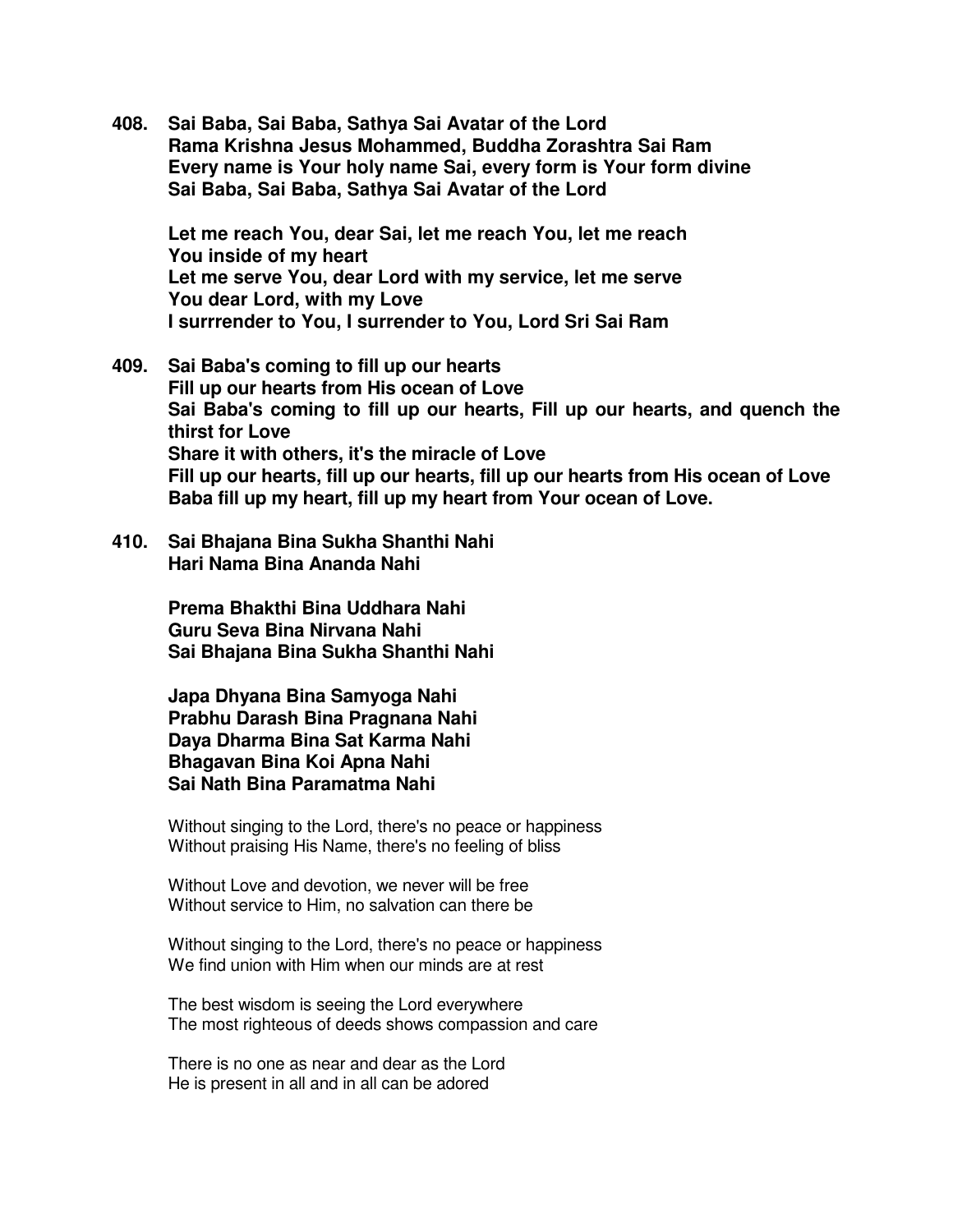**411. Sai Bhavani Sai Bhavani Sai Bhavani Maa (2x) Shubhankari Abhayankari Jaya Sai Bhavani Maa Sai Bhavani Sai Bhavani Sai Bhavani Maa Durga Lakshmi Sarasvati Jaya Sai Bhavani Maa Gayatri Shiva Gauri Maheshwari Sai Bhavani Maa**

> Salutations to the Divine Mother embodied as Sathya Sai. Sai is Durga, Lakshmi, Sarasvati, Gayatri, Bhavani, Gauri and all forms of the Divine Mother

**412. Sai Govinda Sai Gopala Sai Ram Bansi Dhara Bansi Dhara Hey Chitta Chora Sai Govinda Sai Gopala Sai Ram Hey Natavara, Hey Natavara Nanda Kishora Ghana Shyama Sundara, Megha Shyama Sundara Sai Ram**

Song in praise of Sai as Govinda, Gopala and all forms and names of Krishna.

**413. Sai Hai Jivan Jivan Sathya Sai Sai Mera Jivan Sahara Sai Hai Jivan, Jivan Sathya Sai Tere Bina Sai Sub Hai Andhera Paar Karo Merey Jivan Naiya Charan Lagalo Mujhe Sai Kanhaiya**

.

Adoration of Sai as the very essence of our lives. He is the Light that will lead us to liberation

**414. Sai Hamarey, Hum Sai Ke, Aisa Pyar Hamara Sai Ram Hamara, Sai Ram Hamara Hindu Muslim, Sikh, Isahi, Sab Ka Palan Hara Sai Ram Hamara, Sai Ram Hamara Sathya Sai Hey Nam Tumhara, Shirdi Sai Avatara Sai Ram Hamara, Sai Ram Hamara**

> Prayer in adoration of Sai as our beloved Lord. Devotees from all paths - Hindu, Muslim, Christian, Sikh, etc. are accepted and welcomed by Sai

(sung in unison)

#### **415. Sai Harey Sathya Sai Harey Sathya Sai Harey Sathya Sai Harey Baba Harey Jaya Baba Harey Jaya Baba Harey Jaya Baba Harey**

Sing the Glory of Sathya Sai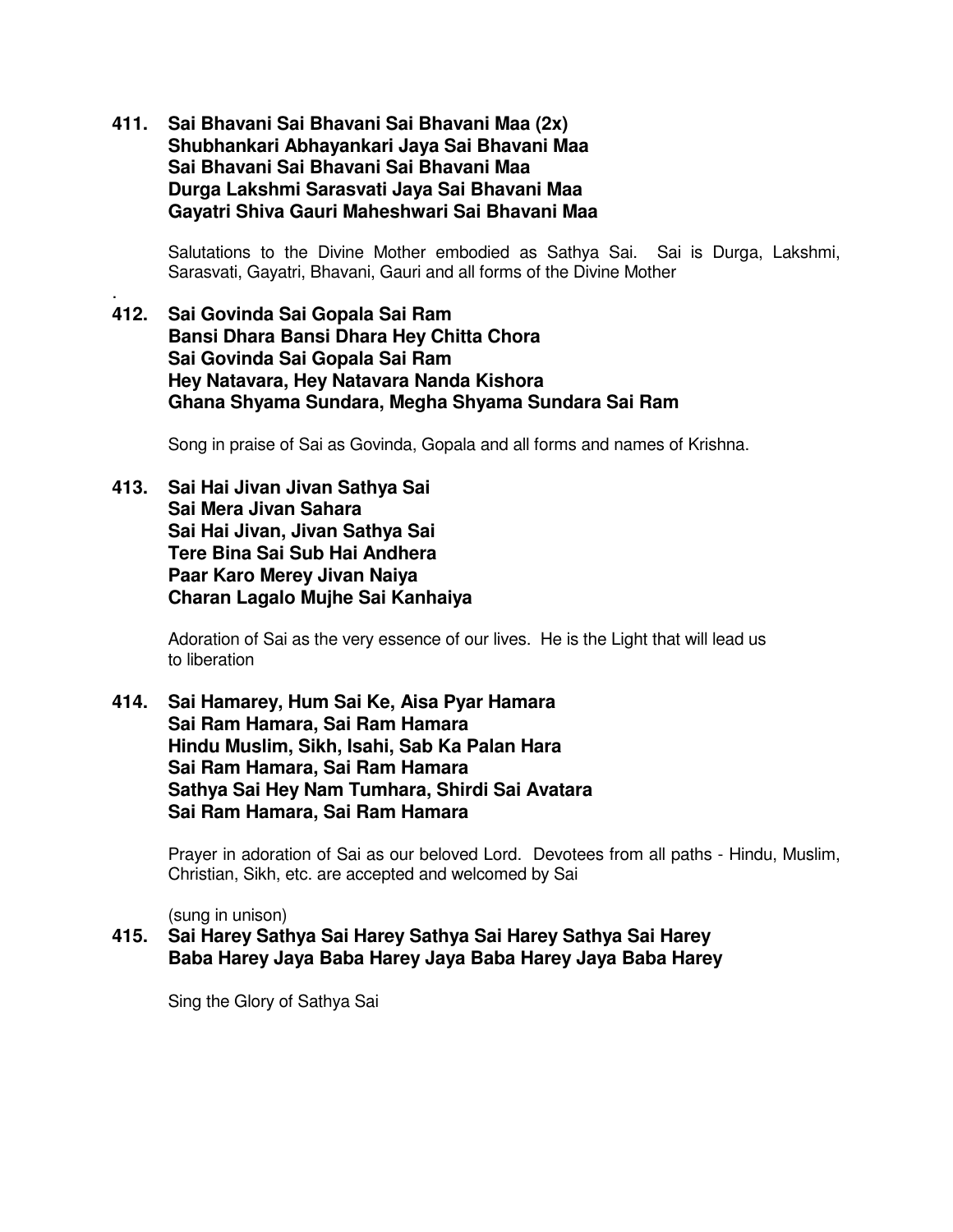#### **416. Sai Maha Deva**

# **Sathya Sai Maha Deva Parti Purishvara Hey Sai Baba Maheshvara Hey Nirupama Guna Sadana Sai Neeraja Dala Nayana Vibhuti Sundara Hey Sai Baba Maheshvara Hey**

Celebrate the glory of Sathya Sai, the Lord of Puttaparti. Sai is the epitome of divine effulgence and purity, and the Lord of the universe

### **417. Sai Mata Pita Deena Bandhu Sakha Tere Charano Mey Sai Mera Koti Pranam Mujhe Shakti Do Merey Sai Shiva Mujhe Bhakti Do Merey Sai Shiva Mujhe Mukti Do Merey Sai Shiva**

Sai is our Mother, Father, Brother and Friend. I salute at Your Lotus Feet. O! Lord Give us strength, devotion and liberation

## **418. Sai Narayana Narayana Sathya Narayana Narayana Gana Lola Prabhu Narayana Deena Pala Jaya Narayana**

Sathya Sai is worshipped as the form of the Supreme Lord, Narayana

**419. Sai Natha Bhagavan Sai Natha Bhagavan Sathyam Shivam Sundaram Sai Natha Bhagavan Buddham, Sharanam Gachhami Dharmam Sharanam Gachhami Sathyam Sharanam Gachhami Saisha Sharanam Gachhami**

> Dedicate yourself to the highest Enlightenment (Buddha), the highest righteousness (Dharma) and the highest Truth (Sathya). In doing so, you reach Sai who is the embodiment of all three principles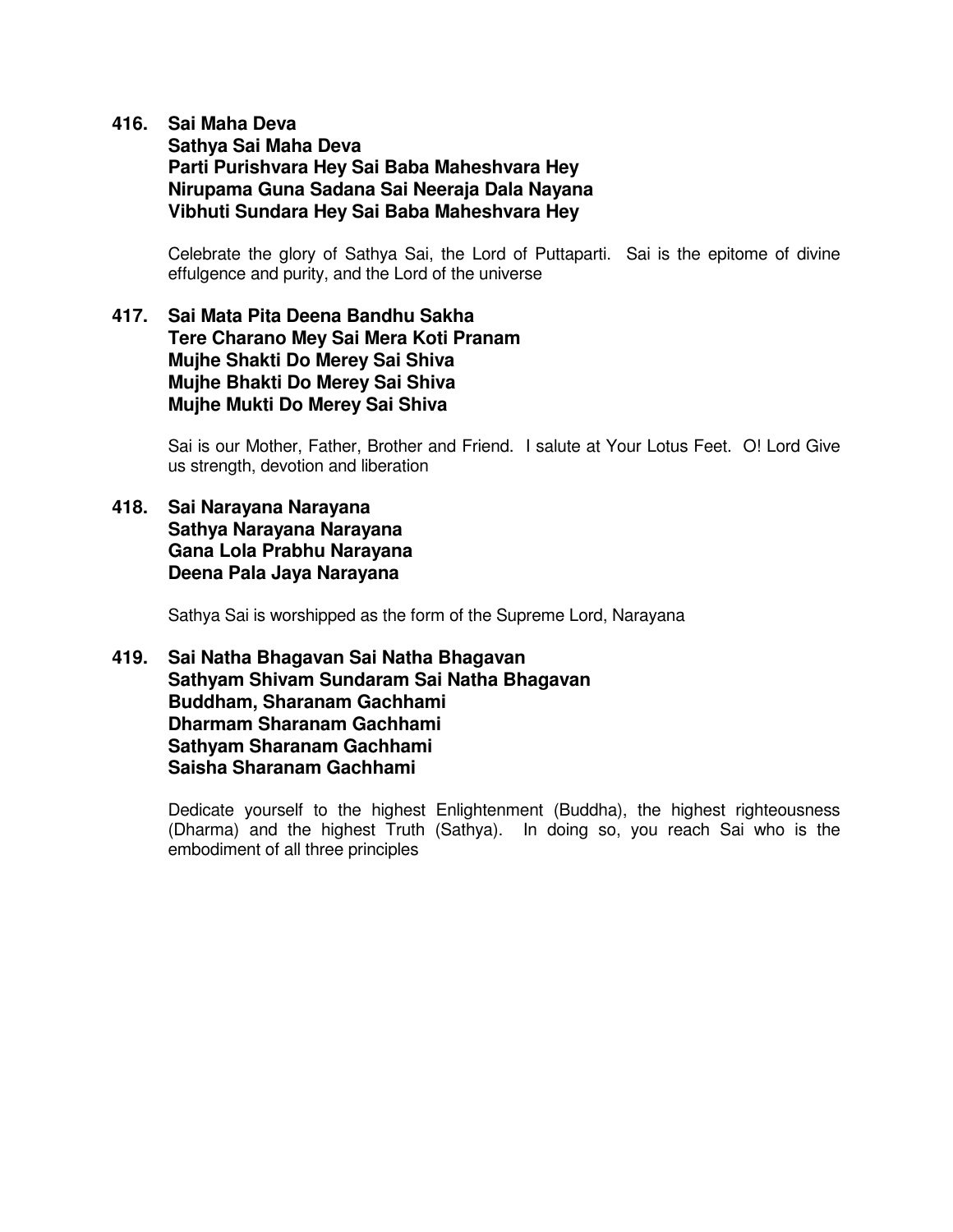- **420. Sai Ram Bhagavan O compassionate loving God O Stream of Mercy Divine Hear the cry of Humanity, O Great One Save us from Darkness Sai Ram Protector, Sustainer of Life In You we take refuge from strife O Stream of Mercy Divine**
- **421. Sai Ram Bolo, Bhagavan Nam Bolo Sita Ram Bolo, Jaya Radhey Shyam Bolo Ishu Nam Bolo, Guru Nanak Nam Bolo Allah Nam Bolo, Hey Shirdi Shyam Bolo**

Chant the name of Sai who is all forms and all names

**422. Sai Ram Ghana Shyam Bhagavan Tumhara Nam Tuma Bina Koi Nahi Rakhavale Tuma Bina Koi Aapath Samharey Tuma Bina Prema Koyi Nahi Denevalay Tum Ho Merey Atma Ram Baba Bhagavan, Tumhara Nam Sai Ram Tumhara Nam**

> Sathya Sai represents the infinite eternal Atman. Without the Lord's Grace, nothing is attainable. He is verily our true essence and our savior

**423. Sai Ram hear my call to you, Sai Ram hear my call Sai Ram my Lord, You must hear my call In my heart is a burning yearning for You I am waiting, I am praying, I am calling to You**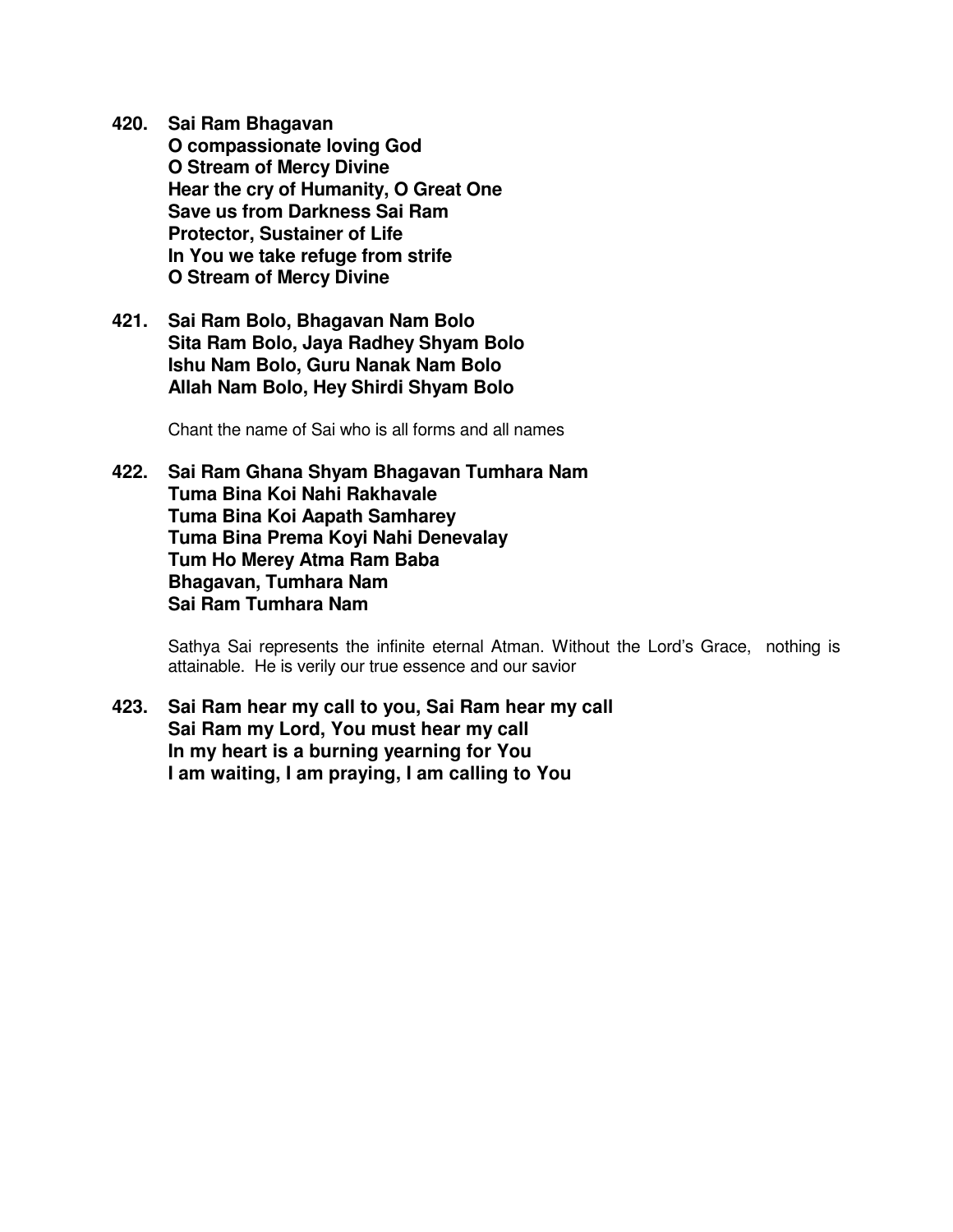**424. Sai Ram Jaya Sai Ram Pyare Sai Sai Ram Tum Hamarey Sai Ram Hum Tumharey Sai Ram Sai Ram Jaya Sai Ram Pyare Sai Sai Ram Paramatma Tum Sai Ram Antaryami Merey Ram Smarana Karo Sub Sai Ram Sai Ram Jaya Sai Ram**

> Sai Ram you are my beloved Sai. I am Yours and You are mine. You are the Indweller of my heart. Let us always chant the name of Sai Ram.

**425. Sai Ram, Sai Ram, Sai Ram Sathya Sai Sai Ram, Sai Ram, Sai Ram Sathya Sai Bhagavan Sai Ram, Sai Ram, Sai Ram Sathya Sai Prema Pradata Ram Parti Puri Bhagavan Mukti Pradata Ram Daya Karo Bhagavan Daya Karo Bhagavan Mujhe Kripa Karo Sai Ram**

> Sai is the Lord who showers Love and gives liberation. Let us pray to Him to bestow His mercy and grace on us

**426. Sai Ram Sai Ram, Sai Ram Jaya Sai Ram Partipurishvara Sai Ram Sai Ram Sai Ram Raghupati Raghava Raja Ram Patitapavana Sita Ram Ishvar Allah Terey Naam Sub Ko Sanmati Dey Bhagavan** 

Worship of Lord Sai - the embodiment of all names and forms and asking for His Grace

**427. Sai Ram Sai Krishna Kaliyuga Avatara (2) Narayana Avatara Kaliyuga Avatara Puttaparti Vasa Hey Bhagavan Prashanti Vasa Hey Bhagavan Kaliyuga Avatara (Sai) Narayana Avatara Kaliyuga Avatara Shirdi Sai Sathya Sai Prema Sai Avatara Kaliyuga Avatara (Sai) Narayana Avatara Kaliyuga Avatara**

Worshipping Sai as the avatar of the age and as the embodiment of all forms and names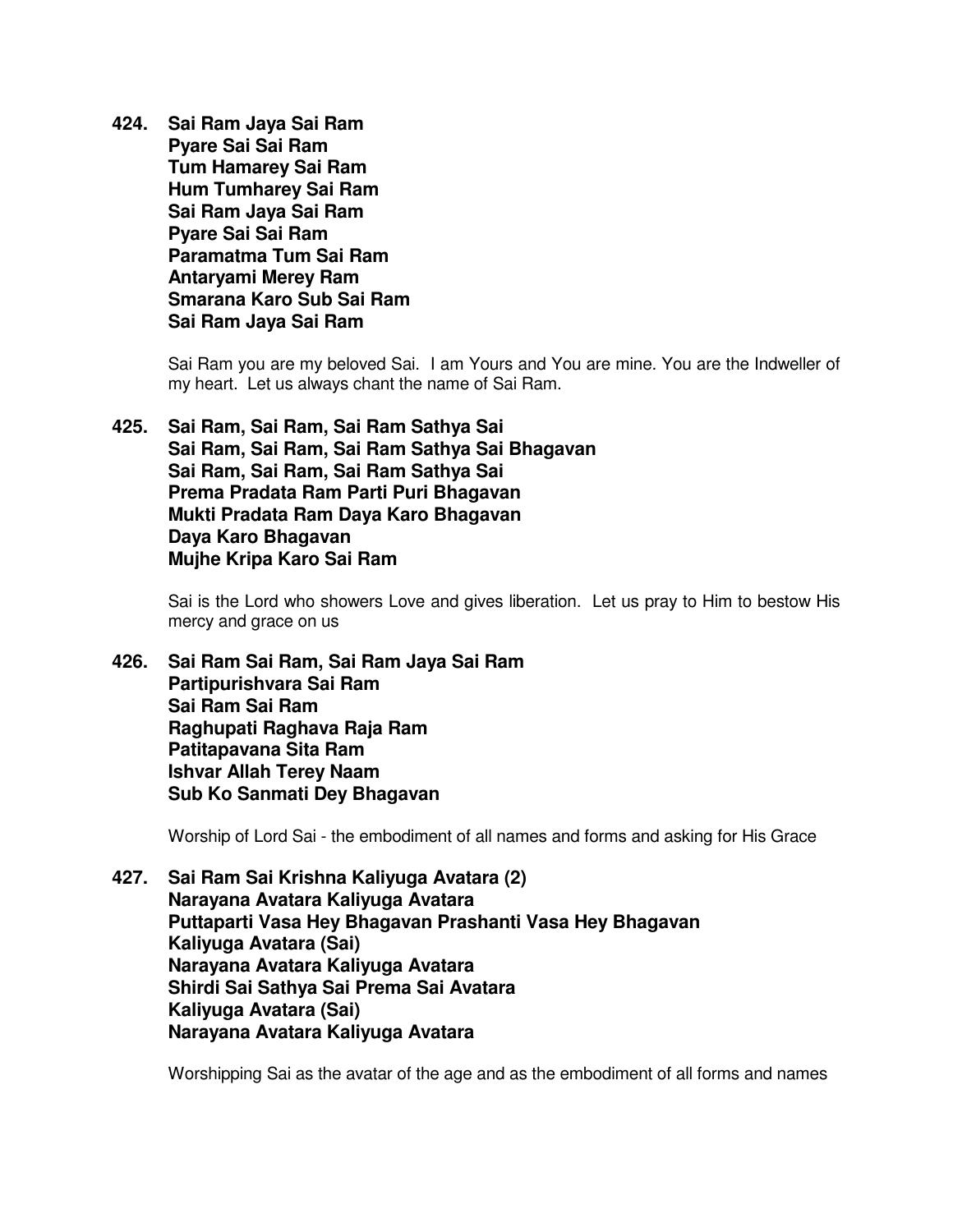**428. Sai Ram Sai Shyam Merey Sai Ram Merey Sai Merey Baba Merey Pran Nath Ram Sai Ram Sai Shyam Merey Sai Ram Terey Dvar Pe Mey Aaoon Mujhey Shanti Do Bhagavan Mujhey Shanti Do Bhagavan Merey Jeevan Mey Saath Raho Sai Nath Merey**

> Worship of Sai as Rama and Krishna incarnated. Prayer invoking Sai to grant us peace and to be always with us

**429. Sai Rama Harey Sai Krishna Harey Raghupathi Raghava Rama Harey Rajiva Lochana Rama Harey Sai Rama Harey Sai Krishna Harey Parti Purishvara Sai Harey**

> Chant the Name of Lord Sai Rama, Who removes miseries and sins. Worship the most pleasing divine form of the Lord - Rama, Krishna and Sai

**430. Sai Sai Smarana Karo Guru Charana Kamala Dhyana Karo Keshava Madhava Bhajana Karo Sadguru Sai Seva Karo (Sri)** 

Contemplate on the name of the divine Teacher Sai and worship His lotus feet

- **431. Sai Sai Sai sings my heart every day Let us never forget Thee, Let us never forget Thee (Sai) Baba You are able to touch my life You have made it worthwhile, You have made it worthwhile (Sai) We see Your amazing Grace everywhere You are my Guiding Light Baba, You are my Guiding Light.**
- **432. Sai Shankara Narayana Bhagavan Tum Ho Merey Pran (Baba) (2) Deejo Merey Prabhu Shanti Moorthi Sikhao Prabhu Mujhe Prema Aur Bhakti Shirdi Rupa Baba Hey Bhagavan Partipurishvara Hey Bhagavan Tum Ho Merey Pran (Baba)**

Praiise be to Sathya Sai, the embodiment of Shiva. Sai who is our very essence, may He grant us peace, love and devotion

(sung in unison)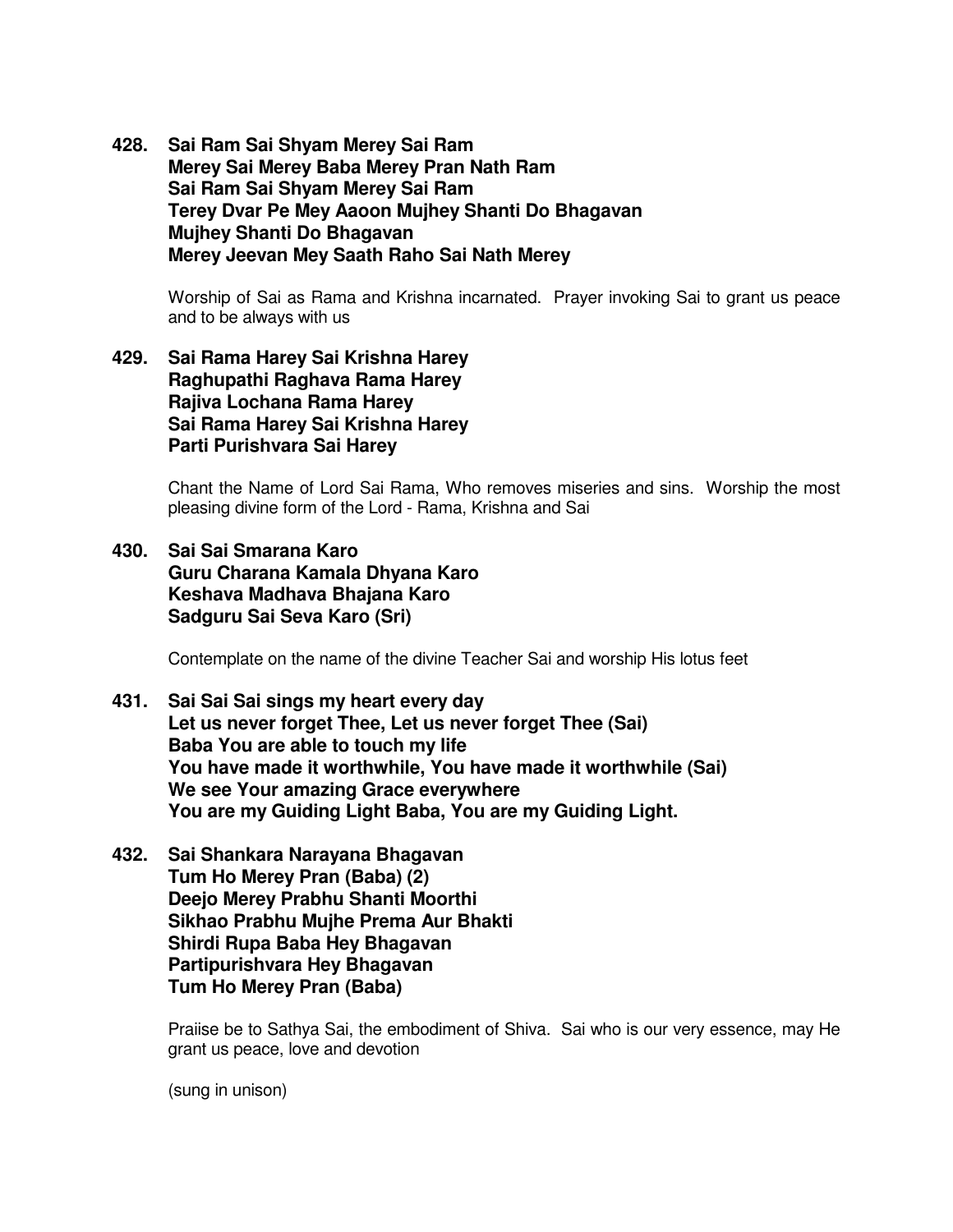**433. Sai You are more precious than silver Sai You are more valued than gold Sai You are more beautiful than diamonds Nothing I desire compares with You** 

> **Sai You are Lord Rama and Krishna Sai You are the sun and the moon Sai You are the cause of all creation All the universe depends on you.**

**434. Sankata Harana Govinda Pankaja Charana Govinda Sathya Sai Deva Govinda Sapta Giri Vasa Govinda Govinda Harey Govinda (2) Govinda Sai Govinda**

> Prayer to Govinda (Krishna) to remove our suffering and allow us to worship His Lotus Feet.

**435. Satabar Kahorey Sai Ram Sai Ram Sai Ram Sai Ram Hey Mangala Nayana Ram, Hey Gopi Jivana Shyam Hey Shirdi Ke Bhagavan, Hey Prasanthi Nilaya Ram Shata Koti Namana Sai Ram Sai Ram Sai Ram Sai Ram.**

> Chant the glorious name of Sai Ram. Sai is the very essence of our lives. He is the Lord of Shirdi and the Lord of Parti.

**436. Sathya Dharma Shanti Prema Svarupa Prasanthi Nilaya Deva Rama Ho, Krishna Ho, Sai Ram Deva (2) Shiva Shakti Svarupa Baba, He Dina Palana Baba Hey Prashanti Nilaya Baba, Hey Purna Avatara Baba Allah Ho, Moula Ho, Sai Ram Deva (2)**

Worship Sathya Sai, the embodiment of Truth, Righteousness, Love and Peace. The resident of holy Puttaparti embodies all forms and all names of divinity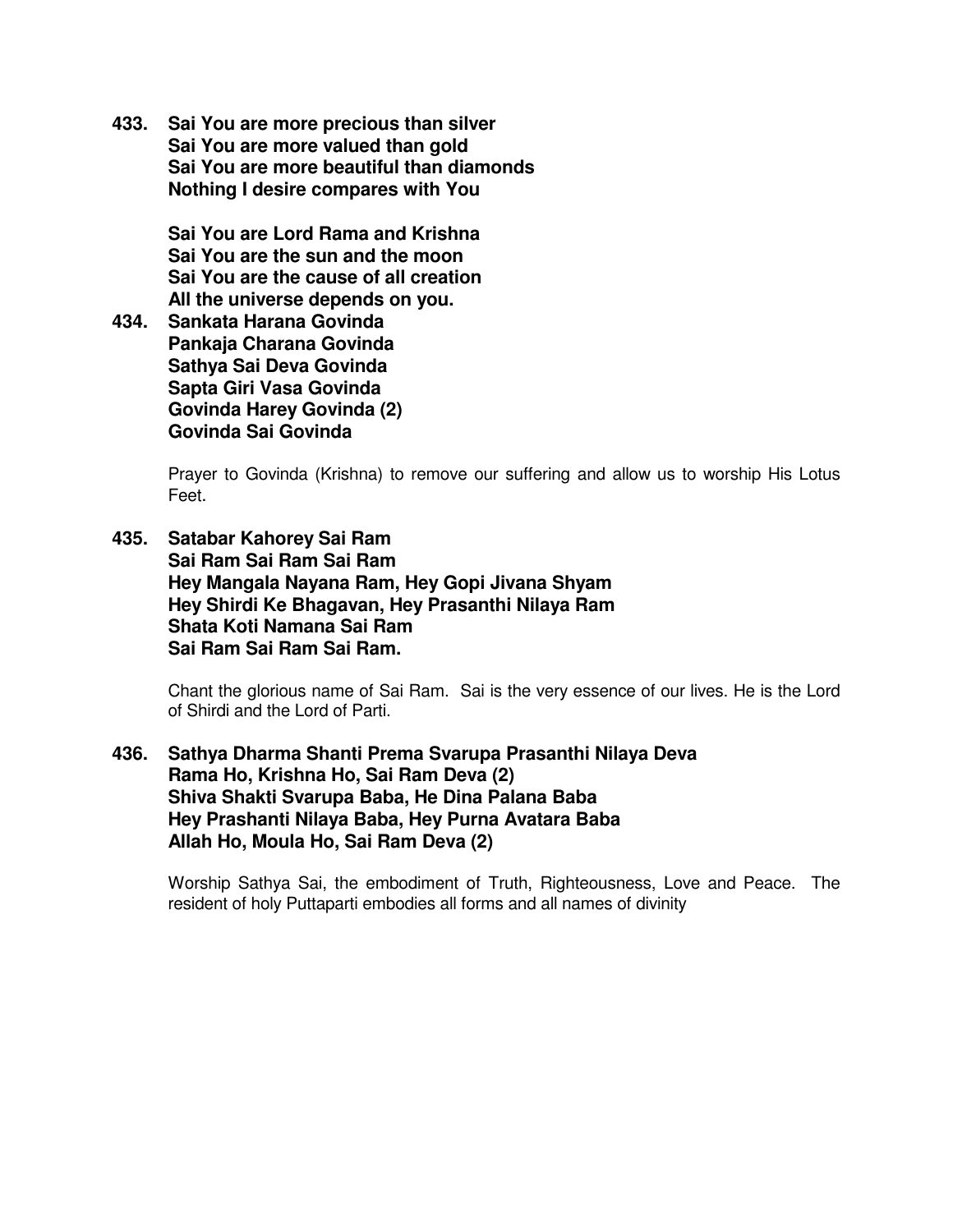### **437. Satyam Jnanam Anantam Brahma (3) Satyam Brahma Jnanam Brahma Anantam Brahma**

Hymn to the Eternal One who embodies Truth, Knowledge and the Infinite Atman (to the same melody)

**True Knowing Boundless God (3) True God Knowing God Boundless God** 

**438. Sathya Narayana Govinda Madhava Sai Narayana Govinda Keshava (2) Harey Krishna Harey Krishna Harey Krishna Harey Harey (2) Harey Rama Harey Rama Harey Rama Harey Harey (2)** 

Worship and sing the glory of God as Narayana, Govinda, Sai

**439. Sathya Sai Baba** 

 **Sathya Sai Baba, Sathya Sai Baba Sathya Sai Baba My Lord You taught me how to pray, Oh my Lord in a way That makes me one with the world when I pray** 

 **Brahma Vishnu Shiva Lord, Buddha Nanak Christ the Lord Allah is great so we pray Mahavira Zorashtra, Omnipresent Jehovah Many names we call when we pray** 

 **God is only One. He is there for everyone Let us sing the song that God is One God is great and He is One, He is there for everyone Let us sing the song that God is One.** 

**(**Sung in rounds)

**440. Sathya Sai Thy Name so sweet, Name so sweet Keep us always at Thy Feet, at Thy Feet Sai Ram, Sai Ram, Sai Ram**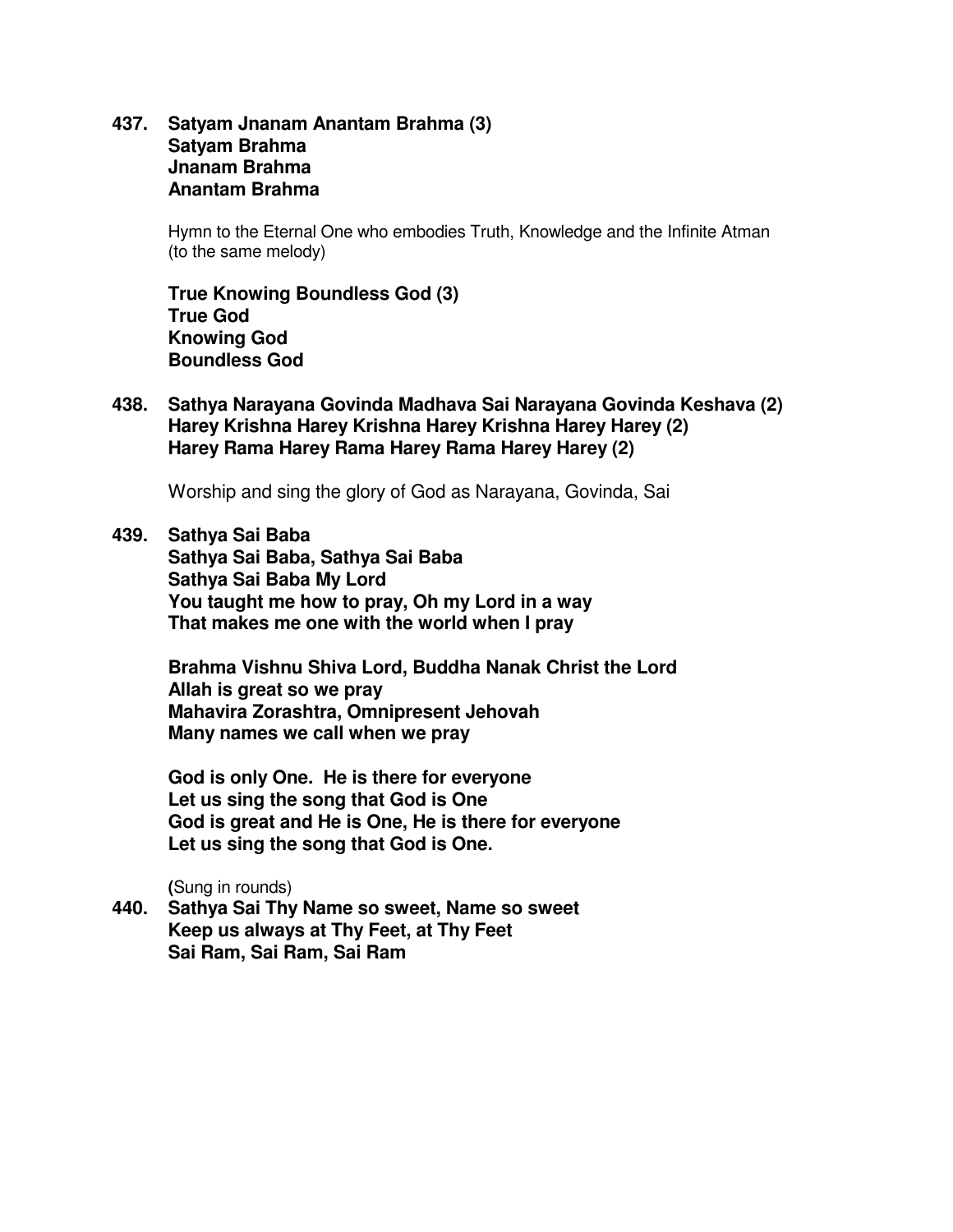**441. Sathya Sai Rama, Hey Ghana Shyama Prema Sudha Baraso, Shanti Sudha Baraso Sathya Sai Rama, Hey Ghana Shyama Kali Yuga Mey Tum, Yuga Avataari Sathya Sai Rama, Hey Ghana Shyama** 

> Prayer invoking Sathya Sai, the incarnation of Rama to bless us with His Love and Peace

**442. Sathya Svarupini Maa, Sai Prema Svarupini Maa Ananda Dayini Hrudaya Viharini, Parti Nivasini Maa (Param) Vighna Vinashini Bhava Bhaya Harini, Kali Kapalini Maa (Hey) Tribhuvana Dharini Mangala Dayini, Moksha Pradayini Maa (Hey) Ananda Dayini Hrudaya Viharini, Parti Nivasini Maa (Param)**

Sathya Sai is worshipped as the Divine Mother - the embodiment of Truth, Love, Bliss and Peace. The Divine Mother's grace can liberate us from bondage and grant us bliss

**443. Save your food for those who need, everything is Divine Save your money for a selfless deed, everything is Divine For Swami advises ceiling on desires Daily remember everything is Divine** 

> **Food is God and money is God, everything is Divine Energy is God and time is God, Everything is Divine For Swami advises ceiling on desires Daily remember everything is Divine**

 **Desires take your life at speed, everything is Divine Sacrifice will set you free, everything is Divine For Swami advises ceiling on desires Daily remember everything is Divine**

**444. Shaila Girishvara Uma Maheshvara Kashi Vishweshvara Sada Shiva Sada Shiva Sada Shiva Sada Shiva Shambho Sada Shiva**

Song in adoration of Lord Shiva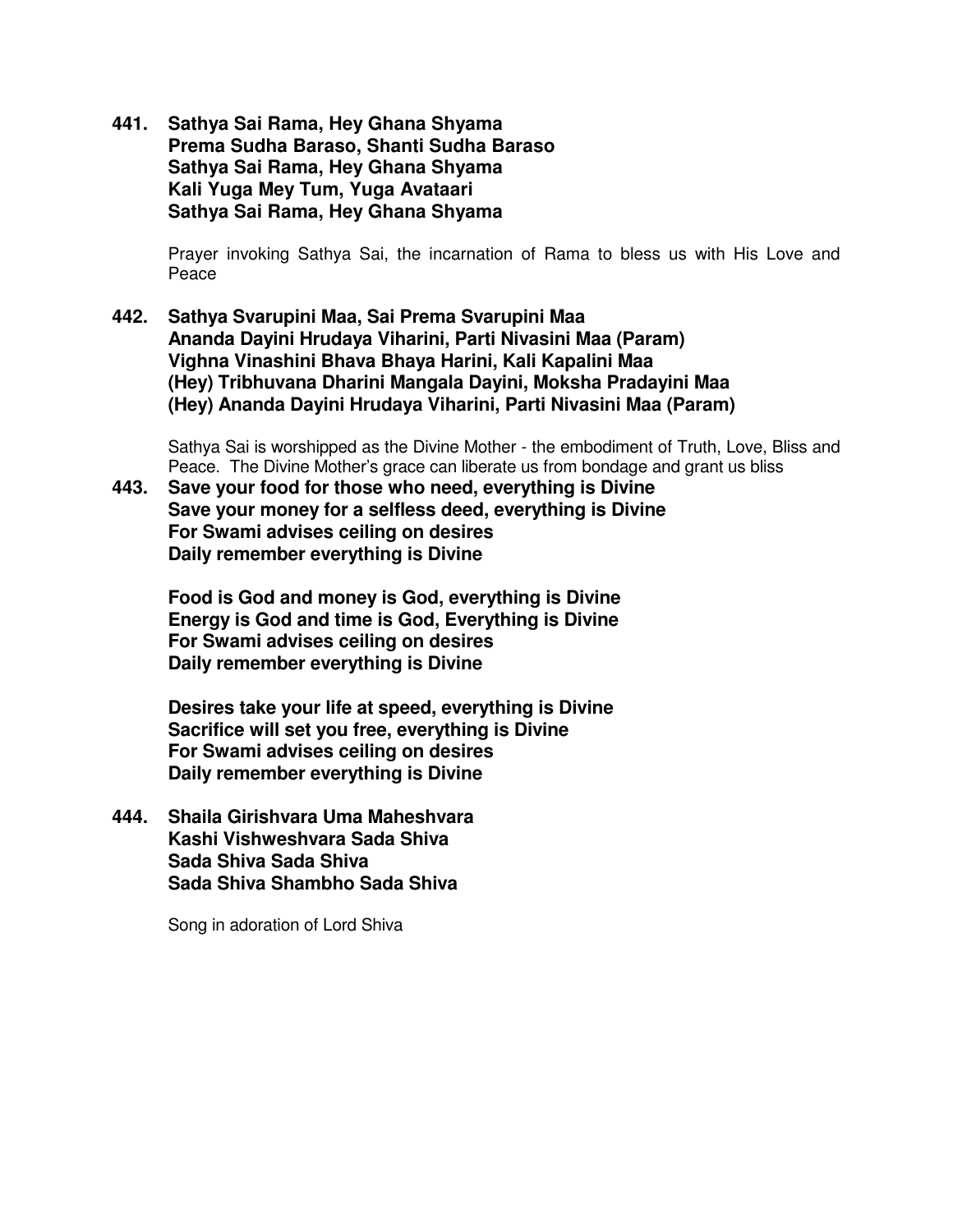**445. Shambho Shankara Deva Bholey Baba Mahadeva Pahi Prabho Sharanam Deva (2) Bholey Baba Mahadeva Har Har Gange Mahadeva Bholey Baba Mahadeva**

Exaltation of Lord Shiva worshipped as the Lord of the universe

**446. Shambho Shiva Shankara Gangadhara Hara Gauri Shiva Shambho Shiva Shankara Hara Hara Maha Deva Kailasa Vasa Paramesha Partisha Pahi Prabho**

May Sathya Sai as tje embodiment of Lord Shiva protect us and foster us.

**447. Shankara Nama Bhajo Shankara Shankara Nama Bhajo Shankara Nama Bhajo Peetambara Dhara Sai Shankara Chandra Kalaa Dhara Gowri Manohara** 

Let us join in adoration of Shankara (Shiva). He who bestows goodness is Shankara

**448. Shankaram Bhaje Shankaram Bhaje Parti Vaasa Sai Deva Shankaram Bhaje Sadgurum Bhaje Sadgurum Bhaje Satchidananda Guru Sadgurum Bhaje** 

Adoration of Sai, the resident of Parti who is the Sadguru embodying Absolute Bliss

**449. Shanmuga Shanmuga Sai Sundara Shiva Sharavana Bhava Om Guru Sharavana Bhava Om Mangala Gauri Shankara Nandana Shiva Sharavana Bhava Om Guru Sharavana Bhava Om Parti Vihari Pranava Kaari Shiva Sharavana Bhava Om Guru Sharavana Bhava Om**

> Prayer worshipping Lord Subrahmanya, the son of Shiva. Subrahmanya is he who tends to the spiritual growth of all aspirants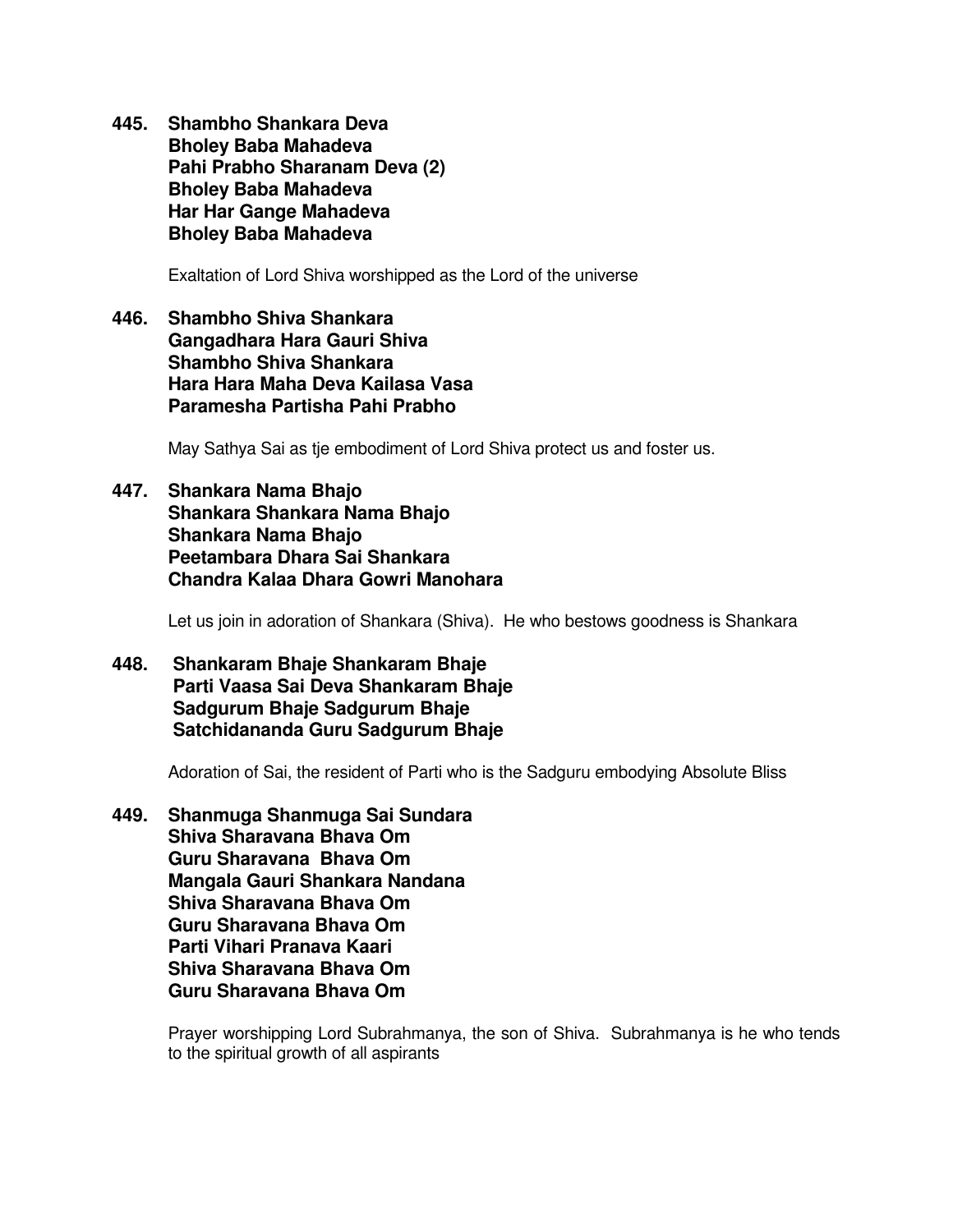**450. Sharanam Gurudeva, Sharanam Sai Deva Jaya Jaya Gurudeva, Jaya Jaya Sai Deva Pandarinatha Mahadeva, Parambrahma Hey Gurudeva Deenabandho Karunasindho, Sai Deva Satya Sai Deva Jaya Jaya Gurudeva, Jaya Jaya Sai Deva**

> Surrender to the Divine Teacher, Sathya Sai, who shows infinite compassion to all who have surrendered to Him

**451. Shirdi Sai Dvaraka Mai Prasanthi Vasa Sai Ram Sai Ram, Sai Ram Ekahi Nam Sundara Nam Allah Ishvar Sai Ram, Partipurike Hey Bhagavan Daya Nidhe Kripa Nidhe Prema Svarupa Sai Ram Sai Ram, Sai Ram Ekahi Nam Sundara Nam.**

> Hymn extolling the divine incarnations of Sai. He embodies all forms of the Divine and is the ocean of Compassion and Love

**452. Shirdi Sai Parti Sai Hum Ko Deejo, Premaamrita Dhara, Premaamrita Dhara Tav Sevaki Avasar Deejo Sathya Sai Mahadev Gaanaamritha Mey, Bhav Bhi Deejo Prema Sai Bhagavan Prema Sai Bhagavan**

Prayer invoking the Lord Sathya Sai to shower us with His infinite Grace and Love. May we serve Him and sing His glory with love and devotion

**453. Shirdi Sai Shankara, Partivihari Shankara Shankara, Abhayankara, Bhava Bhaya Haari Shankara Paramatma Shiva Shankara, Pavana Purusha Shankara Parti Vihari Shankara, Sathya Sai Shankara (Sathya Svarupa)** 

Adoration of Sai as the manifestation of Shiva. Sai is the essence of all forms and names attributed to divinity.

**454. Shri Ramachandra, Jaya Ramachandra, Raghuvira Ranadhira Raghukula Rama Dasaratha Nandana Dayaabhi Rama Daanava Bhanjana Kodanda Rama Kalyana Rama, Kamaneeya Rama Raghuvira Ranadhira Raghukula Rama** 

> Worship the divine form of Lord Rama who destroys evil and promotes auspiciousness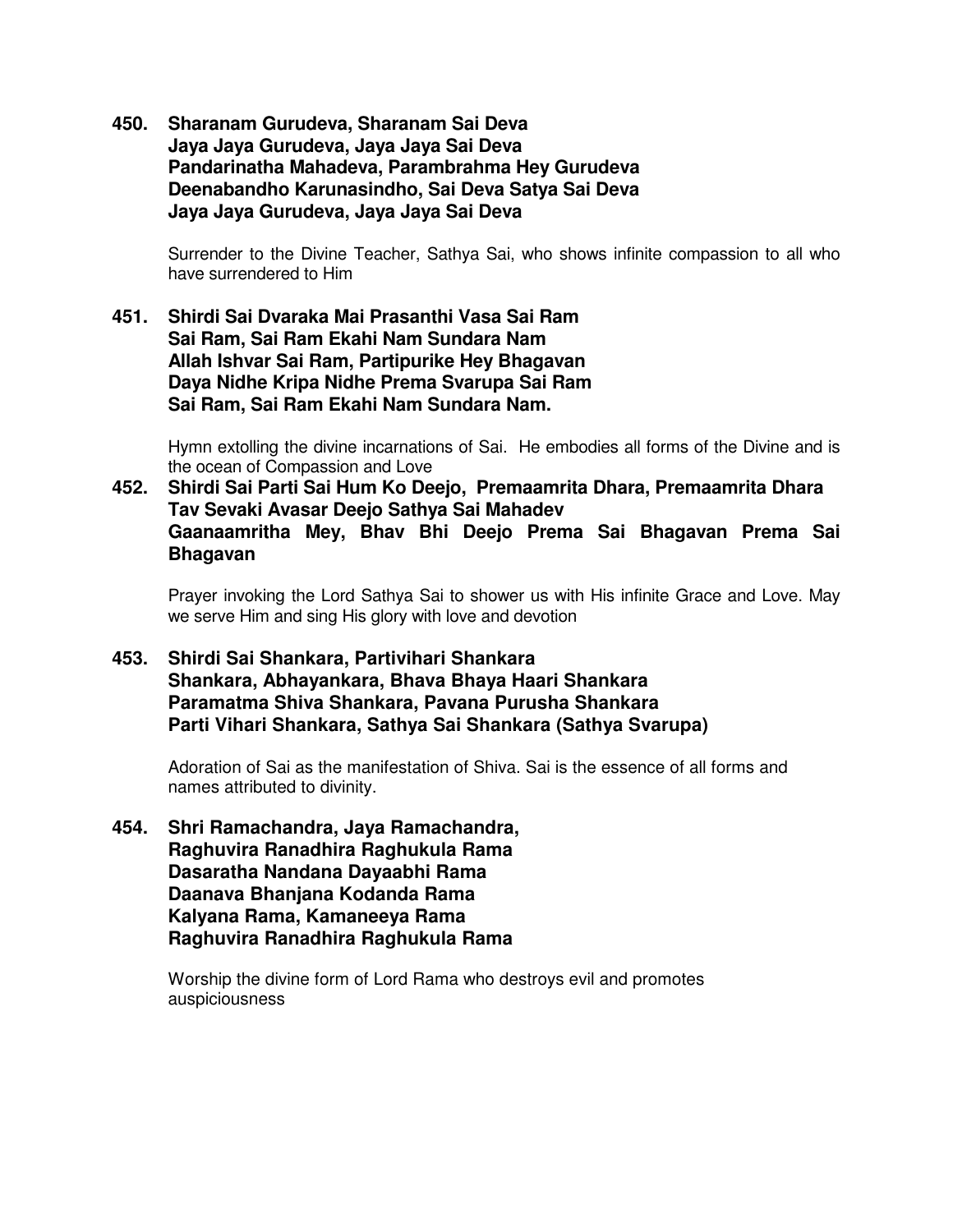**455. Shiva Maheshvara, Shiva Maheshvara, Shiva Maheshvara Sai Ram Shiva Maheshvara, Shiva Shankara, Shiva Mahadeva Sai Ram Kailasa Vasa Mahadeva Jagadeeshvara Baba Mahadeva Tribhuvana Paala Baba Sai Deva (Om)**

Chant the glory of Maheshvara, Sai - the Lord of the universe

**456. Shiva Om Hari Bhagavan, Hari Om Sai Bhagavan Shankara Shankara Sai, Shiva Shankara Sathya Sai Shiva Om Hari Bhagavan, Hari Om Sai Bhagavan Prema Pradaata Baba, Dil Mey Aaja Baba.**

> Shiva represents the primordial sound of creation - Om. Let us offer obeisance to Sai who is Shiva Himself

**457. Shiva Shambho Hara Hara Shambho Bhava Nasha Kailasa Nivasa Parvathi Patey Harey Pashupatey Gangadhara Shiva Gauri Patey (Hara)**

Prayer to Shiva, embodiment of goodness and auspicousness. May He bless us all

**458. Shiva Shambho Shambho Shiva Shambho Mahadeva Hara Hara Hara Mahadeva Shiva Shambho Mahadeva Haala Hara Dhara Shambho Anatha Natha Shambho Hari Om Hari Om Hari Om Namah Shivaaya Hari Om Om Om Hari Om Om Om Hari Om Namah Shivaaya.**

Chant the sacred name of Shiva, Hari

**459. Shiva Shankara Parvathi Ramana Gangadhara Bhuvana Bharana Sharanagatha Vandita Charana Karuna Kara Bhava Bhaya Harana**

> Prayer celebrating the power of Shiva to protect those who surrender to Him and His compassion and grace.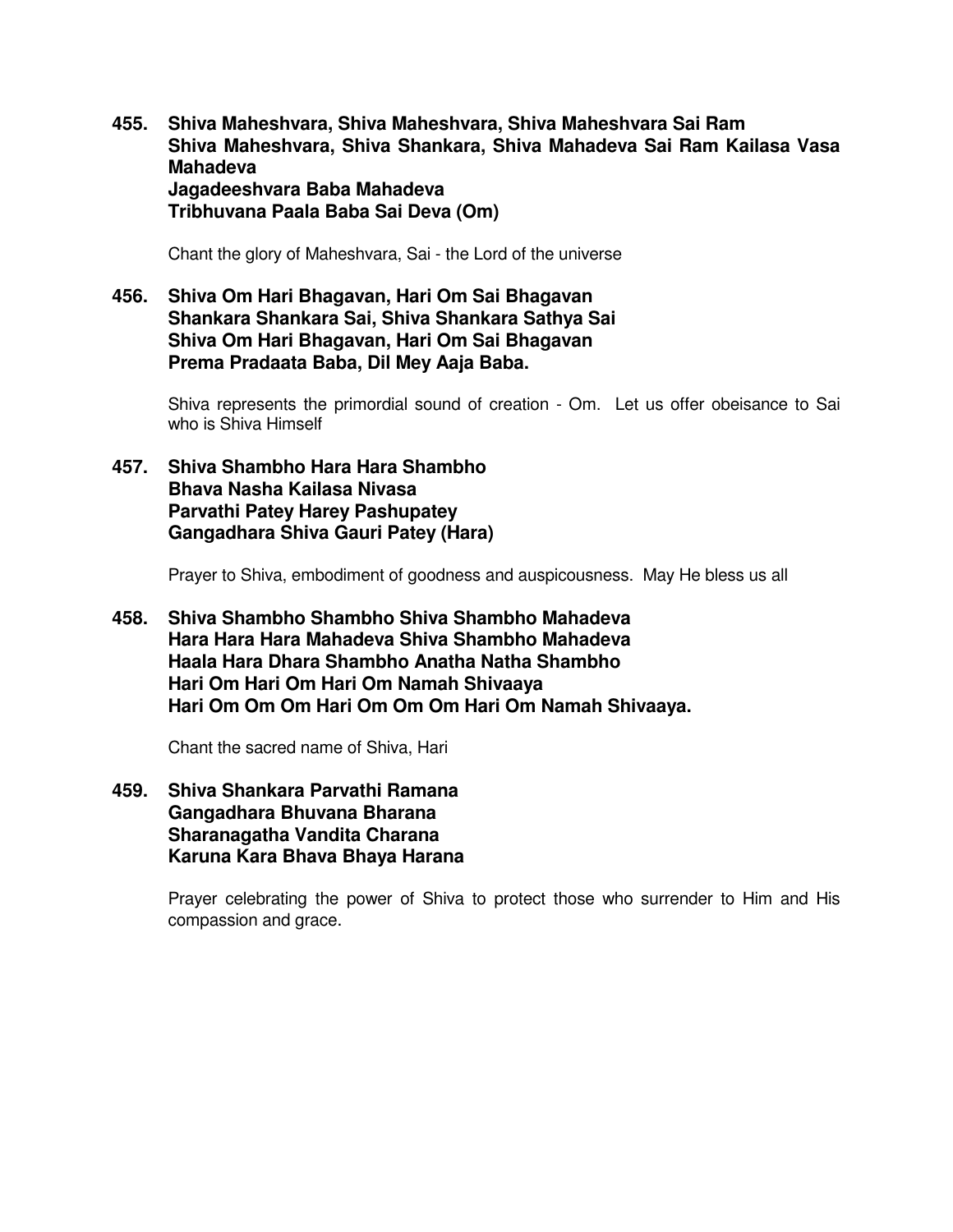**460. Shiva Shankara, Shiva Shankara, Shiva Shankara Rupa Maheshvara Sai Shiva Shankara Shankara Shankara Sai Omkara Priya Shiva Shankara Sai Kailasa Priya Shiva Shankara Sai Nata Jana Priya Shiva Shankara Sai Shiva Shankara Shankara Shankara Sai**

> Prayer addressed to Lord Shiva as the embodiment of Om and as the protector of His devotees.

**461. Shiva Shiva Shambho Tandava Priya Kara Bhava Bhava Bhairava Bhavani Shankara Shiva Shiva Shambho Tandava Priya Kara Hara Hara Bam Bam Bhola Maheshvara Dama Dama Damaru Natana Manohara Sathyam Shivam Sai Sundara**

> Worship Shiva as Sai - embodying Truth, Goodness and Beauty. Shiva is also portrayed as performing the Tandava (Cosmic Dance) signifying the battle of good and evil

**462. Shiva Shiva Shiva Shiva Shivaaya Namah Om Om Namah Shivaaya Shivaaya Namah Om Shiva Shiva Shiva Shiva Shivaaya Namah Om Hara Hara Hara Hara Haraya Namah Om Om Namah Shivaaya Shivaaya Namah Om** 

Chant the sacred name of Lord Shiva.

**463. Shivaaya Namah Shiva, Shivaaya Namah Shiva, Shivaaya Namah Om Namah Shivaaya Shivaaya Namah Shiva, Shivaaya Namah Shiva (Om) Shivaaya Namah Om, Namah Shivaaya** 

A joyful hymn to Lord Shiva

**464. Shivaaya Parameshvaraya Shashishekharaya Namah Om Bhavaya Guna Sambhavaya Shiva Thandavaya Namah Om Shivaaya Parameshvaraya Chandra Shekharaya Namah Om Bhavaya Guna Sambhavaya Shiva Thandavaya Namah Om**

Worship the Lord of the universe, Shiva and all His divine attributes and qualities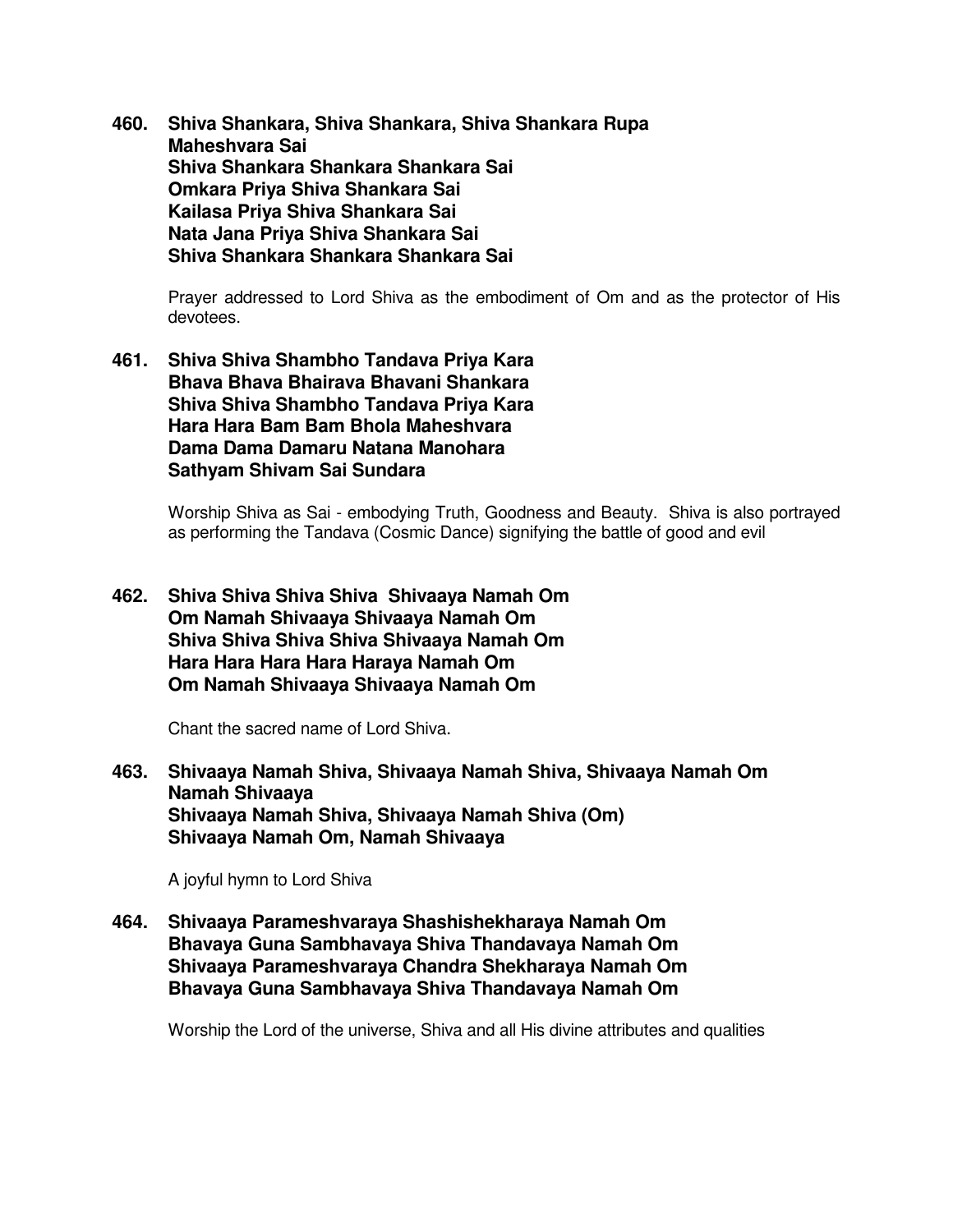## **465 Shuklambara Dhara Ganapati Mantram Nityam Nityam Japo Japo Vighna Vinashaka Vidya Dayaka Veera Ganapati Bhajo Bhajo**

Sing the glory of Ganesha, chanting whose name removes all obstacles and bestows wisdom on us

**466. Shyama Sundara Madana Mohana Mora Mukuta Dhari Madhava Hari Madhava Hari Madhava Giridhari**

Song in praise of Krishna. The divine beauty of His form captivates our hearts and minds..

**467. Sita Ram Nama Bhajo Madhura Madhura Sai Nama Bhajo Radhey Shyam Nama Bhajo Madhura Madhura Sai Nama Bhajo Om Sai Ram Nama Bhajo Madhura Madhura Sai Nama Bhajo**

> Song celebrating the sweetness of chanting the divine name of the Lord - Rama, Krishna, and Sai

**468. Sohum Sohum Dhyan Karo Sadguru Sai Smaran Karo Sohum Brahma, Sohum Vishnu Sadguru Sai Naman Karo Sohum Sohum Dhyan Karo Sohum Atma Shiva Parmatma Sadguru Sai Charan Pado Sohum Sohum Dhyan Karo**

> 'So Hum " is the inhalation and exhalation of our breath. 'So' means God and 'Hum' means I. " I am God " - Baba wants us to make that our spiritual practice emphasizing the Unity principle of God and Man. Sohum is all names and forms of God

**469. Spirit of the Living God fall afresh on me Spirit of the Living God fall afresh on me Melt me, mold me, fill Me and use me Spirit of the Living God fall afresh on me**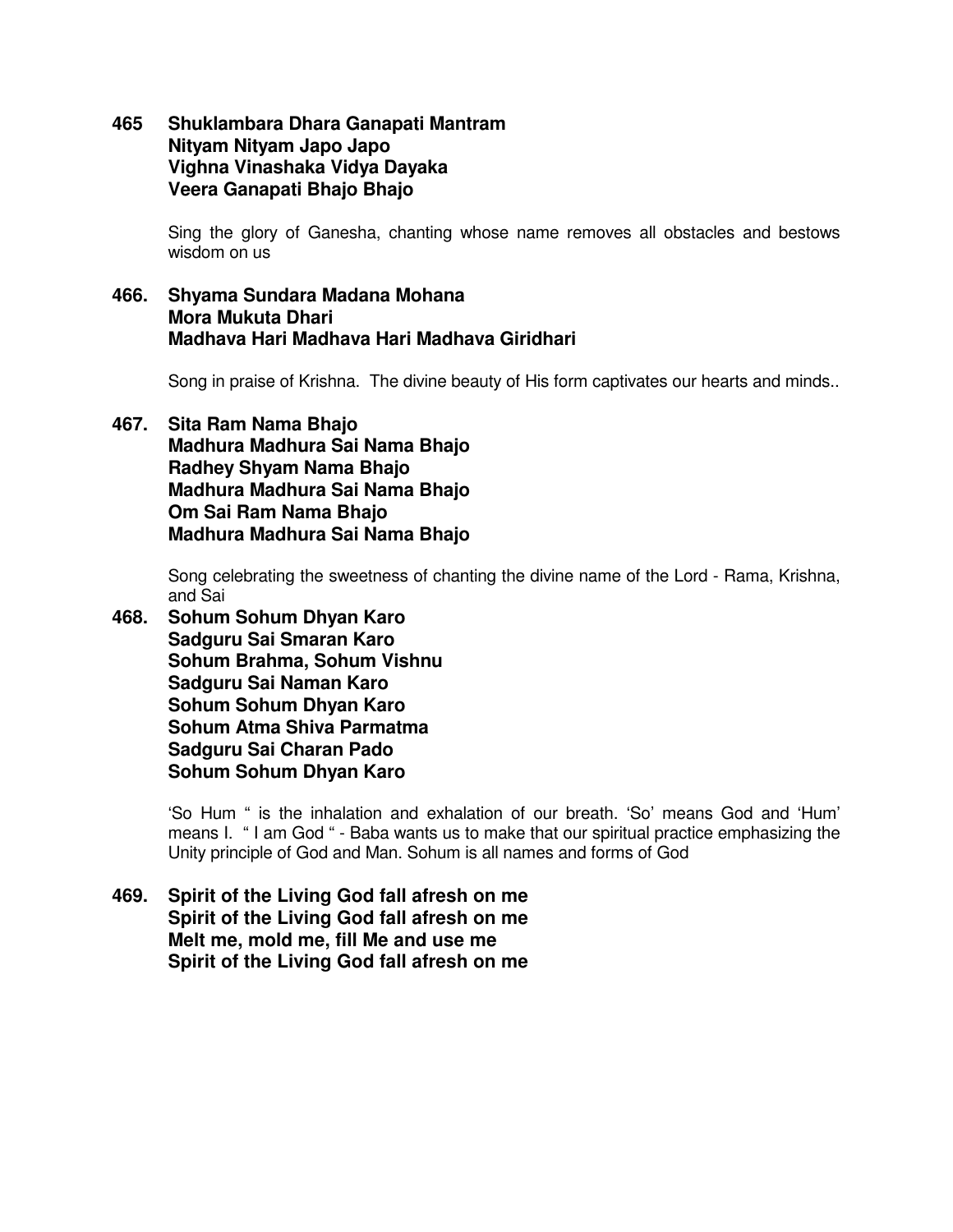**470. Sri Ganesha, Sri Ganesha, Sri Ganesha Pahi Maam Jaya Ganesha, Jaya Ganesha, Jaya Ganesha Raksha Maam Sri Ganesha Pahi Maam, Jaya Ganesha Raksha Maam Jaya Ganesha, Jaya Ganesha, Jaya Ganesha Raksha Maam Sri Ganesha Pahi Maam**

Adoration of Ganesha, the God of Wisdom who confers success on all

**471. Sri Guru Sharanam, Sadguru Sharanam, Charana Sharana Hey, Sri Sai Sharanam Sadgati Dayakam, Sri Guru Sharanam, Sadbuddhi Pradayakam, Sri Guru Sharanam Sri Guru Sharanam, Sri Guru Sharanam Charana Sharana Hey, Sri Sai Sharanam (2)**

Hymn to the Divine Teacher, Sathya Sai. Obtain His Grace by surrendering at His lotus feet

**472. Sri Krishna Govinda Harey Murari Hey Natha Narayana Vasudeva Sri Krishna Govinda Harey Murari Hey Natha Narayana Vasudeva**

Worship the Lord as Krishna, Govinda, Murari, Narayana and Vasudeva.

**473. Sri Krishna Sharanam Mama (3) Jaya Sri Krishna Sharanam Mama**

Surrender at the Feet of the Lord.

**474. Sri Mata Jagan Mata, Sai Mata Shashi Gauri Mata Dharani Mata Pari Purani Mata Jagadodharani Mata Bhava Harini Mata**

Worship the Mother of the Universe - Eternal and Timeless

**475. Sri Radhey Radhey Radhey Shyam Govinda Radhey Govinda Radhey Radhey Shyam Gopala Radhey Radhey Shyam Lakshmi Narayana Jai Jai Vithalay Jai Jai Jai Jai Vithaley Jai Jai Vithaley Hari Narayana Hari Narayana Om Namo Bhagavathay Vasudevaaya Vasudevaaya Vasudevaaya Vasudevaaya (Bolo)** 

Adoration of Radha Krishna, Lakshmi Narayana and all forms of the Lord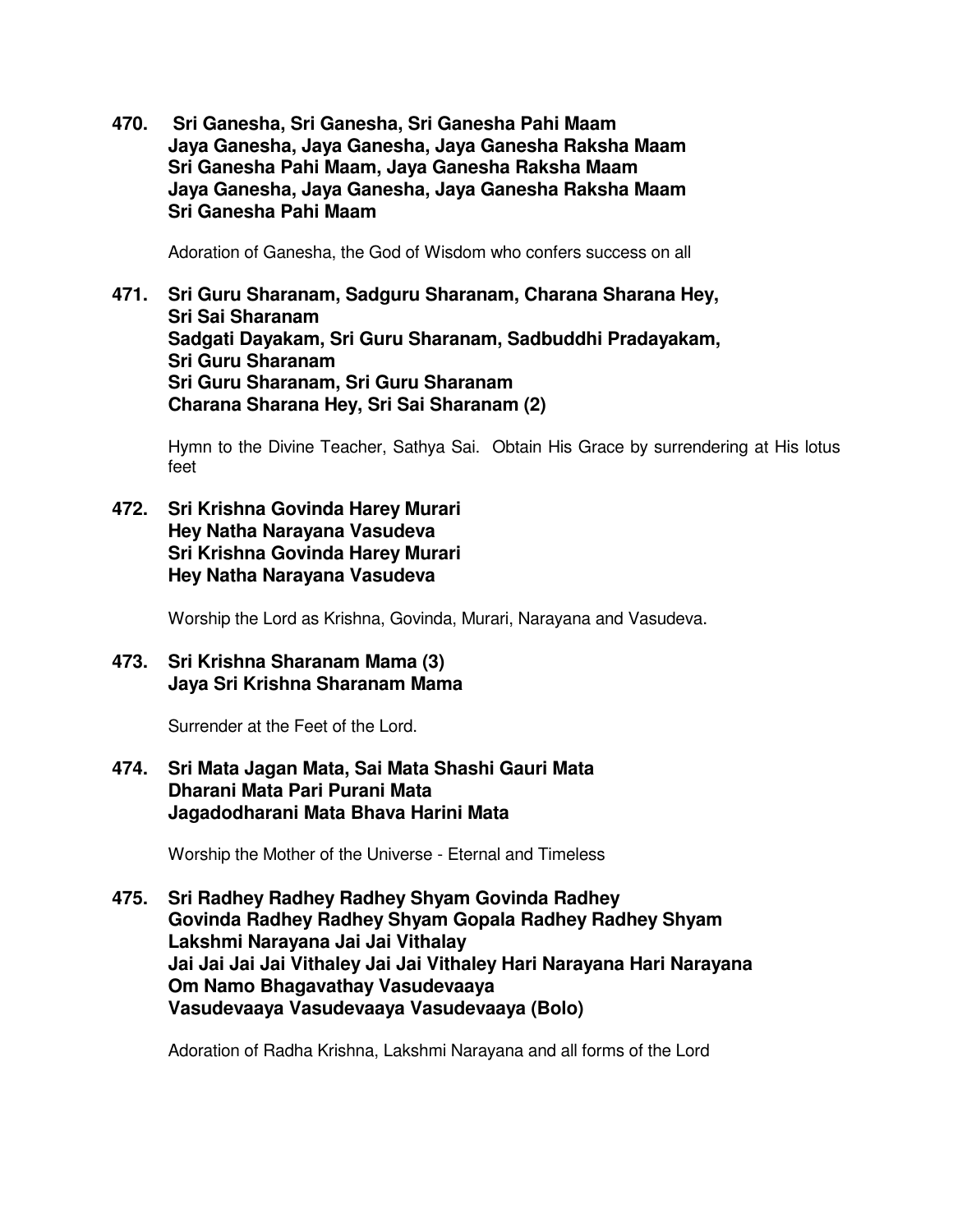**476. Srinivasa Govinda, Sri Venkatesha Govinda Purana Purusha Govinda, Pundarikaaksha Govinda Dasha Vidha Rupa Govinda, Krishna Rama Govinda Krishna Rama Govinda, Rama Krishna Govinda**

> Chant the Name of Govinda who is worshipped as Srinivasa (the repository of all wealth) and as Venkateshvara, extolled in the scriptures as bearing all names and all forms of the Lord

## **477. Sri Raghu Nandana Dasharatha Nandana Bhadra Dheeshvara Rama Vaidehi Priya Vaikuntha Rama Sada Smarami Rameti Rama**

Worship Lord Rama of the Raghu lineage. Rama is our protector and our constant remembrance of His holy name will give us bliss

**478. Sri Raghu Nandana Janaki Jivana Ram Ram Ram Sai Alaka Niranjana Asura Nikhandana Rajiva Lochana Bhava Bhaya Bhanjana Ram Ram Ram Sai**

Prayer in adoration of Lord Rama and His divine attributes

### **479. Sri Ram Jaya Ram Jaya Jaya Ram (4)**

Meditative chant on the glorious name of Rama

### **480. Sri Ram Jaya Ram Jaya Jaya Ram Om (4)**

Meditative chant on the glorious name of Rama

**481. Sri Ram Sri Raghu Rama Sri Ram Sita Rama Sri Ram Sri Raghu Rama Sri Ram Megha Shyama Sri Ram Sai Rama** 

Adoration of Lord Rama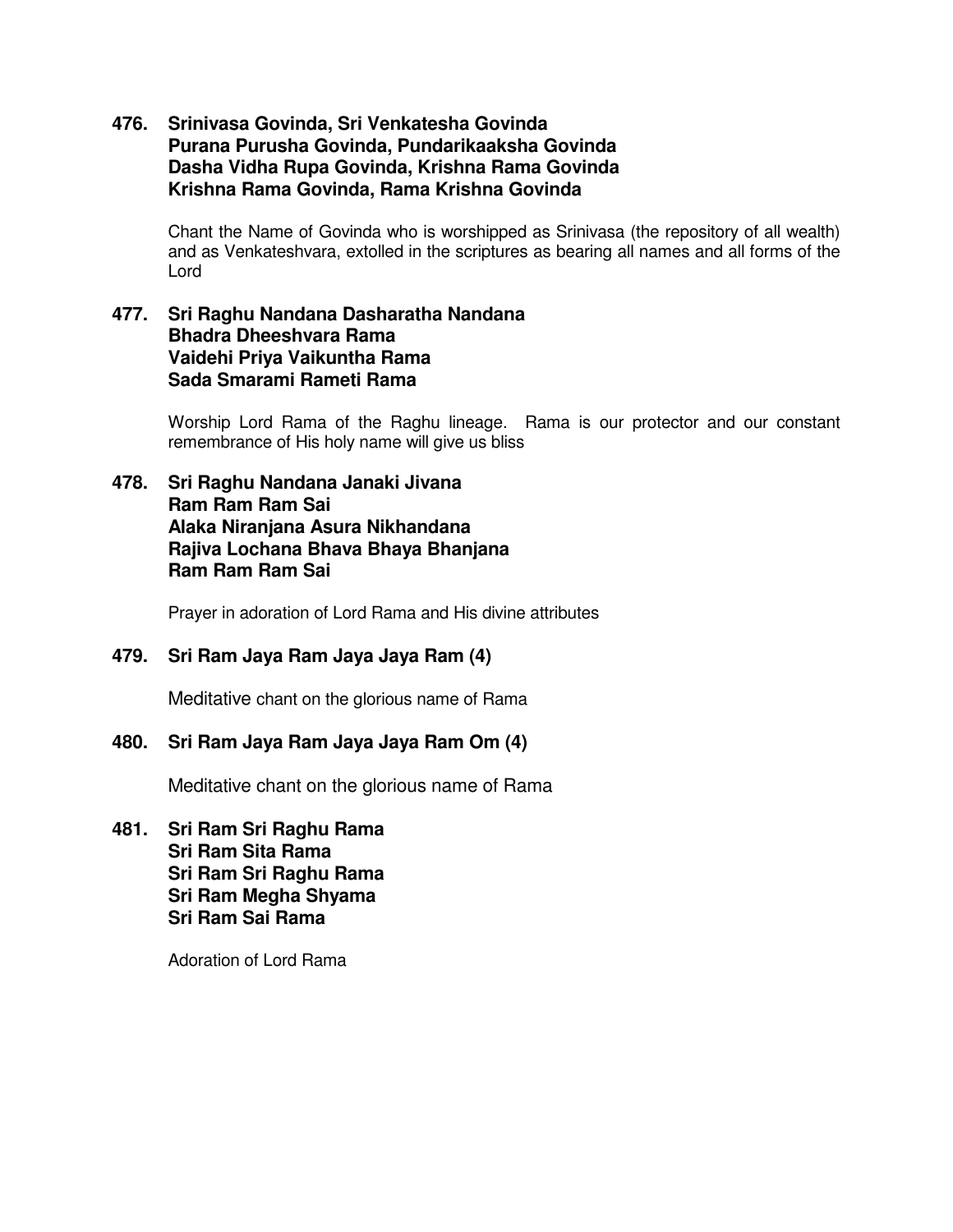**482. Subrahmanyam Subrahmanyam, Shanmukhanatha Subrahmanyam (2) Shiva Shiva Shiva Shiva Subrahmanyam Hara Hara Hara Hara Subrahmanyam** 

 **Shiva Shiva Hara Hara Subrahmanyam Hara Hara Shiva Shiva Subrahmanyam** 

 **Shiva Sharavana Bhava Subrahmanyam Guru Sharavana Bhava Subrahmanyam** 

 **Shiva Shiva Hara Hara Subrahmanyam Hara Hara Shiva Shiva Subrahmanyam**

Names of Shiva and Subrahmanya are chanted. Subrahmanya is he who tends to the spiritual growth of all aspirants

**483. Sundar Sundar Nachey Sundar Sai Ghanashyam Nachey Re Sai Sundar Shyam Jhumak Jhumak Jhum Ghungroo Baaje Nachey Ghanashyam Nachey Natavar Sai Sundar Merey Sai Ram Nachey Nachey Man Mandir Mey Merey Sai Ram Nachey Re Sai Sundar Shyam** 

Adoration of the beautiful form of the divine Lord Krishna

**484. Sundara Sundara Vinayaka Shubha Mangala Dayaka Vinayaka Vighna Kotihara Vijaya Gajanana Sakala Vighnahara Sai Gajanana Eshwari Nandana Parti Gajanana**

> Ganesha, the benefactor of boons is extolled as the remover of obstacles and the God of auspiciousness

**485. Sundara Vadana Sarasija Nayana Partipuri Bhagavan Jagat Paripala Prashanti Nilaya, Tum Ho Merey Bhagavan Daya Karo Bhagavan, Kripa Karo Bhagavan Partipureesha Hey Paramesha Raksha Karo Bhagavan** 

Hymn to Lord Sathya Sai asking for His compassion and Grace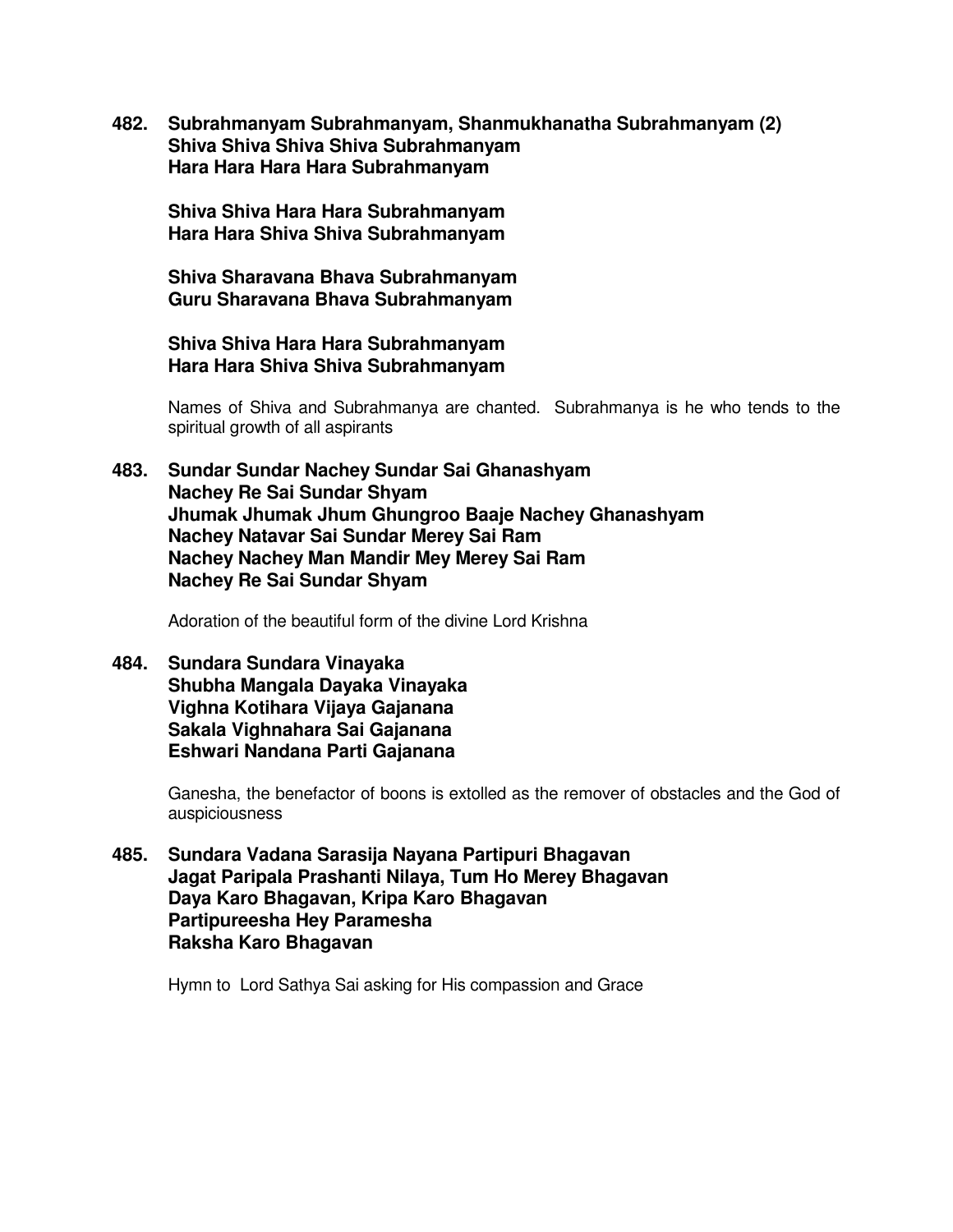- **486.** (To the melody: Ganesha Sharanam)  **Surrender joyfully to the Lord Ganesha His strength will clear away obstacles before us Surrender to the Feet of Divine Sai Baba His Love will light the way to our liberation**
- **487. Svaagatham Svaagatham Sri Sathya Sai Svaagatham Prashanti Nilayam Paramatma Roopam Parti Pureesham Susvaagatham Sathya Svaroopam Sadguru Natham Dharma Svaroopam Susvaagatham**

Prayer welcoming Sathya Sai - the embodiment of Truth, Righteousness, Peace and Love

**488. Swami of Love, Swami of Mercy I pray to you come to me Swami of Love, Swami of Mercy I pray to you set me free Free from the ups and downs of life, Free from sorrow and pain. Free from the bondage of my soul that causes birth and pain** 

 **Swami of Love, Swami of Mercy, I pray to you come to me Swami of Love, Swami of Mercy, I pray to you set me free Make my heart an ocean of Love that makes me one with all Let mercy be the flower of Love that blooms in one and all**

(sung in rounds)

- **489. Swami, O Swami Breathe through us Thy Sacred Breath Sing through us Thy Sacred Song Love is All**
- **490. Swami take my hand, Jesus take my hand, dear Lord take my hand, take my hand and lead the way**

 **I'll never forget You, You'll always be with me Dear Lord take my hand, take my hand and lead the way** 

 **You're Guide and Protector, Mother and Father Dear Lord take my hand, take my hand and lead the way** 

 **Teach me loving service, peace and contentment Dear Lord take my hand, take my hand and lead the way** 

(to the same melody)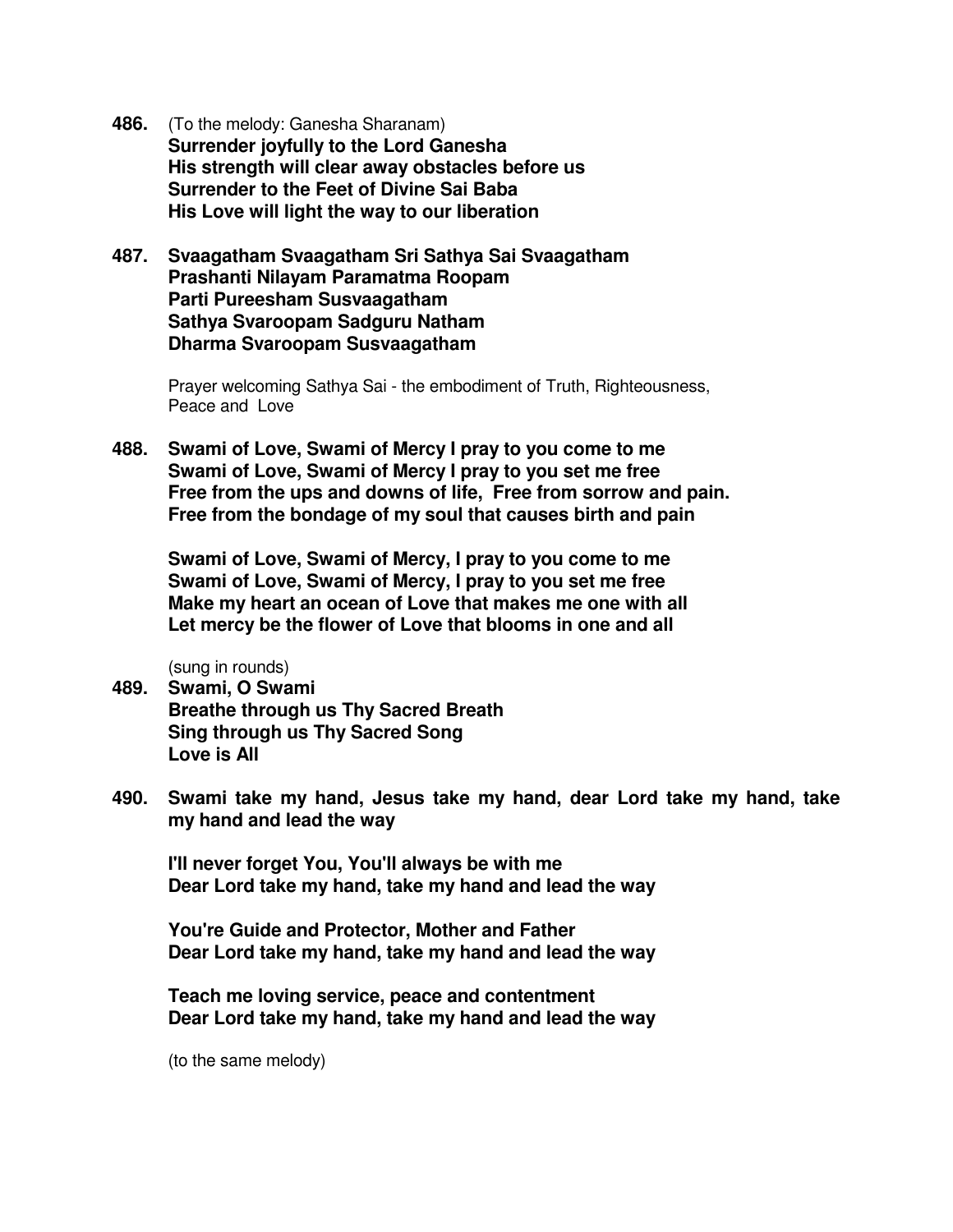**491. Swami Sharanam Ayyan Sharanam Ayyappa Sharanam Sharanam Pon Ayyappa** 

> **Shabari Girisha Sadguru Natha Swamiye Sharanam Sharanam Pon Ayyappa**

 **Mohinee Suthaney Mohana Roopa Swamiye Sharanam Sharanam Pon Ayyappa** 

 **Partipurisha Prashanti Nilaya Swamiye Sharanam Sharanam Pon Ayyappa**

Surrender to the Lord who has incarnated as the deity Ayyappan (worshipped in South India). Sai is worshipped as the essence of all forms and all names of the divine

**492. Take my hand in your own Sathya Sai Sathya Sai Never leave me alone Sathya Sai Sathya Sai Let me be where you are whether near Lord or far as I Follow my star Sathya Sai** 

> **Show me how, tell me when Sathya Sai Sathya Sai And I'll be there again Sathya Sai Sathya Sai I just want to obey and learn the loving way all in faith Come what may Sathya Sai**

> **I will go where I must Sathya Sai Sathya Sai Ever sure in my trust Sathya Sai Sathya Sai I will kneel at your feet at one my life complete in your Presence warm and sweet Sathya Sai**

> **I'll be strong through this strife Sathya Sai Sathya Sai Ever reverent of life Sathya Sai Sathya Sai And I'll always recall although I'm only small You'll be With me through it all Sathya Sai**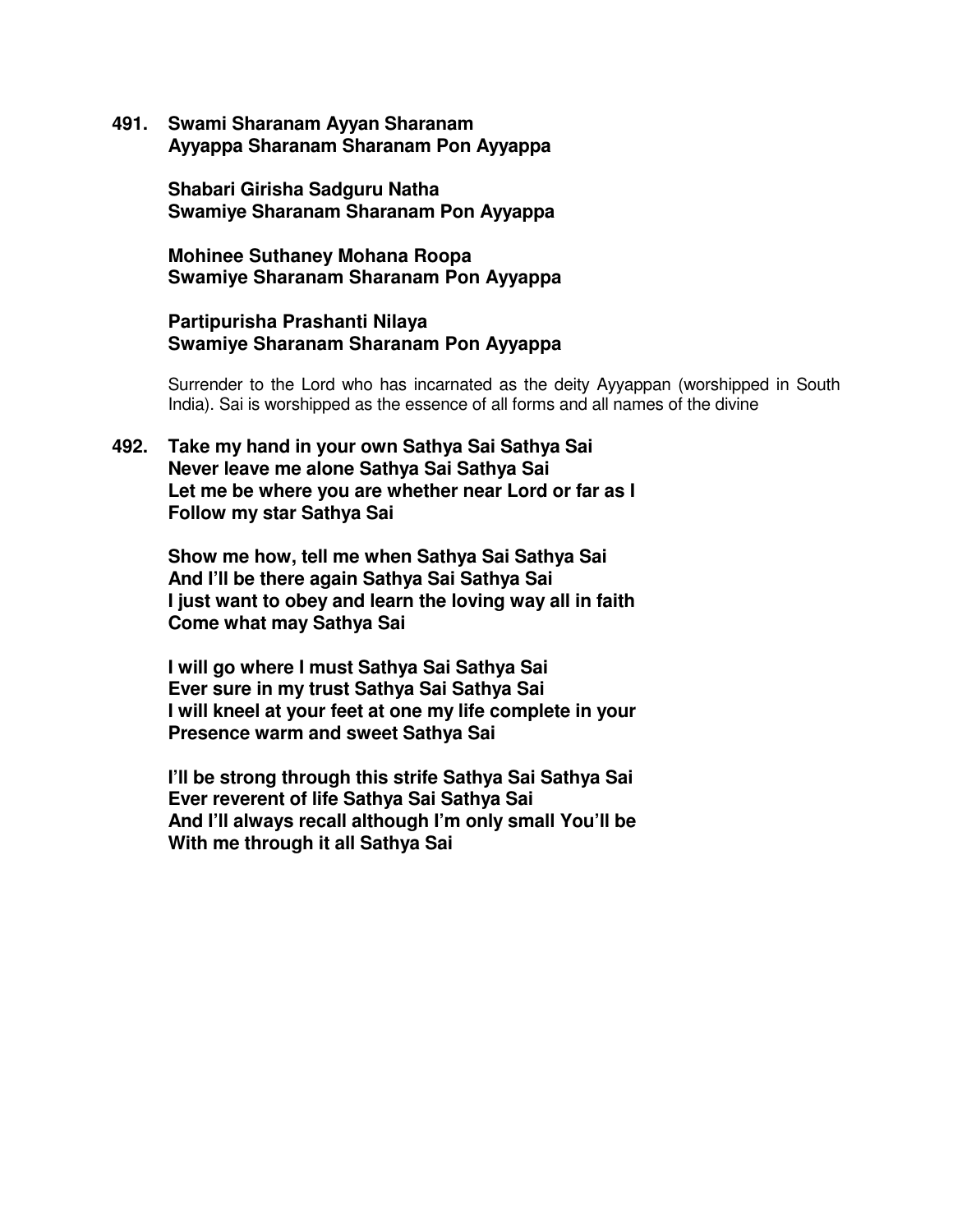**493. Tandava Priya Kara Uma Patey Dam Dam Dam Dam Damaru Baje Hara Bam Hara Bam Bhola Maheshvara Bhola Maheshvara Hara Bam Hara Bam Bhola Maheshvara Dama Dama Damaru Shiva Tandava Dam Dam Dam Dam Damaru Baje Chidambaresha Sai Nataraja Vibhuti Sundara Shiva Shankara Dam Dam Dam Dam Damaru Baje**

A joyful praise to Lord Shiva and His divine attributes.

## **494. Te Aradezco Senor, Por Esta Presencia Humana Te Alabamos Senor, Sathya Sai Narayana Apartanos Senor, De Toda Vida Mundana Danos Tu Darshan Senor, Sathya Sai Narayana**

I am grateful Dear Lord for your presence among us. We praise you Oh Lord, Sathya Sai Narayana Deliver us Oh Lord from the chaos of this world Give us your darshan, Oh Lord Sathya Sai Narayana

**495. Temple bells are ringing now in Parti Calling us to come and see our Lord Temple bells are ringing now ... Calling us.... Let's rejoice and sing His Divine Glory Blest are we to have His Love and Grace x2 Krishna, Buddha, Jesus, Allah, Sai All are but the Soul that shines within Let's rejoice and sine His Divine Glory Blessed are we to have His Love and grace (x2)**

(Sai Baba Birthday Song)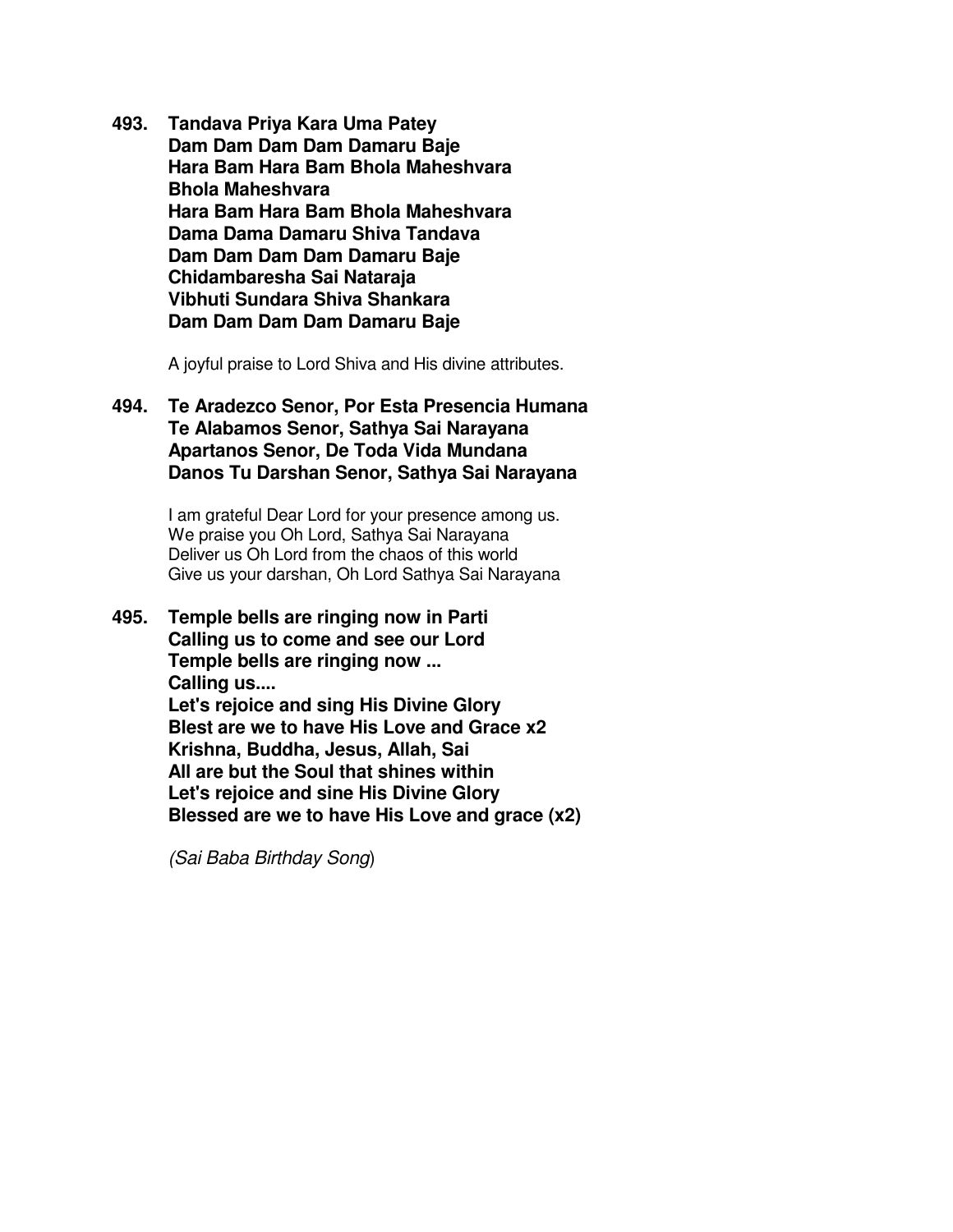**496. Terey Janam Deen Mey Sai Tujhey Koti Pranam Karege Tujhey Koti Pranam Karege (2) Terey Janam Bhoomi Mey Sai Aaye Bhichhade Bahan Bhai Teri Puja Karane Baba Teri Prashanti Mey Aayege** 

 **Dhanya Hai Eashwaramba Mere Sai Ko Tumane Janma Tevis November Ko Baba Terey Bhajano Ka Gaan Karege Terey Janam Deen Mye Sai Tujhey Koti Pranam Karege**

 **Happy Birthday to You Sai Rama, Happy Birthday to You Sai Rama (3)** 

O Sai! Salutations to the Lord on His Advent this sacred day.

**497. The Father and I are One, The Father and I are One We're One, We're One, We're One, We're One, the Father and I are One.** 

 **I'm in His Holy Light, I'm in His Holy Light I'm in His Light, I'm in His Light, I'm in His Holy Light.** 

 **Sai Baba and I are One, Sai Baba and I are One We're One, We're One, We're One, We're One, Sai Baba and I are One** 

- **498. The Lord gave the world such a beautiful sound Om Om Om Hari Om Hari Om Hari Om Hari Om Hari Om Om Om Om Om Hari Om From the silence of nothing the Lord gave a word Om Om Om Hari Om From the sound of God came this beautiful world Om Om Om Hari Om**
- **499. There is no birth, there is no death, there is no you or I There is only Sathya Sai, Beloved Sathya Sai Sathya Sai Sathya Sai, Beloved Sathya Sai.**

 **There is no sun, there is no moon, there is no earth or sky There is only Sathya Sai, Beloved Sathya Sai Sathya Sai Sathya Sai, Beloved Sathya Sai.**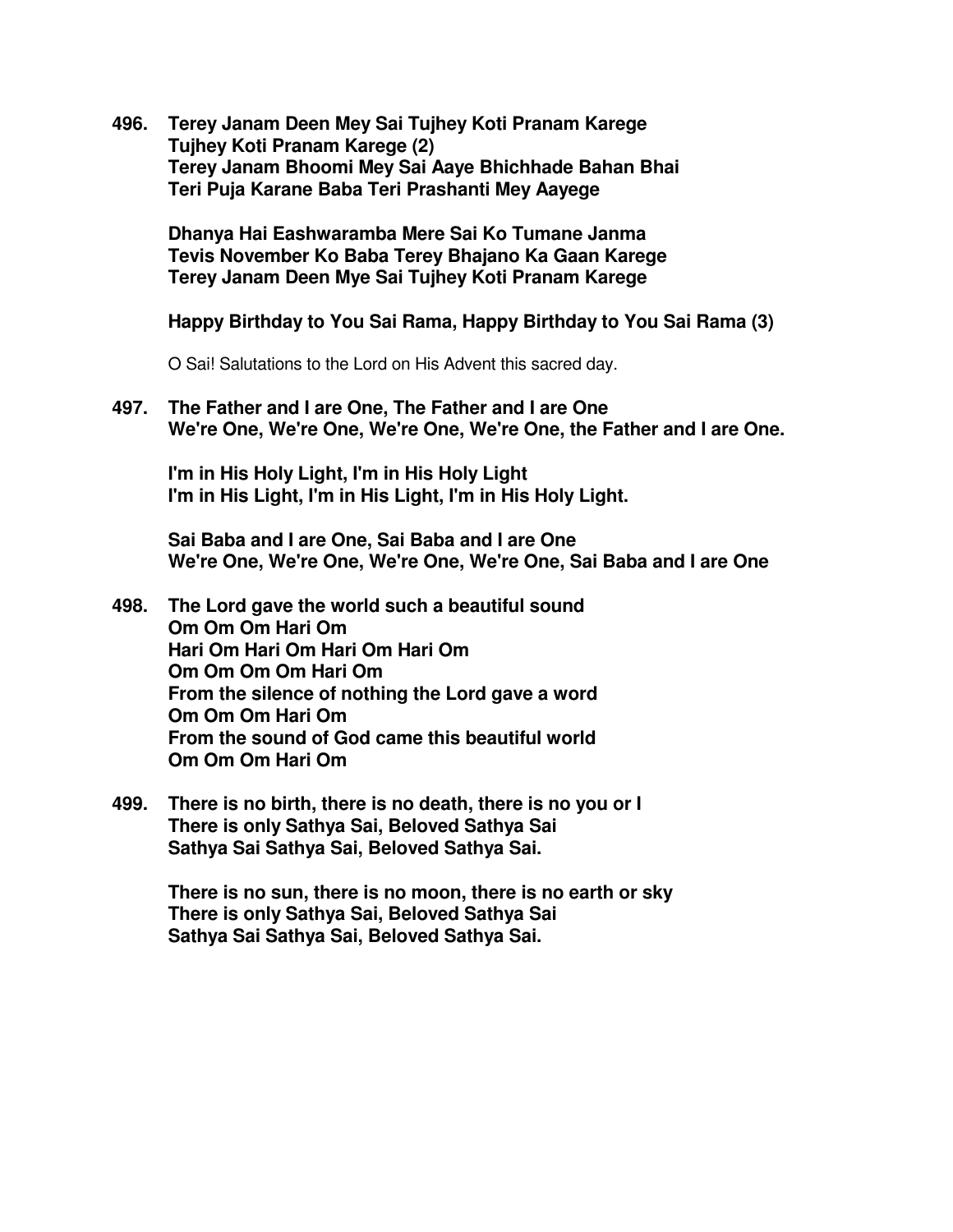**500. Tum Ho Hamarey Sai Rakhavale Darshan Do Bhagavan, Darshan Do Bhagavan (Mujhe) Tum Ho Mata Pita Tumhiho Tum Ho Deena Dayal (Baba) Darshan Do Bhagavan, Darshan Do Bhagavan (Mujhe) Dukhi Janonke Bhakta Janonke Tum Ho Karuna Ne Dan (Baba) Darshan Do Bhagavan, Darshan Do Bhagavan.** 

> Prayer invoking the divine vision of Sathya Sai. Sai is the Mother, Father and Kinsman of all mankind and He is the sole refuge for the poor and the forlorn

**501. Tum Ho Merey Bhagavan Baba Partipurisha Sri Sai Natha Shirdi Purisha Hey Jagannatha Tum Ho Merey Bhagavan Baba Prashanti Vasa Sri Sai Natha Purana Purusha Hey Jagannatha**

Sathya Sai is the Lord of the universe. He is the Eternal Lord dwelling in every heart

## **502. Tumhe Namaskar Sai Baba (2) Pranam Mera Sveekaro Bhagavan Parti Puri Sai Deva**

 **Hey Shivalinga Dhari Baba, Hey Anand Dayee Baba Pranam Mera Sveekaro Bhagavan Parti Puri Sai Deva** 

## **Hey Vibuthi Sundar Baba Tum Ati Sundar Sai Baba Prem Dakshina Sveekaro Bhagavan Parti Puri Sai Deva**

Salutations to Sathya Sai, the embodiment of Pure Love and the Infinite Spirit. Prayer invoking Baba to accept our devotion and reverence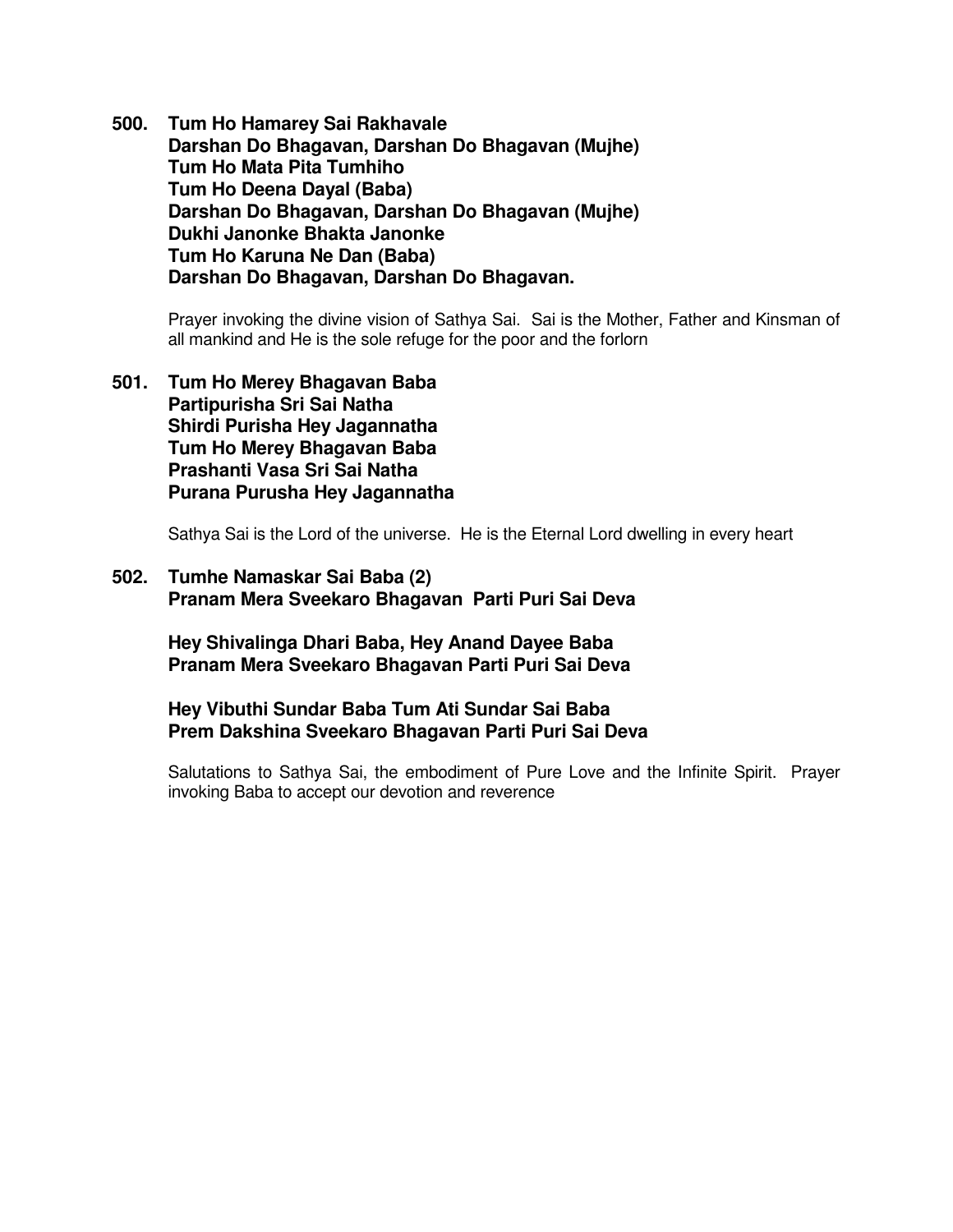**503. Un Solo Dios Eres Tu Eres Tu Mi Senor Jesu Cristo Mahavira Un Solo Dios Y Nada Mas** 

> **Jehova O Allah Brahma Vishnu Shiva Sai Zoroastra Guru Nanak Mazda Buddha Narayana**

## **Sathya Sai Baba Nos Unira En Una Sola Humanidad Un Solo Dios Reinara, Un Solo Dios Amara**

You are the only one One God My Lord, Jesus Christ, Mahavir, You are Jehovah, or Allah, Brahma, Vishnu, Shiva Sai, Zorastra, Guru Nanak, Mazda, Buddha, Narayana, Sathya Sai Baba will unite us in one community, With One God who will Love us and rule humanity.

## **504. Vahe Guru, Vahe Guru, Vahe Guru Ji Bolo Sathya Nam, Sathya Nam, Sathya Nam Ji Bolo**

 **Nitya Nitya Japiye Terey Nam Ji Bolo Sathya Nam Sathya Nam Sathya Nam Ji Bolo** 

 **Ram Ram Ram Ram Ram Ram Ji Bolo (2) Sathya Nam Sathya Nam Sathya Nam Ji Bolo** 

 **Krishna Krishna Krishna Krishna Krishna Ji Bolo Nitya Nitya Japiye Krishna Nam Ji Bolo** 

 **Hari Hari Hari Hari Hari Hari Ji Bolo Sathya Nam Sathya Nam Sathya Nam Ji Bolo** 

## (add) **Govinda Jai Jai Gopala Jai Jai Radha Ramana Hari Govinda Jai (4)**

Chant the name of the Divine Guru who is the embodiment of the Supreme Truth. The Sadguru is worshipped as Rama, Krishna, Hari and Sai

**505. Vaishnavi Maa, Varaahi Maa Vishveshwari Maa, Sai Maa Vaishnavi Maa, Varaahi Maa Sathya Svaroopini, Sai Maa (Pra) Shanti Pradaayini Santoshi Maa** 

> Hymn to the Divine Mother who has now incarnated as Sathya Sai granting peace and bliss to all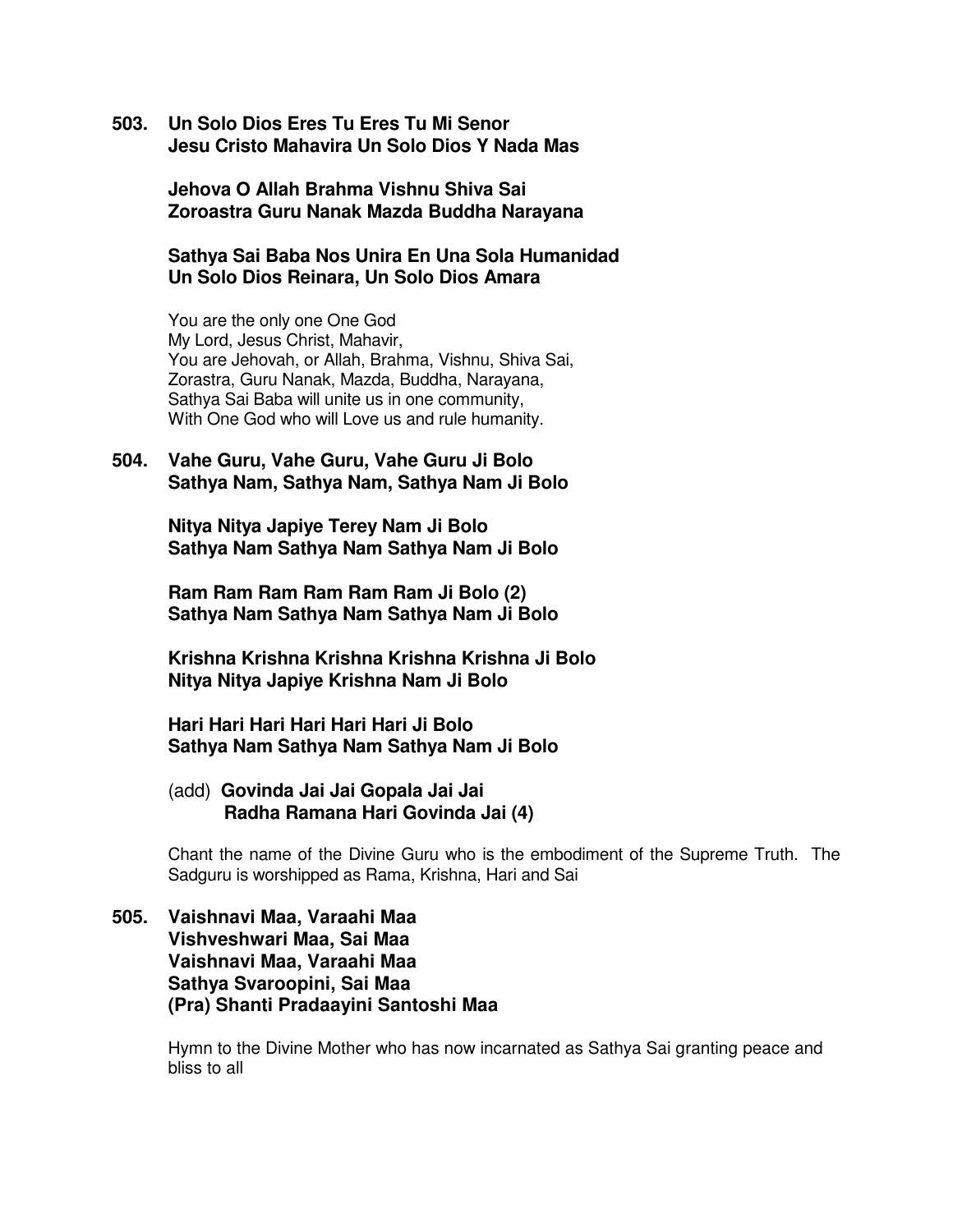**506. Vighna Vinashaka Gana Natha Gajanana Hey Gajavadana Gananatha Gananatha Pranava Svarupa Gananatha Partipurishvara Gananatha Gajanana Hey Gajavadana** 

Prayer to Ganesha to remove all obstacles and seeking His blessings in all our endeavo

**507. Vinayaka Vinayaka Vishvadhara Vinayaka Vinayaka Vinayaka Siddhi Vinayaka Bhava Bhaya Nasha Suramuni Vandita Sri Ganesha Vishvadhara Vinayaka**

> Prayer to Ganesha, addressed as Vinayaka (the master of all knowledge), asking Him to bestow knowledge and wisdom on us

**508. Vinati Suno Merey Sai Bhagavan Dayo Karo Mujhe Sai Bhagavan Bhakta Janon Ke Tum Ho Pran Deena Dayala Karuna Nidhan Tribhuvana Pala Sadhu Parithran** 

Prayer invoking the Lord to listen to the plea of devotees for His compassion and grace.

**509. Vithala Bhajo Sai Vithala Bhajo (2) Pandhari Natha Panduranga Vithala Bhajo Parti Vasa Sai Deva Vithala Bhajo (Jaya) Shirdi Baba Sai Deva Vithala Bhajo (Jaya)**

Adoration of Lord Vitthala (Krishna) who has now incarnated as Sai

**510. Vithala Hari Vithala (3) Panduranga Vithale Hari Narayana Purandara Vithale Hari Narayana Hari Narayana Jaya Narayana Sai Narayana Sathya Narayana**

Chant the Names of Vithala, Hari, Panduranga. Sai - all forms of divinity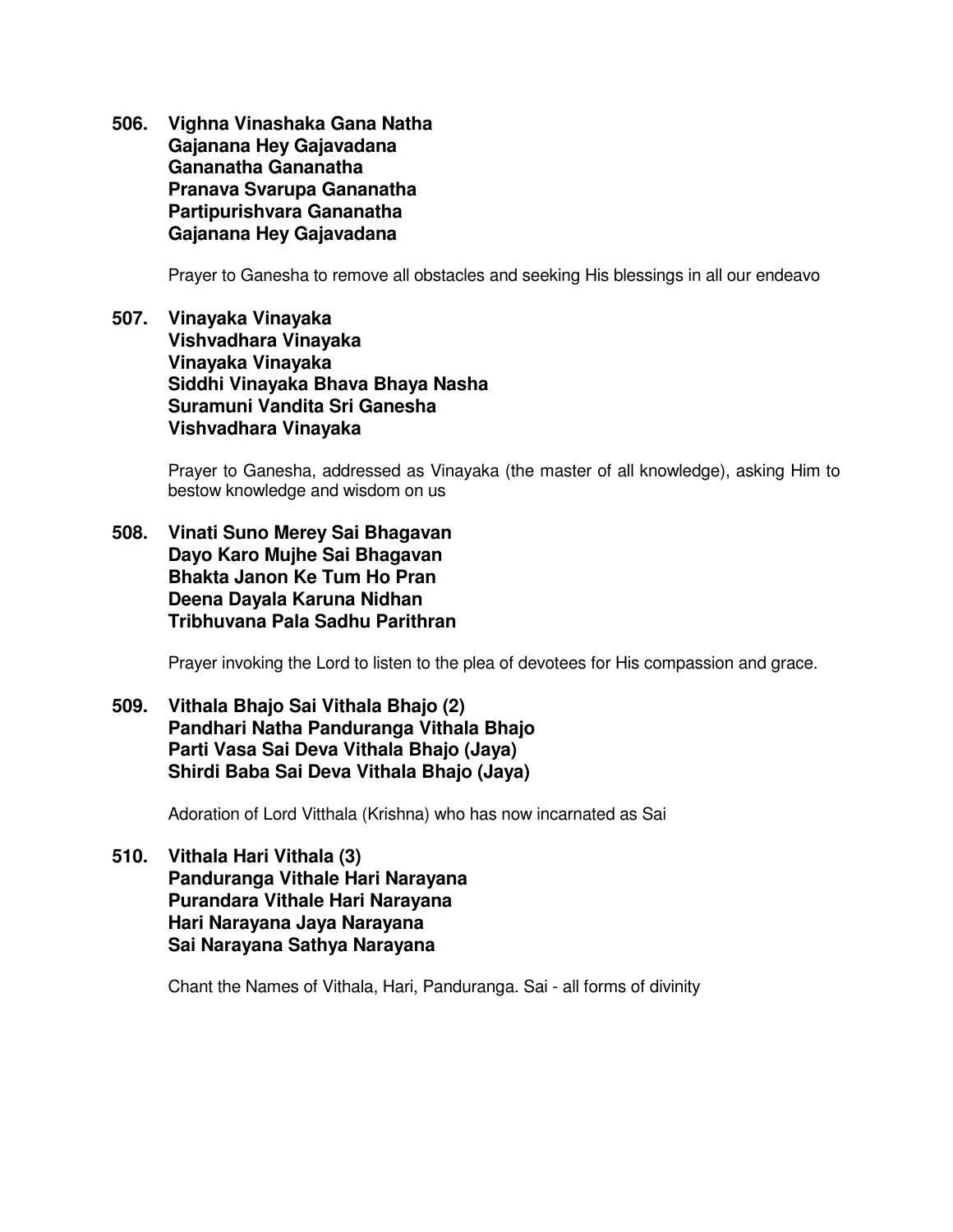- **511. We are Blessed, We are Blessed, We are Blessed Sai Baba is watching over us We are here to sing Your sweet Name Let the Light of Your Glory shine on us Bless us all with Your Presence Gurudev We are Blessed, We are Blessed, We are Blessed No more Tears, No more Sorrow, No more Death Banish the Darkness with Your Love (O Sai) We are born in the Golden Age of Sai We are Blessed, We are Blessed, We are Blessed**
- **512. We are One in the Spirit, we are One in the Lord And we pray that our unity may one day be restored**

 **And we'll know we're God's Children by our Love, by our Love Yes we'll know we're God's Children by our Love.** 

 **We will walk with each other, we will walk hand in hand And together we'll spread the word that God is in our land** 

#### (Chorus)

 **We will work with each other, we will work side by side And we'll pray to God in our hearts Who is our Loving Guide.** 

- **513. We gather at Your Feet, Lord To sing Your praises, Sweet Lord We bring our joys and sorrows And strive for new tomorrows Help us with Your Grace, Lord Show us Your Loving Face, Lord Keep us near and gently guide us On the lonely path Home.**
- **514. We sanctify the day the Lord is born within us Glorifying God we pray to Him this day We sanctify the day the Lord is born within us No other day Lord, this is Your new birth No other way Lord, this is our true birth Living a life of loving service Glorifying God we pray to Him this day.**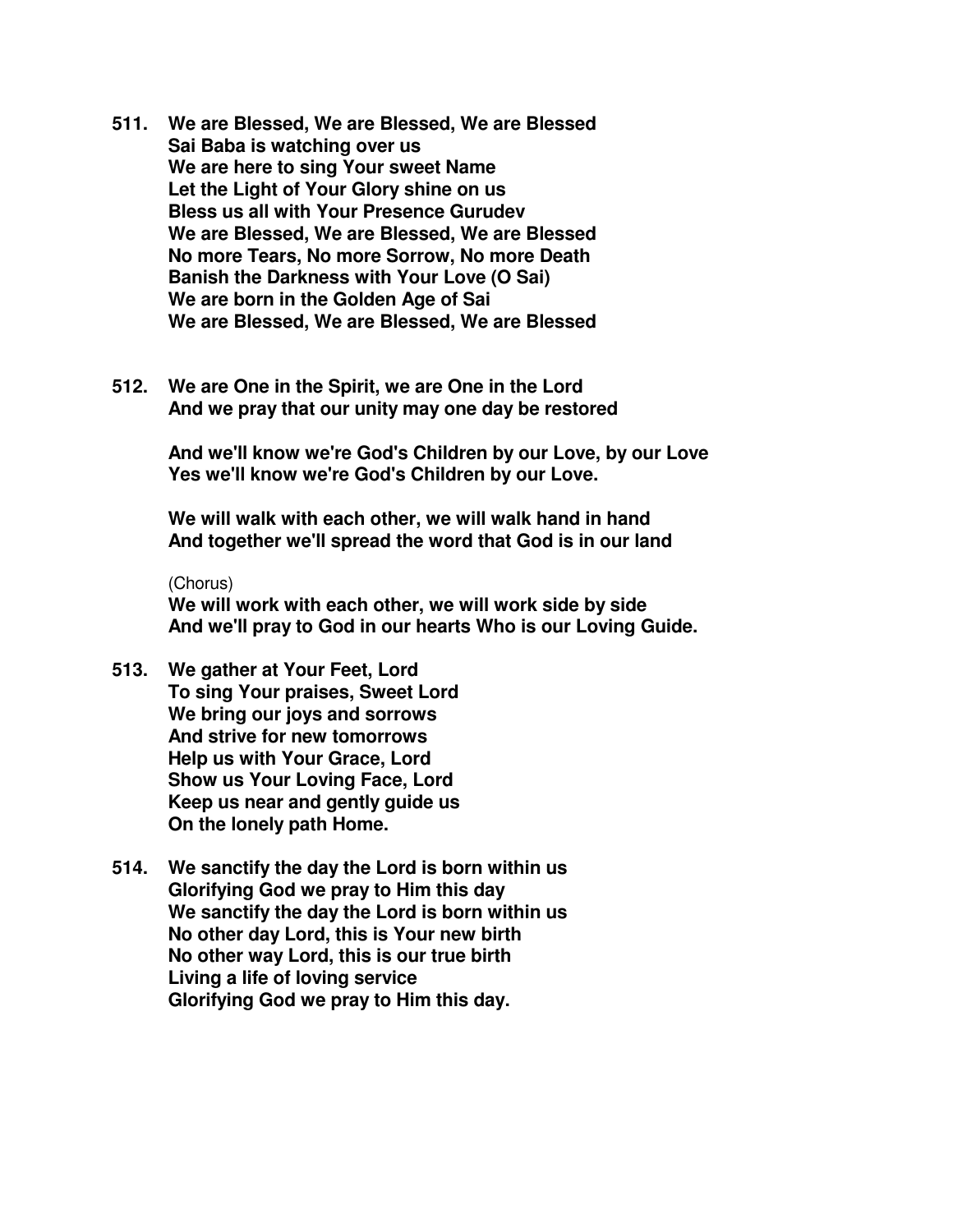- **515. What is the day but for loving You, my Lord (3) Sathya Sai Baba, my Lord, Sathya Sai Baba, my Lord. What is the night but for falling into You (3) Sathya Sai Baba, my Lord, Sathya Sai Baba, my Lord. What is my heart but an offering to You (3) Sathya Sai Baba, my Lord, Sathya Sai Baba, my Lord.**
- **516. When dark clouds fill your skies, hiding sunshine from your eyes, Say His Name, see His Form, hold on Hold on, hold on, say His Name, see His Form, hold on. When things are getting rough and you feel enough's enough Say His Name, see His Form, hold on Hold on, hold on, say His Name, see His Form, hold on. When life seems so unfair and no one seems to care Say His Name, see His Form, hold on Hold on, hold on, say His Name, see His Form, hold on. Keep a smile and say "I can", Love and serve your fellow man Say His Name, see His Form, hold on Hold on, hold on, say His Name, see His Form, hold on.**
- **517. White starry jasmine 'round the Lotus Feet Pleasing the Lord with fragrance sweet If I were a bee, how quickly I would fly To sip the nectar from the Feet of Sai.**
- **518. Who is the Lord of the universe He is the Lord of the Self Open your eyes and realize the Lord is residing within You Dive deeper and deeper inside Fill your heart with His Love's pure light Master your senses, give up defenses Know that forever, the Lord and you are one Know that forever, the Lord and I are one**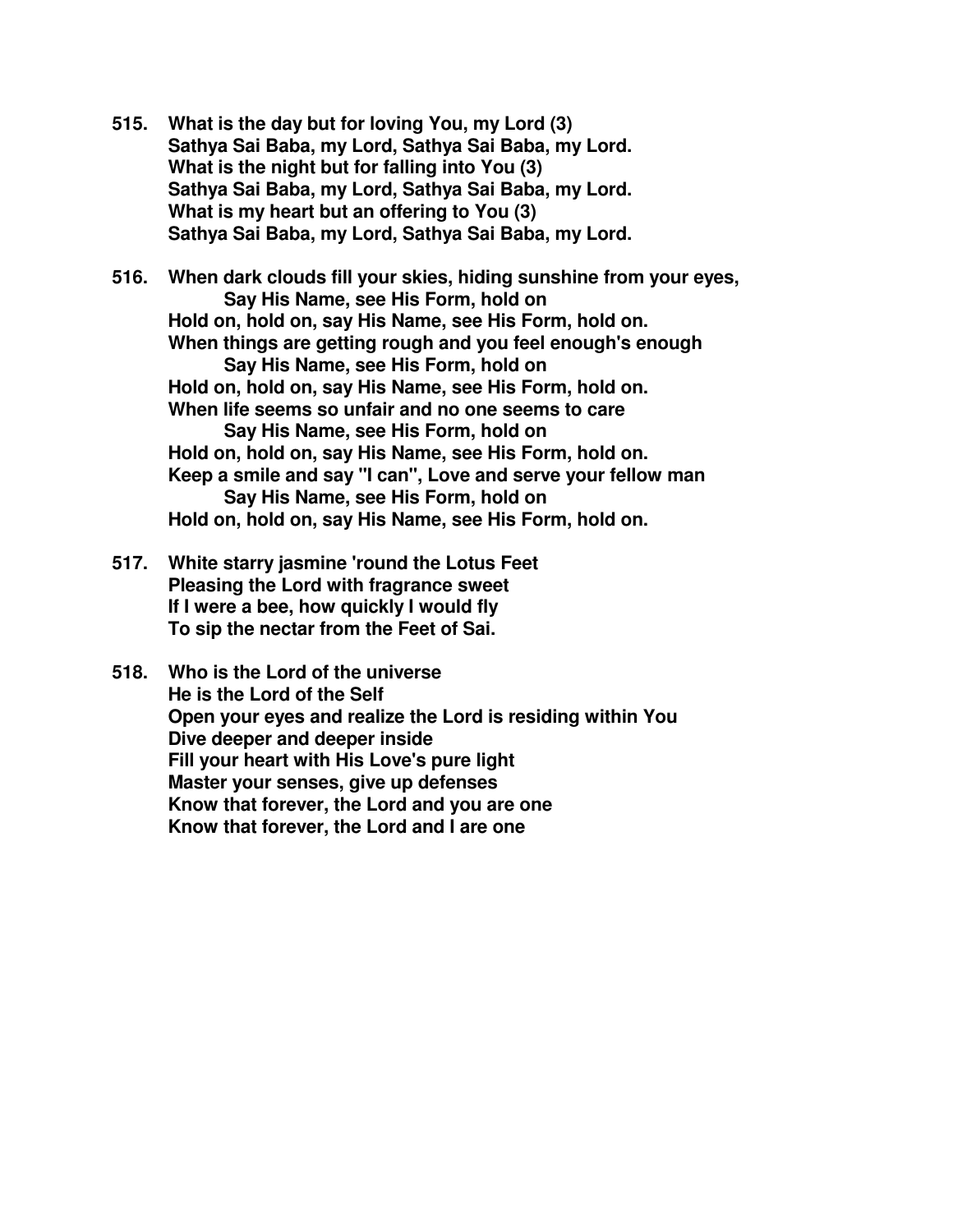**519. Without singing to the Lord, there's no peace or happiness Without praising His Name, there's no feeling of bliss Without Love and devotion, we never will be free Without service to Him, no salvation can there be Without singing to the Lord, there's no peace or happiness** 

 **We find union with Him when our minds are at rest The best wisdom is seeing the Lord everywhere The most righteous of deeds shows compassion and care There is no one as near and dear as the Lord He is present in all and in all can be adored**

**520. Why fear when I am here So says Baba, Sathya Sai Baba, Sathya Sai Baba my Lord Why fear when I am here** 

 **All I want is your Love, My Child, all I want is your faith All I want is your Love in God, no matter what your faith So says Baba, Sathya Sai Baba, Sathya Sai Baba my Lord Why fear when I am here** 

 **Krishna, Buddha, Jesus, Allah, all came through this land All of Them brought the message of Love, Love your fellow man So says Baba, Sathya Sai Baba, Sathya Sai Baba my Lord Why fear when I am here** 

 **The Light you see in the dark of night, is that of God in man Find the Light that is in your heart, and reach the promised land So says Baba, Sathya Sai Baba, Sathya Sai Baba my Lord Why fear when I am here** 

**521. Yadu Nandana Gopala Jaya Brindavana Pala Jaya Murali Gana Vilola Gopala Gopala Sai Gopala**

Worship in adoration Lord Krishna who enchants His devotees with His divinity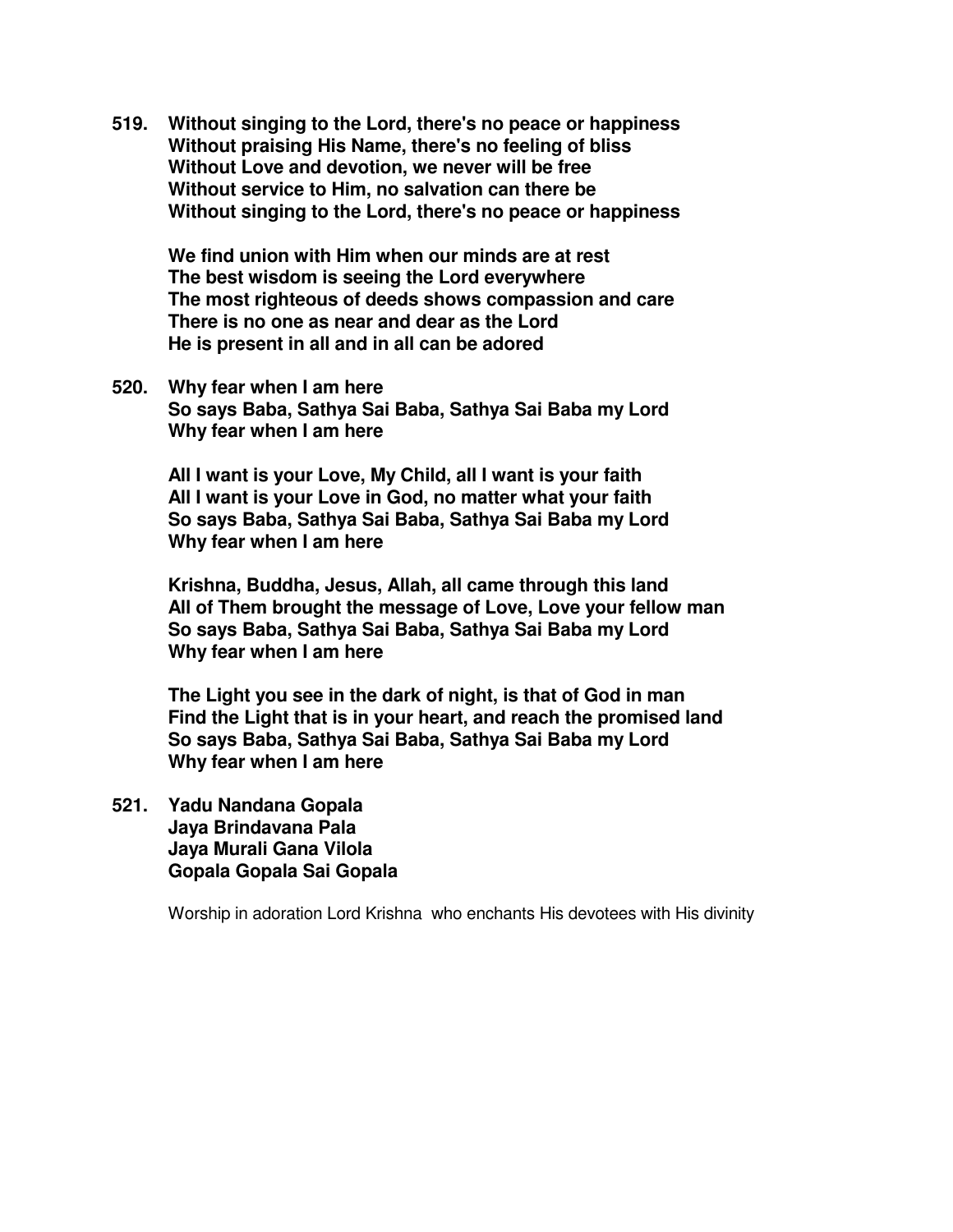**522. Yadunandana Yashoda Bala Madhava Keshava Yadunandana Yashoda Bala Mathura Natha Mama Sai Natha Mandara Giridhara Madhusudana Hey** 

> Celebrating the glory of Krishna, the scion of the Yadu clan. Sai is the very embodiment of that divine Krishna and all His sacred attributes

**523. Yamuna Teera Vihaari Brindaavana Sanchaari Govardhano Dhaari Gopala Krishna Murari** 

Prayer in adoraton of Krishna

**524. Yamuna Teera Vihaari Brindaavana Sanchaari Govardhana Giri Dhaari Gopala Krishna Murari Chitravati Teera Vaasi Chinni Krishnama Sai Govardhana Giri Dhaari Gopala Krishna Murari Prema Hridaya Sanchari Parti Puri Shri Sai Govardhana Giri Dhaari Gopala Krishna Murari** 

Adoration of Krishna and Sai who dwell in hearts full of love and sweetness

**525. Yo Quiero Cantar a Shirdi Sai Baba Yo Quiero Cantar a Sathya Sai Baba Yo Quiero Cantar a Prema Sai Baba Te Amo Senor, Te Amo Senor. Porque Eres Amor Que Ha Llegado a Mi Vida Porque Eres La Paz Que Colma Mi Alma Porque Eres Bondad Que Llena Mis Dias Te Amo Senor, Te Amo Senor...** 

> I want to sing to Shirdi Sai Baba I want to sing to Sathya Sai Baba I want to sing to Prema Sai Baba I Love you my Lord, I Love you my Lord

 Because you are Love that has come to my life Because you are the peace that fills my soul Because you are the mercy that sweetens my days I Love you my Lord, I Love you my Lord.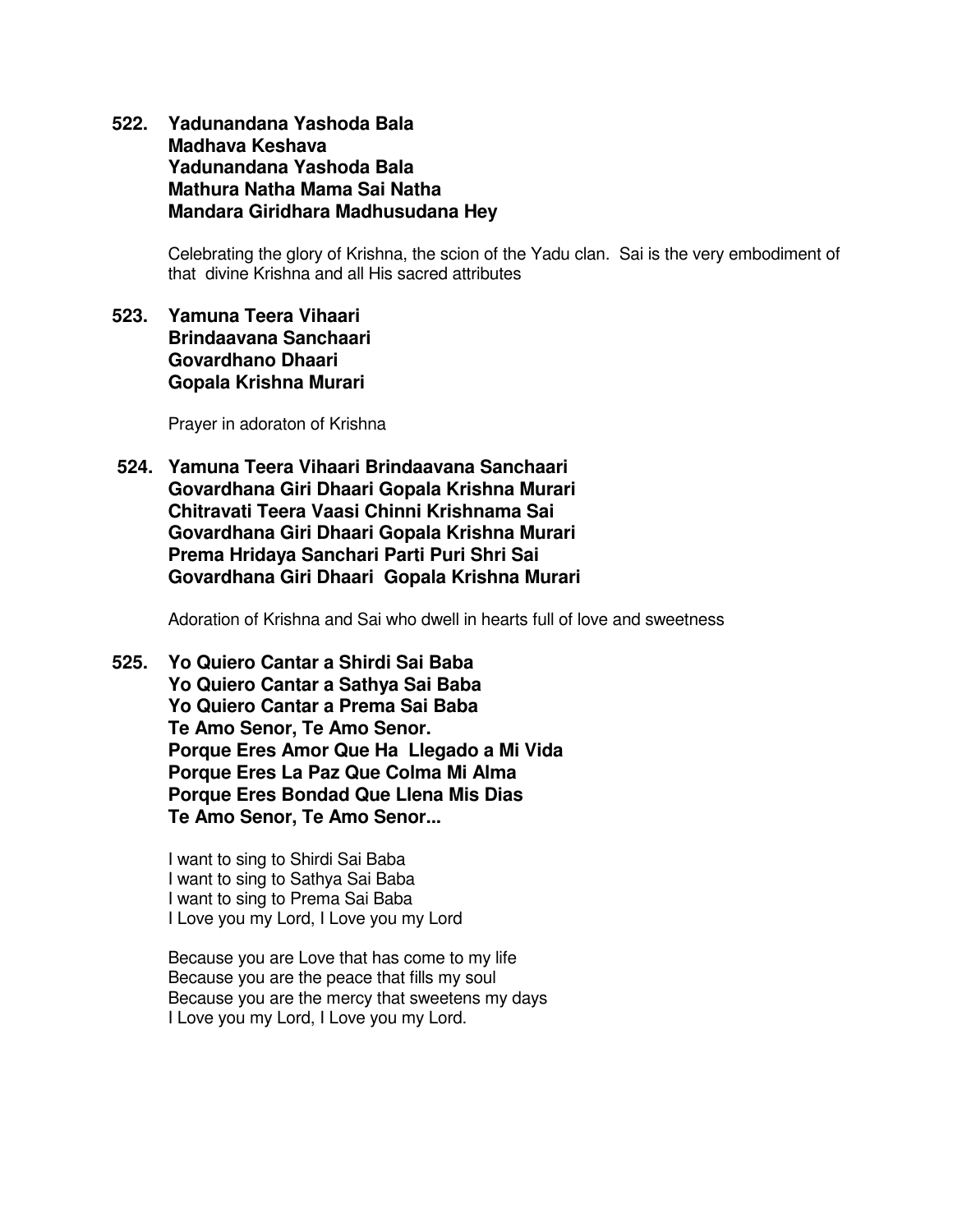- **526. You are Lord of the Universe, Lord of the Universe, reside in my heart Sai Baba Sai Baba, Sai Baba, reside in my heart Sai Baba Cause of all Creation, Preserver and Destroyer, Satchitananda Sai Baba Sai Baba, Sai Baba, reside in my heart Sai Baba Mother of the Universe, Father of the Universe, Light of mankind Sai Baba Sai Baba, Sai Baba, reside in my heart Sai Baba.**
- **527. You are the Lord of my Heart and my Soul Lord of my life, it's beyond my control Open my heart to Your Love Swami, open my heart to Your Love Once I have seen You, Lord, heard You and touched You How can I live in this world without You Open my eyes to Your Light Swami, open my eyes to Your Light Sai Ram, let me see You Everywhere, let me hear You In everyone, let me serve You Sai Ram, Bhagavan.**
- **529. You take all the obstacles away O Lord Gananatha You bring us happiness You bring us auspiciousness You take all the sorrows away O Lord Gananatha You take all the obstacles away O Lord Gananatha There is no emptiness there is no loneliness When we start off the day with Your Name, O Lord Gananatha**
- **528. Your Love keeps falling down upon me. I feel the very essence of what Love is all about. Allelujah, Allelujah, Allelujah, Jai Sai Ram. I want to show You that I Love You By doing the things that You want us all to do. Allelujah, Allelujah, Allelujah, Jai Sai Ram.**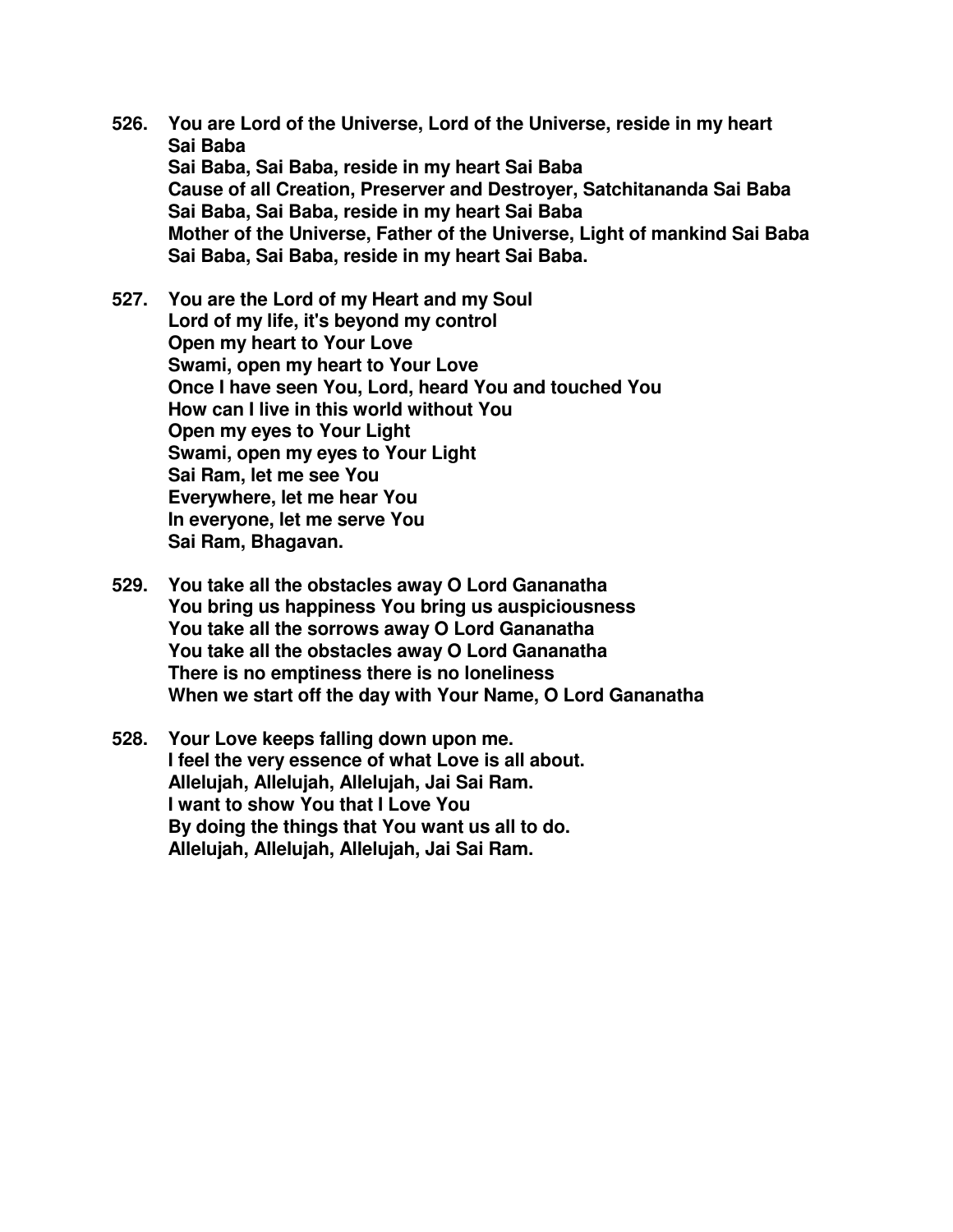**529. Yuga Avatara, Sai Rama (Sai) Ram, Ram, Ram Ram, Ram, Ram, Raghupatey Shri Ram (2) Yuga Avataara, Sai Rama (Sai) Ram, Ram, Ram Parama Niranjana, Prashanti Rama Shri Raghurama, Sai Rama (Sai) Ram, Ram, Ram** 

> Extolling the glory of the Avatar of the Age, Sathya Sai who is verily the incarnation of Rama and the embodiment of Love and Peace

**530. Yuga Yuga Ke Avatara, Sai Rama, Sai Krishna, Sai Baba Baba Sai Baba, Baba Sai Baba Yuga Yuga Ke Avatara, Sai Rama, Sai Krishna, Sai Baba Allah Ishu Nanaka Sai Buddha Zorastra Mahavira Sai Ram Raheem Jai Ram Raheem Jai Ram Raheem Jai Ram (2)**

Sai Baba, who is the Avatar of our Age and who is also Rama, Krishna. Allah, Jesus, Guru Nanak, Buddha and all forms of the Divine

\* \* \*

 " If there is righteousness in the heart There is beauty in the character If there is beauty in the character There is harmony at home If there is harmony at home There is order in the nation If there is order in the nation There is peace in the world "

- Baba

" I have come to light the lamp of love in your hearts, to see that it shines day by day with added luster.......I have not come on any mission of publicity for any sect or creed or cause; nor have I come to collect followers for any doctrine. I have come to tell you of this universal principle, this path of love, this dharma of prema (divine love), this duty of love, this obligation of love "

- Baba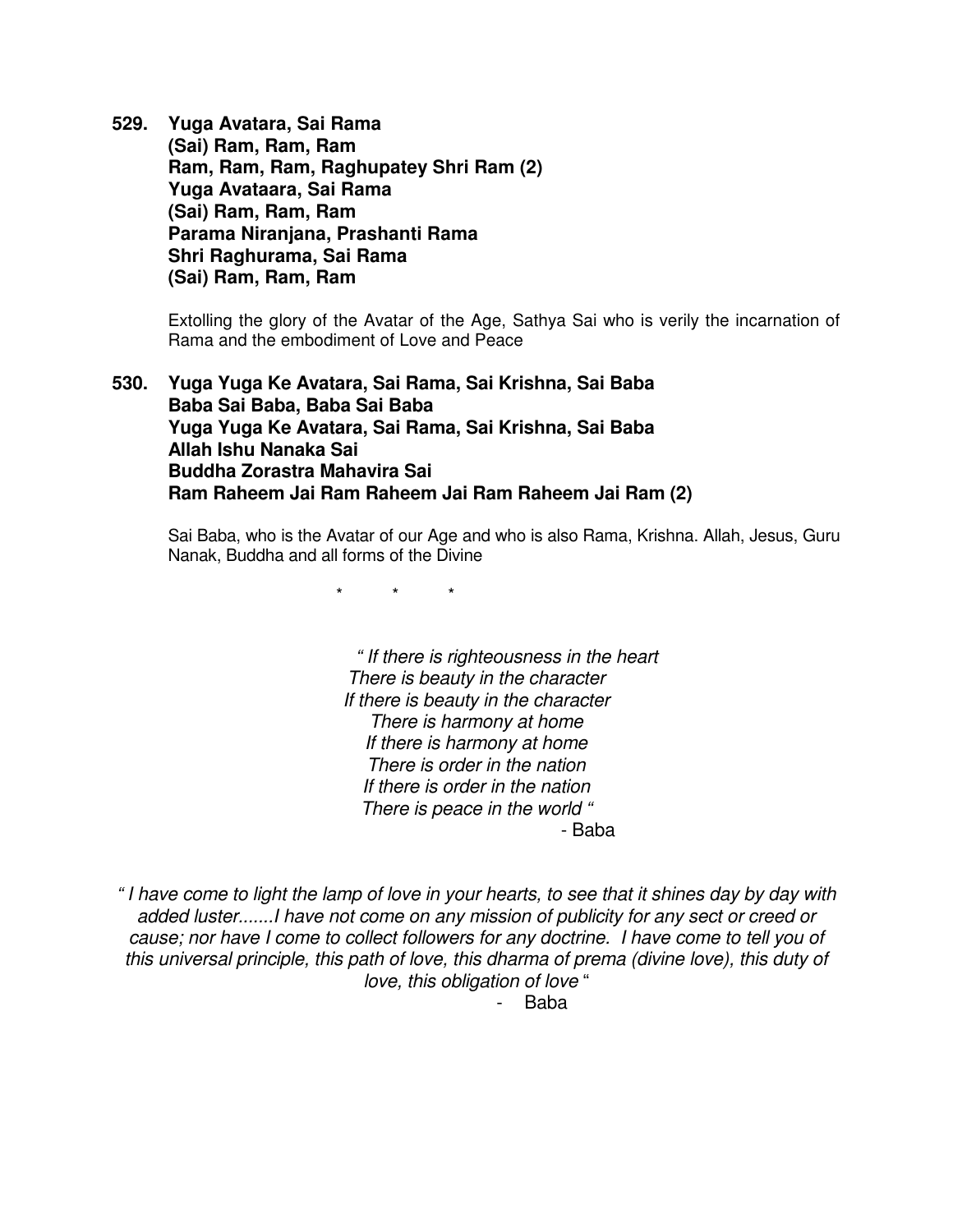# **CLOSING PRAYERS**

## **AARATI SONG**

**P1. Om Jaya Jagadisha Harey Swami Sathya Sai Harey Bhakta Jana Samrakshaka Bhaktha Jana Samrakshaka Parti Maheshvara Om Jaya Jagadisha Harey** 

 **Shashivadana Shrikara Sarva Pranapatey, Swami Sarva Pranapatey Ashrita Kalpalatika, Ashrita Kalpalatika, Aapadbandhava Om Jaya Jagadisha Harey** 

 **Mata Pita Guru Daivamu Mari Antayu Neeve, Swami Mari Antayu Neeve Naadabrahma Jagannatha, Naadabrahma Jagannatha, Naagendra Shayana Om Jaya Jagadisha Harey** 

 **Omkara Rupa Ojasvi O Sai Mahadeva, Sathya Sai Mahadeva Mangala Arathi Anduko, Mangala Arathi Anduko, Mandara Giridhari Om Jaya Jagadisha Harey** 

 **Narayana Narayana Om Sathya Narayana Narayana Narayana Om Narayana Narayana Om Sathya Narayana Narayana Om Sathya Narayana Narayana Om - Om Jaya Sadguru Deva** 

 **(Narayana Part Sung 3 Times - Slow, Medium and Fast)** 

 **Om Shantih... Shantih... Shanthi!**

Let us sing the glory of the Lord of the entire Cosmos - Sathya Sai, the Resident of holy Puttaparthi, who protects all who seek shelter in Him

 Sathya Sai, You are the very embodiment of Peace, Bliss and Beauty. You are the very essence of our lives. Like the tree that nourishes the vine that clings to it, Your Grace protects all those who surrender and seek refuge in You - Victory to You, Lord Sathya Sai!

 Sathya Sai , You are mother, father, teacher, God and everything to us. You are the very embodiment of all names and forms - Victory to You, Lord Sathya Sai!

 Sathya Sai, the embodiment of AUM and Divine Effulgence, You are the Lord of the entire universe. May You accept our salutations and prayers, and grant us your blessings - Victory to You, Lord Sathya Sai

Peace ! Peace! Peace!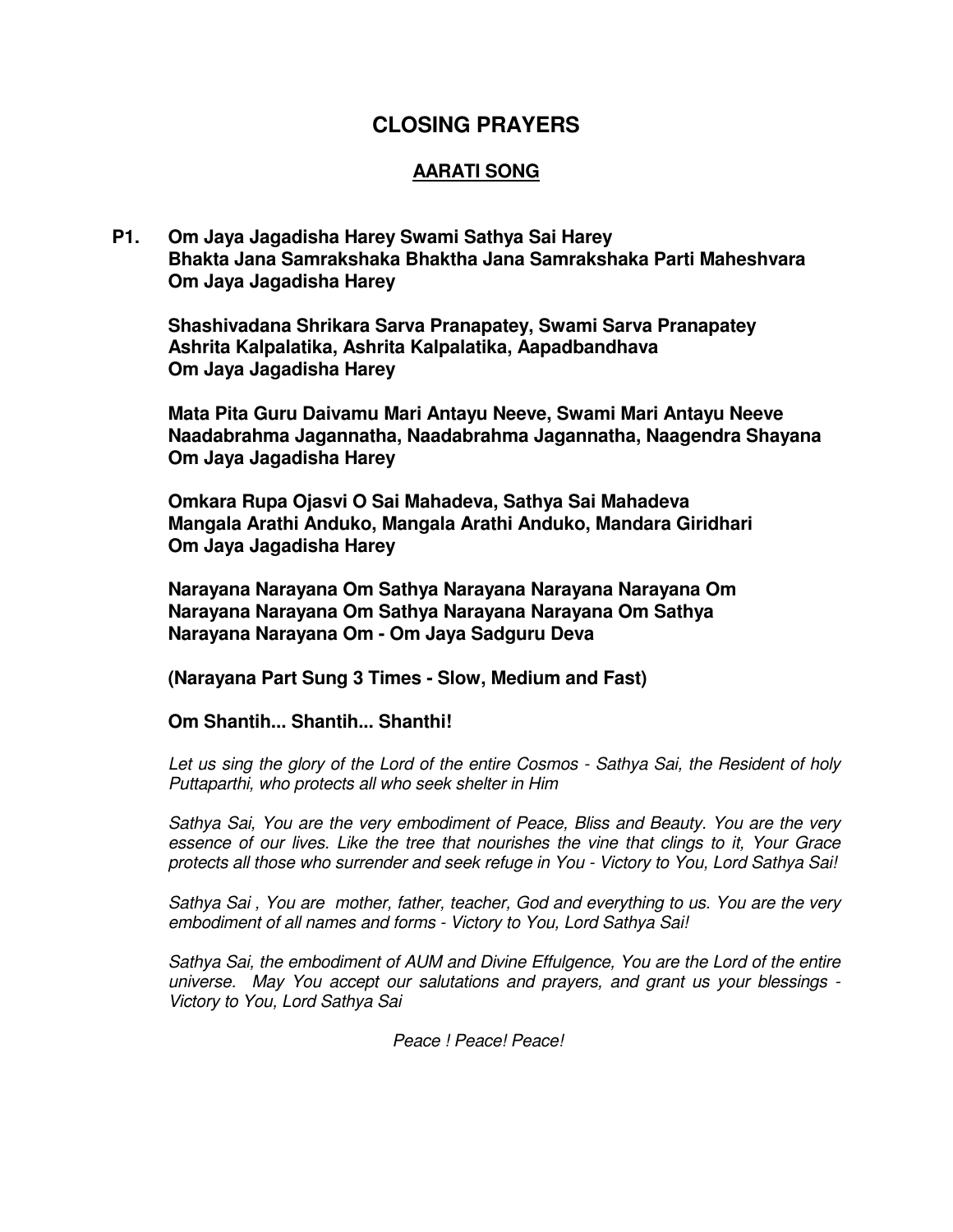## **P2. Vibhuti song**

## **Paramam Pavitram Baba Vibhutim Paramam Vichitram Leela Vibhutim Paramaartha Ishtaartha Moksha Pradaatam Baba Vibhutim Idamashrayaami**

Sacred, Holy and Supreme is Baba's Vibhuti. Pouring forth in endless stream this play of Vibhuti. So auspicious is Its might It grants liberation. Baba's Vibhuti, Its Power protects me.

**P3. Gayatri Mantra** (Universal prayer invoking Divine Grace and Intelligence)

 **Om Bhur Bhuvah Suvaha Tat Savitur Varenyam Bhargo Devasya Dheemahi Dheeyo Yo Nah Prachodayaat** 

We meditate on The Glory of Divine Light, Gayatri, Whose Effulgence illuminates the entire creation, embodied in the three states - Earth, Ether and Heaven. That Supreme Light, may It remove our ignorance and enlighten our intellect.

**P4. Asatoma** (Universal Prayer for Truth, Light and Immortality)

 **Asato Maa Sad Gamaya Tamaso Maa Jyothir Gamaya Mrityor Maa Amritam Gamaya Om..Shantih..Shantih..Shantihi**

Lead Us From Untruth to Truth Lead Us From Darkness to Light Lead Us From Death to Immortality Om Peace... Peace... Peace!

## **PRAYER FOR UNIVERSAL WELFARE AND PEACE**

### **P5. Lokaa Samastha Sukhino Bhavanthu (3) Om Shantih Shantih Shantihi**

Let all beings in all the worlds be happy always. Peace! Peace! Peace! (Peace of the body, the mind and the soul - our thoughts, words and deeds have to be in harmony and peace)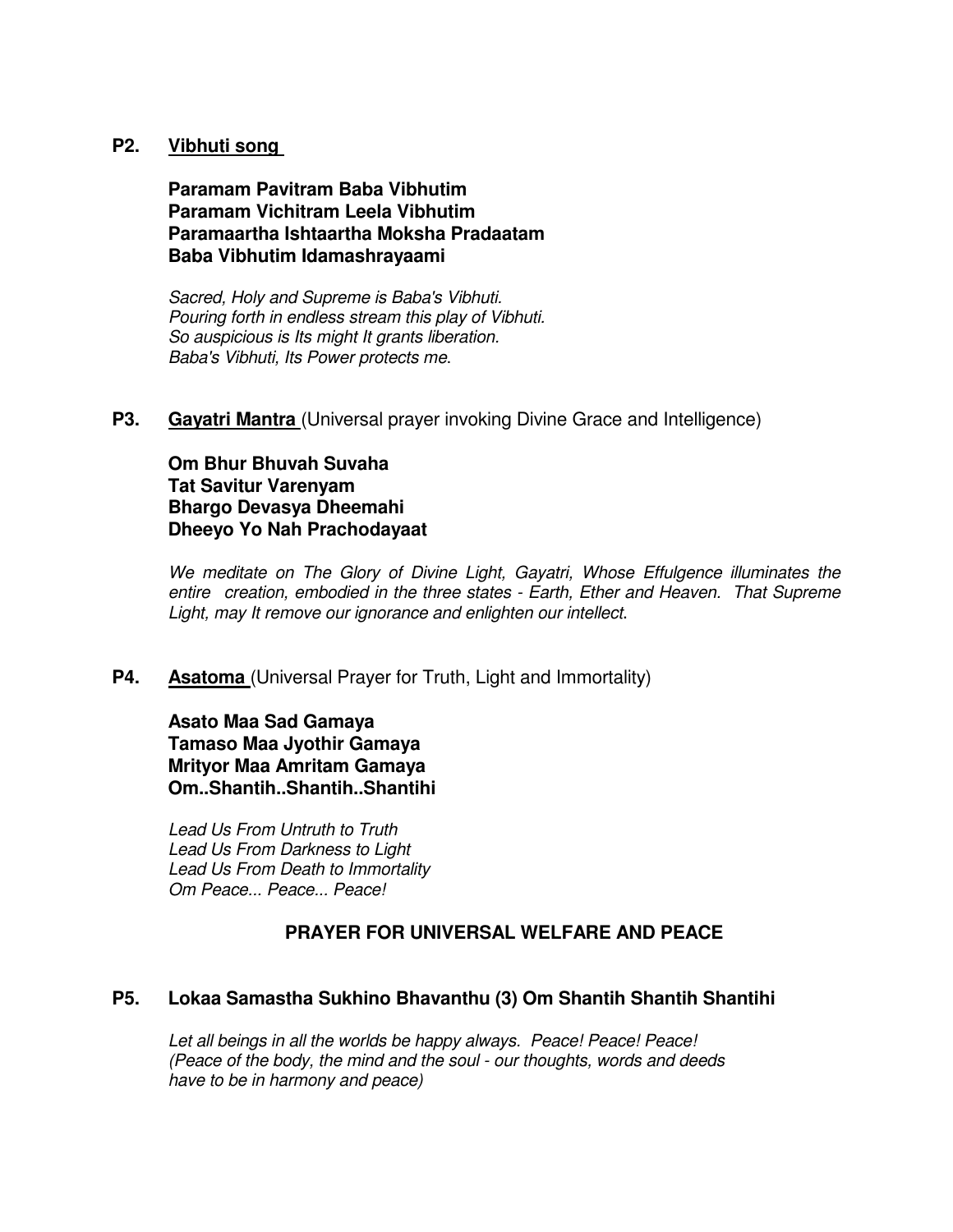#### **INDEX OF DEVOTIONAL SONGS**

**1. Adi Pujya Deva 49. Bhajo Radhey 2. Adi Narayana 50. Bhajore Bhayi 3. Akhanda Jyoti Jalavo 51. Bhajore Sada 4. Alakh Niranjana 52. Bhasma Bhushtanga 5. Allah Ishvar Tu 53. Bhava Bhaya 6. Allah Tum Ho 54. Bhavani Shankara 7. Amazing Grace 55. Bhola Nath Harey 8. Amba Bhavani 56. Bhola Bhandari Baba 9. Amba Mandahaasa 57. Bolo Bolo Bolo Sub 10. Ambika Tanaya 58. Bolo Deena Dayal 11. Anandamey 59. Bolo Jai Jaikar 12. Ananda Sagara 60. Bolo Narayana 13. Antaranga Sai 61. Bolo Ram Sai Ram 14. Antar Jyoti Namoh 62. Bow to the Light 15. A temple in my heart 63. Calling God 16. At moments like this 64. Chandra Shekharaya 17. Atmabhi Rama 65. Chandra Vadana 18. Atma Lingam 66. Chant the name 19. Atma Me Bas 67. Charana Kamala 20. Atma Rama 68. Chitta Chora Murali 21. Atma Rama Ananda 69 Chitta Chora Yashoda 22. At Your Feet 70. Come Sai Lord 23. Avo Avo Avo 71. Dame Un Nuevo 24. Avo Avo Gopala 72. Danava Bhanjana 25. Avo Avo Hey 73. Darsh Dikhao 26. Avo Avo Nandalal 74. Dasharathey Rama 27. Avo Pyarey 75. Daya Karo Bhagavan 28. Avo Sai Narayana 76. Daya Karo Hey 29. Ayodhya Vasi 77. Daya Karo Shiva Ganga 30. Baba Avo Merey 78. Daya Sagara 31. Baba, hear the rising 79. Deen Dukhiyon 32. Baba shed your light 80. Deena Bandhu 33. Baba We Adore 81. Deena Dayala Hari 34. Bada Chitta Chora 82. Devaki Tanaya 35. Bala Gopal Jai 83. Devi Bhavani Maa 36. Baar Baar Bulao 84. Devi Sai Maa 37. Bhagavan Bhagavan Dil 85. Dhanya Dhanya 38. Bhagavan Bhagavan 86. Dhimita Dhimita 39. Bhagavan Sri Sathya Sai 87. Don't worry Be Happy 40. Bhagavan take our love 88. Door of my heart 41. Bhaja Ma Ma 89. Dum Dum 42. Bhajamana Govinda 90. Durga Bhavani Maa 43. Bhajamana Ma Ma 91. Durgey Durgey 44. Bhajamana Radhey 92. Each new dawn 45. Bhajamana Rama 94. Every moment of my life 46. Bhajumana Hari 95. Everyone is my brother 47. Bhajan Karo 96. Gajanana Hey 48. Bhajo Ghanashyam 97. Gajavadana Gananatha 98. Gajavadana Gananatha Hey 150. Guru Baba**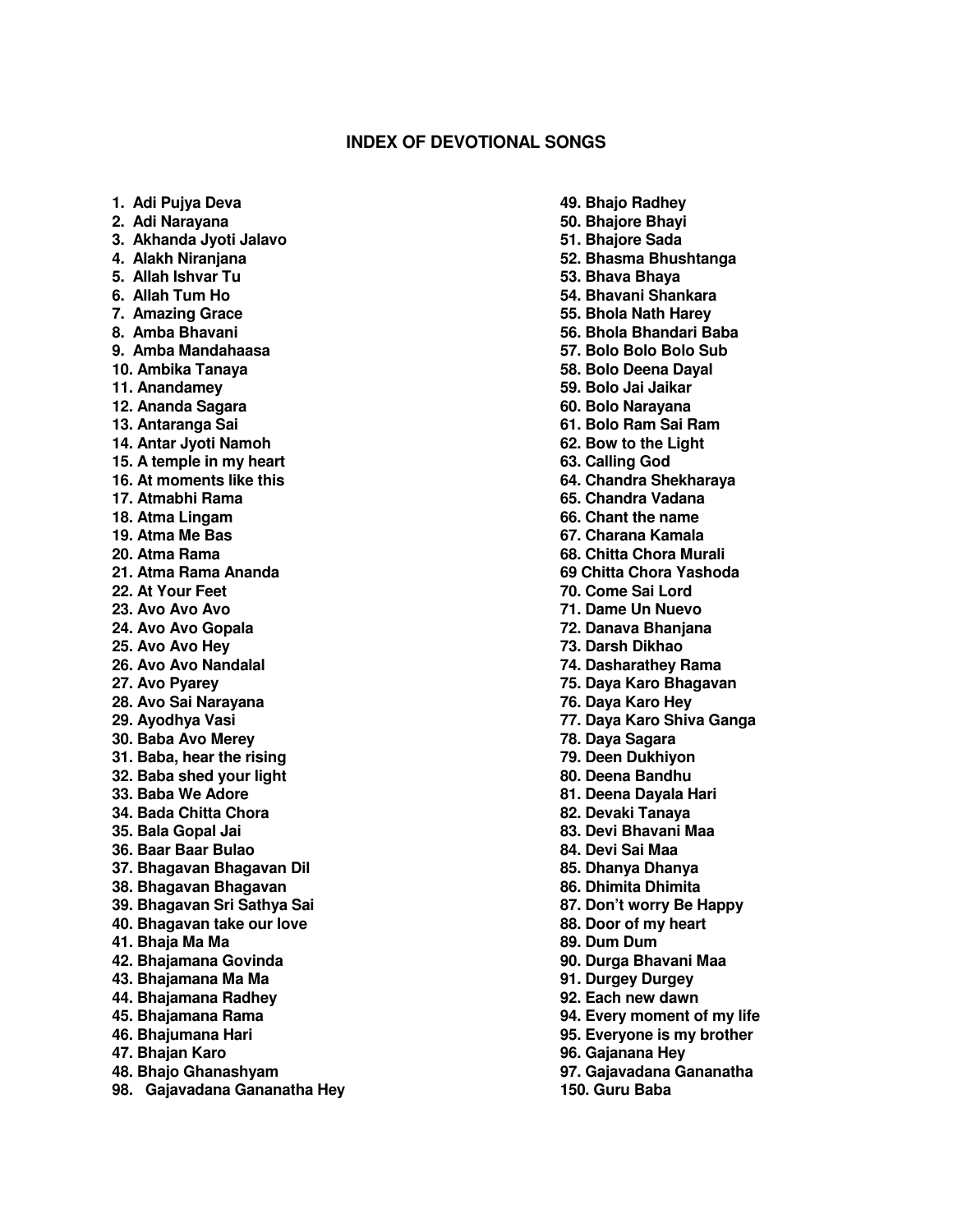**99. Gajavadana 151. Guru Deva Guru Deva 101. Ganesha Sharanam (English) 153. Guru Deva Priya 102. Ganesha Sharanam 154. Guru Deva Sharanam 103. Ganesha Sharanam Parama 155. Guru Devaya Namoh 104. Ganga Jatadhara 156. Guru Dev Guru Dev 106. Gauri Ganesh 158. Guru Nanakji Ki 108. Gentle hands are shaping 160. Humko Tumse 109. Gentle Lord, we crave the bliss 161. Hara Hara Hara Gangey 110. Ghana Ghana Neela 162. Hara Hara Hara Mahadeva 111. Giridhar Gopala Murali 112. Giridhar Gopala Gopala 164. Hara Shiva Shankara 113. Giridhari Hey 165. Harey Krishna Harey Krishna 114. Giridhari Lal 166. Harey Murare Sai Ram 115. Giridhari Merey 167. Hari Anandamaya Jaya 116. Giridhari Murari Govinda 168. Hari Bol Hari Bol 117. Giving and Forgiving 169. Hari Hara Bol 118. God is all 170. Hari Hari Bhajomana 119. God of Love 171. Hari Hari Hari Smarana 120. Gopala Giridhara Bala 172. Hari Hari Narayana 121. Gopala Gopala Gopala 173. Hari Hari Om Shiva Shankara 122. Gopala Gopala Nacho 174. Hari Nam Gatey Chalo 123. Gopala Govinda Govinda 124. Govinda Jai Jai Gopala 176. Hari Om Hari Om 125. Gopala Radha Lola 177. Hari Om Hari Om Sai Om 126. Gopala Radhey Krishna 178. Hari Om Narayana 127. Govinda Bolo 179. Hari Om Namah 128. Govinda Gopala Murali 180. Hari Om Namoh Shiva Shakti 129. Govinda Gopal Bolo 130. Govinda Govinda Bhajamana 182. Hari Om Tat Sat Namah Shivaya 131. Govinda Govinda Gayiye 183. He is Love 132. Govinda Gopala Prabhu 184. Hey Anaatha Natha Deena 133. Govinda Govinda Govinda Sai 185. Hey Atma Nivasini Maa 134. Govinda Harey Gopala 186. Hey Brahma Hey Vishnu 135. Govinda Harey Gopala Harey 136. Govinda Jai Govinda 188. Hey Gananatha Gajanana 137. Govinda Jai Jai 189. Hey Govinda Hey Ananda 138. Govinda Jaya Jaya 190. Hey Ram Hey Gunadham**  139. Govinda Jai Jai Gopala Jai **140. Govinda Krishna Jai Gopala Krishna Jai 192. Hey Madhava Hey 141. Govinda Krishna Gopala 193. Hey Prashanti Nilaya 142. Govinda Krishna Vithaley 143. Govinda Krishna Vitthala 195. Hey Sai Jagannatha 144. Govinda Madhava 196. Hey Shiva Shankara Namami 145. Govinda Narayana Gopala Narayana 146. Govinda Narayana Panduranga 198. I am one with the heart 147. Govinda Radhey Govinda 199. I bow down at the feet of Ganesha 148. Govinda Rama Jai Jai 200. I found my Lord, He first 149. Govinda Sadguru 201. I keep feeling your Love 202. I know I know 255. Joolana Joolave 203. I Love You Lord 256. Just when life** 

**100. Ganapati Deva 152. Guru Deva Guru Govinda 157. Guru Mahima Gavo 107. Gauri Nandana 159. Guruvaayurpura Sri**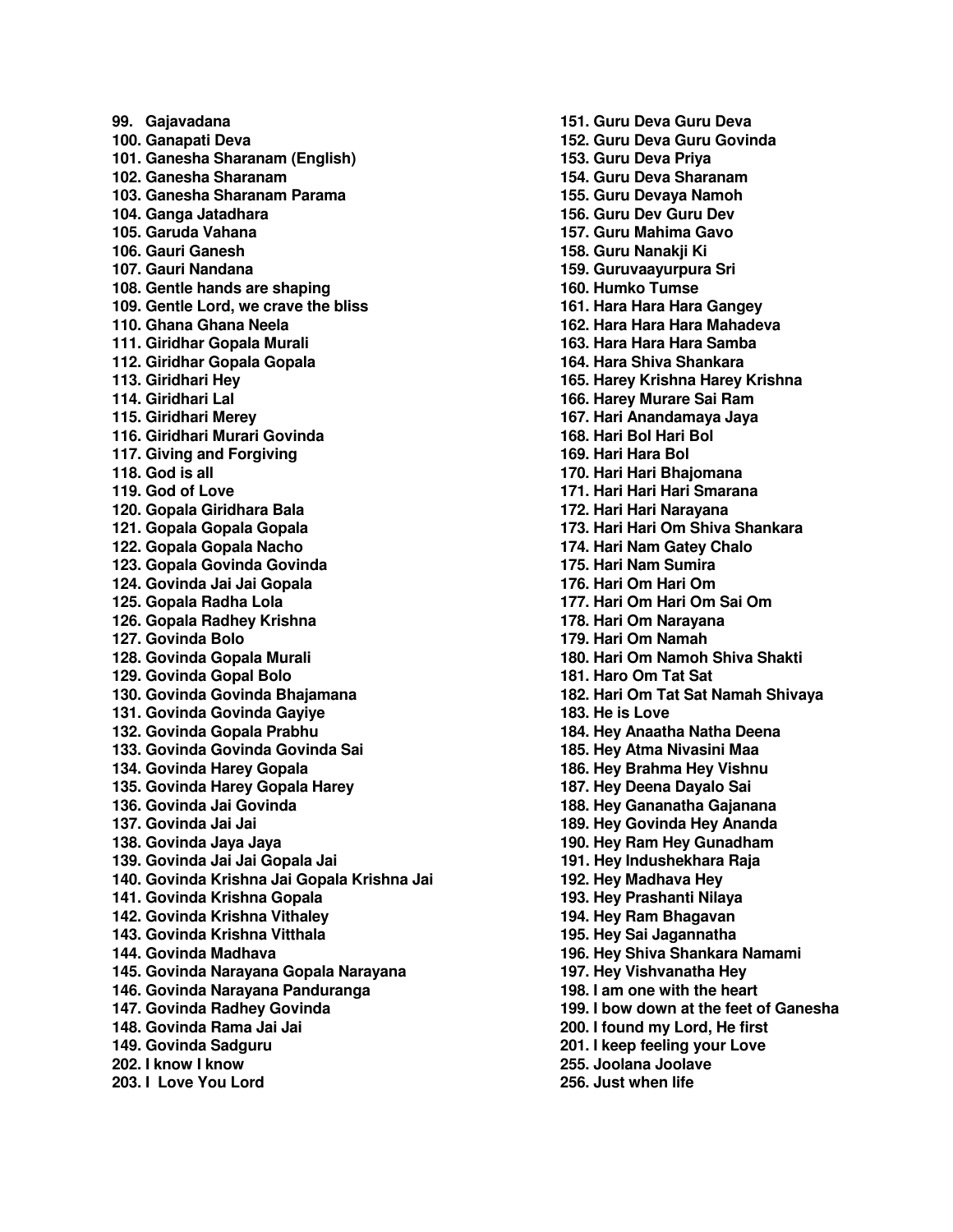**204. I offer myself to Thee 257. Kalateetaya Siddhirupaya 205. I have decided to follow Baba 258. Kalyana Rama 206. I will never disappoint You 207. In the stillness of the morning 260. Kamala Netra 208. Ishvara Allah Terey Nam 261. Karuna Samudra 209. I surrender to You 262. Kasturi Tilakam 212. Jai Ganaraya 265. Keshava Madhava Jaya Deva 213. Jai Hari Bol Jaya 266. Keshava Madhava 214. Jai Hari Krishna 267. Know that the Lord 215. Jai Jai Bhavani Maa 268. Koti Pranam Shata Koti 216. Jai Jai Guru Deva 269. Krishna Gopal 218. Jai Jai Jai Gananayaka 270. Krishna in Mathura 219. Jai Jai Jai Ganapati Deva 271. Krishna Krishna Mana 220. Jai Jai Jai Jai Maa 272. Krishna Rama Govinda 221. Jai Jai Jai MaNamohhana 273. Kshirabdhi Shayana 222. Jai Jai Maa Jai Jai Maa 274. Kumbaya my Lord 223. Jai Jai Prabhu Giridhari 275. Lambodara Hey 224. Jai Jai Ram 276. Lambodara Jay Gajanana 225. Jai Jai Shiva Shambho 277. Lamodara Jaya Hey Gana 226. Jaya Jaya Vaishnavi Devi Ma 278. Lead Kindly Light 227. Jaya Maa Jaya Maa 279. Let my heart reflect Thy Light 228. Jaya Radha Madhava Jaya 280. Let me touch Your Feet**  229. Jaya Sai Ram Jaya Sai Ram **230. Jaya Shiva Shankara 282. Light in me a flame 231. Jaya Sai Shankara Jaya 283. Lingodbhavakara 232. Janani Janani 284. Love is My Form 233. Janani Ma Sai 285. Madhava Gopala 234. Jaya Devi Bhavani 286. Madhava Jaya Keshava 235. Jaya Krishna Mukunda 236. Jaya Gopala Jaya Gopala 288. Madhura Madhura Murali 238. Jaya Guru Omkara 290. Madhuvana Ke Murali 239. Jaya Ho Jaya Ho 291. Madhuvana Sanchari 240. Jaya Ho Lingeshvara 292. Mana Bangaru Parti Baba 242. Jaya Jagadeesha Harey 294. Mana Mohana Krishna 243. Jaya Jaya Deva Jagadeesha 295. MaNamohhana Nandalal 245. Jaya Jaya Hey 297. Mandir Mey Avo 246. Jaya Jaya Mangala Sai 298. Mandir Mey Tum 248. Jaya Jaya Ram 300. Matanga Vadana Mam 249. Jaya Jaya Sadguru 301. Mata Pita Hari Bandhu 250. Jaya Lambodara Pahimam 302. Mita Smita Sundara 251. Jaya Nandalala Jaya 303. More love, More power 252. Jaya Panduranga Jaya 304. Mother O Mother 253. Jaya Raghu Nandana 305. Mruthyanjayaya Nama Om 254. Jooley Merey Sai 306. Mukunda Murari 307. Murali Dhara Mukunda 357. Praathah Smaranam 308. Murali Gana Lola 358. Prathama Bhajo Mey 309. Murali Krishna Mukunda 359. Prathama Vandana** 

**263. Kausalya Nandana Dasharatha 211. Jai Durga Lakshmi Sarasvati 264. Keep my eyes ever on Your Face 237. Jaya Guru Jaya Guru 289. Madhusudana Harey Madhava**  293. Man Ek Bar Hari Bol **244. Jaya Jaya Devi Girija 296. Manasa Bhajare Guru Charanam 299. Manuva Bolo Radhey Radhey**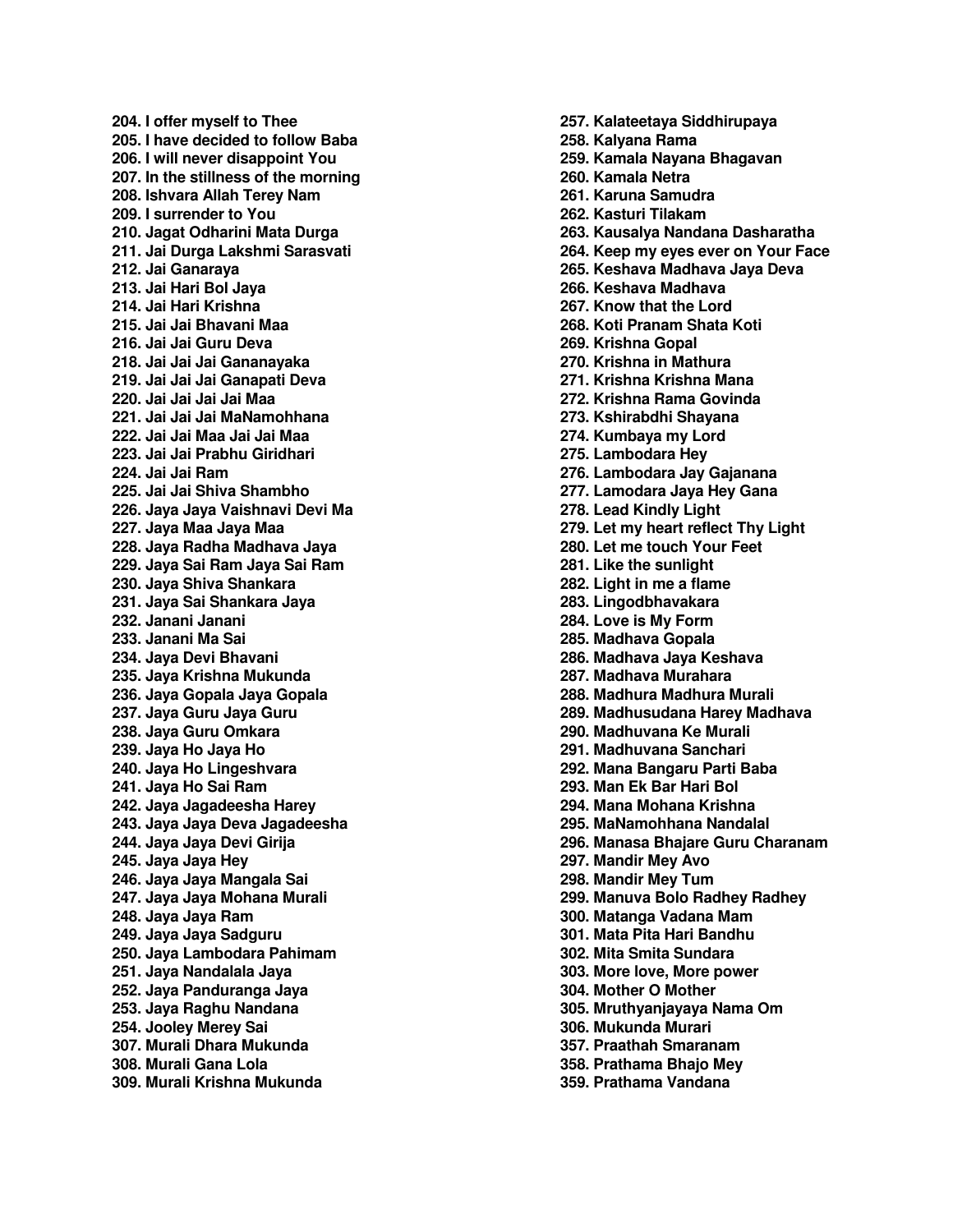**310. My eyes are forever 360. Prema Ishvar Hai 311. Nama Bhajo Hari Nama 361. Prema Mayee Sai 312. Namah Parvati Pataye 362. Prema is the ocean 313. Namami Shankara 363. Prema Mudita Manase 314. The Name of God Is Flowing 364. Prema Sey Gavo 315. Namoh Namoh Narayana 365. Prema Svarupa Namoh 316. Nanda Ke Lal 366. Purandara Ranga 317. Nandalala Nandalala 367. Pyare Nanda Lal 318. Nandalala Nandalala Daya Karo 368. Radha Krishna Govinda 319. Nandalal Nandalal Yadu 369. Radha Krishna Karuna Lola 320. Nandalala Navanita 370. Radhey Govinda Harey 321. Nandalala Yadu 371. Radhey Govinda Jaya Jaya 323. Nanda Nandana Hari Govinda 373. Radhey Mukunda 324. Nanda Nandana Navaneeta Chora 374. Radhey Mukunda Murari 325. Narayana Hari Nama Bhajore 375. Radhey Radhey Govinda Radhey 326. Narayana Hari Om 376. Radhey Shyam Panduranga 327. Narayan Narayan Bhaja Mana 377. Radhey Shyam Radhey Shyam**  328. Narayana Sathya Sai **329. Nataraja Hey Tripurari 379. Raghunananda Hey 330. Nataraja Nataraja 380. Raghu Nandana Raghava 331. Natavara Nagara Nanda 381. Raghupati Raghava Raja 332. Natavara Krishna 382. Raghupathe Raghava 333. Navanita Chora Bala 383. Raghupati Raghava 335. Nityananda Satchidananda 385. Raghuvira Randadhira 336. O Bhagavan O Bhagavan Araj Suno 386. Ram Bhajo Re 337. O Bhagavan O Bhagavan 387. Ram Raheem Ko 338. O Holy Father 388. Ram Ram Bhajomana 339. O Lord purify me 389. Rama Rama Ram Naama 341. O Sai Baba O Sai Baba 391. Rama came, Krishna came 342. O Sathya Sai Baba is our Lord 392. Rama Harey Sai Krishna Harey 343. O Make me like You Lord 393. Rama Krishna Prabhu Tu 344. Om Namah Shivaya Om 394. Rama Lakshman Janaki 345. Om Namah Shivaaya Shivaaya Namah 395. Rama Rama Ram Raghunandana 346. Om Namoh Bhagavatey Vasudevaya 347. Om Namoh Narayana Om Namoh 397. Rama Rama Sai Sita Ram 348. Om Om Om Om Narayana 398. Rasa Vilola Nandalala 349. Om Sai Om Narayana 399. Rejoice in the Lord 350. Om Shivaaya Om Shivaaya 400. Repeat His Name 351. Om Sri Ram Jaya Ram 401. Rhuma Jhuma Nacho 353. Paar Karo Uddhar Karo 403. Sahara Do Bhagavan 354. Parti Puri Gurudev 404. Sai Avatara Yug Avatara 355. Parvathi Nandana Gajanana 405. Sai Baba Narayana 356. Patita Pavana Ram 407. Sai Baba Sai Baba 459. Shiva Shankara Parvathi 408. Sai Baba Sai Baba Sathya Sai Avatar 460. Shiva Shankara Shiva Shankara 409. Sai Baba's coming 461. Shiva Shiva Shambho 410. Sai Bhajana Bina Sukha 462. Shiva Shiva Shiva 411. Sai Bhavani Sai Bhavani 463. Shivaaya Namah Shiva 412. Sai Govinda Sai Gopala 464. Shivaaya Parameshvaraya** 

**322. Nanda Nanda Gopala 372. Radhey Govinda Gopala 384. Raghupathey Sri Ramachandra 390. Rama Bhagavan Rama Bhagavan 402. Sadguru Brahma**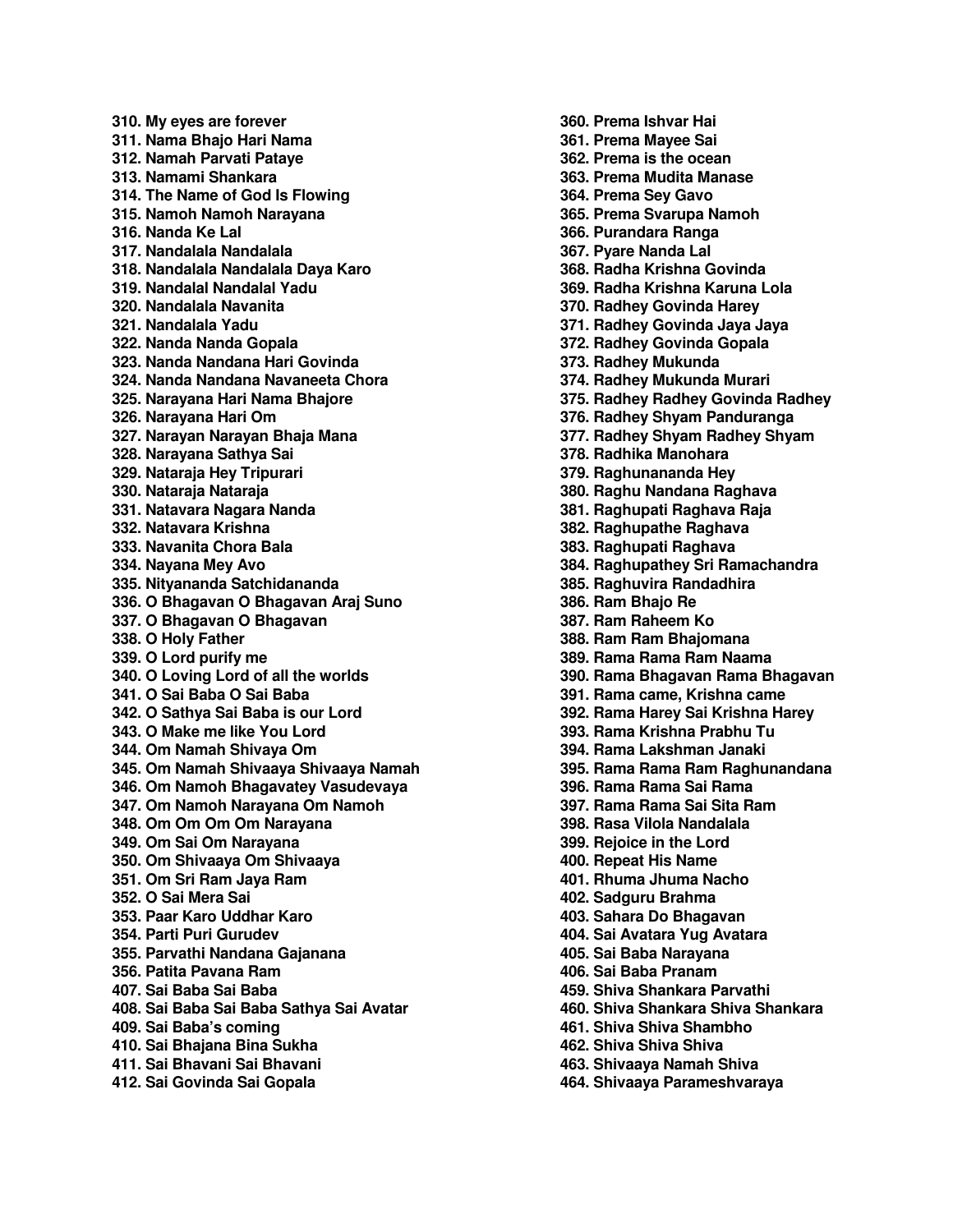**413. Sai Hai Jivan 465. Shuklambara Dhara 414. Sai Hamarey Hum Sai Ke 466. Shyama Sundara Madana 415. Sai Harey Sai 467. Sita Ram Nama Bhajo 416. Sai Maha Deva 468. Sohum Sohum 417. Sai Mata Pita Hari 469. Spirit of the Living God 418. Sai Narayana Narayana 470. Sri Ganesha Sri Ganesha 419. Sai Natha Bhagavan 471. Sri Guru Sharanam 420. Sai Ram Bhagavan 472. Sri Krishna Govinda 421. Sai Ram Bolo 473. Sri Krishna Sharanam 422. Sai Ram Ghana Shyam 474. Sri Mata Jagan Mata 423. Sai Ram, Hear my call to you 475. Sri Radhey Radhey 424. Sai Ram, Jaya Sai Ram Pyare Sai 476. Srinivasa Govinda 425. Sai Ram Sai Ram Sai Ram Sathya Sai 426. Sai Ram Sai Ram Sai Ram Jaya 478. Sri Raghu Nandana Janaki 427. Sai Ram Sai Krishna 479. Sri Ram Jaya Ram 428. Sai Ram Sai Shyam 480 Sri Ram Jaya Ram Jaya Rama Om 429. Sai Rama Harey Sai Krishna 481. Sri Ram Sri Raghu Rama 430. Sai Sai Smarana Karo 482. Subrahmanyam Subrahmanyam 431. Sai Sai Sai sings my heart 432. Sai Shankara Narayana 484. Sundara Sundara Vinayaka 433. Sai You are more precious 485. Sundara Vadana 434. Sankata Harana Govinda 486. Surrender joyfully 435. Satabar Kahorey Sai Ram 487. Svaagatham 436. Sathya Dharma Shanti Prema 488. Swami of Love 437. Satyam Jnaanam Anantam 438. Sathya Narayana Govinda 490. Swami Take My Hand 439. Sathya Sai Baba 491. Swami Sharanam Ayyappa 440. Sathya Sai Thy Name So Sweet 492. Take my hand in your own 441. Sathya Sai Rama Hey 493. Tandava Priya Kara 442. Sathya Svarupini Ma 494. Te Aradezco Senor 443. Save your food for those who need 444. Shaila Girishvara Uma 445. Shambho Shankara Deva 497. The Father and I are one 446. Shambho Shiva Shankara 498. The Lord gave the world 447. Shankara Nama Bhajo 499. There is no birth, no death 448. Shankaram Bhaje 500. Tum Ho Hamarey Sai 449. Shanmuga Shanmuga<br>450. Sharanam Gurudeva 451. Shirdi Sai Dvaraka 503. Un Solo Dios Eres Tu 452. Shirdi Sai Parthi Sai Hum Ko 504. Vahe Guru Vahe Guru 453. Shirdi Sai Shankara 505. Vaishnavi Maa Varaahi Maa 454. Shri Ramachandra Jaya 506. Vighna Vinashaka 455. Shiva Maheshvara Shiva 456. Shiva Om Hari Bhagavan 508. Vinati Suno Mere Sai 457. Shiva Shambho Hara 509. Vitthala Bhajo Sai 458. Shiva Shambho Shambho 510. Vitthala Hari Vitthala 511. We are Blessed We are 512. We are one in the Spirit 513. We gather at Your Feet 514. We sanctify the day 515. What is the day but for Loving You 516. When dark clouds fill your skies 517. White Starry Jasmine** 

**496. Terey Janam Din Me Sai 450. Sharanam Gurudeva 502. Tumhe Namaskar Sai Baba**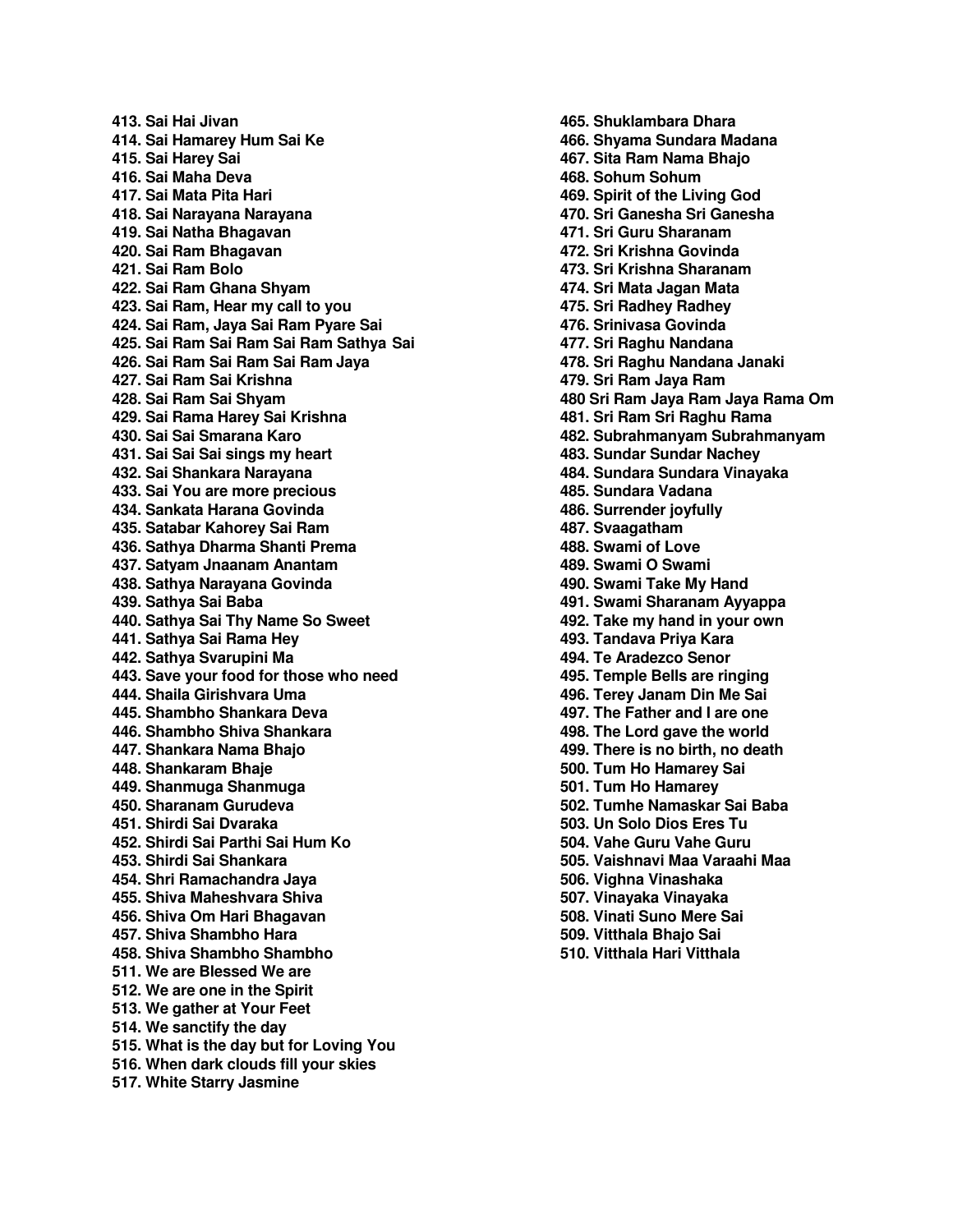- **518. Who is the Lord of the Universe**
- **519. Without singing to the Lord**
- **520. Why fear when I am here**
- **521. Yadu Nandana Gopala**
- **522. Yadunandana Yashoda**
- **523. Yamuna Teera Vihari**
- **524. Yamuna Teera Vihaari Brindavana**
- **525. Yo Quiero Cantar**
- **526. You are Lord of the Universe**
- **527. You are the Lord of my Heart**
- **528. You take all the obstacles away**
- **529. Your Love keeps falling down upon me**
- **529. Yuga Avatara Sai Rama**
- **530. Yuga Yuga Ke Avatara**

**Closing Prayers (Aarati)** 

- **P1. Aarati Song... Om Jaya Jagadeesha Harey**
- **P2. Vibhuti Song ....Paramam Pavitram**
- **P3. Gayatri Chant**
- **P4. Asato Ma Sadgamaya (prayer for truth, light and immortality**
- **P5. Lokaa Samasta (prayer for universal welfare)**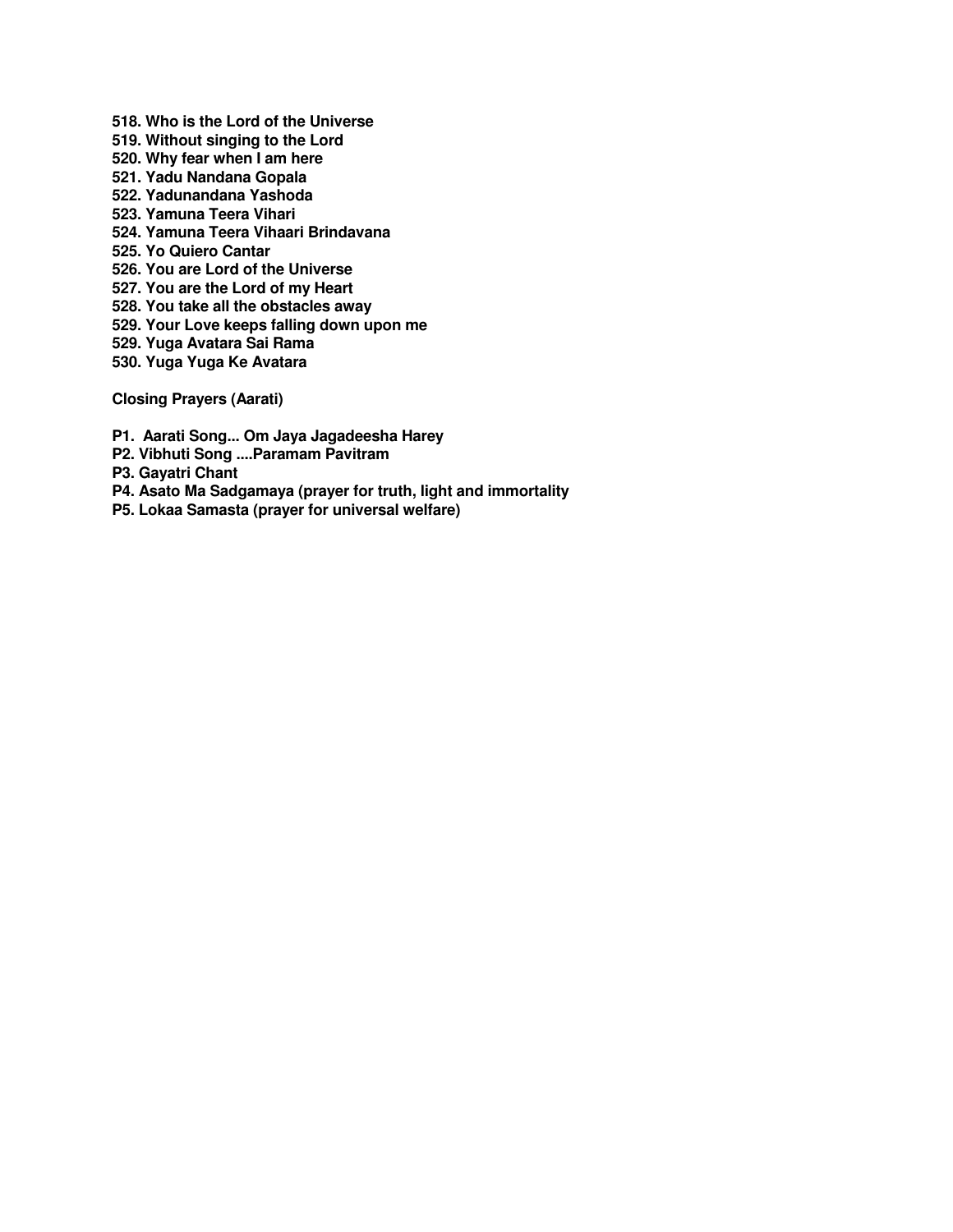### **Glossary**

Based on Sathya Sai Baba's explanation of worship names and descriptions in the songs

**Sai Ram -** Name addressed to Sai Baba and often used by devotees to greet each other. Baba explains that " Rama " means he who delights and that 'Sai Ram' means Sai is one who delights the hearts of devotees. Sai Ram is used in the context of Baba's teaching that we should see Him in all hearts.

**Sai Baba -** The name Sai Baba as explained by Baba stands for Divine Mother and Father (Sa - Divine; Ayee- Mother and Baba - Father)

**Bhagavan** - Baba says the term refers to the glory of God expressed as Wisdom, Strength, Potency, Lordship, Valor and Splendor. 'Bha' refers to the Divine and 'Ga' refers to Effulgence. One who possesses divine splendor is Bhagavan.

**Avatar** - Avatar means the descent of the Supreme Principle of God into a human form in order to reestablish righteousness again and again. Baba says that the various avatars symbolize the gradual evolution of consciousness from the fish to the animal and then upwards to self-conscious man. To his devotees, Sai Baba represents the manifestation of God Himself, come to re-establish righteousness on earth.

**Shirdi Sai, Sathya Sai, Prema Sai -** The holy trinity of divine incarnations spanning three centuries. Shirdi Sai Baba (1835-1918) lived in the western Indian town of Shirdi; Sathya Sai Baba (1926-) lives at Prashanti Nilayam Ashram in south India and Prema Sai, the yet unmanifested incarnation of Sai. Baba says: " The bodies are different. The first advent was for revealing Divinity. The second advent is to awaken the Divinity in human beings. The next advent is for propagating Divinity. These vestures are assumed only for the sake of devotees. Unless the Divine comes in a form, no one can develop faith in the Formless. The Divine in human form is preparation for comprehending the formless Absolute God. "

" Baba compares various deities (addressed in the songbook) as different functional departments of One God. Deities are different aspects of God who is only one, pertaining to the different functions. As the human body and the universe are similar, there is only one aspect of God for one particular function of all bodies "

**Ganesha** - In the Hindu tradition, all activities begin with the worship and invocation of Ganesha. Ganesha is the deity that removes all obstacles and promotes auspiciousness. Ganesha is addressed in the songs as Lambodara, Ganaraya, Ganapati, Gajaanana, etc. Baba says that the concept of "Ganesha" has a deep inner meaning. Ganesha is portrayed with an elephant head, indicating that the grace of the Lord can cut through any difficulty, just as an elephant can cut through the thickest jungle. The syllables Ga and Na that make up the name Ganesha stand for: 'Ga' for Buddhi or Intellect and "Na' for Vijnana or Wisdom. So Ganesha is the Lord of Wisdom and Intellect. Ganesha is also the master of all Gunas or Virtues. Ganesha is sometimes worshipped as riding on a mouse. Baba says that the mouse represents the darkness of ignorance. Ganesha signfies the effulgence of Wisdom that dispels the darkness of ignorance.

Baba says that deities worshipped in all religious traditions lay down regulations for observance by the world in respect of their specific functions. These regulations are like the traffic signs and guideposts that indicate to people using the roads how they should behave. For instance:

**Brahma/Vishnu/Maheshvara - The Hindu trinity -** Baba explains the inner significance of this importnat concept: " Brahma, Vishnu and Mahesvara are not entities with forms. The trinity represents the deified expressions of three qualities (gunas). Creation, Sustenance and Dissolution are the three attributes based on the three qualities - Satva, Rajas, Tamas (Purity, Passion and Inertia). These very attributes refer to the Trident, the Trinity and the three worlds..... We should harmonize these three qualities and offer it to Shiva.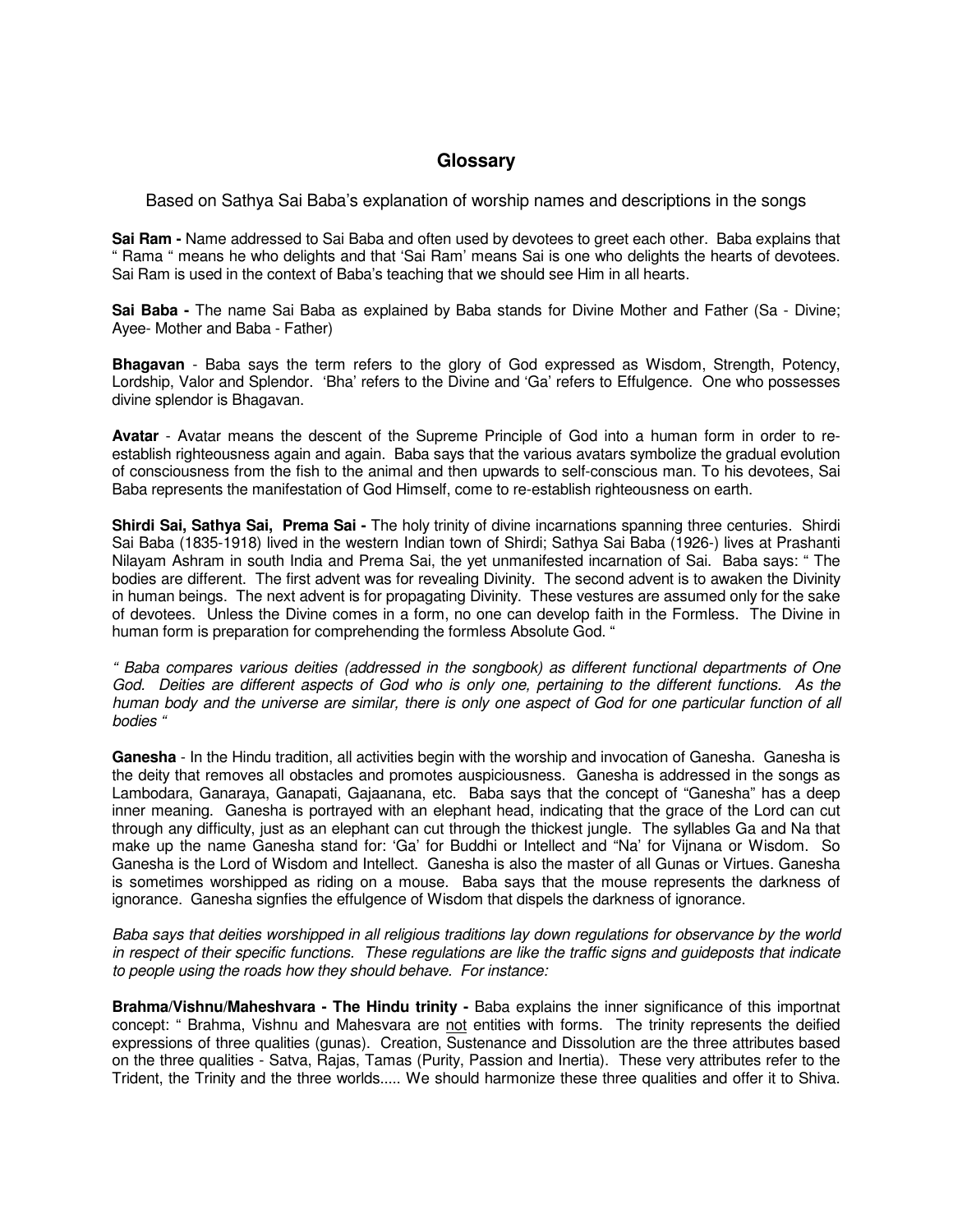What do you mean by Shiva? It is a state of auspiciousness. Once you unify the trinity, auspiciousness manifests in man. He is same as Allah, God, Jehovah, etc.."

**Shiva -** Baba says the term 'Shiva' means goodness or auspiciousness, unlike the general description of him as an angry, destructive deity. Baba says that Shiva is the God of Love who drinks the poison of man's desires and passions when the devotee surrenders to Him with love. The crescent moon frequently referred to Shiva when worshipping Him means that Shiva cools down the heat of all these desires that He has accepted from us. The river Ganges portrayed as flowing down His matter hair refers to the nourishing and sustaining Love that pours down from Shiva to all who worship Him. The animal skin that Shiva wears around Himself is indicative of Shiva's control over our lower passions and desires

**Rama** - In the songbook, Rama is often addressed as Ramachandra, Raghu, Sita Rama, Raghava - all referring to the divine incarnation of the Lord that took birth in the Raghu dynasty in Northern India ages ago. Baba says that the inner meaning of Rama is that 'He who delights'. Nothing delights more than one's innate Self, so Rama is also called Atma Rama. Rama is the name for bliss inherent in every heart; recite the name, let the bliss respond and upsurge. Rama is also worshipped as the Ideal Human Being - the embodiment of total righteousness. Baba says that when we sing about Rama, we sing about this principle the principle of righteousness and bliss that incarnated as Lord Rama.

**Krishna** - Krishna is worshipped in the songbook through various names - Krishna, Gopala, Govinda, Madhusudana, Hari, Keshava, Madhava, Mohana, Nandalala. Baba says that the real meaning of Krishna is ' he who attracts.' The Krishna principle refers to the power of God to attract the heart of man through pure and unblemished Love. These other names describe the different aspects of Krishna, both from a historical perspective as well as spiritual. Baba has clarified that the name Gopala does not mean a cowherd, but rather the one that protects and fosters all creatures (the Sanskrit word 'Go" meaning cow or creature). Mohan refers to the principle of Love that is untouched by desire, that enchants all with its purity and bliss.

" Rama, Krishna, and Sai Baba appear different because of the dress each has donned, but it is the selfsame entity, believe Me. Do not be misled into error and loss " (Baba, SS Speaks, Vol 2, pp 101)

**Jesus** - Jesus Christ is addressed as Jesus, Yesu, Ishu, Isa in the songbook. Baba says that the name 'Jesus' is derived from the word Isa. Isa is Sai when the sound is reversed. Both words mean God, Ishvara, the Repository of Glory, Majesty, Love and Sath-Chit-Ananda (Existence, Intelligence and Bliss) itself.

**Allah** - The principle of Allah refers to the all-powerful, all wise and all merciful God. It also refers to the principle of divine Love that is beyond all forms and attributes. The same principle is also worshipped as Raheem, Kareem, Maula, etc.

**Buddha** - Baba says that Buddha was christened as 'Siddhartha' (one who achieves success) and he later came to be known as Buddha because he developed Buddhi (Intellect) and Discrimination. Purity in thought, word and deed is the essence of Buddha's teachings. Baba says that Buddha preached five principles - Right Vision; Right Feeling; Right Listening; Right Speech and Right Action

**Guru Nanak** - Founder of the Sikh religious path. Nanak advocates a spiritual path based on the synthesis of Hinduism and Islam, emphasizing devotion and love of God. Baba says that Guru Nanak was the first one to initiate community singing programs (bhajans or keerthans)

**Zoroaster** - Founder of Zoroastrianism who believed that man should ever have the Fire of Wisdom blazing in his consciousness so that evil thoughts and tendencies might be reduced to ashes. It has to infuse all thoughts, words and deeds with the illumination of virtue and vigor.

**AUM** - Also known as OM. Baba refers to Aum as the symbol of the unchanging, eternal, universal supreme God. When the elements originated and Creation started, the sound Om was produced. That sound is the primeval one. Om/Aum is a composite of three sounds - A (aa); U (oo) and M (mm) .....Om is the origin of creation and it provides the basis, the core of all religious teachings.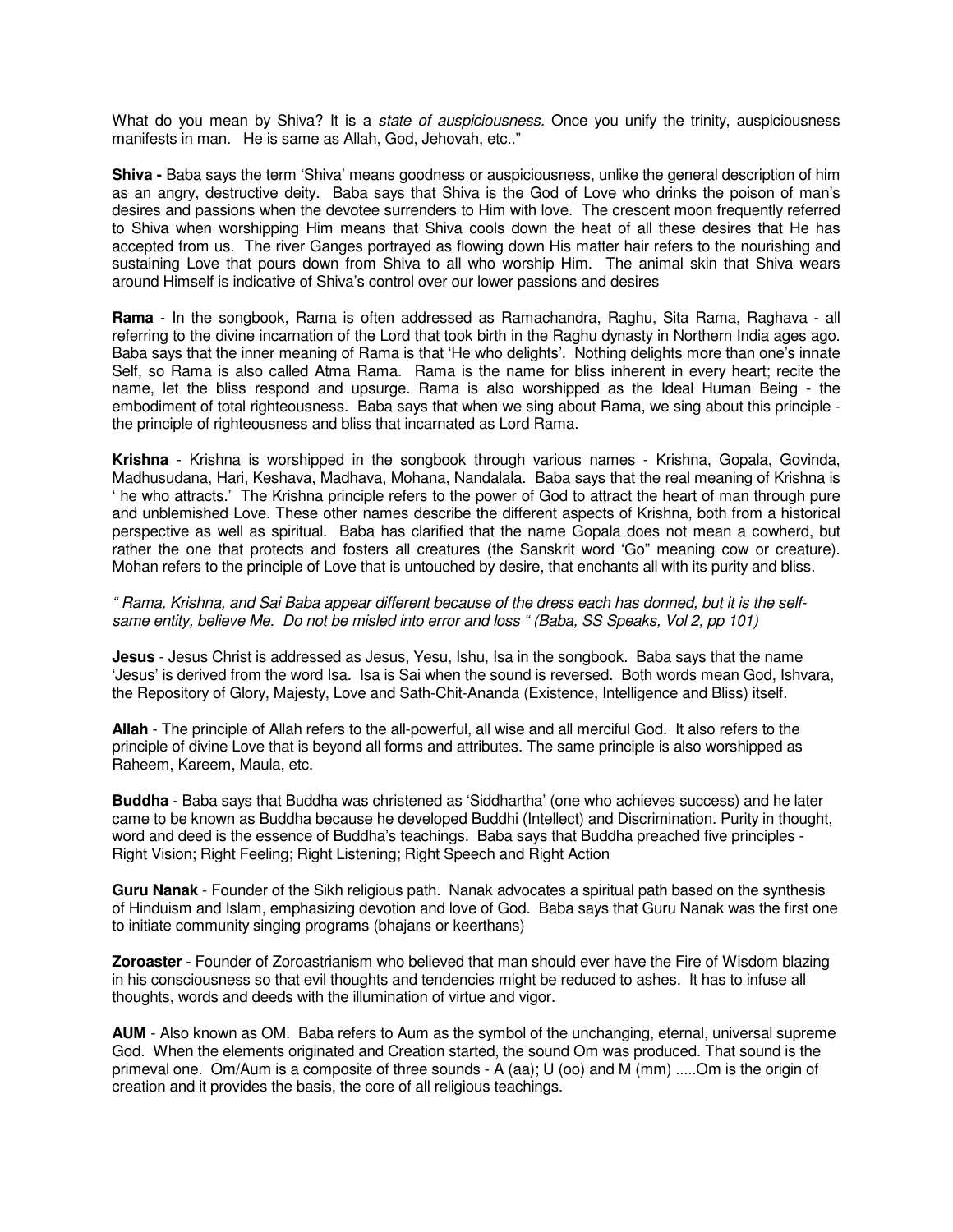**Atma -** The eternal, all pervading Universal Spirit that is the essence of everything. Variously addressed as God, Absolute, Soul, Sat-Chit-Ananda, Divinity. The Atma in the individual is the same Atma in all - ageless, attributeless, timeless and beyond description.

**Guru** - In the songbook, Sai Baba is addressed as the Sadguru or the Divine Teacher. Baba explains the word ' Guru' this way: The letter "Gur" signifies one who transcends all attributes and the letter "Ru" signifies one who has no form. Only God can be regarded as one who is beyond attributes. So God is the real Guru. In another sense, the term 'Guru' means one who dispels ignorance.

**Lingam -** Baba says that just as AUM is the 'sound symbol ' of God, the Lingam is the ' form symbol ' of God - the most meaningful, the least endowed with appendages of attributes. Lingam means, that in which this world of change attains mergence or dissolution. All forms merge in the Formless at last... So the Lingam is the simplest sign of emergence and mergence. In the songbook, Baba is worshipped as the concretized symbol of this principle - Lingeshvara, Atma-lingam, etc.

**Lotus Feet/Paadnamaskar -** Baba explains the significance of worshipping the Lord's Feet by saying that there is the devotee's yearning to touch the Lord and the easiest way is to touch the feet of the Lord. God is positive and man is negative. If contact is made, the divine current flows from positive to negative. The touch of the Lord frees one from the consequences of one's actions. When one comes in contact with Baba's feet, the sacred impulses from Him flow to the devotee. This implies that we should keep contact with only pure objects and keep away from impure ones. This contact with divine energy reduces all bad thoughts and bad actions to ashes. This is the sanctity attached to the performance of 'padnamaskar' or prostrating to the Lord's Feet

**Gayatri Mantra** - The Gayatri Mantra (chant) is the most powerful chant according to Baba, bestowing peace, prosperity and protection on all who understand it and chant it with sincerity. Briefly, the Gayatri is an adoration, a meditation, a description and a prayer - all rolled into one single chant. Baba says that the mantra (chant) is a prayer to God to confer upon us all powers and talents by awakening the latent Divinity in us and to 'divinise' our thoughts, words and deeds.

**Aarati Song -** Prayer addressed at the end of a program to bring it to a close by offering our salutations to the Lord. We offer all our impure thoughts and impulses to the Lord and come out with pure thoughts.

**Maa / Mata -** Refers to the Divine Mother addressed as Durga, Kali, Ma, Sai Maa, Janani, Devi, Bhavani, Lakshmi, Sarasvati, etc. God is worshipped as the embodiment of the Universal Mother who sustains, nourishes and protects the world. Various attributes of God are thus subscribed to the Divine Mother. Baba says that Durga, Lakshmi and Sarasvati (commonly used names for the Divine Mother) represent three kinds of potencies in man - Durga is present in man in the form of dynamism (power of action); Lakshmi is manifest as Will power and Sarasvati is manifest as the power of speech and discrimination. Further Baba explains that " Humans are prone to exhibit rajasic qualities like anger and hatred. These are the menacing manifestations of Durga. The extolling of the Divine in song and poetry and the pleasing vibrations produced by them indicate the power of Sarasvati. The pure qualities that arise in man like compassion, forbearance and sympathy are derived from Lakshmi. When people worship Durga, Lakshmi, Sarasvati and other forms externally in pictures and icons, they are giving physical forms to subtle potencies that are within them. "

**Prashanti Nilayam** - " The Abode of Supreme Peace " is Baba's main residence or Ashram in India where devotees gather to have his 'Darshan.' It is located in the village of **Puttaparti** (referred as Parti or Puttaparti in the songbook) in south India. Baba is addressed as **Partipurishvara** - the Lord of Puttaparti

**Darshan -** The vision of a divine being - referring to both outer and inner vision of the Divine. The sight of a holy being results in the blessings of divine energy and Baba's darshan is treasured as His blessing that vitalizes and transforms us. Baba warns us to never understimate the power of Darshan because it is a Gift from Him to us and transmits strong spiritual energy to us.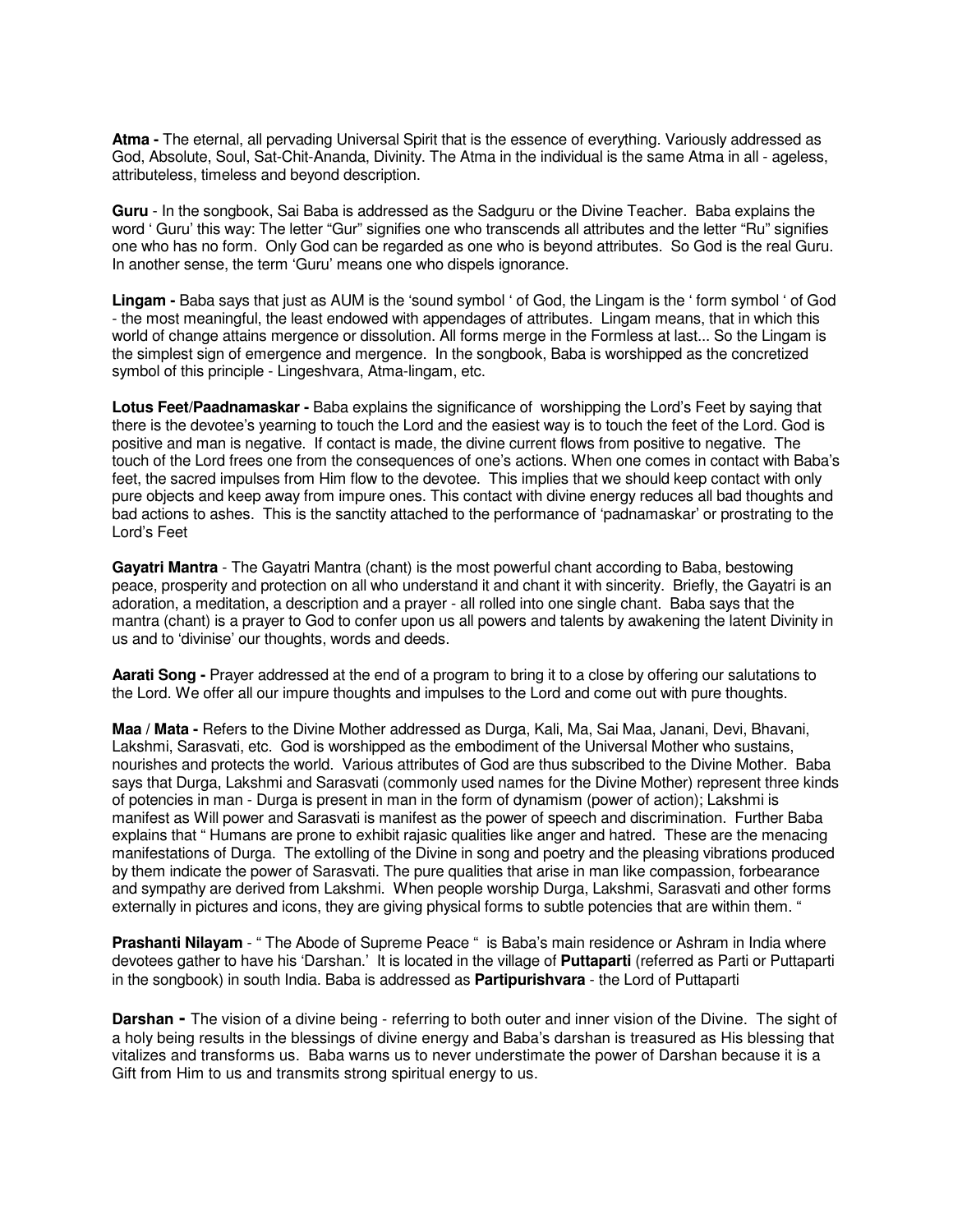**Jyoti -** The light of Wisdom as explained by Sai Baba. He says: " Only by the Light of the Divine lamp inside that you can blossom as a worthwhile person. Inner purity is the greatest wealth that one can acquire. The inner purity is the wick in the container of the heart. Devotion is the oil and Divine Grace is the fire with which the lamp of wisdom can be lit. "

**Sat-Chit-Ananda or Satchidananda** - Baba calls this the 'reality' behind the 'unreal.' In the songbook, the Lord is addressed as the embodiment of Sat-Chit-Ananda. Baba explains it as: " Everything in the universe is Sat (existence), Chit - (Intelligence) and Ananda (Bliss). These three are attributes of Divinity, which is our dormant, but dominant force."

**Gopikas/Gopis** - According to Baba, the Gopis, who were devotee-contemporaries of Lord Krishna, were really the sages and saints who had come back again to seek the company of the Lord. 'Gopi' means a person who has subdued the senses and the Gopis were the highest class of devotees who had no consciousness of anything other than the Lord and were firmly attached to the principle of Krishna resident in their body.

**Gopala** - Krishna is frequently addressed as Gopala - the master of the senses and also the Lord who fosters all of creation

**Radha** - Radha was Lord Krishna's foremost devotee, a perfect embodiment of total and pure devotion. Baba explains that Radha represents nature, which is another form of the Lord Himself. Her devotion to Krishna was as pure and steadfast as an ever-flowing stream.

**Seva** - Community service programs conducted in a spirit of selflessness, love and unity. Baba says that service is the quickest way to eliminate the ego and win the Grace of God

**Namo / Namaskar -** a salutation to the Lord and to the divinity present in each heart

**Vibhuti** - According to Baba: " Vibhuti is symbolic of the cosmic, immortal and infinite nature of all forms of God, Atma or the spirit - that is, what is left when everything worldly, transient and changeable has been burnt away....Vibhuti or Ash represents the burning of desires that agitate the mind and cause confusion. "

**Prema** - Love is one without a second. When this love is directed towards the world, it is called attachment, and when directed towards God, it is called Prema (devotional love).

**Sathya** - Love as Thought is Truth

**Dharma** - Love as action is Right Conduct

**Shanti** - Love as Understanding is Peace.

**Ahimsa** - Love as Feeling is Non-Violence

#### **Baba on Himself**:

 Sathya is what I teach Dharma is the way I live Shanti is the mark of My personality Prema is my very Nature

Sources:

1. Discourses of Sathya Sai Baba as published in the magazine Sanatana Sarathi

2. Sathya Sai Speaks - published discourses of Sathya Sai Baba